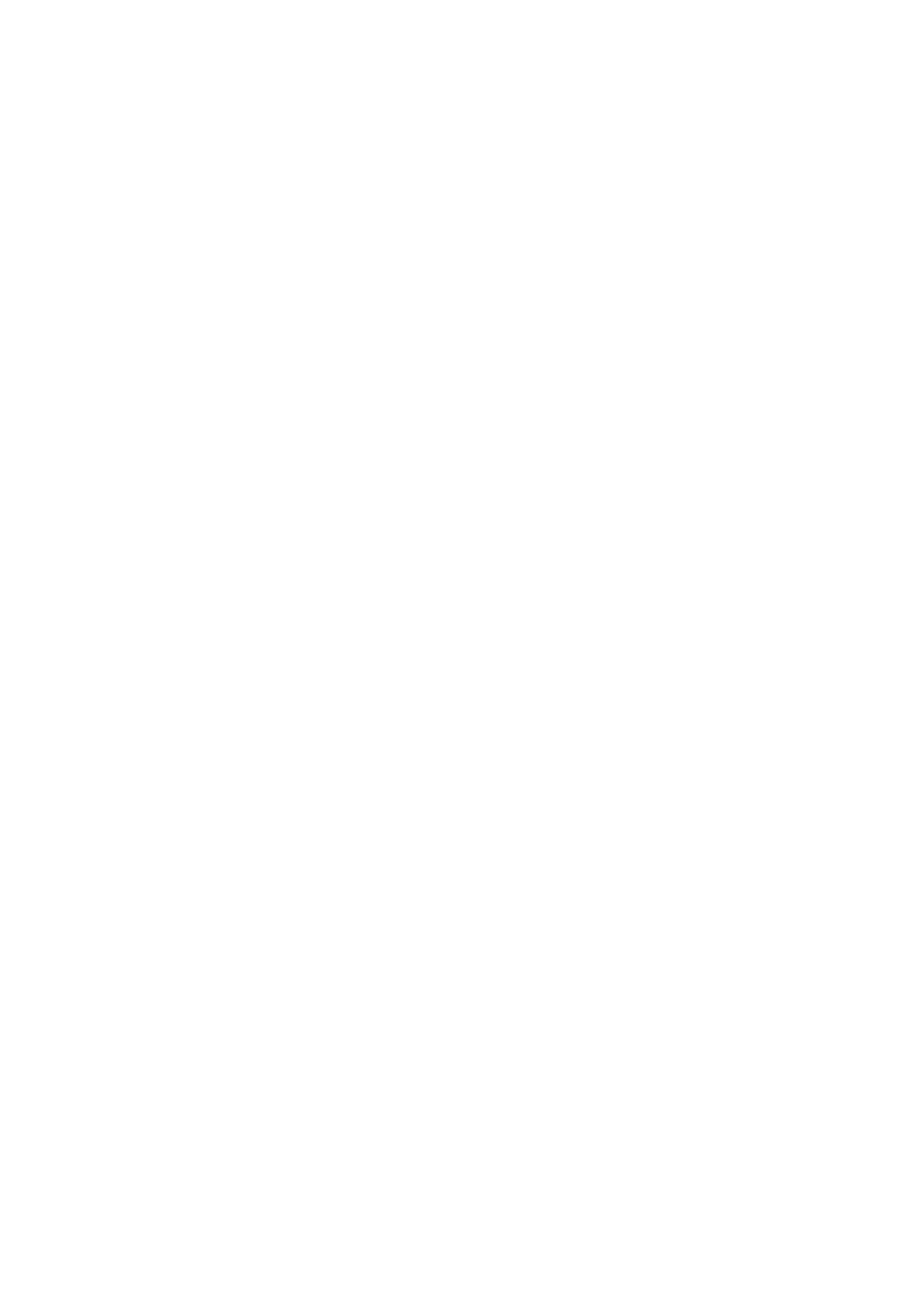# Adapting to Future Challenges to Education

HUNGARY, POLAND, ROMANIA, SERBIA, AND SLOVAKIA

> *Authors* [Péter Radó](#page-10-0) [Balázs Munkácsy](#page-11-0)  [Ágota Scharle](#page-10-0) [Ágnes Kende](#page-11-0)

> > *Edited by*  [Péter Radó](#page-10-0)

> > > **2021**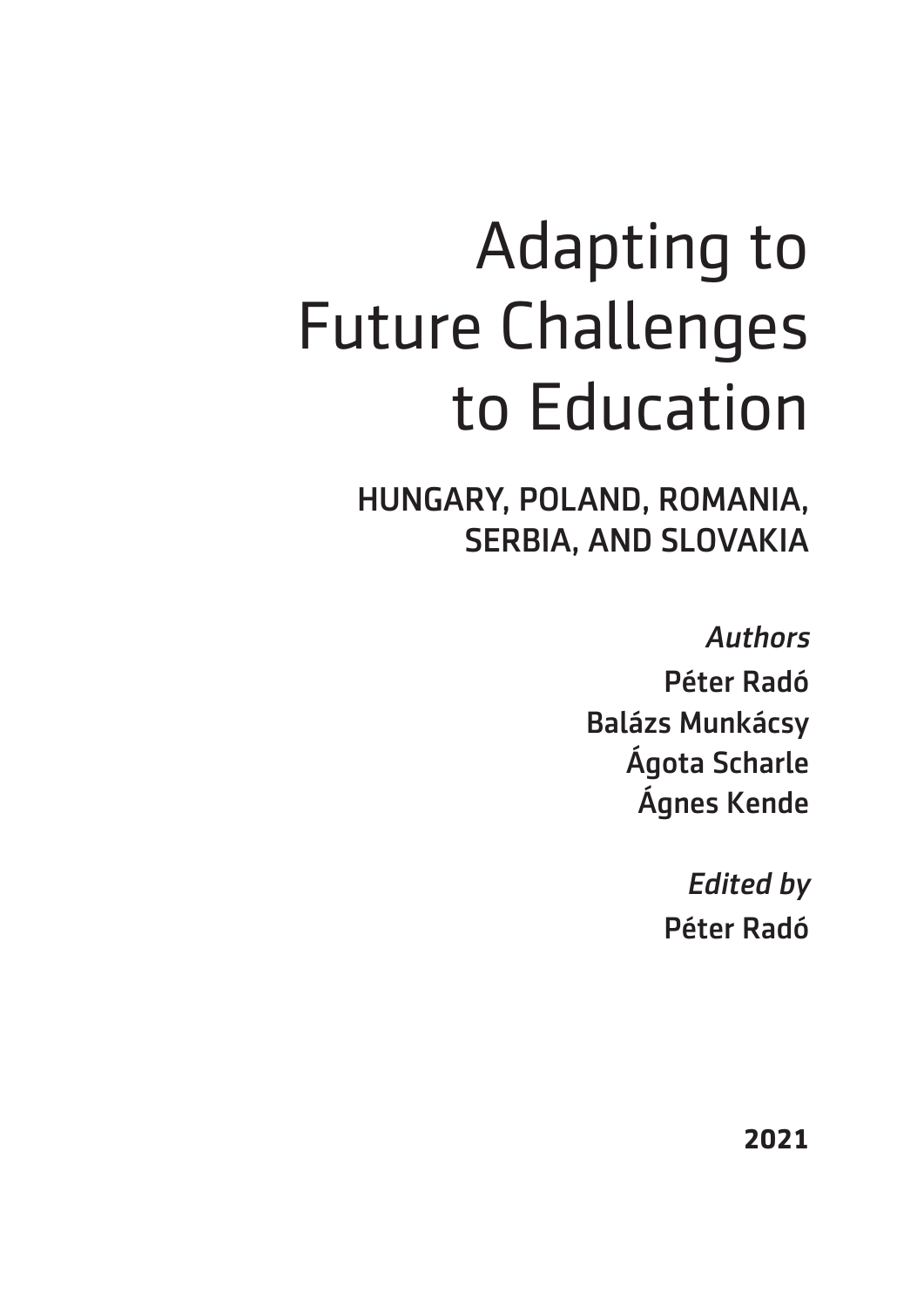© CEU CPS, 2021 © Péter Radó, Balázs Munkácsy, Ágota Scharle, Ágnes Kende, 2021

Published in 2021 by CEU Center for Policy Studies.

The whole book can be downloaded from the Central European University, Democracy Institute website: https://democracyinstitute.ceu.edu/

This publication was supported in part through a grant from the Open Society Foundations.

This work is licensed under a Creative Commons Attribution-NonCommercial-NoDerivatives 4.0 International License.



ISBN: 978-963-386-472-2 (print) ISBN: 978-963-386-473-9 (pdf)

Copyediting • Simon John Milton Managing editor • Judit Benke Design and layout • Judit Kovács • Createch Ltd.

Printed in Hungary in September 2021.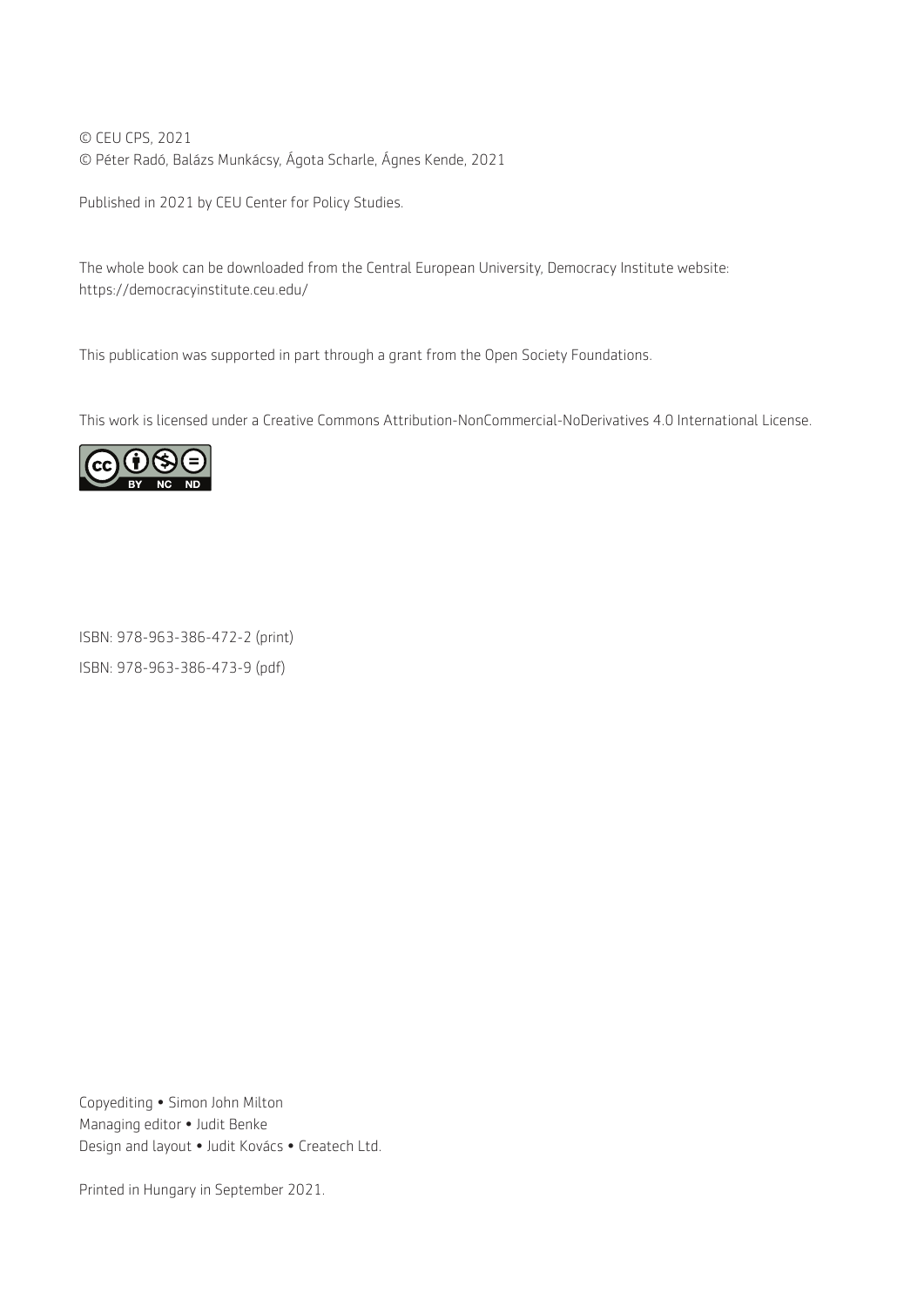# **Table of Contents**

|     | Péter Radó                                                                                    | 11 |
|-----|-----------------------------------------------------------------------------------------------|----|
|     |                                                                                               | 15 |
|     | <b>Balázs Munkácsy and Ágota Scharle</b>                                                      |    |
|     | The Relevance of Future Challenges to Education<br>in Five Central Eastern European Countries |    |
|     |                                                                                               | 16 |
|     |                                                                                               | 17 |
| 1.1 |                                                                                               | 17 |
| 1.2 |                                                                                               | 18 |
| 1.3 |                                                                                               | 19 |
|     | Section 2. ▲ Direct Challenges to Education and Their Importance                              |    |
|     |                                                                                               | 21 |
| 2.1 |                                                                                               | 21 |
| 2.2 |                                                                                               | 25 |
| 2.3 |                                                                                               | 30 |
| 2.4 |                                                                                               | 35 |
|     |                                                                                               | 36 |
| 3.1 |                                                                                               | 36 |
|     |                                                                                               | 36 |
|     | 3.1.2 Teacher education, training, and the integration of novice teachers                     | 37 |
| 3.2 |                                                                                               | 38 |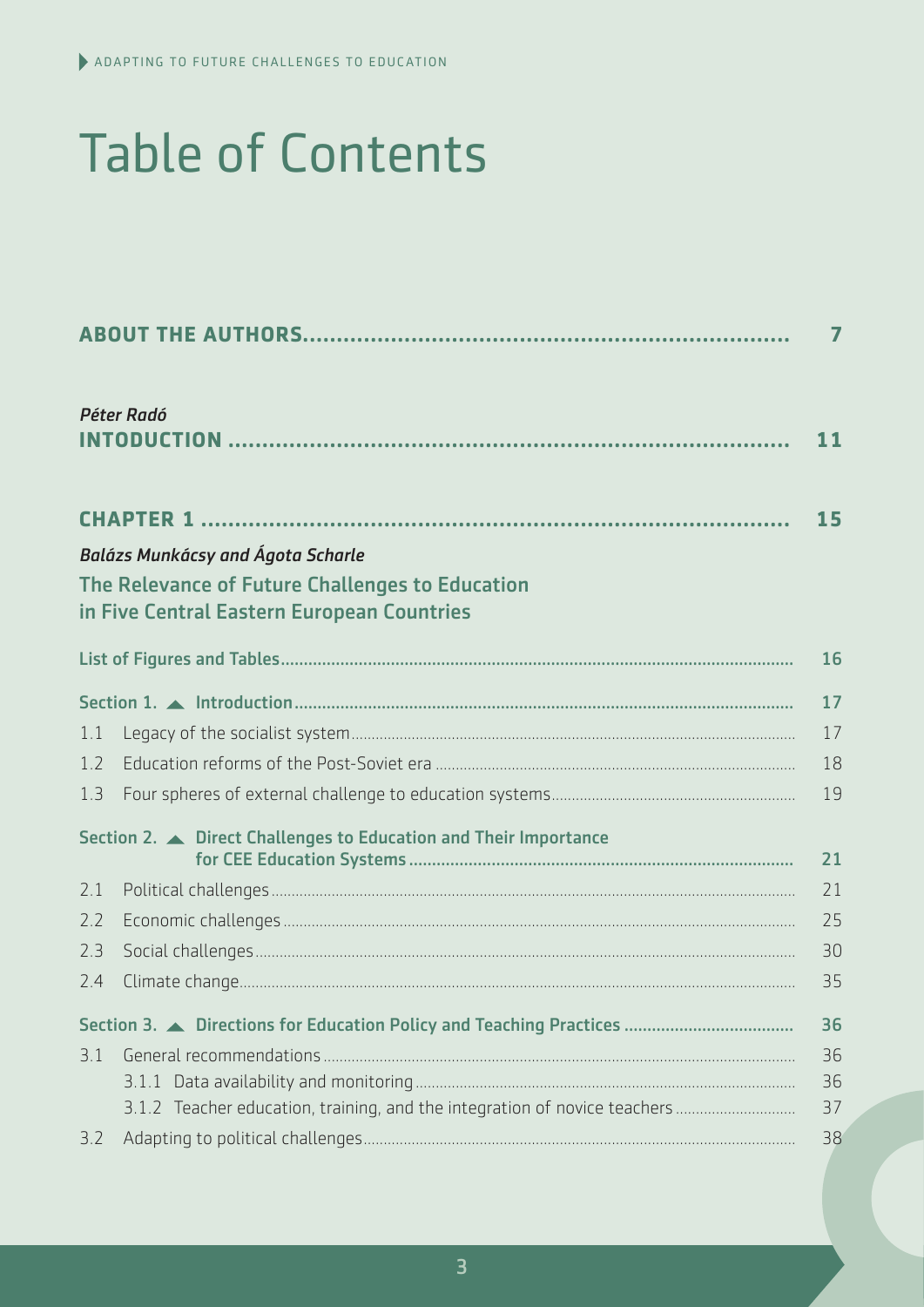| 40<br>40<br>40<br>41<br>3.3.5 Reform vocational education, extend comprehensive schooling, and delay tracking<br>41<br>42<br>43<br>43<br>44<br>44<br>3.4<br>45<br>4.1<br>45<br>45<br>45<br>4.3<br>46<br>4.4<br>4.5<br>46<br>Subliminal messages in teaching materials and their role in reinforcing or changing<br>4.6<br>46<br>47<br>4.7<br>47<br>4.8<br>48<br>50<br>61<br>Ágnes Kende<br>The Institutional Conditions of School-level Adaptation<br>62<br>63<br>65<br>70<br>3.1<br>70<br>3.2<br>71<br>74<br>76 | 3.3 | 39 |
|------------------------------------------------------------------------------------------------------------------------------------------------------------------------------------------------------------------------------------------------------------------------------------------------------------------------------------------------------------------------------------------------------------------------------------------------------------------------------------------------------------------|-----|----|
|                                                                                                                                                                                                                                                                                                                                                                                                                                                                                                                  |     |    |
|                                                                                                                                                                                                                                                                                                                                                                                                                                                                                                                  |     |    |
|                                                                                                                                                                                                                                                                                                                                                                                                                                                                                                                  |     |    |
|                                                                                                                                                                                                                                                                                                                                                                                                                                                                                                                  |     |    |
|                                                                                                                                                                                                                                                                                                                                                                                                                                                                                                                  |     |    |
|                                                                                                                                                                                                                                                                                                                                                                                                                                                                                                                  |     |    |
|                                                                                                                                                                                                                                                                                                                                                                                                                                                                                                                  |     |    |
|                                                                                                                                                                                                                                                                                                                                                                                                                                                                                                                  |     |    |
|                                                                                                                                                                                                                                                                                                                                                                                                                                                                                                                  |     |    |
|                                                                                                                                                                                                                                                                                                                                                                                                                                                                                                                  |     |    |
|                                                                                                                                                                                                                                                                                                                                                                                                                                                                                                                  |     |    |
|                                                                                                                                                                                                                                                                                                                                                                                                                                                                                                                  | 4.2 |    |
|                                                                                                                                                                                                                                                                                                                                                                                                                                                                                                                  |     |    |
|                                                                                                                                                                                                                                                                                                                                                                                                                                                                                                                  |     |    |
|                                                                                                                                                                                                                                                                                                                                                                                                                                                                                                                  |     |    |
|                                                                                                                                                                                                                                                                                                                                                                                                                                                                                                                  |     |    |
|                                                                                                                                                                                                                                                                                                                                                                                                                                                                                                                  |     |    |
|                                                                                                                                                                                                                                                                                                                                                                                                                                                                                                                  |     |    |
|                                                                                                                                                                                                                                                                                                                                                                                                                                                                                                                  |     |    |
|                                                                                                                                                                                                                                                                                                                                                                                                                                                                                                                  |     |    |
|                                                                                                                                                                                                                                                                                                                                                                                                                                                                                                                  |     |    |
|                                                                                                                                                                                                                                                                                                                                                                                                                                                                                                                  |     |    |
|                                                                                                                                                                                                                                                                                                                                                                                                                                                                                                                  |     |    |
|                                                                                                                                                                                                                                                                                                                                                                                                                                                                                                                  |     |    |
|                                                                                                                                                                                                                                                                                                                                                                                                                                                                                                                  |     |    |
|                                                                                                                                                                                                                                                                                                                                                                                                                                                                                                                  |     |    |
|                                                                                                                                                                                                                                                                                                                                                                                                                                                                                                                  |     |    |
|                                                                                                                                                                                                                                                                                                                                                                                                                                                                                                                  |     |    |
|                                                                                                                                                                                                                                                                                                                                                                                                                                                                                                                  |     |    |
|                                                                                                                                                                                                                                                                                                                                                                                                                                                                                                                  |     |    |
|                                                                                                                                                                                                                                                                                                                                                                                                                                                                                                                  | 3.3 |    |
|                                                                                                                                                                                                                                                                                                                                                                                                                                                                                                                  | 3.4 |    |
|                                                                                                                                                                                                                                                                                                                                                                                                                                                                                                                  | 3.5 | 79 |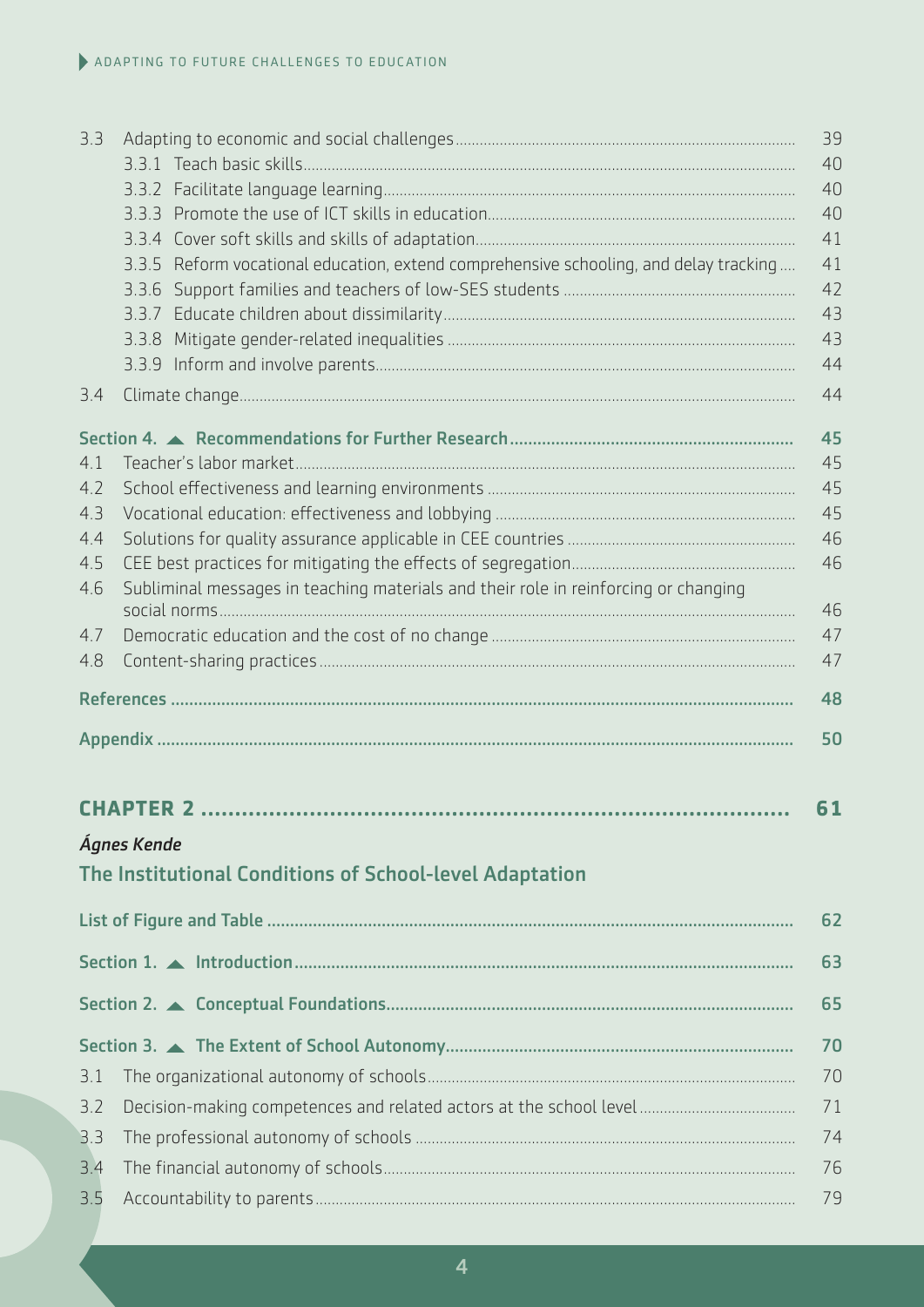| Section 4. A Latitude for Adaptation to External Challenges in the Five Countries<br>4.1<br>4.2<br>4.3<br>4.4 | 82<br>82<br>85<br>87<br>90<br>93 |
|---------------------------------------------------------------------------------------------------------------|----------------------------------|
|                                                                                                               | 96                               |
| Péter Radó<br><b>Governing Education for Adaptive Change in Five Central Eastern European Countries</b>       | 99                               |
|                                                                                                               | 100                              |
|                                                                                                               | 101                              |
| Section 2. Conceptual Foundations (Points of Departure and Analytical Instruments)                            | 102                              |
| Section 3. The Direction of Institutional Changes in the Five Countries<br>3.1<br>3.2<br>3.3                  | 107<br>107<br>109<br>115         |
|                                                                                                               | 117                              |
| 4.1<br>4.2                                                                                                    | 117<br>122<br>123<br>126         |
| 4.3                                                                                                           | 133                              |
|                                                                                                               | 136                              |
|                                                                                                               | 140                              |
|                                                                                                               | 143                              |

Studies developed and published as working papers in the Future challenges to education systems in Central Eastern European context project of CEU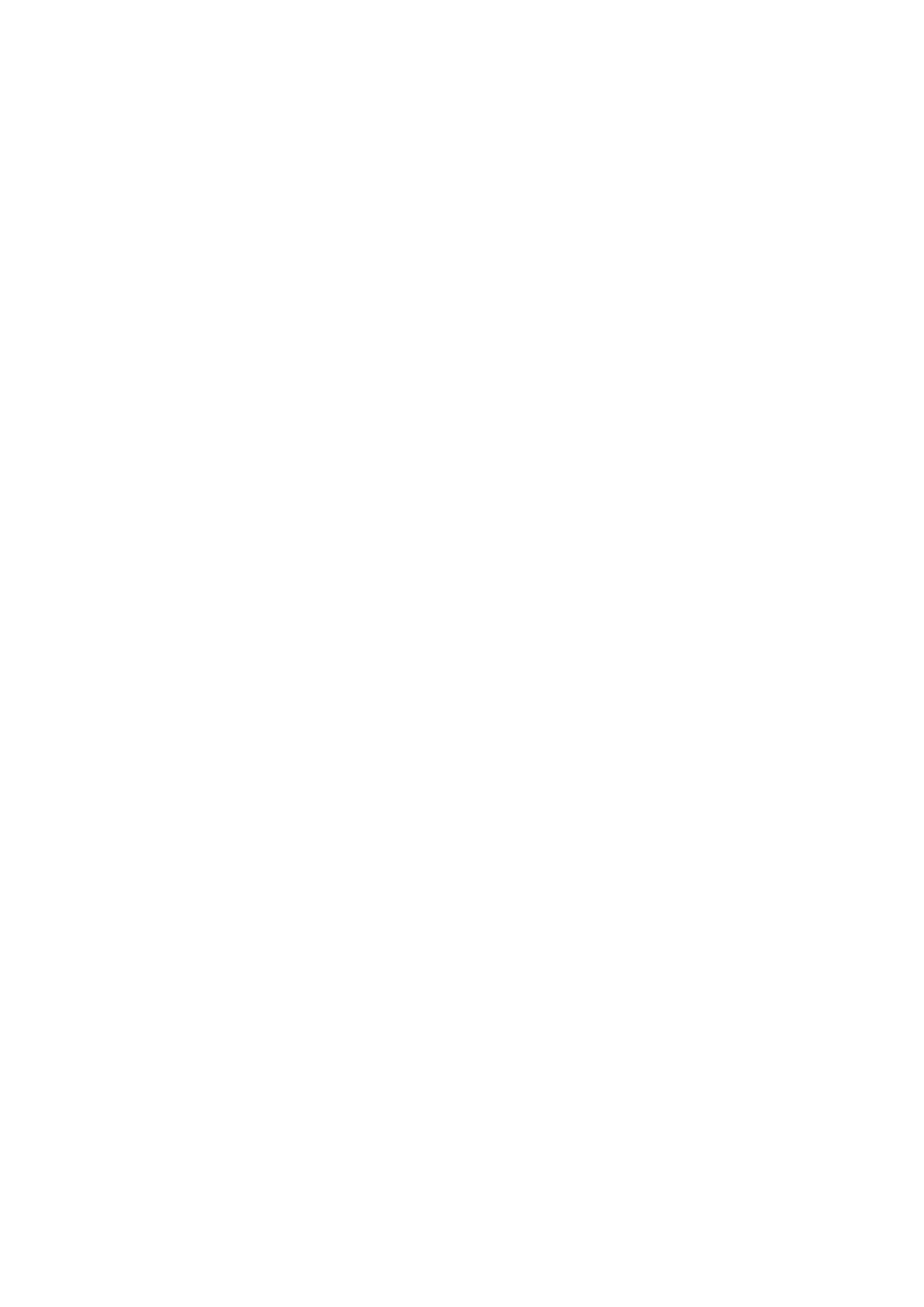# <span id="page-8-0"></span>**ABOUT THE AUTHORS**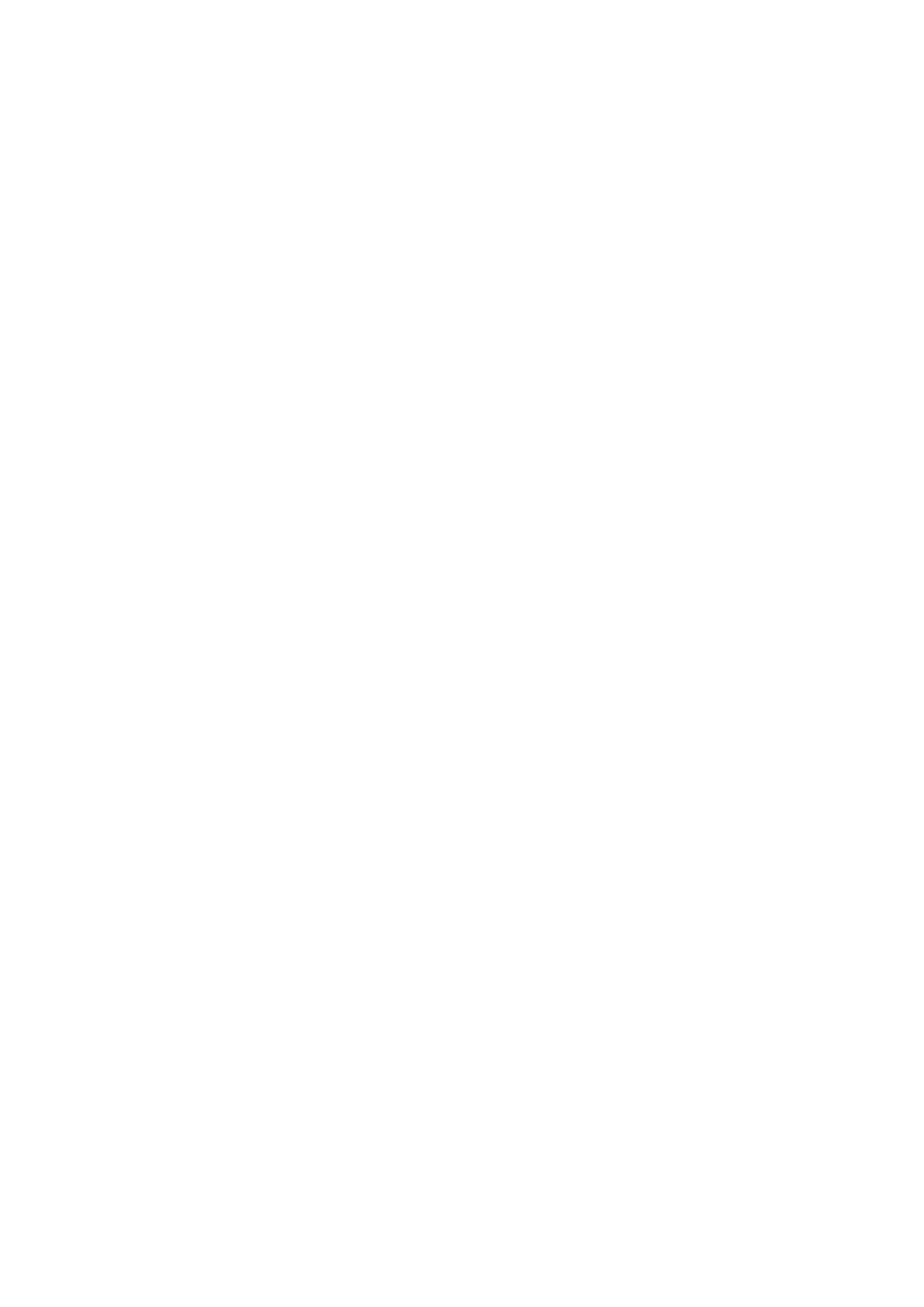## <span id="page-10-0"></span>About the Authors

### Péter RADÓ

Peter Radó graduated as a historian at ELTE Budapest in 1983. Until 1994 he was head of the Research Group for Minorities in the Hungarian National Library of Foreign Languages. Between 1994 and 1996, he was the head of the Directorate of Civil Relations in the Ministry of Culture and Education. Later, he worked as a research associate at the Research Center of the National Institute for Public Education. From 1998, he was the assistant director of the Institute for Educational Policy at the Open Society Institute, Budapest. Between 2003 and 2007 he was the director of the Center for Educational Policy Analysis in Hungary. Until 2019 he worked as the Senior Consultant at Expanzio Consulting Ltd. in the role of expert consultant for various international organizations, such as the EU commission, OECD, UNICEF, and OSF. Recently, he has been working as a Research Fellow at the CEU Democracy Institute.

His special field of interest is educational policy analysis and evaluation, educational governance, and equity in education. He teaches on various university programs at two faculties of ELTE, and in colleges for advanced studies. Peter has published more than 80 studies and four books.

#### $\blacktriangleright$ Ágota SCHARLE

Ágota Scharle is senior researcher at the Budapest Institute for Policy Analysis. Her recent work has focused on the design of social policy and active labor market policies for disadvantaged jobseekers, discrimination in public services, and the political economy of welfare reforms. She has led several applied research projects commissioned by DG Employment of the European Commission, Eurofound, and the ILO.

Ágota previously worked as an economist at the Hungarian finance ministry, the National Employment Office, and later as head of research in the Hungarian finance ministry. She is also a qualified teacher of English for economics, and worked as a trainer of learner-centred teaching methods on a part-time basis before joining the Budapest Institute.

She earned a PhD in Economics at the University of Oxford in 2001, and was a Chevening Fellow at the University of Sussex studying European Political Economy in 2006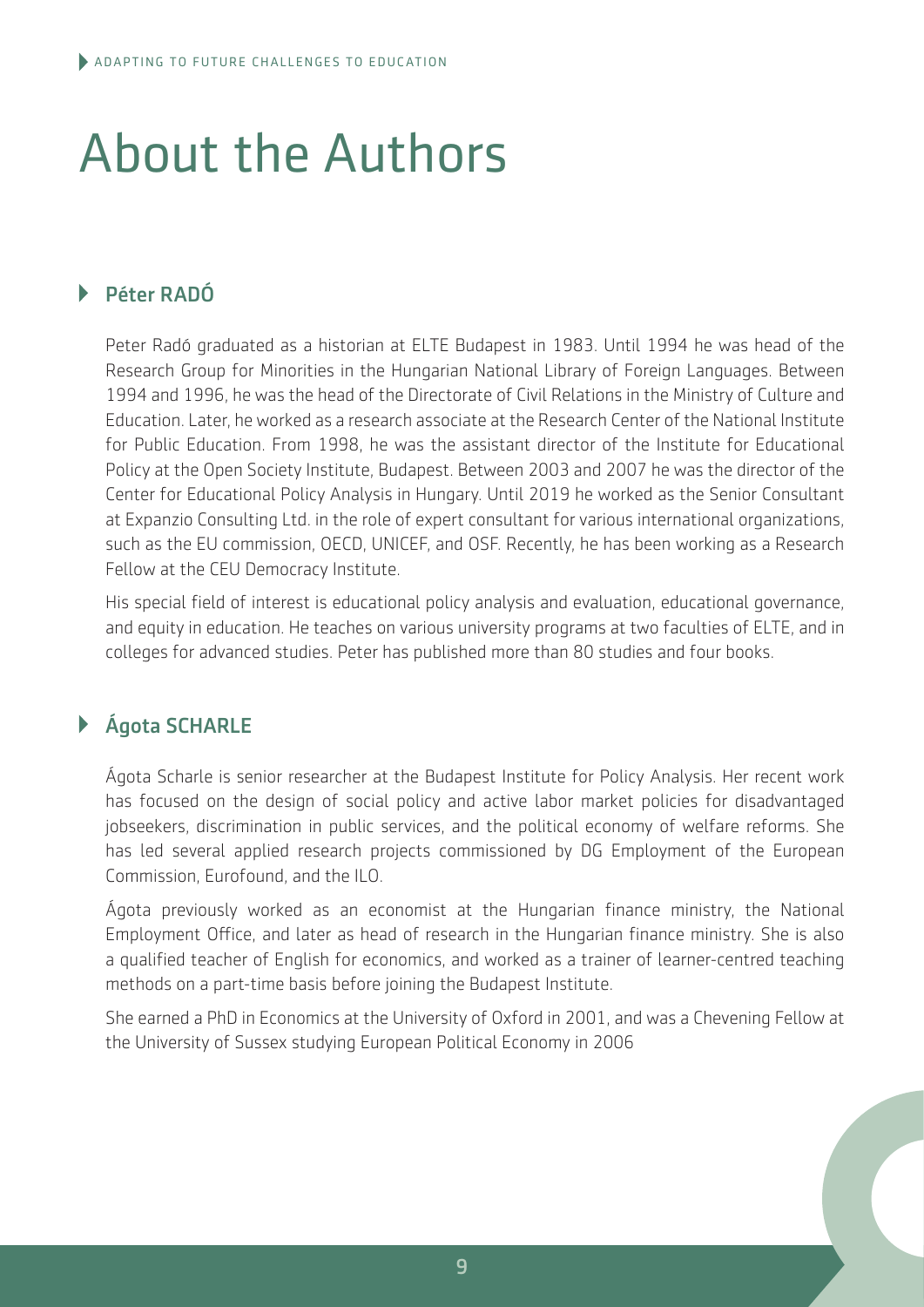### <span id="page-11-0"></span>Balázs MUNKÁCSY

Balázs Munkácsy is a junior researcher at the Budapest Institute for Policy Analysis. He is a graduate of Tilburg University's Econometrics and Mathematical Economics program. His work is centered around applied micro-econometric models, as well as the economics of labor and education. He teaches econometrics and statistics at ELTE, and is completing a Teacher of Economics Master's program at the Budapest University of Technology and Economics.

#### $\blacktriangleright$ Ágnes KENDE

Ágnes Kende, a sociologist, has worked on various EU-funded research projects at the CEU Center for Policy Studies since 2008, such as EDUMIGROM, a research project entitled *Ethnic Differences in Education and Diverging Prospects for Urban Youth in an Enlarged Europe, and Reducing Early School Leaving in the EU (RESL.eu)* (2013–2018), a research project dedicated to reducing early school leaving in Europe. She has also worked on the research project *ETHOS—Towards a European Theory of Justice and Fairness* (2017–2020), which is aimed at creating a new integrative perspective on justice and fairness at the School of Public Policy, as well as at the Departments of International Relations and Legal Studies of Central European University, and in the EDUC project *Future Challenges to Education Systems in Central Eastern European Context* (2019–2021), which aims to assess the ability of the education systems of five Central-Eastern European countries to respond to various ongoing changes.

In the past 25 years she has participated in several international and domestic research projects on Roma issues related to the topics of education, poverty, and the protection of children. Lately, she has also been involved in numerous project evaluations, both in Hungarian and in English, concerning the situation of Roma people, local programs against child poverty, housing poverty, and the impact of programs financed by the European Union on Roma integration.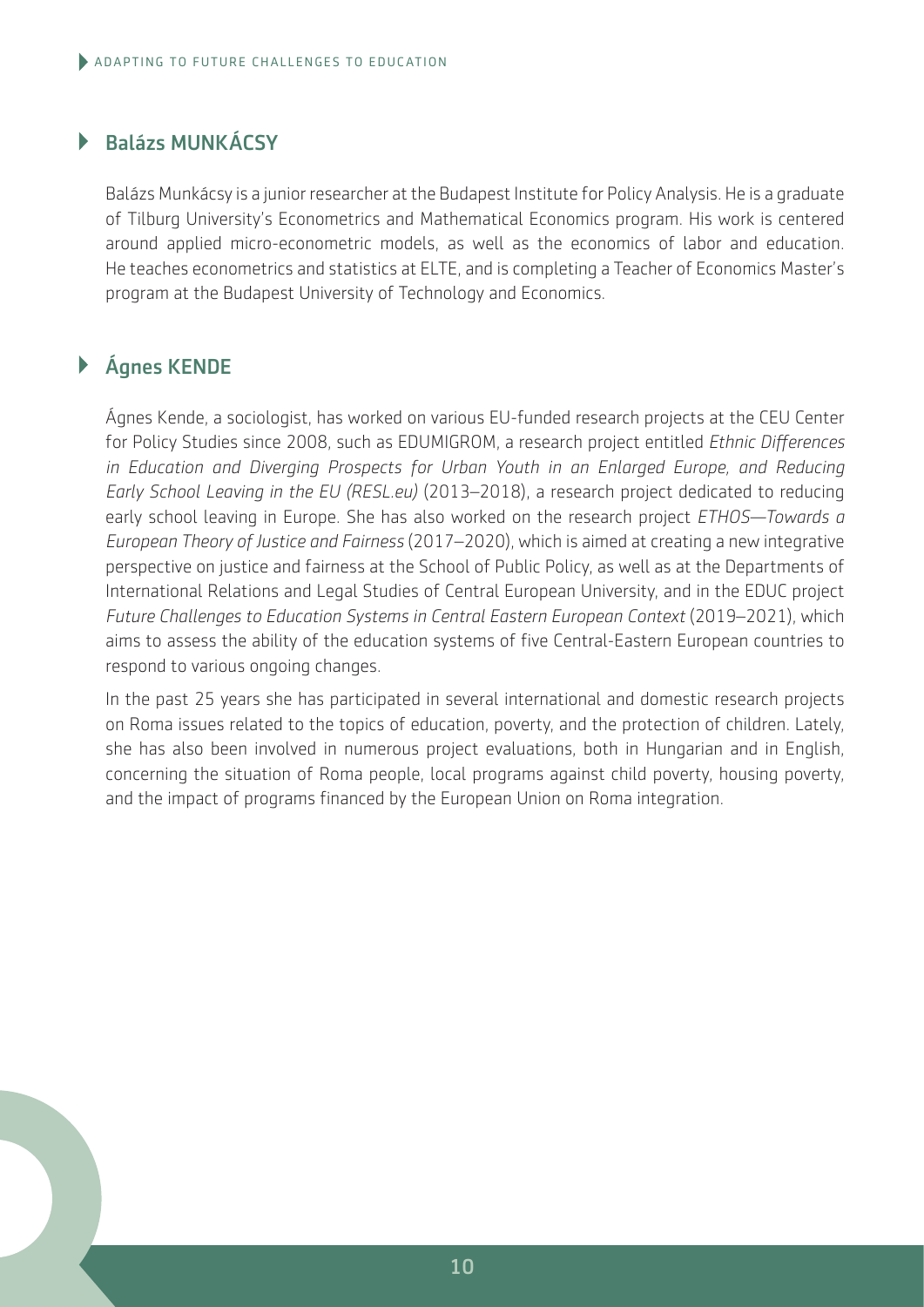# <span id="page-12-0"></span>INTRODUCTION

Péter RADÓ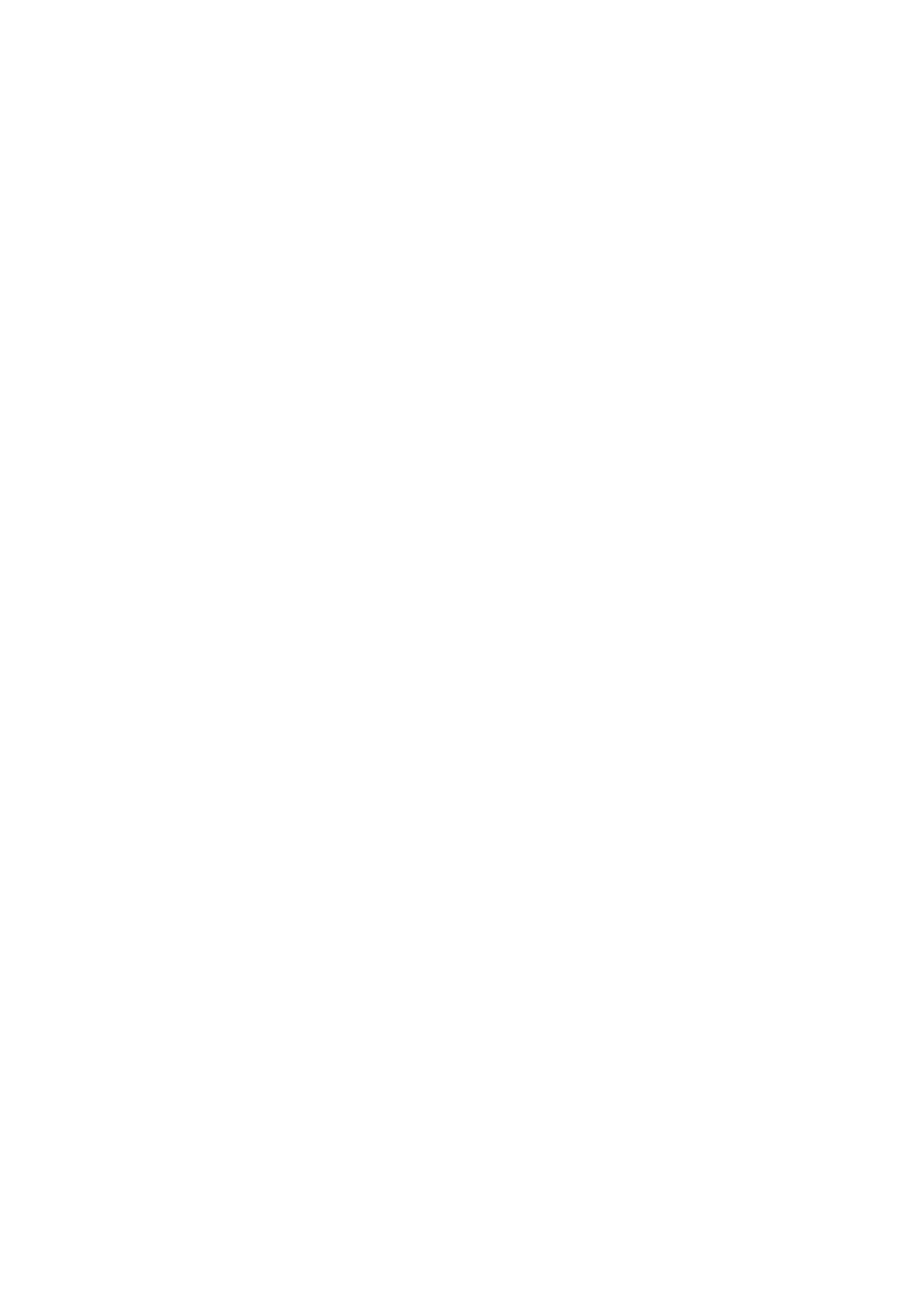## Introduction

Contemporary education systems are operating under the growing pressure of many disruptive global changes. There are eight ongoing changes that are already having a great impact on how education is designed and serves its fundamental purposes. These are rapid changes in technology; the transformation of the structure of job demand and workplaces; various demographic changes, including ageing and migration; the recent tide of populist politics and the increasing number of new types of autocratic regimes; the tenacious survival of old forms of social inequalities and the emergence of new ones; changing gender roles; climate change; and globalization itself. From the perspective of education, all these processes of change are disruptive in the sense that each one of them—but especially their combination—compels a reconsideration of the goals that education systems serve, how the core functions of schools are implemented, and how education systems are governed. All these various elements that create the pressure for adjustment add up to a general crisis of the prevailing educational paradigm. Failure to adapt is already resulting in the declining relevance of schooling, which may lead to the emergence of a de-schooling scenario; not one that is based on the radical transformation of schools associated with a strong role played in individual learning environments, but one based on the potential exodus or exclusion of great masses of pupils from formal education.

Interpreting the profound changes that are taking place in the environment of schools—that is, translating them into educational goals to be pursued, into desirable ways of teaching, or into an understanding of how schools should be operated and school systems should be governed—is not an easy task. With regard to some external challenges, such as the development of various forms of digital literacy, the strengthening of environmental awareness, and gender sensitivity, the work has started already and its results are presently affecting a limited number of schools. However, a highly fragmented discourse about these very diverse challenges still prevails. What we need to understand in a more holistic way is how these ongoing disruptive changes combine to generate growing pressure for adaptation by all actors in education.

The authors of the studies in this book do not attempt to undertake the impossible by accomplishing this huge task. As a preliminary step, they rather aim to contribute to the creation of two very important preconditions for adapting to external challenges. The first one is exploring the very different contexts in which educational adaptation should occur. The current challenges facing education are all global processes, but their relevance in different regions and countries can vary enormously. The first task is therefore to consider the contextual weight of each challenge, which the authors of this book attempt to do by applying a Central Eastern European geographical focus. The countries that are selected for comparative analysis in this volume are Hungary, Poland, Romania, Serbia, and Slovakia. Due to the large number of contextual similarities, the following comparative studies may offer many important lessons for other Central European and South East European countries, too. The second important preliminary contribution is reflection on the institutional preconditions for adaptation. From the literature of the last decade a provisional concept of the kind of adaptation that is required can be extracted. On this basis, it is possible to consider which institutional conditions for adaptation should be present in relation to the functioning of schools and the governance of education systems. Taking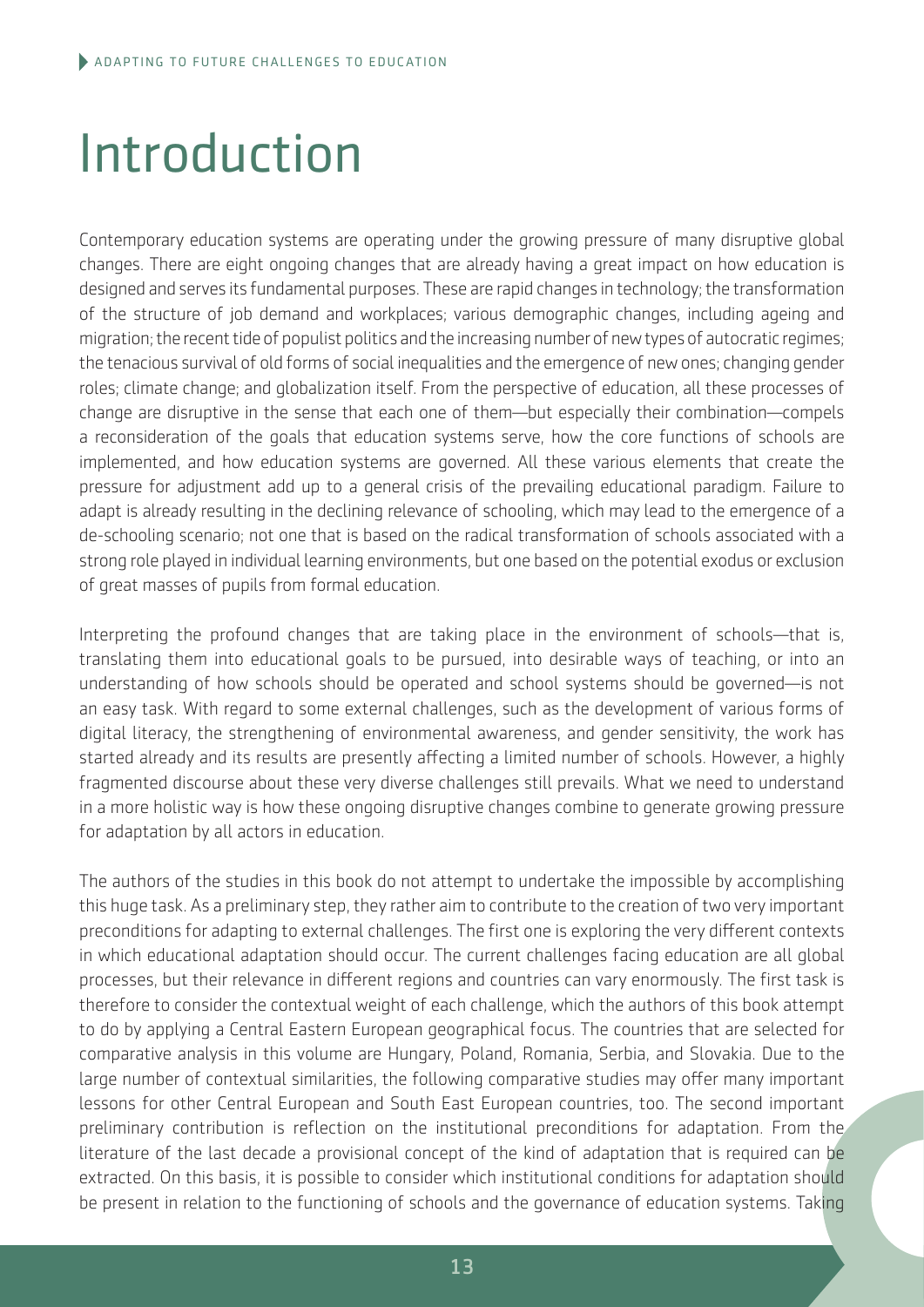these into account allows for a comparative institutional analysis to be undertaken, again on the basis of a Central Eastern European regional focus.

This volume includes the first findings of the "Future Challenges to Education Systems in Central Eastern European Context" project of the Center for Policy Studies (Democracy Institute) at Central European University. The initial two-year project was designed to lay the foundations for further systematic and future-oriented research with a focus on the Central Eastern European region. In line with the above-mentioned considerations, the research focused on two key tasks. The first was to form a picture about the relative contextual weight of the various challenges, both in terms of the severity of each challenge in each country, and in terms of the actual preparedness of these education systems to deliver the necessary skills and competencies. This analysis is designed to create solid ground for the assessment of educational policy and development priorities. The second basic task addressed in the following pages of this book is increasing understanding of institutional preparedness to change and adapt. The underlying analytical framework of the research considered institutional preparedness at the level of the operation of schools, and at the level of governance. The point of departure for this analysis is the knowledge that adaptation at a systemic scale is determined by the interplay between schools and their systemic environment, which is created by the various functional sub-systems of governance. The key analytical concepts applied here—partly developed for the purposes of this research—are briefly summarized at the beginning of each chapter.

The primary sources for the summary studies in this book are the working papers that were written by the project research team. On the basis of a common analytical framework, country studies were developed about Hungary, Poland, Romania, Serbia, and Slovakia. In addition to these, as a kind of litmus test of the actual preparedness of these educational systems, three thematic comparative papers were written about the preparedness of the five education systems. These appraise i) the development of digital skills, ii) the provision of quality education for Roma pupils, and iii) gender equity in education. The writing of the working papers and the summary studies in this publication were supported by the statistical analysis of various data sets. (All working papers published in relation to this research project are available online and listed in the Annex.)

The lead researcher of the project, as well as the author of the concept paper and the Hungarian case study, was Péter Radó. The research project at CEU greatly benefited from the contributions of an excellent international team of researchers. The members of the team were: Ágnes Kende (literature review, thematic study on Roma), Vitomir Jovanović (country study on Serbia), Maciej Jakubowski (country study on Poland), Ondrej Kaščák (country study on Slovakia), Lucian Ion Ciolan, Mihaela Stîngu and Simona Iftimescu (country study on Romania), Nina Begičević Ređep (thematic study on digital competencies), and Dorottya Rédai (thematic study on gender). The statistical background analysis was carried out by Dániel Horn.

The authors of the studies in this book are under no illusion that they provide ready and reassuring answers to the questions that guided the research. In many cases, the results of research raise many more new questions than they answer. However, we all hope that the findings will contribute to a more informed and evidence-based debate about the future of education systems and the direction of education policies that should be followed.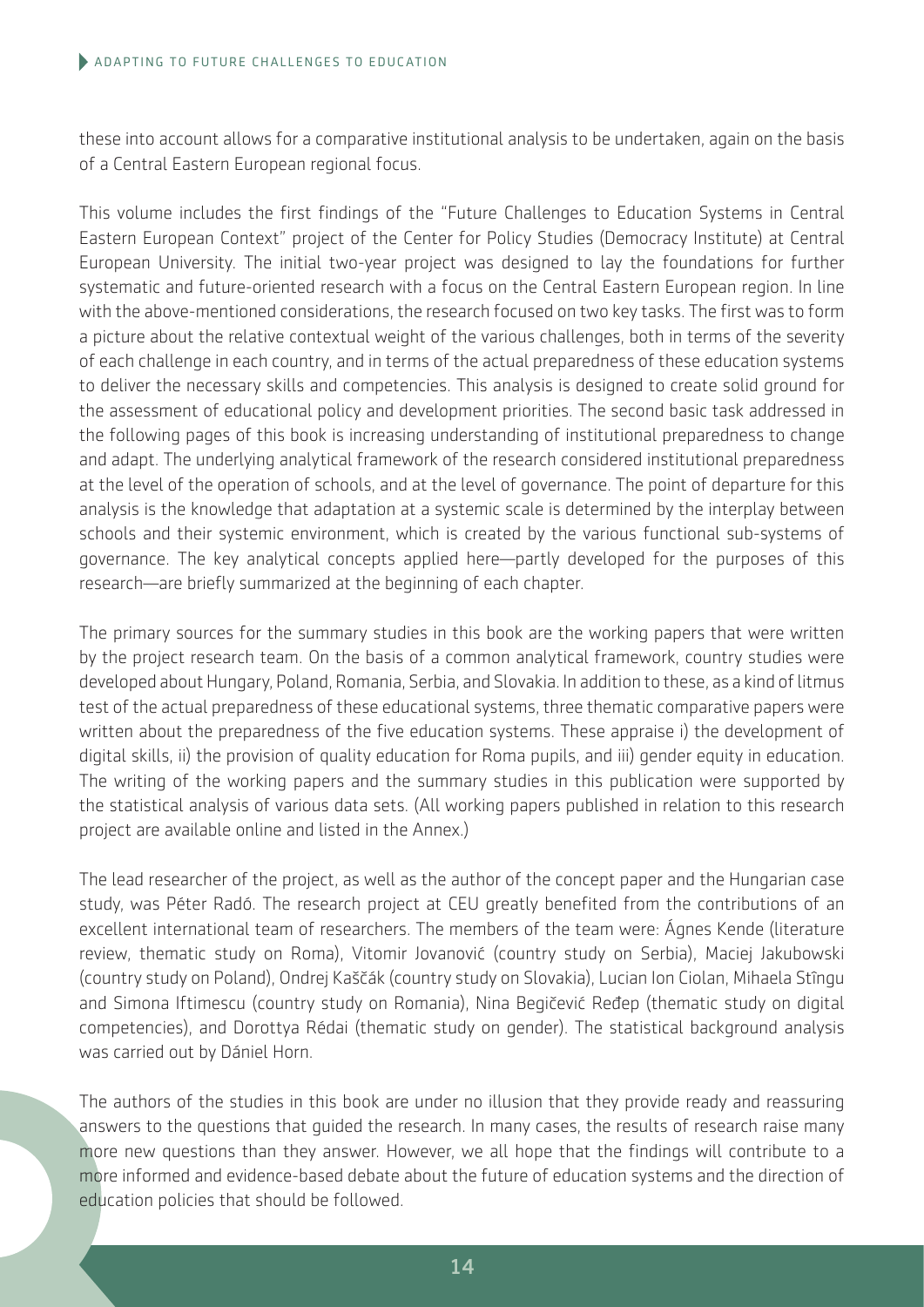### **CHAPTER 1**

<span id="page-16-0"></span>The Relevance of Future **Challenges to Education in** Five Central Eastern European Countries

**Balázs MUNKÁCSY and Ágota SCHARLE**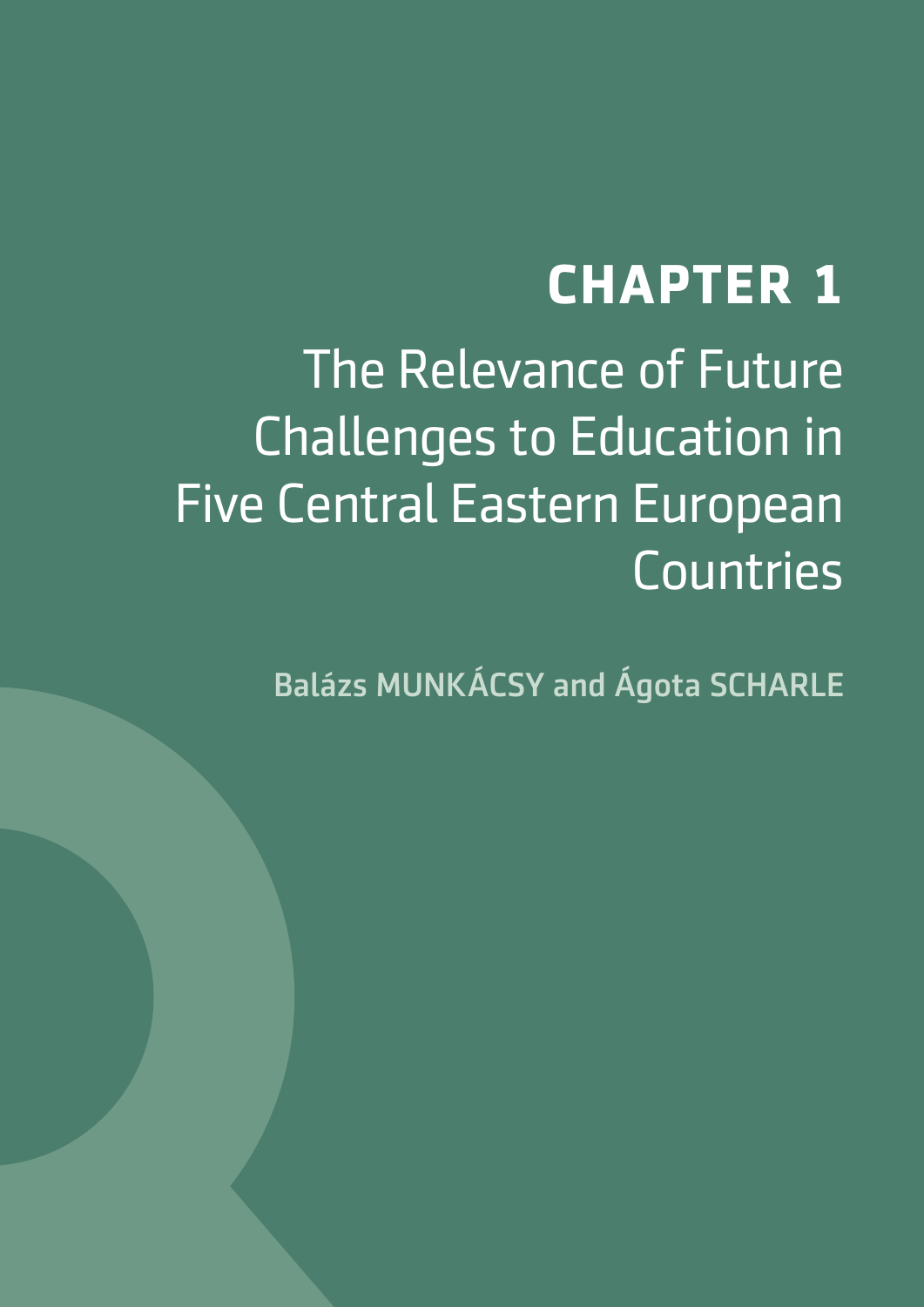# <span id="page-17-0"></span>List of Figures and Tables

#### Figures  $\blacktriangle$

| 1.             |                                                                                                                                                                             |  |
|----------------|-----------------------------------------------------------------------------------------------------------------------------------------------------------------------------|--|
| 2.             |                                                                                                                                                                             |  |
| 3.             |                                                                                                                                                                             |  |
| 4.             |                                                                                                                                                                             |  |
| 5.             | Share of adult employees at risk of technological skills obsolescence, 2014 29                                                                                              |  |
| 6.<br>7.       | Variation in reading, matematics and science score explained by ESCS, PISA 2018 (%) 33<br>Agreement with conservative gender-related statements in the European Value Study |  |
| 8.             | Ratio of respondents who do NOT believe that humans and human activity are the main                                                                                         |  |
|                |                                                                                                                                                                             |  |
| A1             |                                                                                                                                                                             |  |
| A2             |                                                                                                                                                                             |  |
| A3             |                                                                                                                                                                             |  |
| A4             |                                                                                                                                                                             |  |
| A <sub>5</sub> |                                                                                                                                                                             |  |
| A6             |                                                                                                                                                                             |  |
| A7             | Aggregated technical automation potential of countries, % of working hours (2016)  53                                                                                       |  |
| A <sub>8</sub> | Number of foreign languages known (self-reported) among 25 to 34-year-olds, 2016 54                                                                                         |  |
| A <sub>9</sub> |                                                                                                                                                                             |  |
| A10            |                                                                                                                                                                             |  |
| A11            |                                                                                                                                                                             |  |
|                | A12 Resilient students (students in the bottom quarter of the ESCS index who perform                                                                                        |  |
|                |                                                                                                                                                                             |  |
| A13            |                                                                                                                                                                             |  |
| A14            |                                                                                                                                                                             |  |
| A15            |                                                                                                                                                                             |  |
| A16            |                                                                                                                                                                             |  |
|                |                                                                                                                                                                             |  |

### Tables **A**

| 3. |  |
|----|--|
|    |  |
|    |  |
|    |  |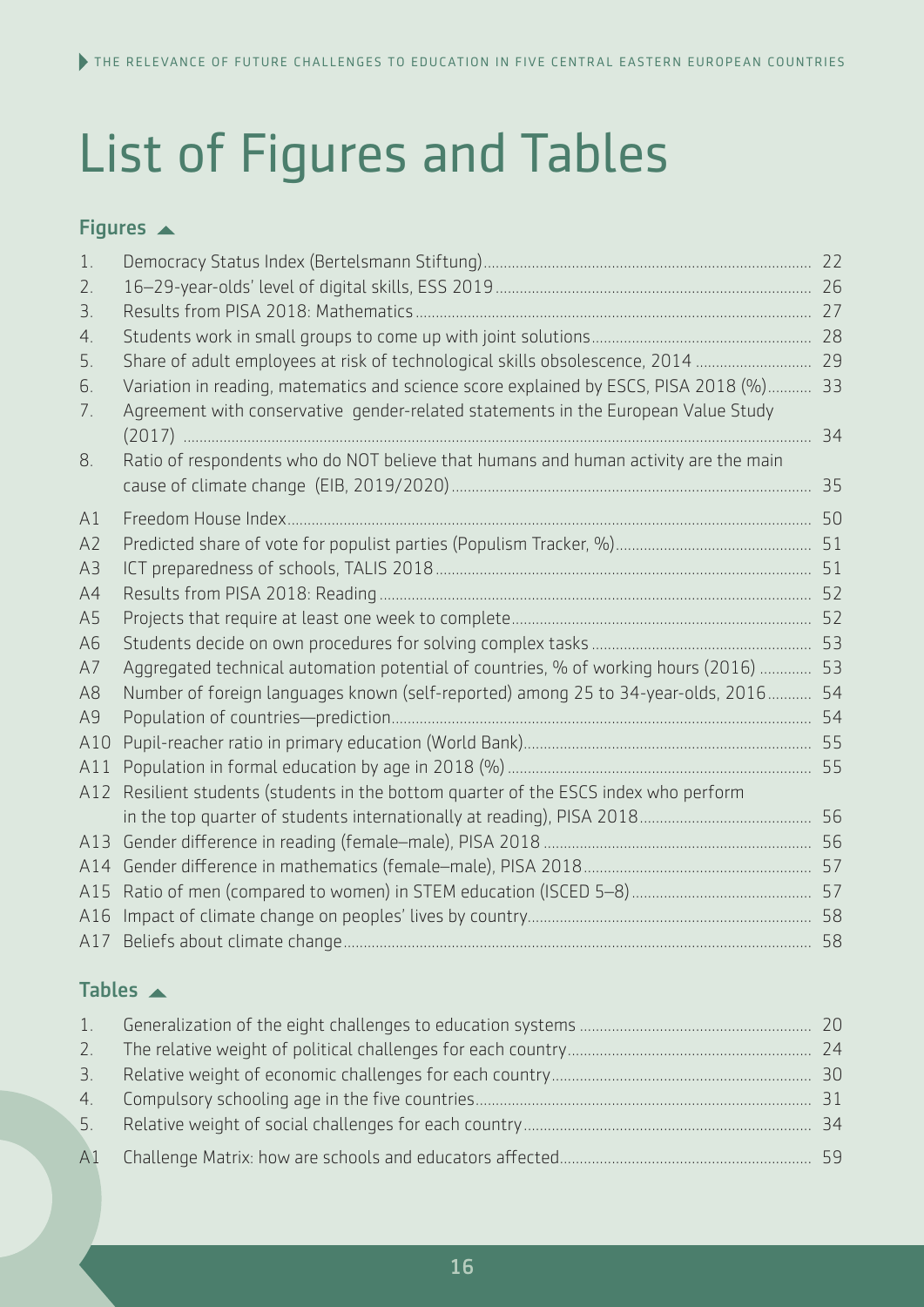### <span id="page-18-0"></span>**SECTION 1.**  $\triangle$ Introduction

Post-socialist Central and Eastern European (CEE) countries face similar challenges with their education systems. The similarities stem partly from the shared legacy of Soviet-style education, and, more broadly, the economic and social consequences of their transition to market economies and democracies. Their inherited features (being small, open economies with immature democratic institutions) also make them similarly vulnerable to more recent global economic, political, and social challenges. However, as this study will show, their paths have also diverged in several, important aspects.

This synthesis study is part of the Future Challenges to Education project of the Democracy Institute of Central European University. It is designed to explore the regional aspects of eight future challenges to education (defined by Radó, 2020) and the adaptive capacities of CEE education systems. It translates these eight challenges into direct challenges for education, demonstrates their relevance in the East-Central and Eastern European context, and summarizes desired policy directions for overcoming these challenges. The study draws on other papers from the project: country-level analyses of Hungary, Poland, Romania, Serbia, and Slovakia, thematic reviews about gender, ethnicity, and information technologies in education, and a review of comparative statistics.<sup>1</sup>

The study is structured as follows. Section 1 outlines the analytical framework and provides context through a brief summary of the history of Soviet and post-Soviet educational tradition and reforms. Section 2 focuses on how the eight external challenges translate into direct challenges to educational actors and assesses the magnitude and preparedness to respond to direct challenges in the five countries based on statistics and the project's country reports. Section 3 contains regional and countryspecific policy recommendations based on the discussion in Section 2. Finally, Section 4 outlines some areas where further empirical research is needed for a better understanding of the related problems and policies of public education in the CEE region.

### 1.1 Legacy of the socialist system

CEE education systems share some features that are the legacy of the structures established during the 1950s following the Soviet example (Silova 2009, Mincu 2016, Gawlicz and Starnawski 2018). Despite several reforms before and after the regime change in 1989, this legacy can still be traced in the mindset of policy makers, teachers, and parents, and also in the institutional setup and day-to-day practice of these systems.

<sup>1.</sup> The country reports and thematic papers are available at [https://cps.ceu.edu/research/educ.](https://cps.ceu.edu/research/educ) The statistical review was prepared by Dániel Horn. The paper also benefitted from valuable comments from Ágnes Kende, Péter Radó, Dorottya Rédei, Márton Csillag, Lucian Ciolan, and Mihaela Stîngu. Section 4 draws on informal discussions with Márton Csillag, Daniel Horn and Balázs Váradi.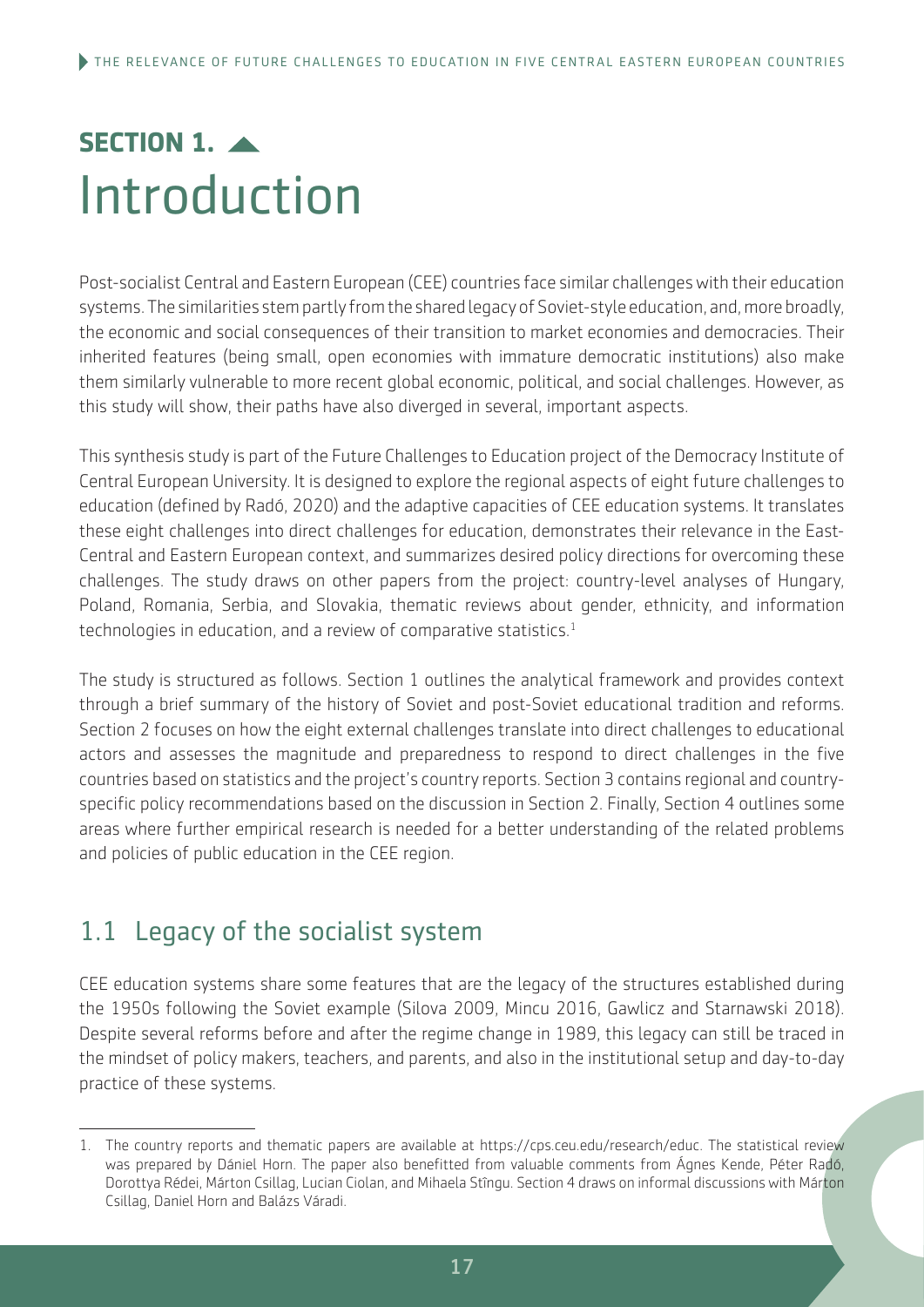<span id="page-19-0"></span>Under a Soviet-style educational regime, the activities of schools were subordinated to the goals of the Communist state (or more precisely, the Communist party). This implied a commitment to equal access for all, but also strong state control over curricula, teaching methods, the institutional setup, and school choice. Curricula focused on socialist ideology and skills related to the needs of the economy, while teaching was teacher-centred. The pre-war system, in which schools were run by the state, local governments, or the church, and enjoyed considerable autonomy, was replaced by a hyper-centralized system of public schools. Though CEE countries followed diverging paths during the Socialist era and especially after the regime change in 1989 (Mincu 2016), they still seem to share some attributes that permeate their current systems. First, the notion that schools are meant to turn children into useful subjects, rather than enable children to develop, even when not explicitly imposed by central curricula, continues to guide policy makers, teaching practices, and to some extent, parents' expectations. Second, though the ownership structure of public education has become more mixed in some countries, state control and public management/funding has remained almost complete in the region, as opposed to in many Western countries where private schools make up a notable share of the total. In most countries, the near monopoly of the state on primary and secondary education is also coupled with highly centralized and bureaucratic governance and the limited autonomy of schools.

A further, more general legacy of the Socialist era is the relative inefficiency of public administrations and the weakness of civil society and democratic attitudes, which reduce the incentive and ability of governments to undertake and implement successful reforms in public education. Public administration tends to be over-politicised and unstable, which decreases the general quality of decision making and especially the capacity to implement complex reforms spanning several years. The weakness of civil society in post-socialist countries reduces their potential to hold their governments accountable and press them to improve the quality of decision making. With little pressure from civil society, and considering the fact that the benefits of educational reforms can seldom be reaped within a four-year political cycle, CEE governments typically launch reforms at the initiative of highly committed expertsturned-politicians.

Attitudes towards gender roles are also shaped by the Socialist legacy, which granted equality in the workplace, and established care facilities to support working mothers, but did not promote the empowerment of women nor confront the traditional division of roles within the household (Szikra 2010).

### 1.2 Education reforms of the Post-Soviet era

The following paragraphs will attempt to give a concise overview of trends in education reforms in the region following 1989. This text should be taken only as a rough outline—the case of each country is complex, and will surely not closely follow the structure of reforms described below.

After the regime change, education reforms in post-Soviet countries typically came in three waves.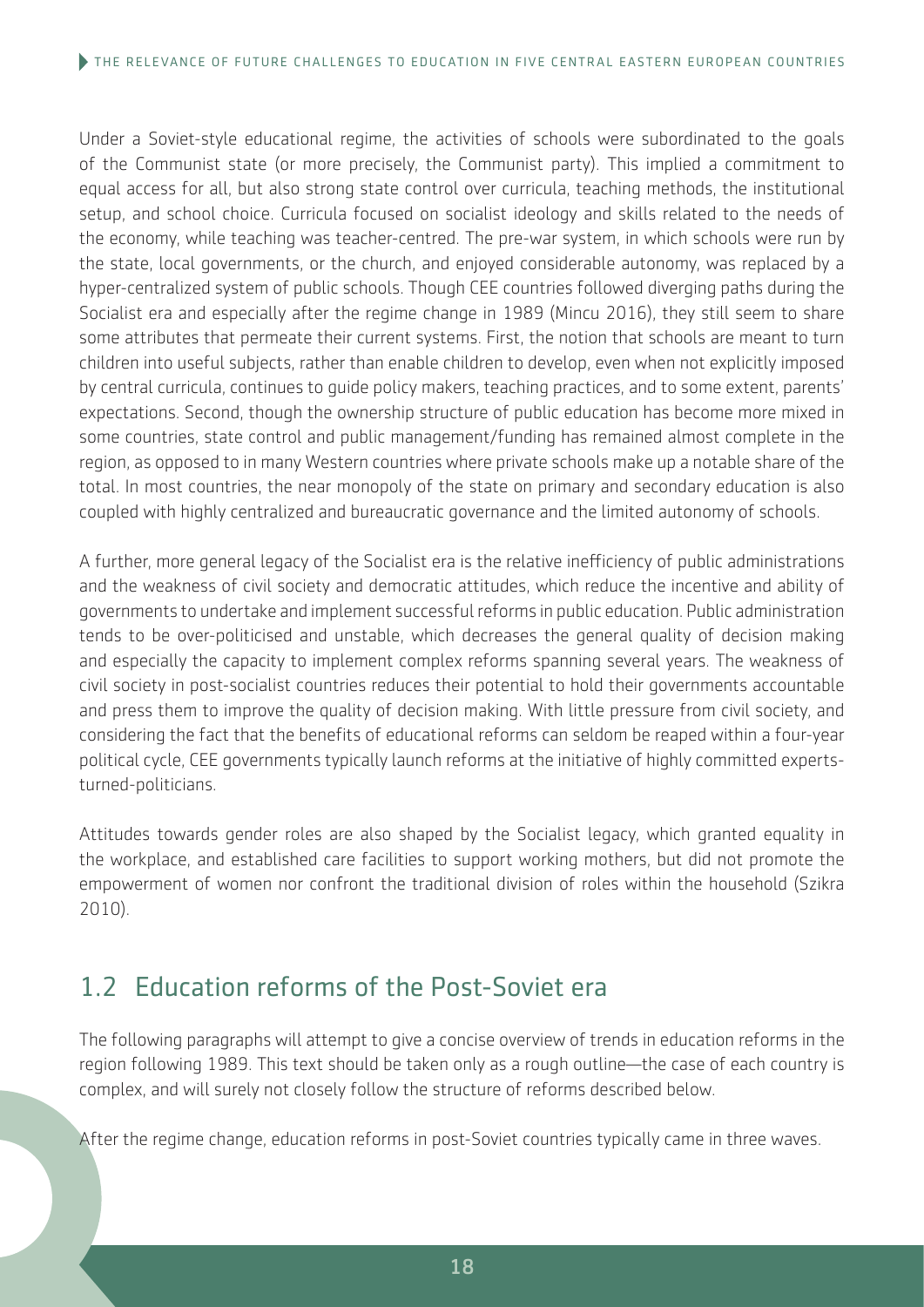<span id="page-20-0"></span>The first wave started in the 1990s, and brought about mostly macro-level changes concerning decentralization and the independence of educational management and administration, while also introducing new, national curricula. The exception is Serbia, where decentralization only started a decade later, in 2003 (about three years after Milošević was removed from office).

The second wave of reforms (~2000s) introduced regulatory institutions for the decentralized systems with the expansion (or establishment) of national testing, school and teacher evaluation (usually in the form of self-evaluation), and the better availability of public data on education (both nationally and internationally through OECD and EU assessment initiatives). This second wave was also typically accompanied by attempts to make education more inclusive, and a shift of focus in the national curriculum away from teaching materials towards learning outcomes. In these reforms, Poland led the way with the most ambitious and also most effective policy changes: delayed tracking led to greater inclusivity and an increase in school autonomy, while the strengthening of pedagogy as a profession enabled teachers to improve themselves and focus on the development of children. The Hungarian initiative of promoting integrated education for disadvantaged children, though short-lived, also achieved measurable positive impacts.

The third wave started at varying times during the 2010s when making progress with education policy mostly fell off governments' and the public's radar. Policy makers and governments generally started to show signs of a lack of clear vision concerning how they wanted to improve the education system, and evidence-based policy making basically disappeared from politics. In Hungary and Serbia, the past decade has led to drastic centralization that has threatened or destroyed the integrity and autonomy of schools. In the other three countries, the education system has stayed decentralized (despite the Polish government's efforts to increase its power over schools).

### 1.3 Four spheres of external challenge to education systems

In the conceptual paper for this project, Radó (2020) defines eight disruptive changes (sometimes called 'future challenges') to education systems. These challenges may be sorted into four broader categories (Table 1), based on their potential impact on education. Challenges belonging to the same category are similar in the sense that they require the same kinds of responses from schools and educators. For instance, students who are taught how to learn and improve themselves will be able to adjust more easily to technological changes, new forms of work, or working in international environments as adults. Similarly, more inclusive schools where pupils are taught to accept and embrace dissimilarity will prepare pupils for the consequences of all manners of inequalities.

The eight challenges are still important to keep in mind, especially when their impacts overlap, as these are precisely the areas where the pressure on public education systems may be the strongest. For a more detailed overview of how the eight challenges affect schools and teachers, see the 'Challenge Matrix' (Table A1) in the Appendix.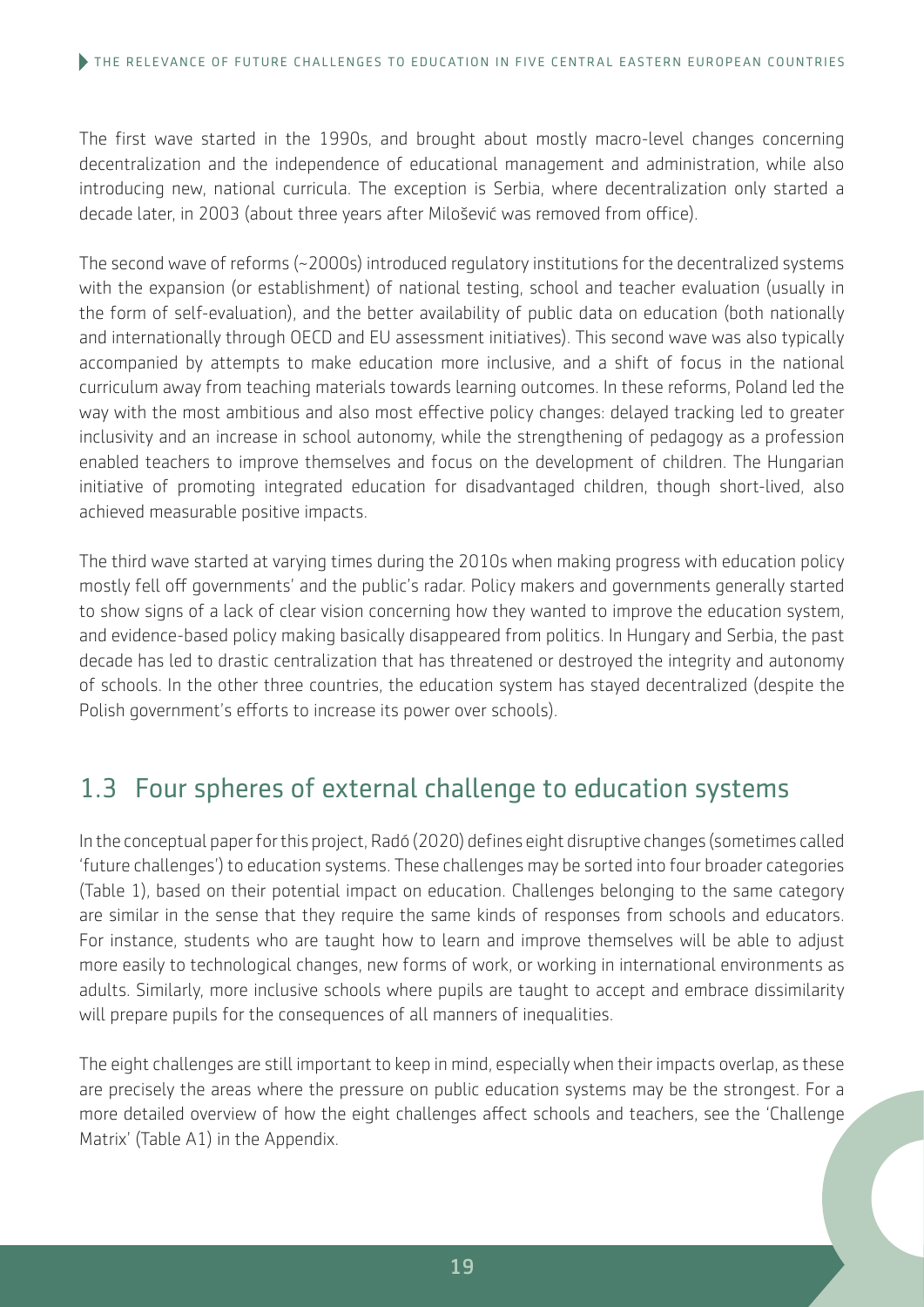| <b>Sphere</b>          | Challenge                            |
|------------------------|--------------------------------------|
| <b>Political</b>       | Populism, autocratic regimes         |
| <b>Economic</b>        | Technological changes                |
|                        | Transformation of labor markets      |
|                        | Globalization,* internationalization |
| Demographic and social | Demographic changes, migration       |
|                        | Old and new inequalities             |
|                        | Changing gender roles                |
| Climate change         | Climate change                       |

<span id="page-21-0"></span>

| Table $1\blacktriangle$ Generalization of the eight challenges to education systems |  |  |  |
|-------------------------------------------------------------------------------------|--|--|--|
|                                                                                     |  |  |  |

Globalization has impacts that go beyond the economic sphere, such as migration or the standardization of cultural expressions around the world. These are either included in other spheres (such as migration in the demographic sphere) or were considered to have a relatively small impact on public education in CEE.

The nature of these challenges is likely to be similar across CEE countries. The new political elites of CEE countries may be more tempted to take a populist turn, while their new-born democratic institutions and weak civil societies may be less able to fight back compared to in more mature democracies. CEE countries are small, open economies with a relatively highly skilled labor force, but a low level of capital: these features make them similarly vulnerable to global economic trends and technological change. They all went through the transition experience, which involved a rapid rise in wage returns on education and reduced fertility for at least a decade.

The next section discusses cross-country variation in these four broad spheres of challenges, considering both the magnitude of each external challenge and the status-quo in the relevant parameters of the education system (i.e. the distance between current and ideal states).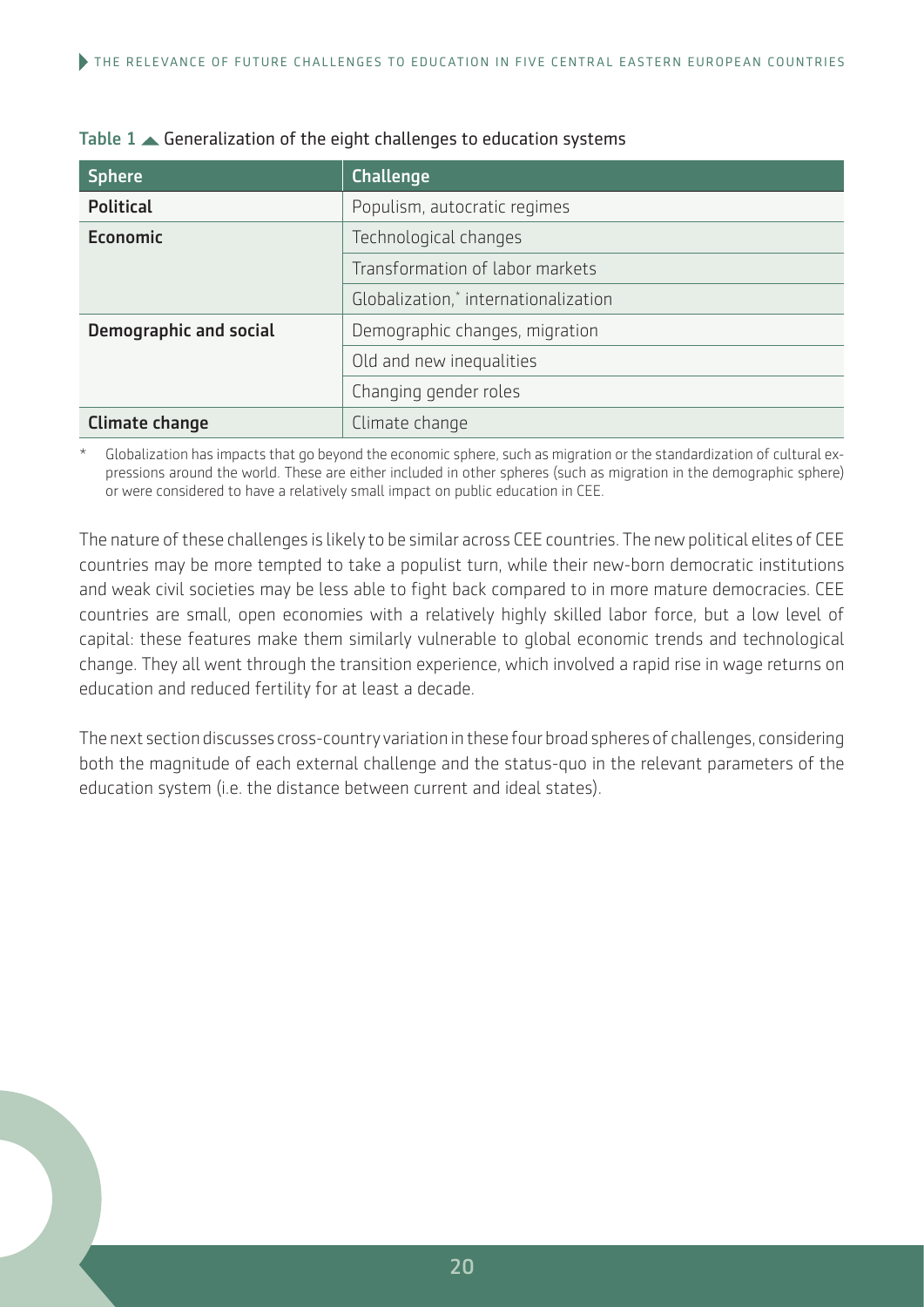### <span id="page-22-0"></span>**SECTION 2. A** Direct Challenges to Education and Their Importance for CEE Education Systems

The challenges identified in the previous section may impact various aspects of education systems. Five such aspects are distinguished: the accessibility of public education, skills to be acquired, knowledge to be taught, teaching methods, and governance—while the latter could be further split into schoollevel, local-level, and country- or international-level governance. For each of the four main spheres of external challenge, this paper shows how it may impact education, and then presents the actual trends observed in the selected CEE countries.

This section will translate the four challenge categories introduced in Table 1 into direct challenges for teaching professionals, for school management, and for governmental education management institutions. The aim is to make these challenges palpable for all actors of education. Each challenge category is also evaluated in terms of its relative weight for each country, and the countries' preparedness to deal with them. The discussion cumulates into a rating that highlights the relative overall importance of the direct challenges to each country.

To give some context to these comparisons, two benchmark countries are used. First, Estonia is used as a point of reference: the latter is a post-Soviet country that started from a similar historical and economic position as CEE countries in 1989, but which ultimately achieved a Scandinavian level of education outcomes by the second half of the 2010s. The second benchmark is Austria: a country with a similarly structured education system to Hungary or Slovakia, but typically somewhat better educational outcomes and more stable democratic and other social institutions.

### 2.1 Political challenges

The rise of populistic-autocratic regimes in the region puts schools and educators in a key but vulnerable position. These regimes tend to make attempts to (further) centralize education systems (as happened in Hungary, Poland, and Serbia). This, combined with the fact that in the region schools traditionally have low levels of fiscal autonomy, makes them very susceptible to governmental pressure. This is highly problematic, since in the region's deeply flawed democracies evidence-based policy making is substituted by symbolic, ideology-based or populist politics that prioritizes short-term popularity over long-term solutions. This means that unpopular policies (for example, the integration of minority groups, or increasing the access to education of children from poorer families, etc.) are swept under the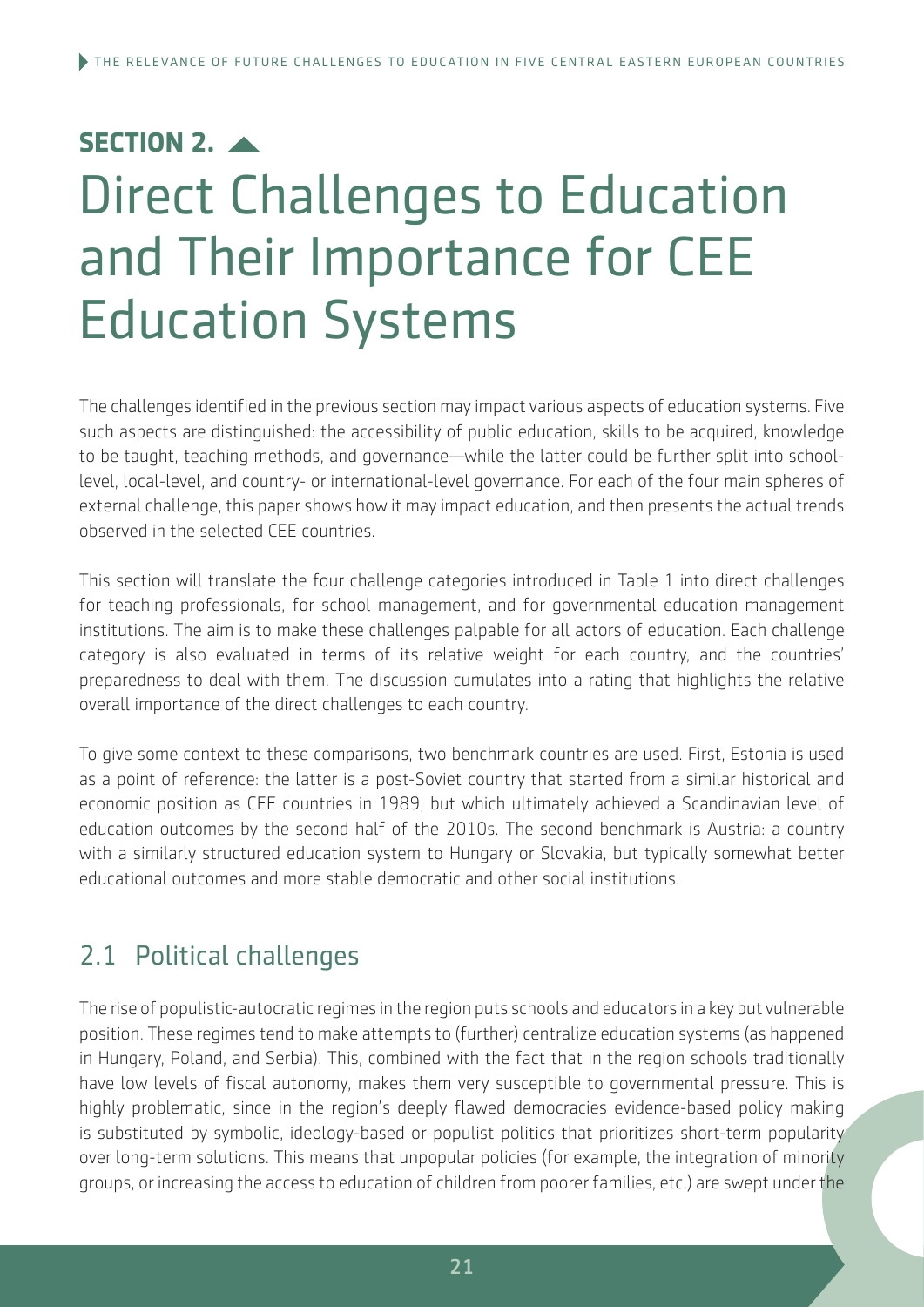<span id="page-23-0"></span>rug by default. In more severe cases, this kind of politics can turn education into a cultural battlefield for ideological indoctrination, increasing the pressure on schools and teachers to give up their institutional and professional integrity, and simultaneously undermining the education of democratic values and civic knowledge.

The existence of these regimes increases the need for critical thinking and media literacy to counter the "large amount of communication-related background noise through which facts are replaced by the pretense of the day" (Radó, 2020; Pomerantsev, 2019). This puts conscientious teachers in a precarious situation where they (righteously) feel strong responsibility to help students acquire the aforementioned skills but are also pressured by the government, the school, or even by their peers, to stick to delivering the narrowly defined educational material on the (national) curriculum.

Three indices are used to capture the severity of this political issue in our sample of CEE countries. First, according to Freedom House Index (Figure A1, Appendix), which comprises multiple indices (concerning Electoral Process, Political Pluralism and Participation, the Functioning of Government, Freedom of Expression and Belief, Associational and Organizational Rights, Rule of Law, and Personal Autonomy and Individual Rights), Hungary and Serbia have seen a steep decline in political rights and civil liberties in the past decade, while Poland has experienced a moderate one. As of 2020, Hungary and Serbia are considered only 'Partly Free' (i.e. have a score of 70 or less).



#### Figure  $1 \triangle$  Democracy Status Index (Bertelsmann Stiftung)

*Source:* <https://bti-project.org/en/home>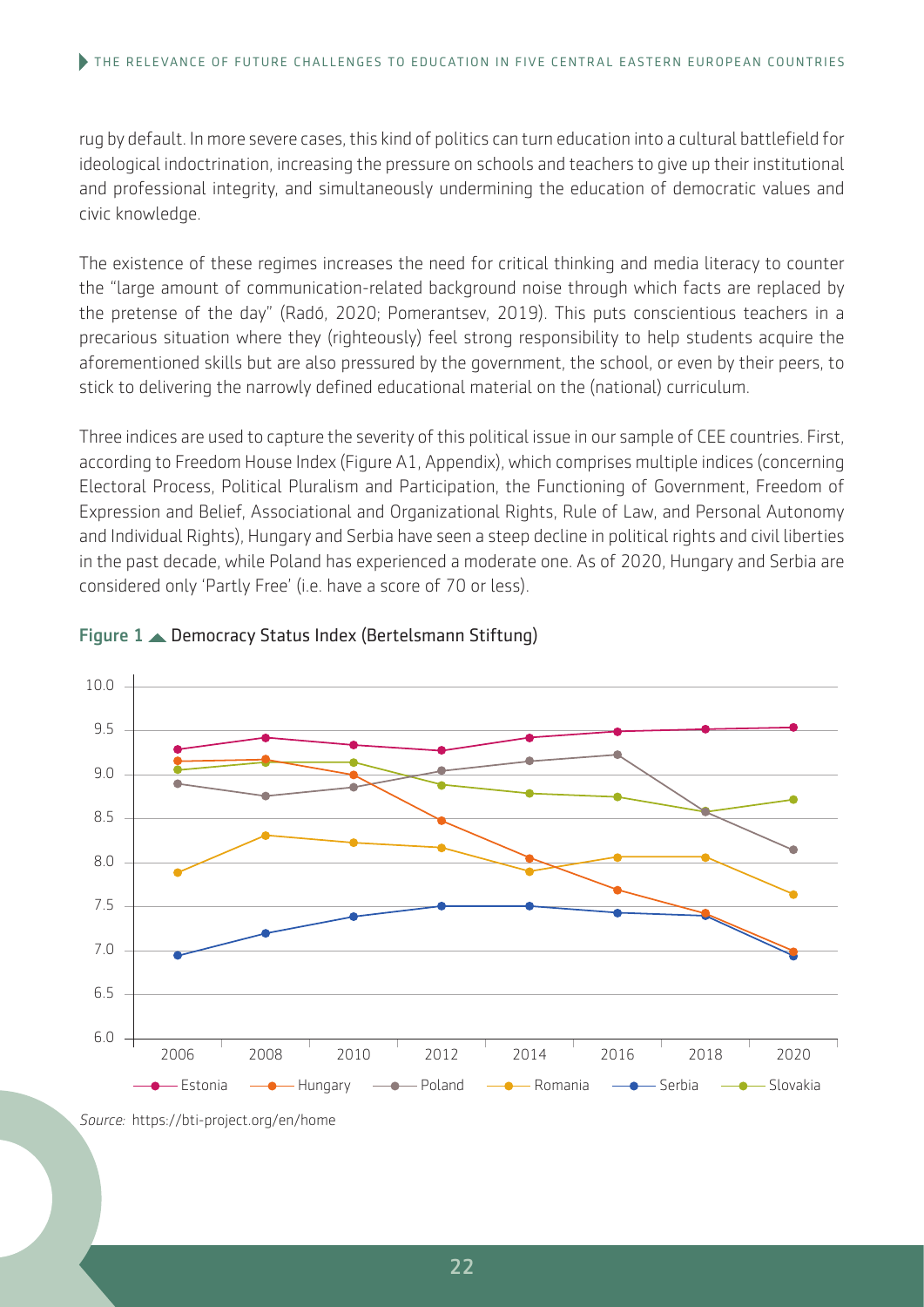Next up is the Bertelsmann Stiftung Democracy Status Index (Figure 1), which is also a summary of other indices (covering stateness [e.g. monopoly of force, interference of religious dogma], political participation, rule of law, the stability of democratic institutions, and political and social integration), and is measured on a scale of  $1$  to  $10<sup>2</sup>$  Currently, all of the countries in consideration are labelled 'defective democracies' except for Slovakia. It should be also mentioned that the situation has been worrying in Hungary and Serbia for a while now (see Figure 1), while Poland and Romania are more recent members of the 'defective democracy' club.

Another way to approach this issue is to look at the political landscape of each country. The Populism Tracker (Figure A3, Appendix; created by the Foundation for European Progressive Studies) is an index (and a yearly report) that tracks the popularity of populist parties among likely voters in the EU based on national opinion polls.<sup>3</sup> The tracker shows that Hungary has the highest potential populist vote share, but Poland is catching up quickly. Slovakia has a comparatively small share of potential populist votes and Romania has none (as none of the parties are considered populist in the country by the experts of the Foundation for European Progressive Studies).<sup>4</sup> Though the Foundation for European Progressive Studies focuses solely on EU countries, the Serbian Progressive Party (which won 60.65% of the popular vote in 2020) is also widely considered to be populistic.

The preparedness of national education systems for this particular challenge manifests in the resilience of schools and a tendency for education systems to make rushed, forced policies. This resilience is fuelled by financial and professional independence. The OECD's TALIS questionnaire asks principals about their school's autonomy in relation to determining salary increases or bonuses for teachers. In Romania, 8% of schools have a say over the wages of teaching staff, while this number is 19% in Hungary. These results are both lower than the OECD average (32%). In Slovakia, however, 44% of principals reported having this kind of autonomy. The Slovakian EDUC report identifies weak fiscal autonomy as a potential problem, but only because all other aspects of school autonomy are better established in the country, and autonomy in relation to salary increases has diminished since 2013. The Polish report emphasizes the issue that school principals in the country do not have a pool of finances that they may freely allocate to staff expansion (which ended up being a huge issue during the COVID-19 pandemic, when schools could not hire technical coordinators or IT professionals), and the fact that Polish schools are 'cost-efficient' to the extent that one could easily argue that they are in fact underfunded. The Serbian report also highlights the almost total lack of fiscal autonomy of school management, who have no influence on teachers' salaries.

Considering professional independence, in Slovakia and Hungary the state-defined mandatory curriculum framework is so detailed and extensive that it virtually eliminates autonomy related to teaching material. Besides this, Slovakian schools are more autonomous (and therefore resilient) than

<sup>2.</sup> A country with a score of 8–10 would be considered a consolidated democracy, while a score of 6–8 indicates that the country is a defective democracy. Countries scoring less than 6 are considered highly defective (or outright autocratic).

<sup>3.</sup> Of course, this categorization of parties is somewhat arbitrary (check The Progressive Post's website for documentation).

<sup>4.</sup> The data does not show the emergence of the AUR party (Alliance for the Union of Romanians), a populist party that gained appr. 9% of the votes in the 2020 Romanian Parliamentary elections.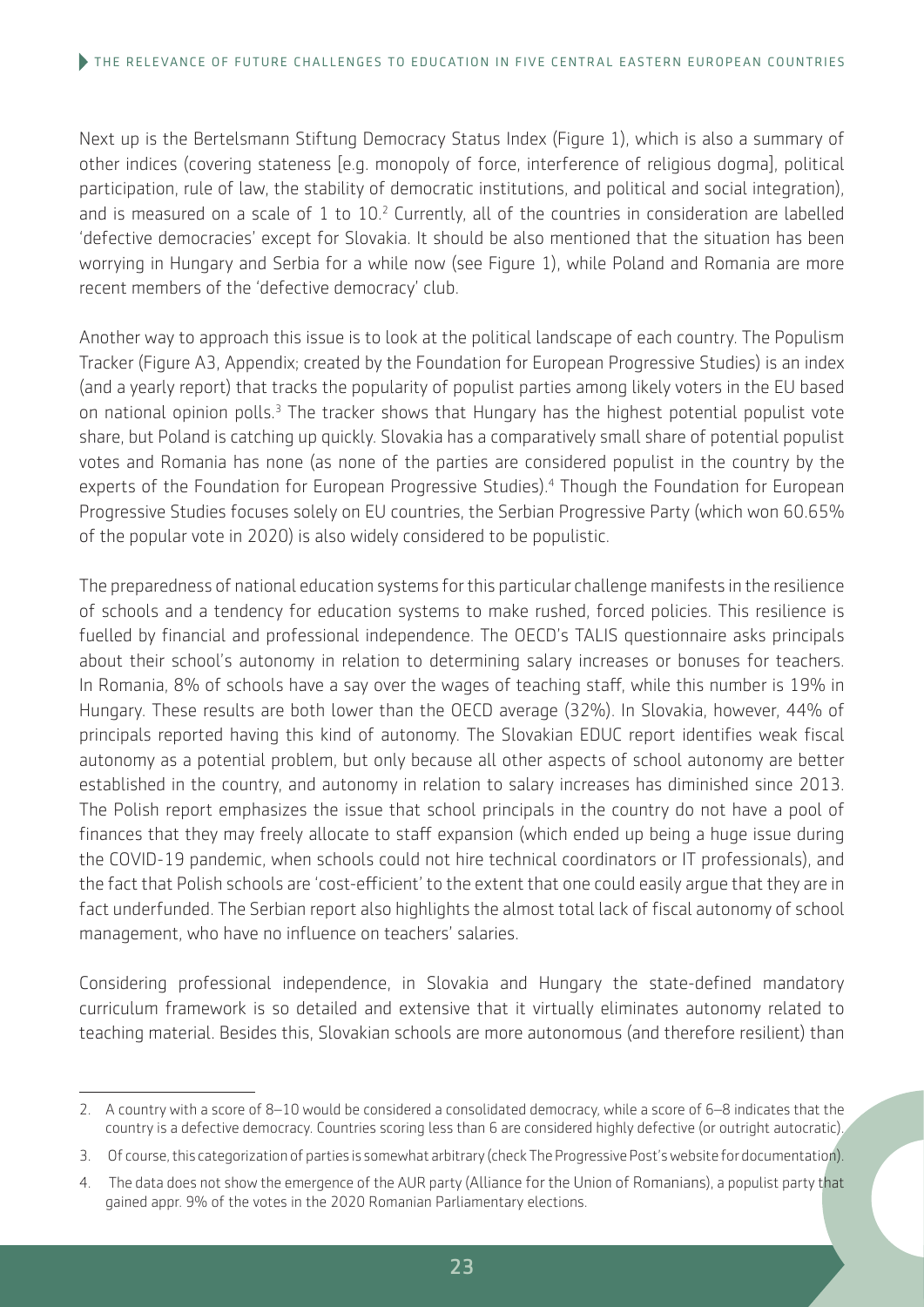<span id="page-25-0"></span>other OECD countries. In Hungary, however, the current education system is highly centralized (the most centralized in the region, if centralization is measured by the percentage of decisions made at the central or regional level), and organizational and professional autonomy is mostly reduced to symbolic functions. The Serbian system is also centralized, but principals have a relatively high degree of autonomy over the recruitment and dismissal of teachers compared to in the other four countries. Romania's case is somewhat unique in the sense that the country's education system tries (or has tried) to grant schools more autonomy on multiple levels, but these attempts have not succeeded so far. The Romanian report states that school boards (composed of the representatives of stakeholders, including teachers, administrative staff, parents, and the local government) have failed to take on responsibilities outlined by the Education Law of 2011, such as the recruitment of the principal and disciplinary action related to teaching staff. Meanwhile, schools do not take advantage of the regulation which allows them to choose up to one-third of the curriculum. Finally, Polish teachers have a high degree of professional autonomy and are basically free to determine how they want to teach children—as long as the latter perform well on the national examinations at the end of their studies. The school system is decentralized, and while there have been some attempts by the current government to limit school autonomy, they so far have not had a considerable impact.

To sum up, the political challenge will be the most difficult to overcome in Hungary and Serbia, where democracy is in a poor condition, there is high exposure to populist policies, and the financial and professional autonomy of schools and teachers is low. The situation is somewhat better in Romania, where political rights and civil liberties are less damaged and populist parties are not represented in politics, but there are some worrying trends in terms of the state of democracy. Romanian schools' fiscal autonomy is extremely small, and attempts to establish greater professional autonomy have not been successful. Poland and Slovakia seem to be the most resilient to authoritarian and populistic pressures due to the high professional autonomy of schools (in Poland), or their strong fiscal independence (in Slovakia).

| Challenge aspect/measure | <b>Hungary</b> | <b>Poland</b> | <b>Romania</b> | <b>Serbia</b> | <b>Slovakia</b> |
|--------------------------|----------------|---------------|----------------|---------------|-----------------|
| State of democracy       |                |               |                |               |                 |
| Populist policies        |                |               |                |               |                 |
| School resilience        |                |               |                |               |                 |

#### Table  $2 \triangle$  The relative weight of political challenges for each country

The colors indicate very severe challenges, severe challenges, and moderate challenges considering how *prepared countries' education systems are, and how severe the challenge is expected to be for them. See details in the preceding paragraphs.*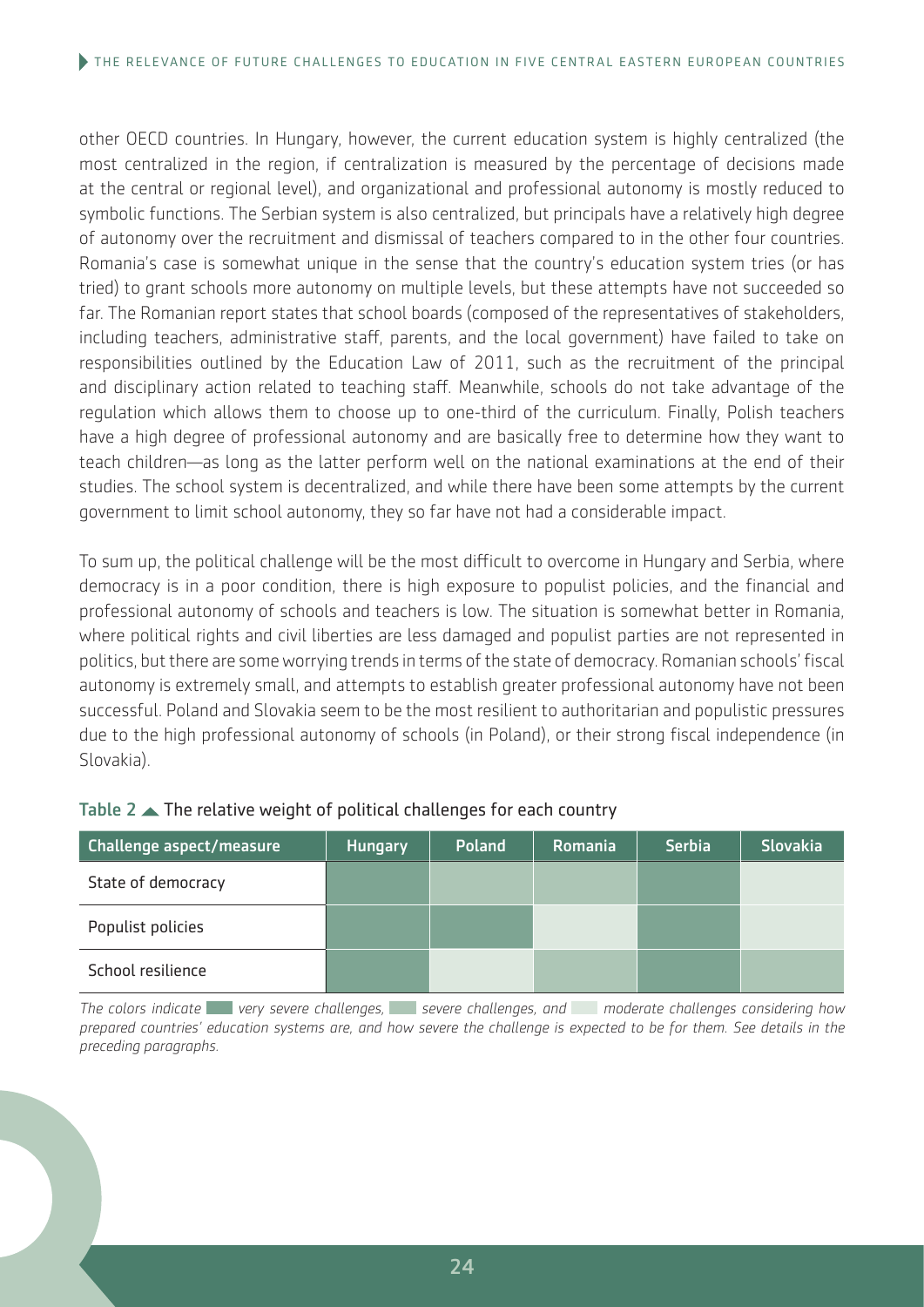### <span id="page-26-0"></span>2.2 Economic challenges

Three of the disruptive changes defined by Radó (2020) can be labelled as some sort of transformation of global markets impacting teaching content and the way educators have to teach. These are: the second wave of globalization, the emergence of digital technologies, and shifts in the labor market resulting (mainly) from automation. Schools must prepare students for multilingual workplaces where work takes place in online environments (potentially as often as in office spaces), with positions and tasks that might not even exist today and that continue to change. These challenges have been with us for a couple of decades now, highlighting that the adaptation of education systems is much slower than desired.

The globalization of work and trade requires cooperation on an international level. There is an increasing need for foreign language skills and high intercultural competence. Students could benefit not only from learning foreign languages but from becoming familiar with local, regional, and global cultures, heritage, and traditions. This includes skills such as having empathy towards people of different cultures, the ability to express one's self through international (social) media, etc.

Labour market researchers agree on the notion that automatization/robotization does not endanger entire occupations, but rather certain types of work-related tasks. More precisely, only some tasks can be automated (or programmed): these are typically routine tasks conducted by semi-skilled workers who receive moderate wages (who are usually women). Therefore, a decline in the demand for routinized work is to be expected. This means that low-skilled workers in the service sector whose work-related tasks require a high level of soft skills (e.g. bartenders and hairdressers), and highly skilled workers who undertake creative and abstract tasks requiring good basic competencies (e.g. programmers and educators) will have a relatively more stable position in the labor market. Education will therefore have to focus on widely applicable key competencies, with a special emphasis on the personal, social, and learning-to-learn competence.<sup>5</sup> Noteworthy teaching practices that allow students to develop their personal, social, and learning-to-learn competence include learning-by-doing-style tasks, group work, case studies, flipping the classroom, long-term projects, peer editing/feedback, and so on. Students need opportunities to work in small groups to come up with joint solutions to problems, to work on projects that require at least one week to complete, be asked to decide on their own procedures for solving complex tasks, and be presented with tasks for which there are no obvious solutions. These are all teaching practices accounted for by the OECD's TALIS assessment.

These challenges may be coupled with central pressure for suboptimal policies. Even non-populist governments can be lobbied into focusing resources on pure vocational training, as companies often frame short-term vocational labor shortages (a short-term problem) as the primary obstacle to further development. While the need for skilled blue-collar workers is real and should be addressed, governments should think further in the future and aim to solve long-term, more fundamental challenges (such as the ones discussed in this study) when it comes to educational development.

<sup>5.</sup> The other areas of key competence include: literacy, multilingual competence, mathematical and scientific competence, digital competence, competence in citizenship, entrepreneurship, and cultural awareness and expression.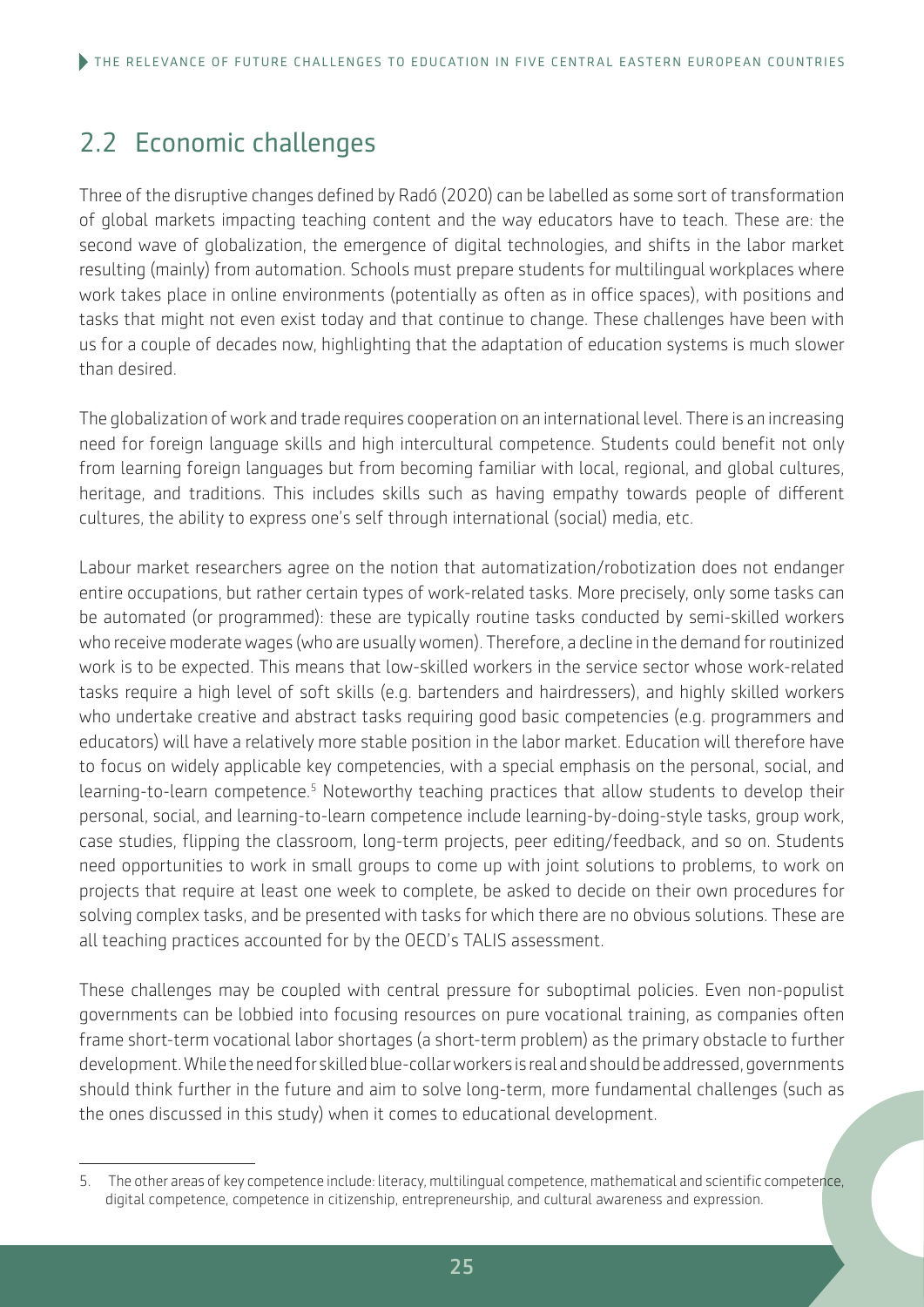<span id="page-27-0"></span>A variety of data sources<sup>6</sup> will provide the basis of the evaluation of the preparedness and exposure of CEE education systems to these changes in global markets.

Starting with digital skills, the European Social Survey has a regular ICT use element which shows that in 2019 all the studied countries fell behind both benchmark countries in terms of digital skills (Figure 2), with Slovakia performing the best and Romania the worst. This means that East-Central and Eastern European societies are probably not well-prepared to switch to a more digitalized style of work, or, to put it differently, the weight of the digital challenge is relatively high in all countries (though a little less so in Slovakia, and more so in Romania and in Hungary). Meanwhile, the OECD's TALIS questionnaire shows that Romanian and Hungarian teachers need to improve their ICT skills more than Austrian or Estonian teachers (Figure A3, Appendix), and schools report a shortage or inadequacy of digital equipment more frequently in Slovakia, Hungary, and Romania than in the benchmark countries. The COVID-19 pandemic can be regarded as a case study for the digital preparedness of education systems. Generally, the pandemic has revealed that the digital competence of teachers and students is severely lacking, that teachers do not want to / know how to apply effective digital teaching methods, and that education management has no idea how online education might work and what kind of support it requires. The EDUC country reports describe insufficient or inappropriate reactions on the part of central management, with the main types of support being lessons broadcast on TV (in Serbia and Poland), the provision of access to often insufficient or not user-friendly online educational platforms (such as the Hungarian E-Chalk system), and teaching guidelines on how to adapt to the situation (e.g. in Slovakia). However, the kind of flexible financial aid that most schools would have needed to adopt quickly to the changes was not provided.



Figure 2 16–29-year-olds' level of digital skills, ESS 2019

*Source:* European Social Survey (2019)

<sup>6.</sup> European Social Survey, the Adult Education Survey, the European Skill and Jobs Survey and the TALIS questionnaire.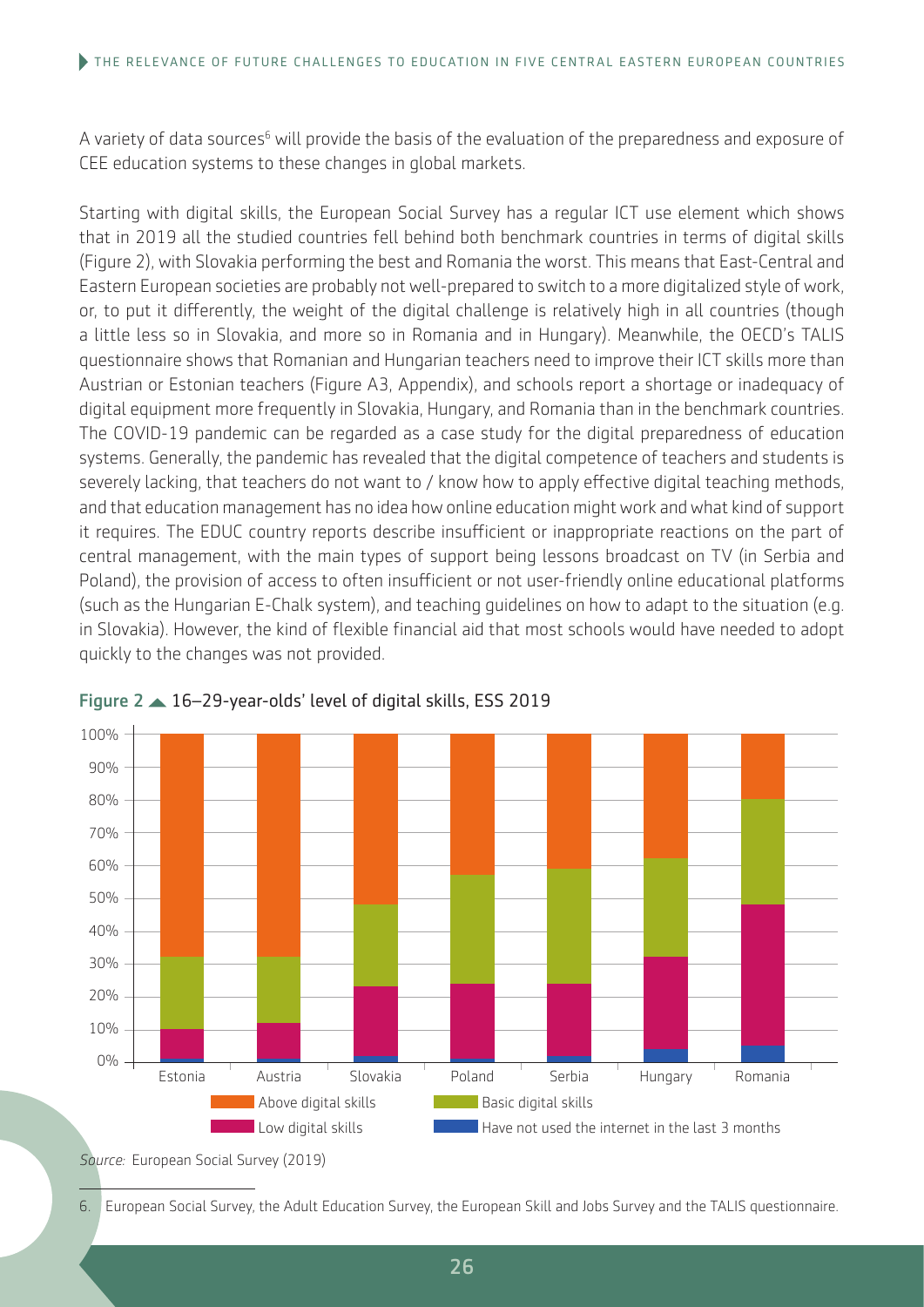<span id="page-28-0"></span>Moving on from ICT skills, there are some basic competencies that will continue to be relevant for a wide range of jobs. These include reading and mathematical competence. Based on the 2018 PISA results (see Figure 3 for results in Mathematics), test countries can be sorted into three categories: the best performing countries consistently score above 500 points in the test (one of these is Poland, for instance), mid-performing countries have average scores of between 500 and 450 (these are Hungary and Slovakia in the region), while countries with mean scores below 450 can be regarded as lowperforming (Romania and Serbia).<sup>7</sup> Looking at the distribution of scores within each country, one can see that the average PISA score in these low-performing countries is dragged down by a large share of low achievers (those below level 3 on Figure A4 in the Appendix).<sup>8</sup>



Figure 3 A Results from PISA 2018: Mathematics

*Source:* Program for International Student Assessment (2018)

The TALIS questionnaire also reveals that teachers in Hungary and Slovakia are less likely to assign long-term projects or group exercises to students than the OECD average, while teachers in Romania preform somewhat better than average in this aspect (in 2018, and around the avg. in 2013). (These data refer to a randomly chosen class from the weekly timetable of each teacher.) Similar TALIS data

<sup>7.</sup> It should be noted that this categorization is widespread but arbitrary, and one might easily argue that performing, for example, at around 450–470 points on average is a terrible result for a country's education system, and should not be labelled mid-level.

<sup>8.</sup> In the case of mathematics, for instance, one can define low achievers as those who do not reach Level 3 (482 points). These people are typically unable to draw indirect inferences and are incapable of solving problems with sequential decisions. They usually have trouble extracting information from more than a single source and generally do not know, how to work with percentages, fractions, decimal numbers, and proportional relationships. High achievers, on the other hand, are those at Level 5 and 6 (606+ points). These students can work with models for complex situations, identifying constraints and specifying assumptions. They work independently: decide on the appropriate ways to solve a task, and they are also good at presenting their results, interpretation and reasoning.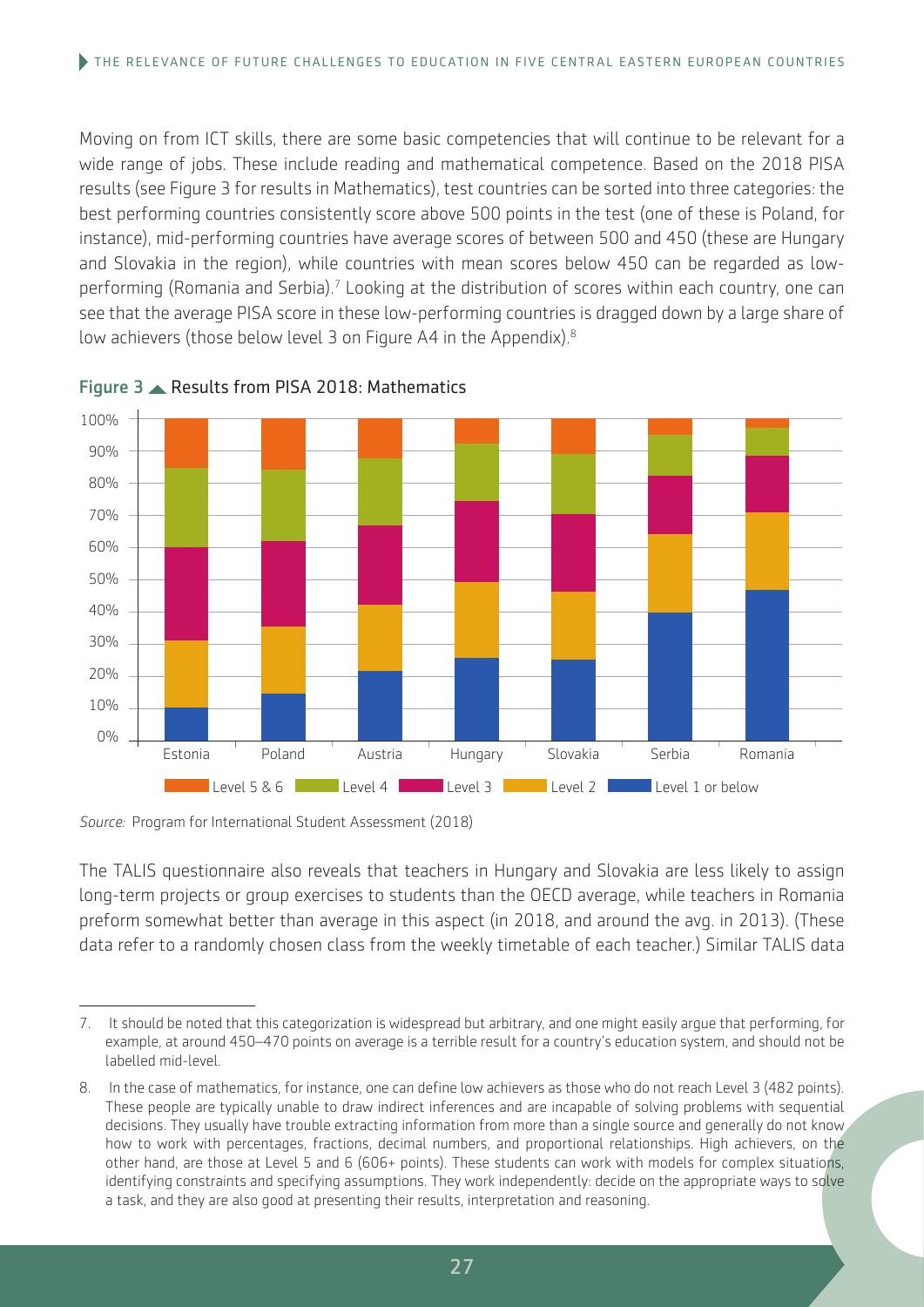<span id="page-29-0"></span>from 2013 are available for Poland and Serbia as well: they show that both Polish and Serbian teachers use fewer of these techniques than the OECD average. This shows that there could be potential to improve the preparedness of CEE education systems for the shift away from routinized work on labor markets. However, in these dimensions the benchmark countries perform similarly to the studied countries, indicating that good practices for group and project-based learning might be more difficult to establish in post-socialist or post-Austro-Hungarian-Empire countries (see Figures 4 and A5 & A6 in the Appendix). Romania may be in a slightly better position than the other countries; however, this advantage cannot be exploited while basic skills education remains insufficient.



Figure  $4 \triangle$  Students work in small groups to come up with joint solutions

It is not straightforward assessing the weight of the challenge of automatization for a given country, and data on this topic is scarce. What one can derive from the few studies that try to assess this problem on a country-by-country basis is that the countries in the region are impacted very similarly. In an analysis of the 2014 European Skills and Jobs Survey, the European Centre for the Development of Vocational Training concluded that—among other countries—Hungary, Poland, Slovakia, and Romania have a working adult population with technological skills that will become obsolete due to expected or occurring technological changes (Figure 5). In a more recent study from 2018, McKinsey & Company labelled Hungary, Slovakia, and Poland countries with very high automation potential within the EU (Figure A7, Appendix);<sup>9</sup> however, they also highlight that public attitudes towards automation are much less accepting than with digital front-runners such as Denmark or the Netherlands, and that low labor costs decrease the economic incentive for automation.

*Source:* Teaching and Learning International Survey (2018)

<sup>9.</sup> The study did not include Romania or Serbia.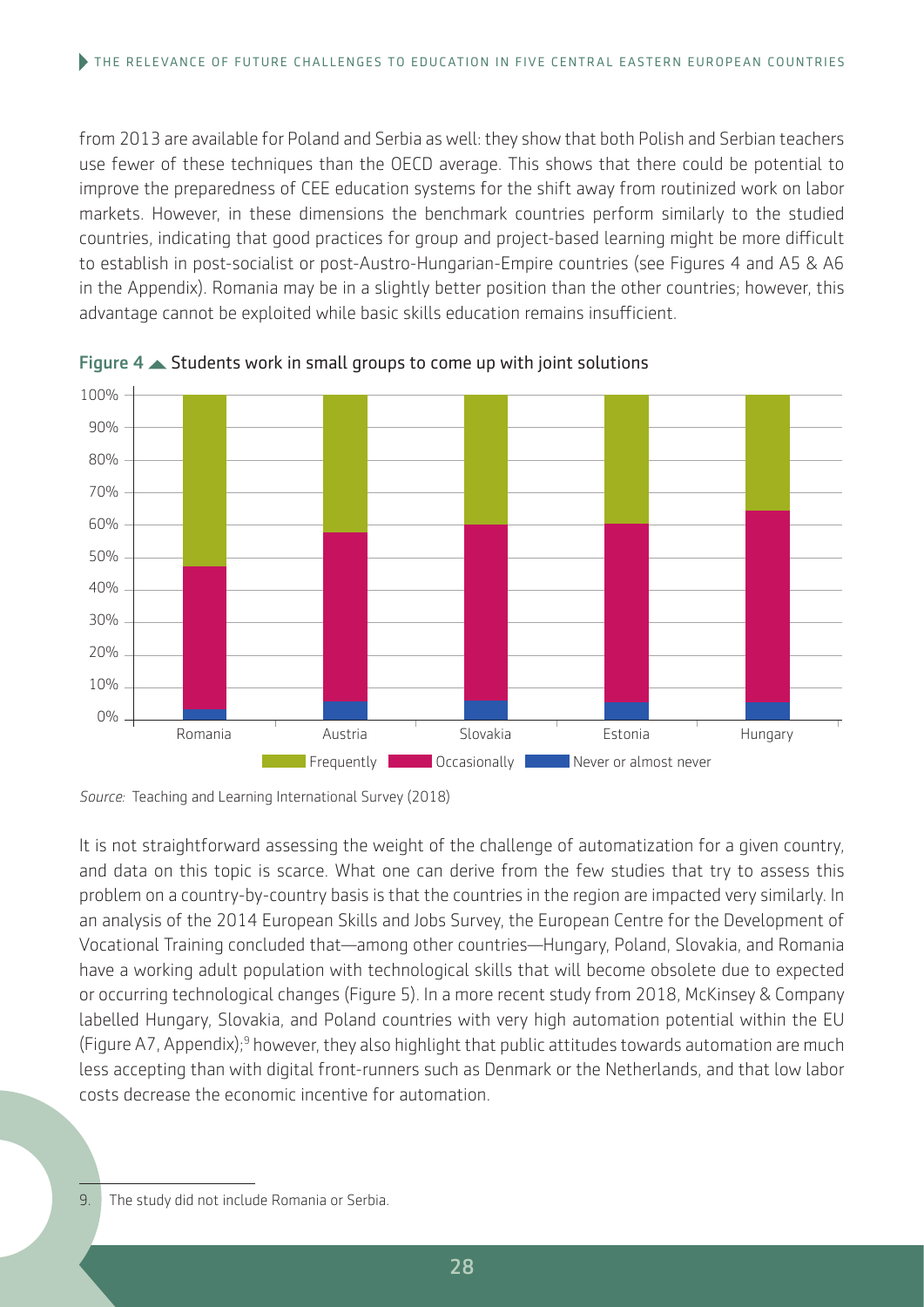

<span id="page-30-0"></span>Figure  $5 \triangle$  Share of adult employees at risk of technological skills obsolescence, 2014

*Source*: European Skills and Jobs Survey (2014)

The final challenge from the changes in the global markets that requires some country-level assessment is the globalization of trade and work. These countries all have small and open economies in which lots of foreign companies are present on the labor market. These firms generally offer higher wages but demand foreign-language skills and intercultural openness. One easy (if perhaps overly simplistic) way to assess countries' preparedness for this challenge is to compare the proportion of citizens who speak at least one foreign language. Here, the analysis focuses on 25-to-35-year-olds who were educated after the regime change. Data from the 2016 Adult Education Survey (Figure A8, Appendix) indicates that Hungary and Romania are among the countries with the smallest share of young foreign language speakers in Europe. This indicator shows a brighter picture for Poland and an even brighter one for Serbia and Slovakia. There is reason to believe, however, that the language situation is not as good as the data suggests. Most statistics about language for these countries are distorted by the fact that the Slavic languages usually have very close relatives (such as Slovak and Czech, or the Croatian and Serb languages) that are so similar to each other that learning one while being a native speaker of the other might not increase one's language skills noticeably.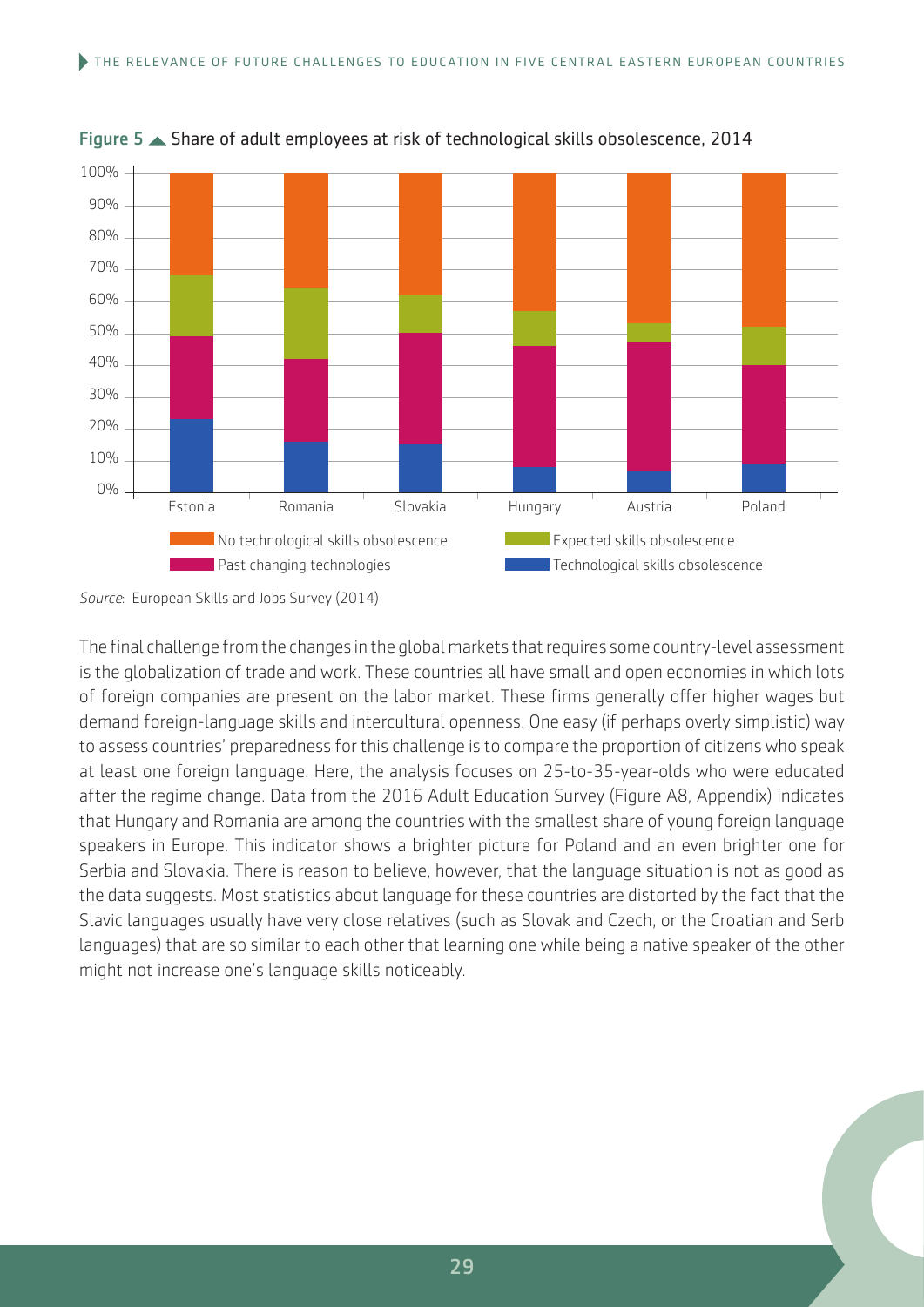| Challenge aspect/measure                                             | Hungary | <b>Poland</b> | <b>Romania</b> | <b>Serbia</b> | <b>Slovakia</b> |
|----------------------------------------------------------------------|---------|---------------|----------------|---------------|-----------------|
| Basic skills (reading, mathematics)                                  |         |               |                |               |                 |
| Digital skills                                                       |         |               |                |               |                 |
| Personal and learning to learn<br>competencies (~flexibility skills) |         |               |                |               |                 |
| Foreign-language education                                           |         |               |                |               |                 |

<span id="page-31-0"></span>

| Table $3$ $\blacktriangle$ Relative weight of economic challenges for each country |  |  |  |  |  |
|------------------------------------------------------------------------------------|--|--|--|--|--|
|------------------------------------------------------------------------------------|--|--|--|--|--|

The colors indicate very severe challenges, severe challenges, and moderate challenges considering how *prepared countries' education systems are, and how severe the challenge is expected to be for them. See details in the preceding paragraphs.*

### 2.3 Social challenges

The next block of disruptive changes outlined in Radó (2020) could be labelled challenges arising from (changing) societal structures. This includes the problem of an aging society and the emigration of young people, regional differences, changing gender roles, and differences in ethnicity, language, sexuality, religion, wealth and social status. These issues are often difficult to deal with as they tend to be divisive, highly politicized, structural problems.

The (over)reaction of political actors to these challenges can lead to regressive or outright disastrous consequences. For instance, a decline in pupil numbers could be regarded as a threat to teachers' jobs or schools' existence and lead to defensive, conservationist policies, limiting the scope of adaptation for both schools and the education system as a whole (Radó, 2020). However, this should not be the only possible outcome. Central educational management could also see this as an opportunity to reduce the pupil-to-teacher ratio, to train teachers, and enable them to teach collaboratively, helping them practice differentiation in the classroom.

The EUROPOP2019 prediction (Figure A9, Appendix) shows that all five of the countries under analysis are likely to witness a great drop in their population by 2100. Poland and Romania are projected to be impacted the most relative to their populations. Due to these demographic trends, the pupil-teacher ratio (Figure A10, Appendix) is expected to decline in every country, but most prominently in Poland and Romania. If teacher numbers do not decrease significantly, this will mean that Romanian primary schools will have a pupil-teacher ratio that is closer to the current OECD average (~13). However, this number in Poland is already quite low (~10 in 2014, no data since), which makes this demographic challenge extremely relevant for the Polish education system.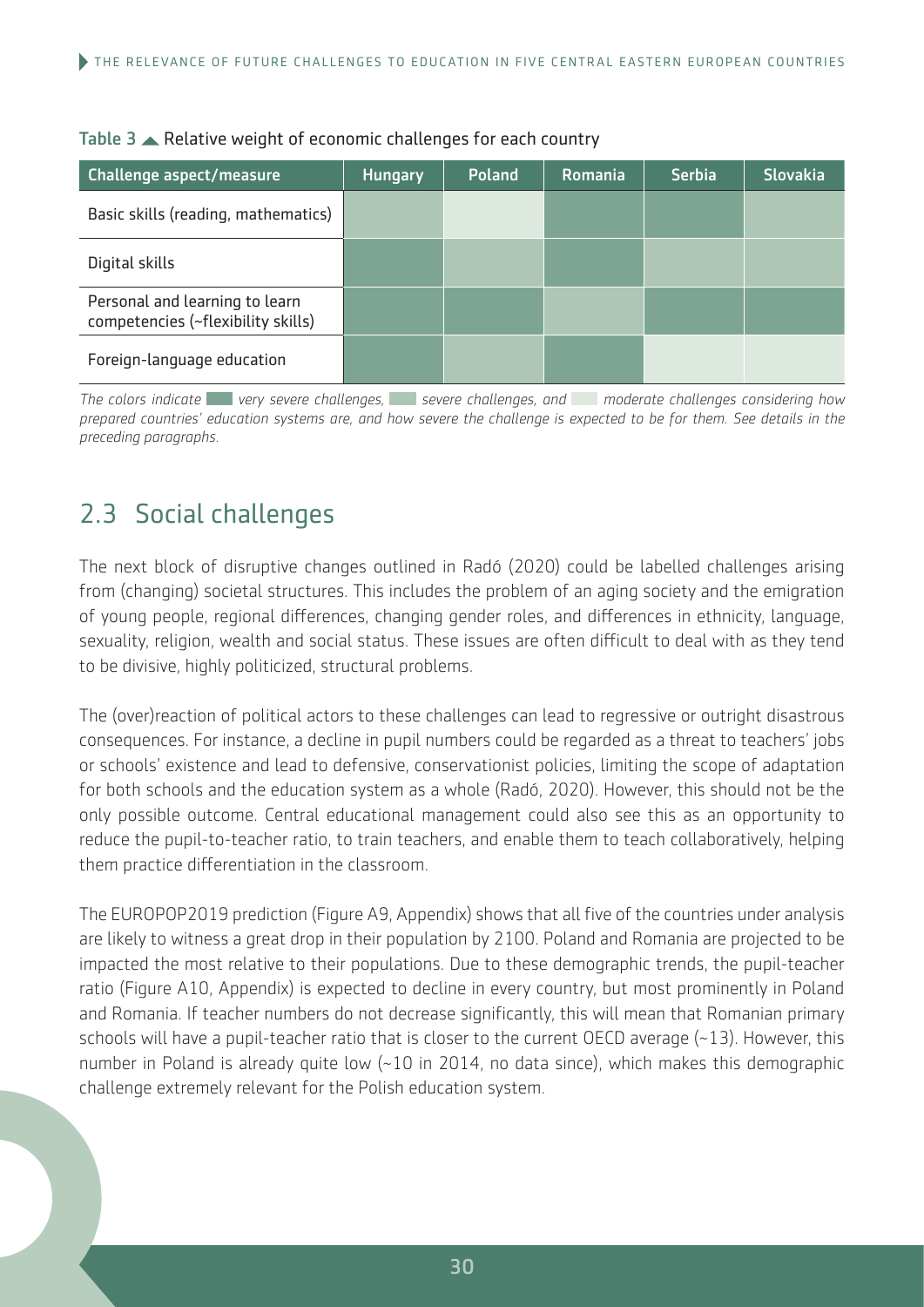<span id="page-32-0"></span>One way to look at the equitability<sup>10</sup> of an education system is to assess how inclusive it is regarding younger (3–6 years) and older (14–20 years) students. An education system that fails to enrol and keep children in school punishes families with disadvantaged backgrounds by not allowing family members (typically, mothers) to work (as they have to look after their children), and by not giving children the education necessary for obtaining higher-paying, more motivating jobs. In terms of early childhood education, the Hungarian system performs the best, with >85% coverage in 2018, even for three-year-olds (see Figure A11, Appendix). Serbia has the most serious problem with early childhood education with less than 60% of six-year-olds enrolled. The case of older students more-or-less mirrors the compulsory schooling age in each country. In Poland, schooling age is 18, hence the drop in the proportion of those enrolled at 19. Romania has problems keeping children in school (or enrolling them in the first place), and student numbers clearly start to decline after 14 (which is the compulsory schooling age in the country).

| Austria | <b>Estonia</b> | Hungary | <b>Poland</b> | Romania <sup>1</sup> | <b>Slovakia</b> | Serbia |
|---------|----------------|---------|---------------|----------------------|-----------------|--------|
| ∸       | -              | ⊥∪      | ⊥∪            |                      |                 | 14.5   |

Other indicators suggest that the problem of education inequalities induced by differences in wealth, social status, and ethnicity (especially in the case of Roma) are severe in CEE countries. The proportion of disadvantaged students who score in the top quarter for reading performance in their own country (aka. academic resilience; see Figure A12, Appendix) is small in all countries in the region except for in Serbia (which performed slightly above the OECD average). Low academic resilience among disadvantaged students is an especially prominent issue in Hungary, Romania, and the Slovak Republic. In Serbia, the literacy performance of students from disadvantaged backgrounds is around two years behind other students in their cohort, and this number is similar for other countries in the region as well (PISA, 2018). The capacity of schools to compensate for a disadvantaged family background is typically very low in Hungary, Romania, and Slovakia (Figure 6). In Hungary, Romania, Slovakia, and Serbia the impact of a disadvantaged background is transmitted through the social status of schools, meaning that students with a less advantageous family background are more likely to get into less prestigious schools, which also has a negative impact on their levels of competencies (see the PISA 2018 results for proof).

Not only did the COVID-19 crisis indicate the lack of digital preparedness of schools in CEE countries, but it also put the digital divide in society into the spotlight. Preliminary (local) research suggests that in each country a significant share of students lacked sufficient access to education during the first year of the pandemic. In Serbia and Hungary, a substantive portion of pupils with multiple disadvantages, students with special education needs, and Roma students were either not included in distance learning or were delivered paper materials to their homes and received no further tutoring.

<sup>10.</sup> Education equity (i.e. making sure that every student gets the support necessary to achieve a minimal level of educational success) is an important issue not only from a social justice point of view but also because it increases social efficiency by allowing talented students from low- and mid-income families to use their skills in occupations where they can be both happier and more productive.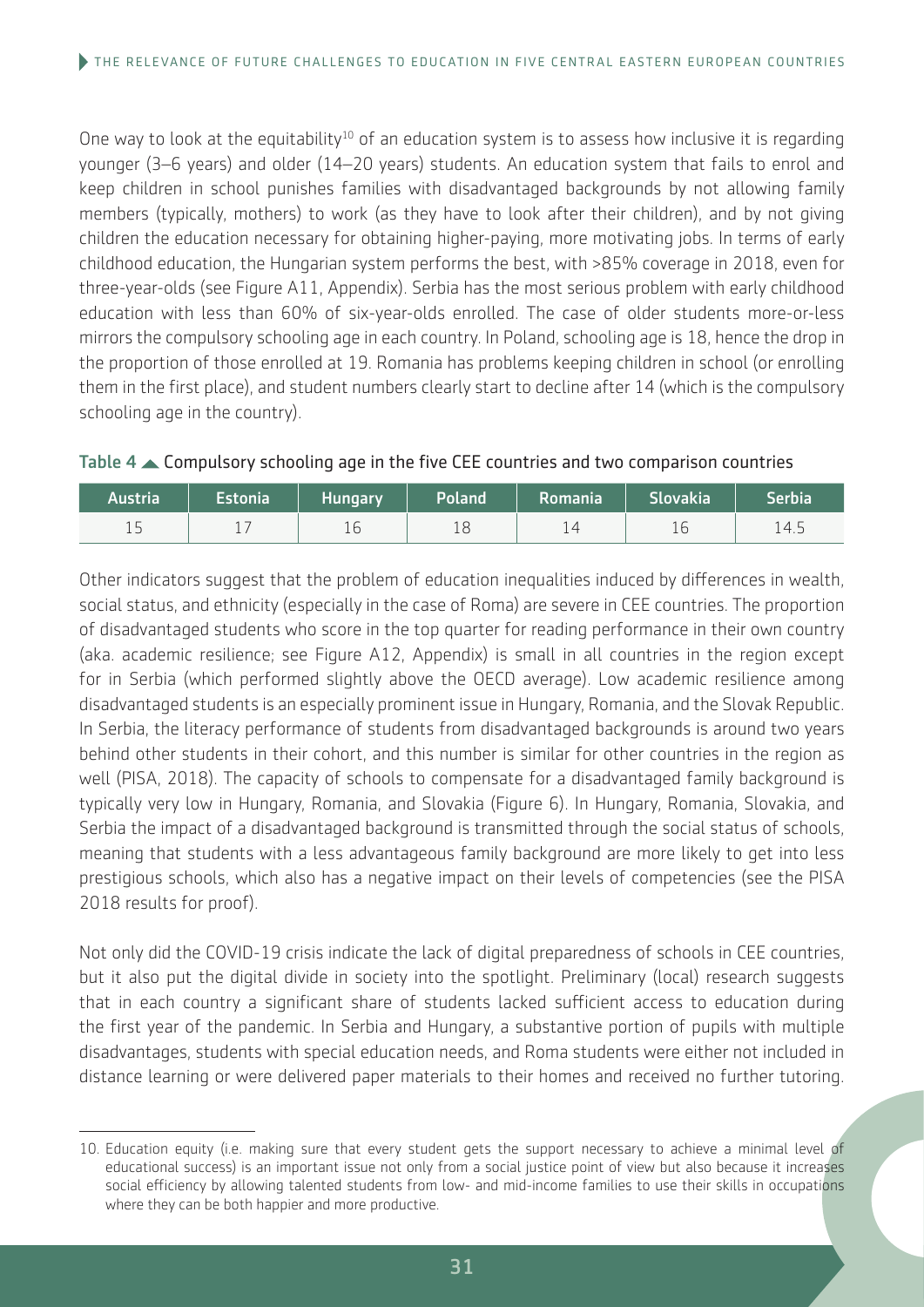In Warsaw, optimistic estimates suggest that 15% of students did not participate in most online lessons during the first and second waves of the pandemic, and there is some evidence that it was a widespread practice to overload children with homework-like independent work without sufficient support from teachers. The same type of homework-based teaching practice was reported for the first wave in Slovakia as well, with an estimated 7.5% of students not receiving distance learning nationally.

Ethnic inequalities are often interwoven with inequalities in social status and wealth. The most obvious example of this interconnectedness is the case of Roma people in most of East-Central and Eastern Europe. Roma students usually come from low-SES families, are overrepresented in special education schools/classes, and are usually far less likely to enrol in secondary education than their peers.

These social status-based, wealth-based, and ethnic inequalities are correlated with regional differences, but they are not the same thing. Typically, rural schools are smaller, with lower student-teacher ratios, fewer socio-economically advantaged students, are more likely to experience staff shortages, and usually have less talented / qualified teachers than those in urban areas (OECD, 2013a). The ruralurban educational divide is especially prominent in Romania, where 25% of students in the countryside aged 18–24 leave school early (compared to 15% in towns and 4.2% in cities), and in Serbia, where in 2013 the dropout rate from primary education was a whopping 14.25% in rural and only 1% in urban areas, while students who attended schools in cities scored 122.3 points higher on average than those in rural schools. There are three main challenges to overcome in rural schools: *distance* schools may be far away from students' homes both in terms of kilometres and in commuting time; *the smaller pool of teachers* leads to less qualified teachers; and a *shrinking number of students* caused mainly by migration to urban areas. Echazarra & Radinger (2019) propose context-specific policies for ensuring high quality learning for rural students. For example, creating rural-context-specific training and professional environments for spreading good practices for rural education are both crucial for keeping teachers in schools and helping them develop and be more effective in classrooms. Also, policies that promote ICT use in schools and distance learning can ensure the involvement of students who live far away from their schools—while also helping them live healthier lifestyles and sleep more. Students should be enabled and encouraged to take part in secondary and tertiary education through a variety of support services such as "scholarships, allowances, social and emotional support, career guidance and counselling, and boarding and housing" (Echazarra & Radinger, 2019). Finally, these and all other education policies should be adjusted to local features such as the type of rurality, teaching capacity, and school leadership capabilities.

These alarming symptoms of different, interconnected inequities and the digital divide do not suggest much optimism about the ability of CEE education systems to create paths for mobility. There is one exception—which is also the main source of hope: Poland, where two waves of comprehensive education reforms (1997–2001 & 2007–2011) increased learning outcomes for low-achievers substantially. These reforms, among other things, delayed entry to tracked education (specialization) to the age of 15, extended the period of comprehensive schooling, introduced vocational education reform, and increased both school and teacher autonomy.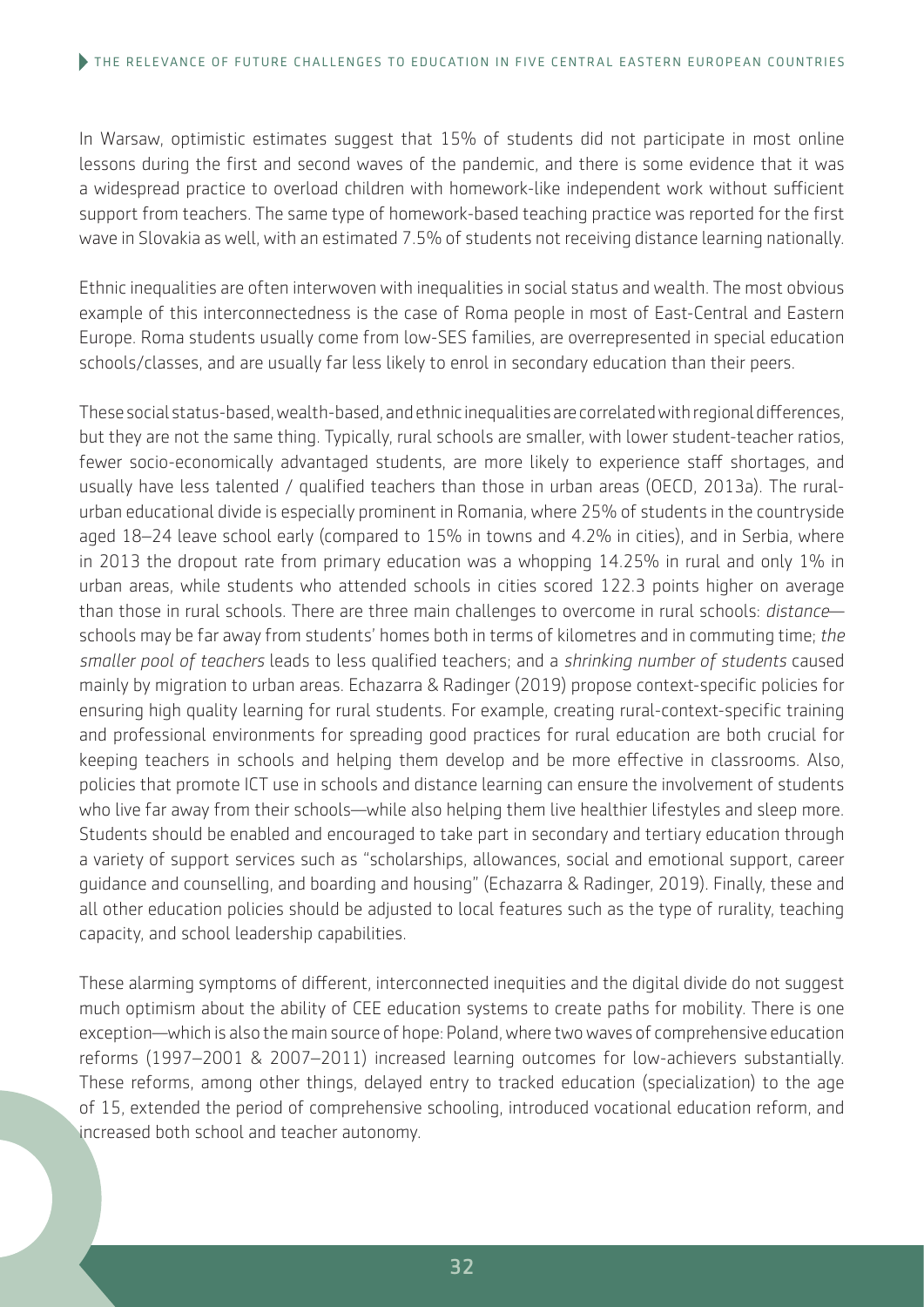

<span id="page-34-0"></span>Figure 6  $\triangle$  Variation in reading, matematics and science score explained by ESCS, PISA 2018 (%)

*Source:* Program for International Student Assessment (2018)

From a gender perspective, there are three major facets of inequalities (based on Kende, 2020a): learning performance differences (measured by standardized tests), differences in learning pathways, and socialization. These issues are of course interconnected, and they require adequate responses from both teachers and institutions. Some major differences in learning performance can be measured by data from PISA: country-level gender differences from 2018 show that girls have better reading skills than boys (Figure A13, Appendix), while boys have better mathematics skills than girls (Figure A14, Appendix). The difference in reading skills is most pronounced in Serbia and least in Hungary. In mathematics, there is a negligible gender difference among Polish students, while Hungary has the most substantial one. Such differences between countries show that these differences between girls and boys are not due to inherent cognitive factors but are related to cultural and socialization factors. Moving on to learning pathways, measuring the differences between the education tracks of boys and girls is not straightforward. One common comparison is that of the number of students of both genders attending STEM education (natural sciences, mathematics and statistics, information and communication technologies, engineering, manufacturing and construction). The difference is largest in Hungary (see Figure A15), where in 2018 for each woman there were nearly three men in STEM occupations. The ratio is around 1.5–2 for other countries. Finally, gender-related-attitudes (measured by the European Value Survey, 2017) are useful for assessing the necessity of (a change in) socialization. The composite index presented in Figure 7 shows the proportion of various responses to statements like "the child suffers when women work," "women really want a home and children," "family life suffers when women have a full-time job," "a man's job is to earn money, a woman's job is to look after home and family," "men make better political leaders than women," "university education is more important for boys than girls," and "men make better business executives than women." All countries received a much higher score than the EVS average, which means that these countries are more 'conservative' when it comes to gender roles. Serbia came out as the most 'progressive', while Slovakia proved to be the most 'conservative' on this scale.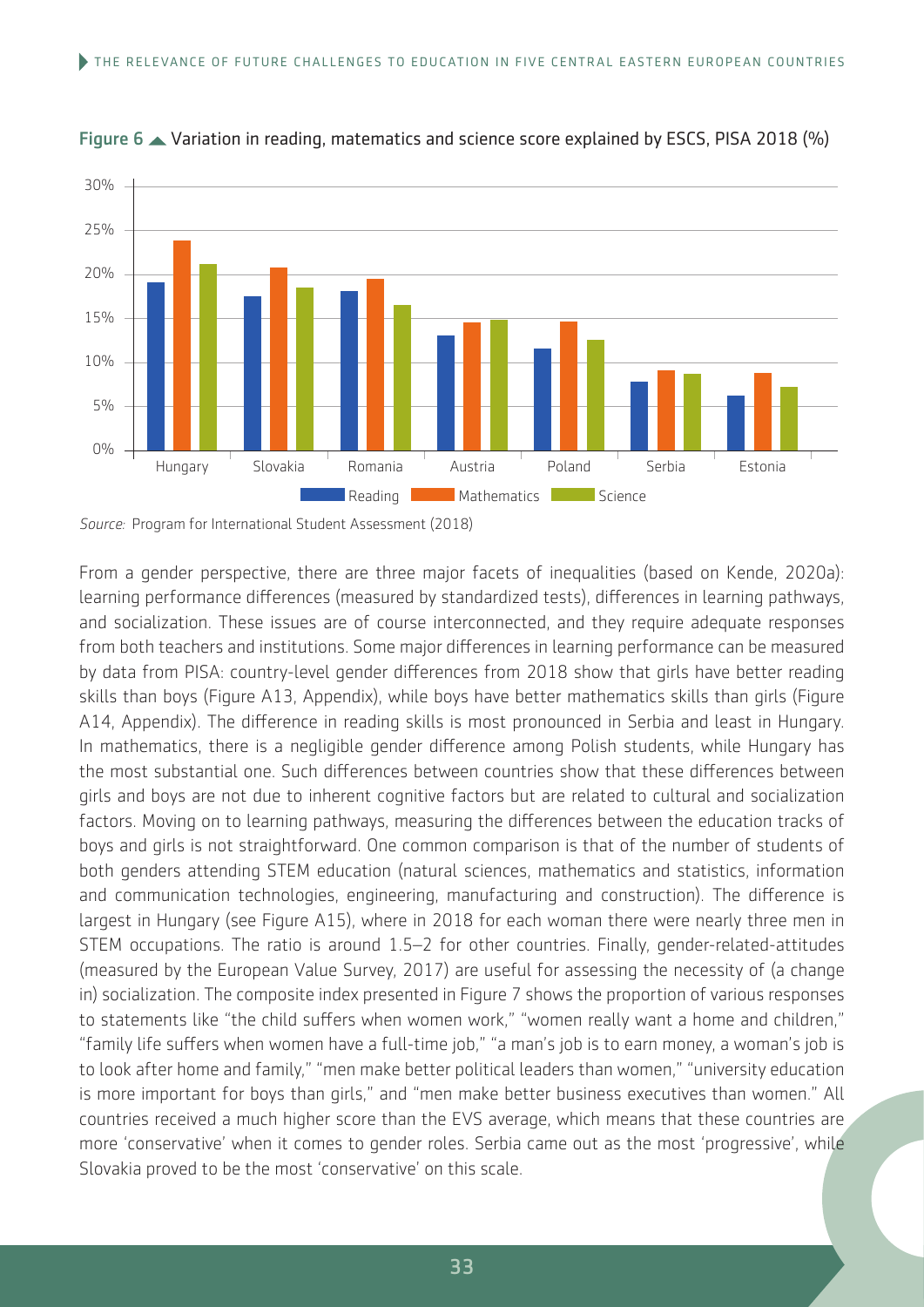<span id="page-35-0"></span>In an EDUC working paper, Rédai (2021) looked at the institutional and legal aspect of gender equality in the studied countries and concluded that "Serbia seems to be the most progressive country in terms of gender equality goals" but this is mainly due to the fact that Serbia wants to become an EU Member State, "and one of the conditions for accession is the improvement of gender equality in the country". The other four states had similar preconditions for EU accession, "but after joining the EU, and after conservative governments came to power, this progress slowed down, stopped, or even reversed". This implies that the challenge of gender differences and changing gender goals could become more severe in Serbia after (if) they join the European Union.



Figure  $7 \triangle$  Agreement with conservative gender-related statements in the European Value Study (2017)

*Source:* data from the European Values Survey (2017), calculation by Horn (2020).

*Note:* A higher number means more "conservative." The indicator is constructed as the country average of the first principal componant factor of the seven variables (i.e. the linear combination of the seven variables that has maximum variance among all linear combinations. It accounts for as much variation in the data as possible.)

|  | Table $5\blacktriangle$ Relative weight of social challenges for each country |  |
|--|-------------------------------------------------------------------------------|--|
|  |                                                                               |  |

| Challenge aspect/measure                                            | <b>Hungary</b> | <b>Poland</b> | Romania | <b>Serbia</b> | <b>Slovakia</b> |
|---------------------------------------------------------------------|----------------|---------------|---------|---------------|-----------------|
| Decline in student population                                       |                |               |         |               |                 |
| Ability of schools to compensate<br>for socioeconomic disadvantages |                |               |         |               |                 |
| Compulsory schooling, early<br>education, and dropout rates         |                |               |         |               |                 |
| Gender attitudes and study<br>perspectives                          |                |               |         |               |                 |
| Differences in the skills of<br>boys and girls                      |                |               |         |               |                 |

The colors indicate very severe challenges, severe challenges, and moderate challenges considering how *prepared countries' education systems are, and how severe the challenge is expected to be for them. See details in the preceding paragraphs.*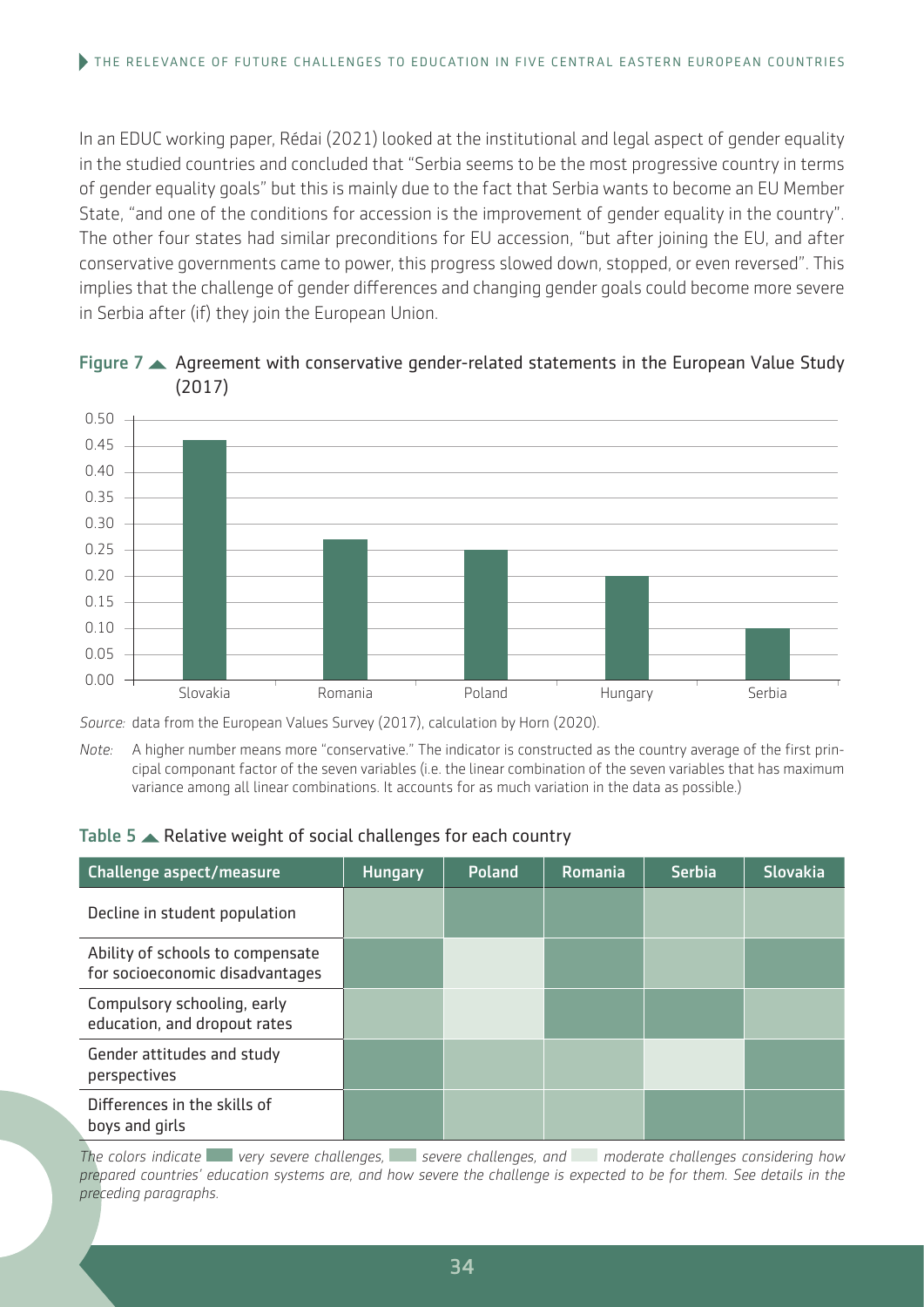## 2.4 Climate change

The last challenge considered in Radó's (2020) paper is climate change. The climate-related attitudes of all, but especially the younger generations, will be crucial determinants of the social changes necessary for mitigation and adaptation. A more climate-change-aware society has a better chance to prepare for the consequences and is more likely to commit to the changes necessary to mitigate effects.

According to a 2019–20 climate survey from the European Investment Bank, individuals from countries in East-Central Europe are less likely to deny climate change and are more likely to believe that it is mainly caused by human activity than the EU average (Figures 8 & A17). This could be connected to the fact that people in these countries are more likely to report that they feel the impact of climate change (Figure A16, Appendix). People in Hungary and Poland are also somewhat pessimistic, as they are more likely to believe that climate change is irreversible, while Slovakians are more likely to believe that it is still reversible. Overall, the data suggest that climate-change-related attitudes pose only a minor-moderate challenge to schools in the region.



Figure  $8 \triangle$  Ratio of respondents who do NOT believe that humans and human activity are the main cause of climate change (EIB, 2019/2020)

*Source:* <https://www.eib.org/en/publications/the-eib-climate-survey-2020-2021.htm>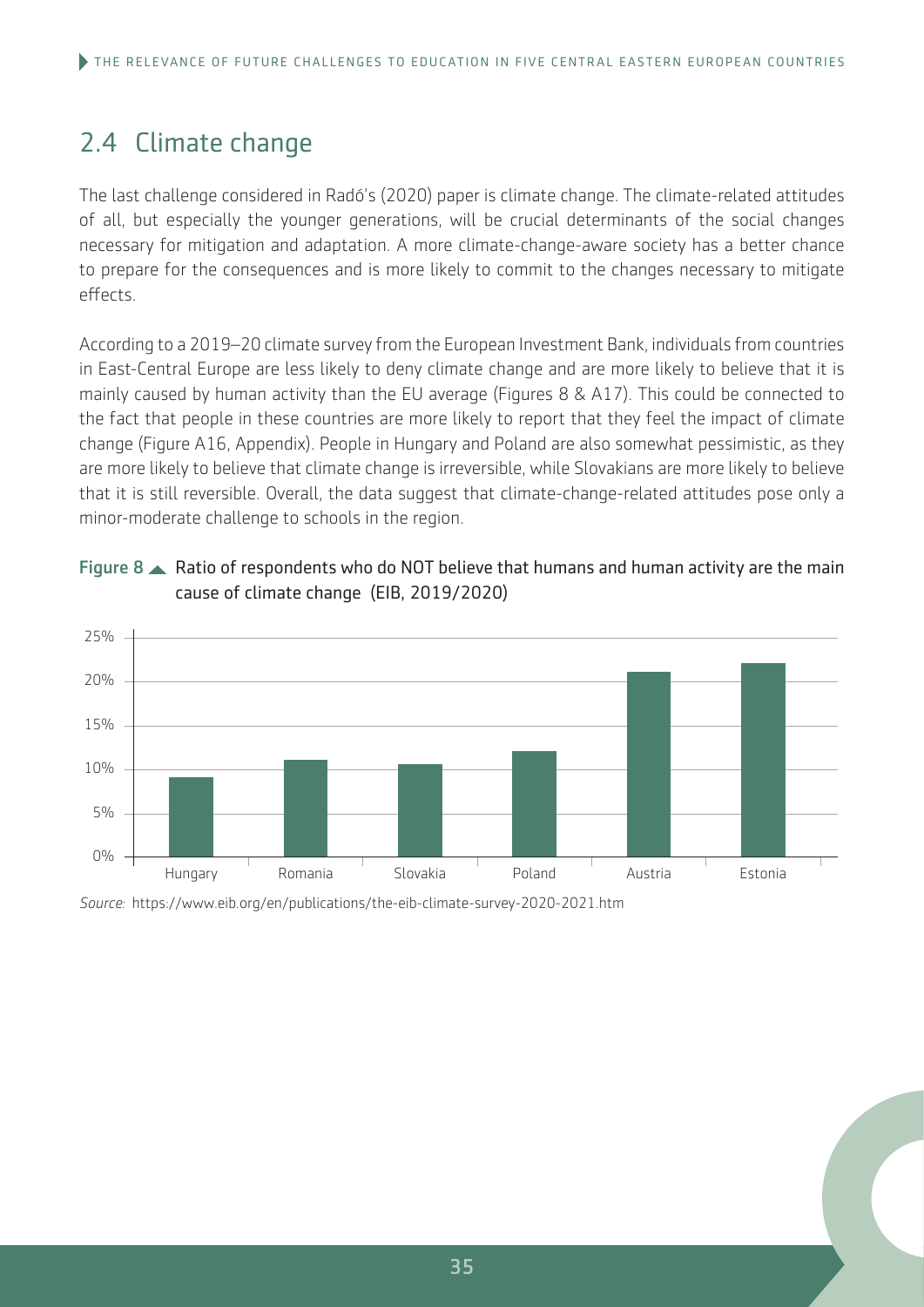## **SECTION 3.**  Directions for Education Policy and Teaching Practices

This section outlines some desirable policy directions for overcoming the eight future challenges of education in CEE countries. The proposed directions are divided along two dimensions: the challenges they are meant to address, and the actors in the education system who are affected by them. The latter dimension contains two levels: the governing level, and the school level. The governing level refers to policy makers, school owners, employees of ministries, school district bureaucrats, and other people who set the educational agenda either on an international, a national, or a municipal level. The school level refers to the school's management and staff (including but not limited to teachers). These directions are mainly derived from the policy guidelines of the OECD and other international institutions: to save space, the underlying empirical and theoretical grounds are not presented here, but the sources are included in the bibliography.

## 3.1 General recommendations

#### 3.1.1 Data availability and monitoring

There are three main recommendations concerning data and education that are advocated by international organizations that are highly relevant for CEE countries. These can be regarded as three pillars of effective monitoring and policy evaluations.

First, all countries in the region are advised to participate in every relevant international assessment that generates publicly available data. These assessments provide a good basis for international comparison and help researchers contextualize the problems and reforms associated with education systems by comparing them to those of more and less successful countries. Those referred to in this study (e.g. PISA and TALIS) are good examples of such assessments.

Second, it is extremely beneficial for education management to use regular, standardized tests for all students within the country. These tests can measure the primary output of the system: the actual competencies of children. In order to measure competency, these tests have to be low stakes (as much as possible): i.e. they should not be graded, and they should not be made available to the public so teachers cannot use the findings to prepare their pupils for the specific types of tasks regularly found in them. Both Poland and Hungary use systems that are somewhat similar to this idea. Hungary's system is especially outstanding, with relatively low-stakes testing in the sixth, eighth, and tenth grade, a variety of background variables, and the option to link this data to other administrative datasets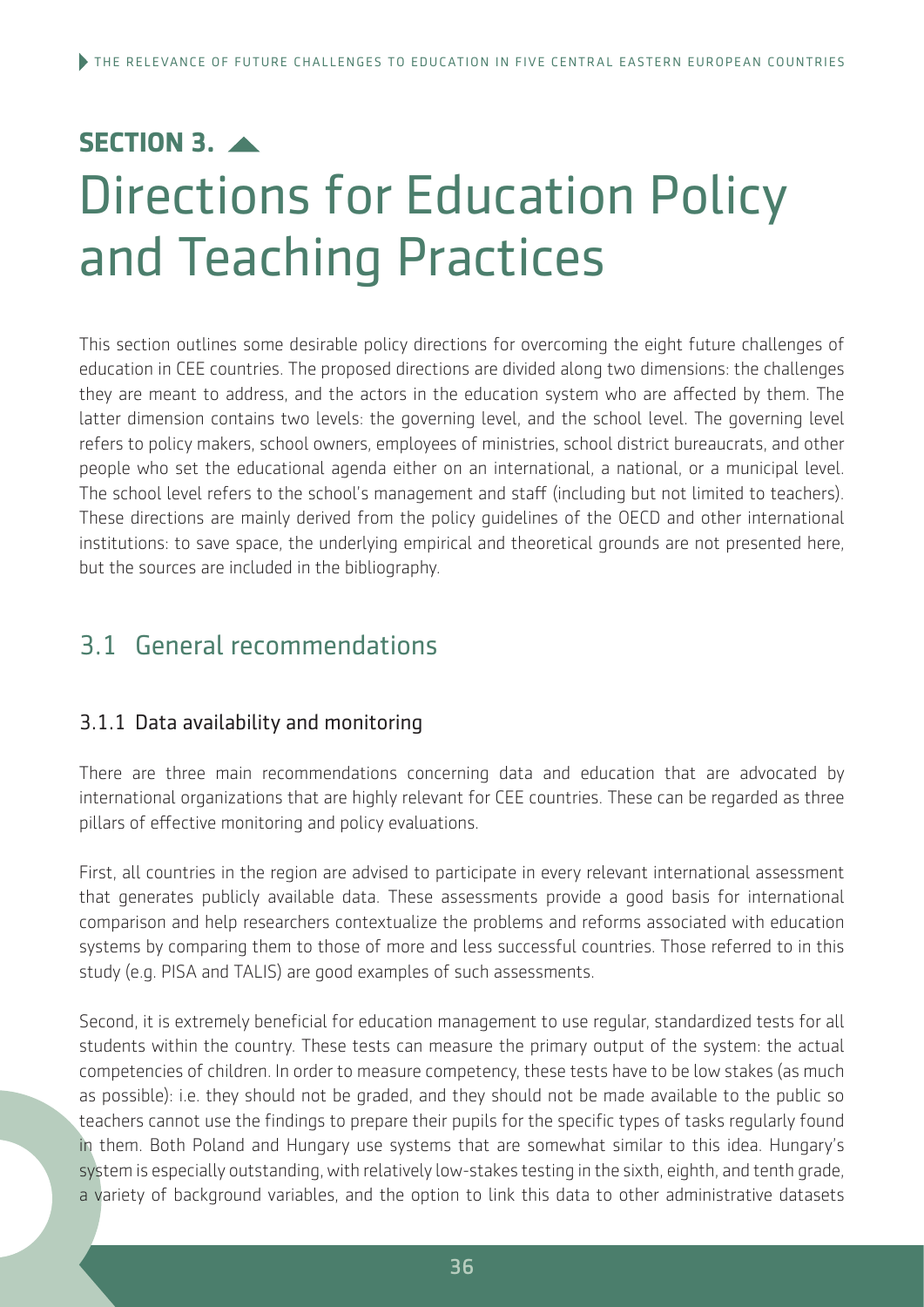(anonymously) such as the PES unemployment register or the labor market and firm database of the tax office.

Finally, and this is an issue present in most European countries, there is a severe lack of data about ethnicity. The Open Society Foundations recommends that in order to become better equipped to deal with systematic discrimination, governments should carefully collect data on peoples' ethnic background as long as they maintain the ethical and legal boundaries defined by the EU. These are: anonymity, confidentiality, data collection on a voluntary basis, and restricting the use of data to the purpose for which it was collected. For more information on how to collect ethnic data ethically and other important considerations, read Hermanin (2013).

#### 3.1.2 Teacher education, training, and the integration of novice teachers

Teacher education is one of the greatest barriers to pedagogical change in the region. This subsection will give some general suggestions regarding how to improve teacher education in any country of the region, based on OECD (2019a) and OECD (2019b). These recommendations will be sorted into three categories: potential improvements to teacher education, to teacher training, and to the integration of new, young teachers into the school environment.

Let us start with teacher education. Teacher education should be grounded in the profession from the very beginning. It is important to let teacher trainees observe classes of practicing teachers from the beginning of their education, and to provide them with multiple opportunities to practice teaching in actual classrooms. Visits to diverse classrooms with teachers experienced in 'differentiated instruction' should also be an integral part of the program. Certain cornerstones of modern education should be integrated into the curricula of teacher education programs, such as the use of ICT in class and the issue of classroom diversity. This means that these issues should not be treated simply as separate subjects in the curriculum but rather as an integral part of the pedagogy that should be considered in every class. Basic teacher education should also ensure that every teacher speaks at least one foreign language well—preferably English—as this enables them to improve their teaching techniques based on a wider knowledge of the international community.

The main way to improve teacher training is by involving teachers in every step of the process. They can help with the design of training programs, ensuring that the professional development opportunities that are provided are in line with teachers' needs. They can also become teachers of other teachers, thereby spreading good practices and strengthening the national network of teachers (serving as central nodes in a web, and connecting teachers looking for ways to develop good practices they might consider adopting). On top of classic training programs, governments should facilitate peer learning both within and between schools. This is an area with a great deal of potential: it is clear from TALIS (2013 & 2018) that teachers in the region are not likely to observe each other's classes, or to learn new teaching methods collaboratively on a regular basis. There is also evidence that peer learning can improve students' test scores substantially (Jackson & Bruegmann, 2009). However, teacher training be this classic classroom training or peer learning—needs time. Teachers' contracts should include paid time that is specifically allocated to self-development. Not incorporating this element into teachers'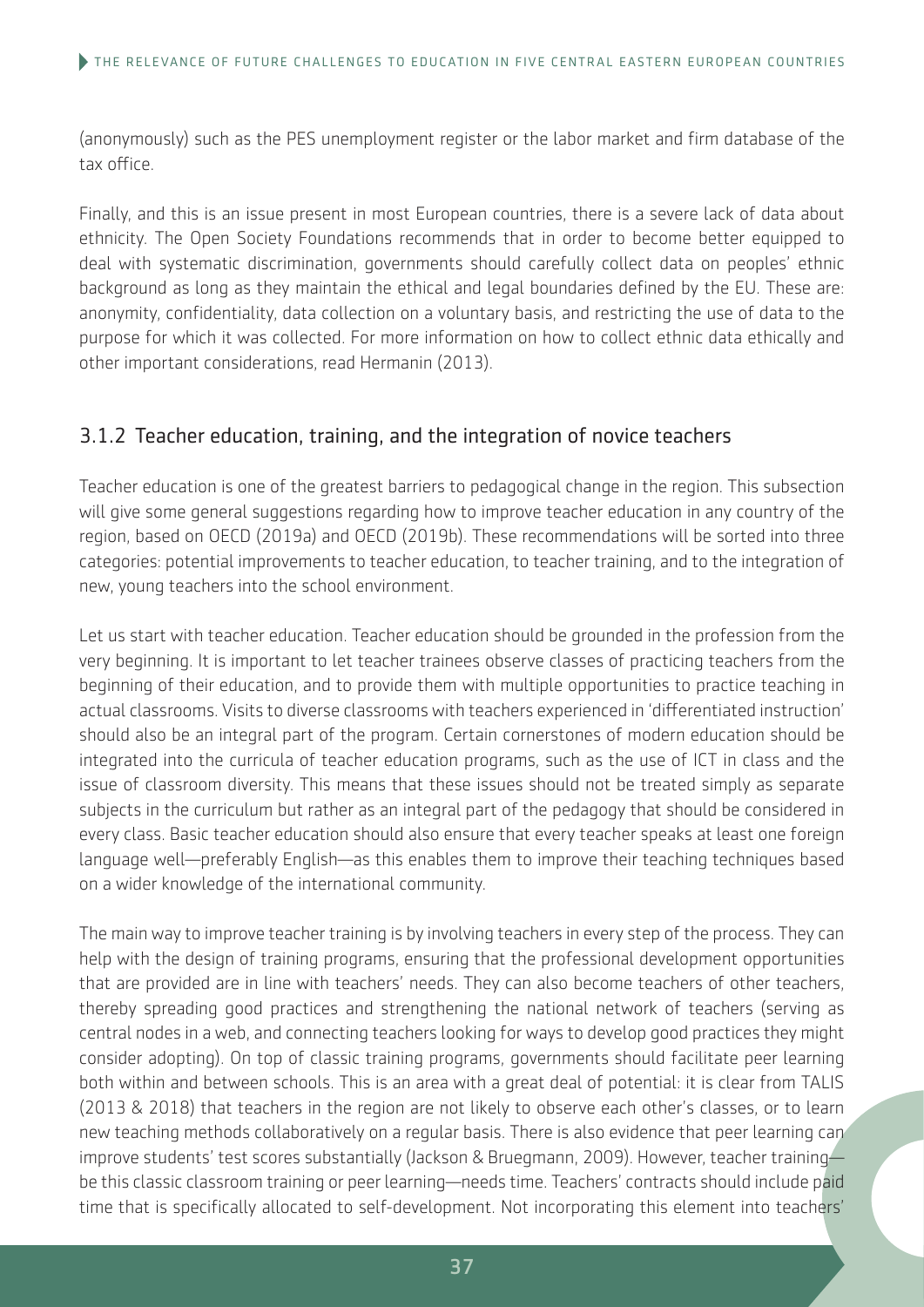salary plans will force teachers to participate in training in their free time and during school breaks: potentially to a lesser extent than is desirable, or maybe even not at all.

Finally, TALIS also tells us that there should be greater emphasis on the proper introduction of novice teachers to the profession. The goal every school should strive for is to establish "a nurturing environment that allows for enough flexibility to try different approaches to teaching and provides enough support to quide novice teachers in their daily tasks" OECD (2019b).<sup>11</sup> Unfortunately, TALIS (2013 & 2018) shows us that schools in the region have a lot to improve in this respect. The OECD (2019b) recommends helping novice teachers enter less challenging working environments for their first placements, while encouraging experienced teachers to work in more disadvantaged schools. They also recommend incentivizing schools leaders to make the transition of recent graduates into the profession smoother through mentoring and introduction activities. Further, they advise lowering the teaching load of new teachers and offering additional support for young teachers with a minority background. These measures could make novice teachers more confident in their profession and lessen the risk of early attrition.

## 3.2 Adapting to political challenges

There are two situations CEE countries may find themselves in in the first part of the twenty-first century when it comes to populistic policies. There are countries where autocratic-populist parties have seized control (Hungary, Serbia, and Poland), and others where they might become a major political issue in the future (Romania, and Slovakia). Countries in the latter group are arguably in a better position to change as, at least in theory, the leaders of these countries may be convinced to implement comprehensive educational reforms. This subsection primarily focuses on what local, school-level actors can do to ensure quality education for their pupils who are under pressure from these regimes, as well as on the policy directions democratic governments can take to preventively make schools and education system more resilient to bad or destructive governance.

Let us begin with how to make education more resilient. First, the country reports identified a common regional problem: schools in the region are generally underfunded and, more importantly, they lack financial flexibility. This makes schools more susceptible towards political pressure, but is also a source of outright inefficiency. During the COVID-19 crisis, public schools in the region were unable to adapt to online teaching as fast as private schools partially because they lacked the resources to cover the cost of school coordinators who could support teachers by solving technical difficulties and managing schedules. Had governments permitted some flexibility in school budgets (i.e. money that schools can spend either completely freely, or freely but on certain types of things) schools would have had the opportunity to adapt quicker to the new circumstances. Of course, a flexible budget is useful outside times of crisis as well: it allows educators to allocate resources to further training, the implementation of new teaching methods, to modernize classrooms, or any other goal that the given institution finds desirable for pedagogical development.

<sup>11.</sup> Quote from the connected blog post: <https://oecdedutoday.com/talis-support-novice-teachers/>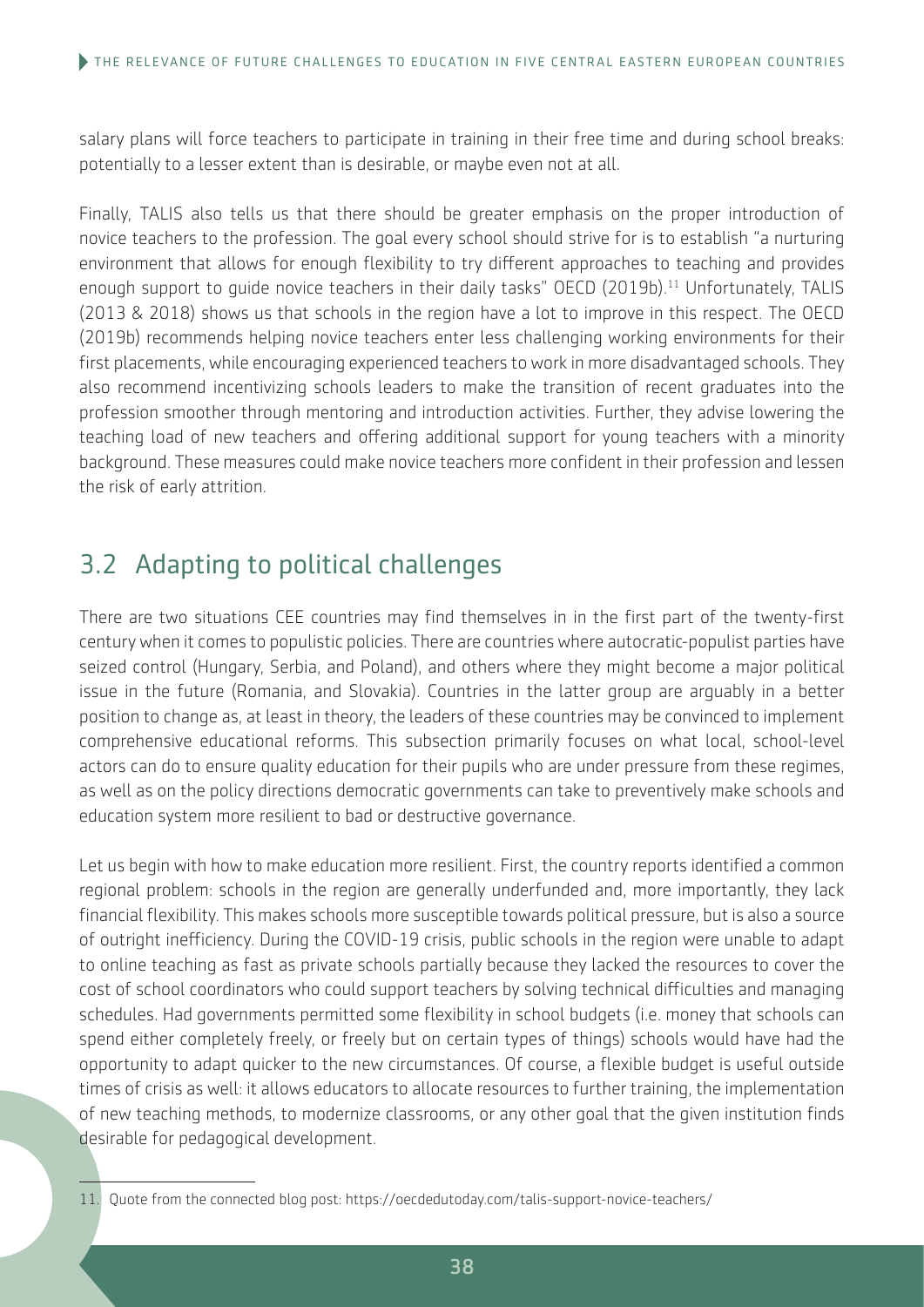Second, the country reports also highlight the need for more professional autonomy of schools and teachers. This primarily means greater autonomy over what is taught and how students are assessed. Poland is the only country in the region where the government introduced educational reforms centred on increasing professional pedagogical and institutional autonomy. The fact that even though the current, populist government has reversed a lot of these policies, the professional autonomy of schools remains strong and mostly unaffected by politics—especially compared to in Hungary, where similar government efforts have succeeded—shows the lasting impact of these kinds of reforms.

There are some general directions schools and teachers can follow even if they are under pressure from populistic-autocratic regimes. For instance, there are some fundamental skills and knowledge educators can focus on to counter the influence of populistic-autocratic regimes on their pupils. It goes without saying that classroom activities should nudge students to develop a high level of critical thinking, defined by McPeck (1981) as the propensity and skill to engage in an activity with reflective scepticism. These activities could include in-class brainstorming, organized debates, critical content analysis of text or media, opinion essays, and so on. It is a good idea to mix these exercises with ones that improve fact-checking skills and information fluency, so students learn to use the internet for their own benefit without being misled by scam sites or fake news. Furthermore, teachers should seize every opportunity to increase students' knowledge and awareness of the media and economic or social issues. These topics are typically under-taught in the region—even though basic knowledge in these subject areas is fundamental for understanding simple policy discussions.

If students can experience and practice democracy in school, they will understand democratic processes and might be more likely to protect democratic institutions. They will also notice when these institutions are threatened or under pressure. Student organizations can serve as democratic playgrounds if students feel that through these institutions they have an actual impact on student life at their schools. For example, student parliaments that include representatives of all classes could have the right to suggest changes to school policies or to form committees about student matters and negotiate with principals about these issues. Vitally, teaching staff must take these suggestions and negotiations seriously, as these processes are part of the democratic education of children, and thus count as one of their pedagogical obligations.

## 3.3 Adapting to economic and social challenges

While economic and social challenges to education are fairly easy to tell apart, it is not so straightforward to split potential responses to these challenges into two groups. Policies that make education more accessible and equitable also create pathways of mobility for talented children, and for pupils who master the ability to learn. The policy directions outlined in this subsection all contribute to three major goals at the same time:

- 1. Reducing dropout rates and other forms of failure of the education system.
- 2. Making education more equitable and hence society fairer.
- 3. Reducing the large societal cost of having adults with inadequate skills.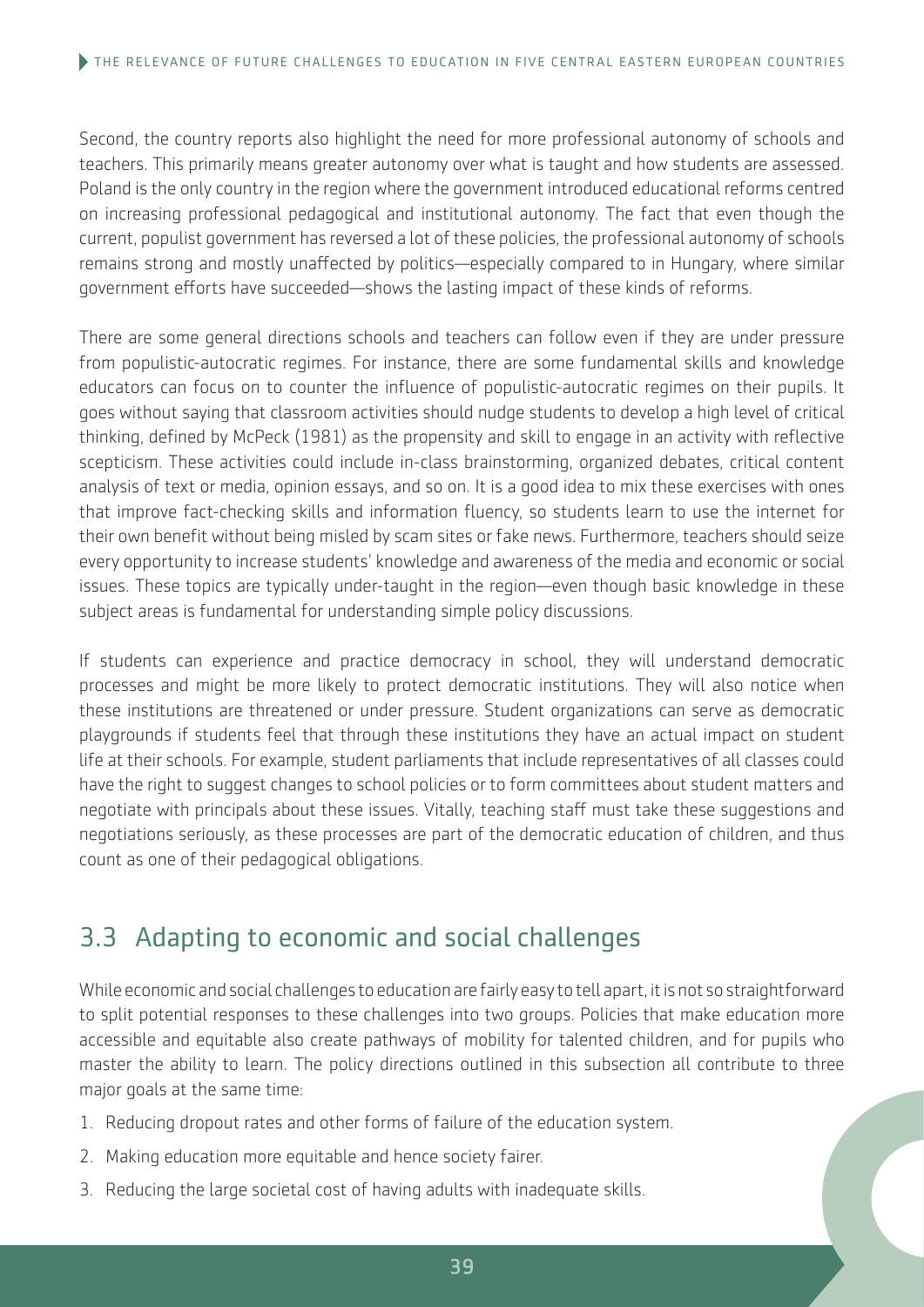There are eight areas of improvement highlighted in this subsection: basic skills, language learning, ICT use, soft skills, vocational education and tracking, supporting families and teachers of low-SES students, intercultural education, and gender equality. Let us consider them in this order.

#### 3.3.1 Teach basic skills

This policy direction is probably the most straightforward: all courses in the curriculum should in one way or the other improve the literacy and numeracy skills of pupils. Naturally, mathematics and native language and literature classes play a bigger role in learning these competencies, so students should encounter the need for these skills and knowledge in a lot of different settings so they learn how to apply them under new and different circumstances.

### 3.3.2 Facilitate language learning

Language has very high "enabling-power" in today's labor market in CEE countries. It enables workers to apply to positions at firms that offer higher salaries (usually owned by foreign investors and selling goods or services abroad). It opens up a whole new avenue of training and self-improvement classes both online and in the form of international education programs or work exchange programs. It is also a crucial basic skill for those who want to start a business: foreign language skills can open channels to new suppliers or customers. They also lower the barrier to better financial literacy (as most material on financial education is in English) and help people make better investments (by enabling them to read news from other countries directly). Also, being able to use a lesser-known language is also a great asset in the labor market that could lead to unique job opportunities. The list of arguments for the importance of language skills could go on forever.

At the very least, governments should set the goal of ensuring every capable child attains at least a B2 level of proficiency in one language by the time they become 16. A more ambitious but also more beneficial goal would be for pupils to reach a C1 level before they become adults. Besides direct language education, student exchange programs, international summer schools, and distance (online) language learning partnerships are also great ways to motivate students and increase their language proficiency at the same time.

#### 3.3.3 Promote the use of ICT skills in education

At the school level, there is an urgent need to increase the digital preparedness of teaching staff. School management must incentivize teachers' (self-)development and provide or suggest opportunities to acquire new digital teaching methods. It is vital to make sure that teachers have access to functioning and sufficiently modern equipment (laptops, smart boards, etc.), and support staff. Most importantly, as the heads of teaching staff, school directors and managers can and should promote a working environment in which teachers are encouraged and given the flexibility to experiment with these new technologies. New teaching methods using ICT software and skills should be welcomed (e.g. flipping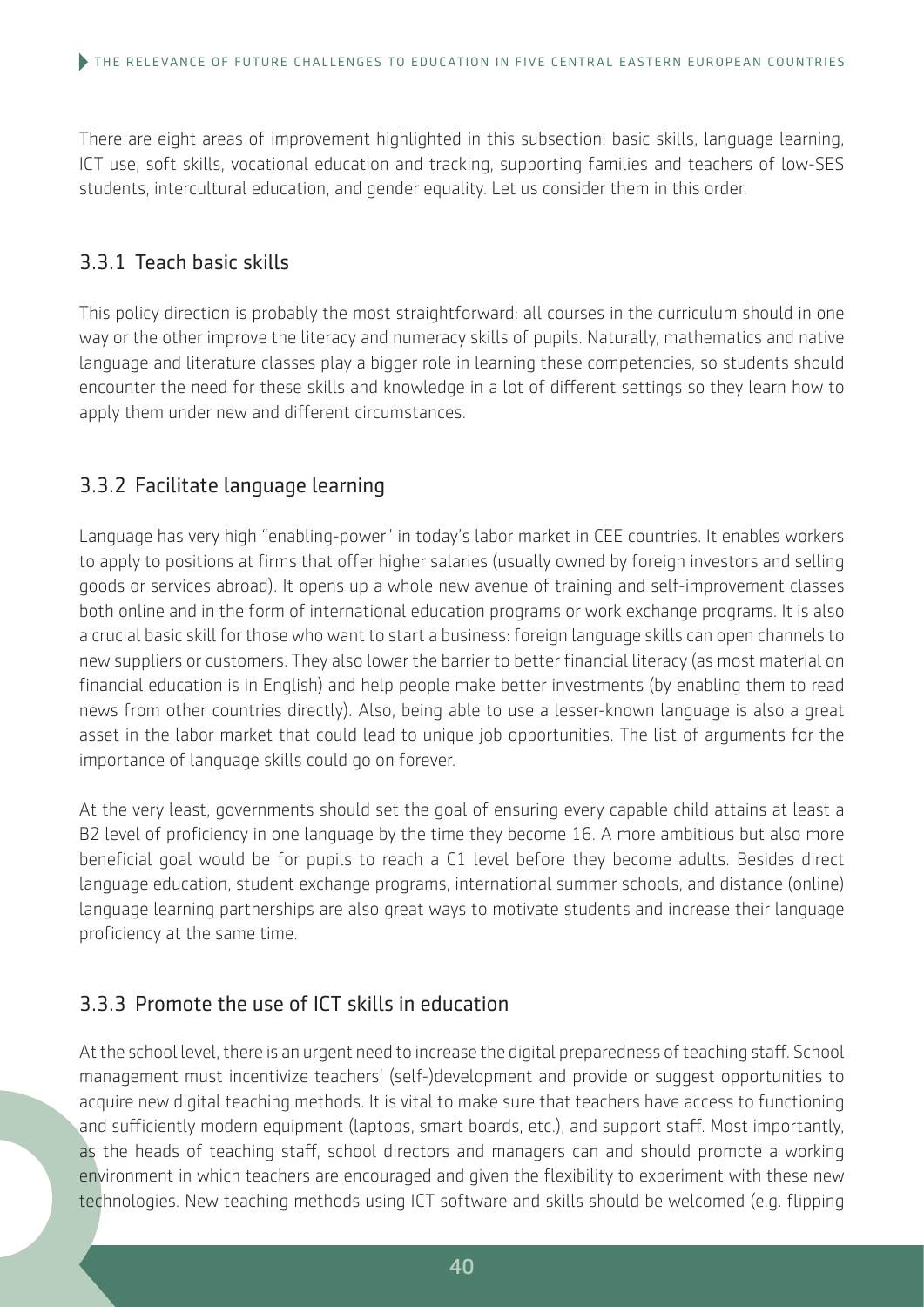the classroom, where watching the lectures in video format is the homework, and classroom time is reserved for discussion and interactive tasks), but should also be examined closely to determine the extent to which they are suitable for the school's social environment.

Obviously, these changes are only possible with state support. Education management should provide the necessary finances and financial flexibility, while it can also provide platforms for spreading good practices (for the use of digital technologies in class). For further information on what governancelevel actors can do to improve ICT skill learning, see the subsection on teacher training.

#### 3.3.4 Cover soft skills and skills of adaptation

The shift away from routine, "algorithmic" tasks at work pushes workers to focus on more abstract tasks that often require good interpersonal competence. For this reason, it is the duty of schools to prepare students for collaborative work that often also requires constant self-improvement. This means that schools and educators should focus on helping students acquire high levels of personal and social skills and learning-to-learn competences. That is, "the ability to reflect upon oneself, effectively manage time and information, work with others in a constructive way, remain resilient, manage one's own learning and career […] cope with uncertainty and complexity, learn to learn, support one's physical and emotional well-being, empathize, and manage conflict" (European Council, 2018, p. 10). For further details on the concept and effective teaching of this key competence area, see Caena & Punie (2019) and Letina (2020).

#### 3.3.5 Reform vocational education, extend comprehensive schooling, and delay tracking

Csillag (2015) recommends that countries in the region should look to the reforms in Poland (1997- 2001 & 2007–2011) as a source of inspiration. Some of these reforms have been reversed in the past six years, but this was despite the overwhelming consensus of experts that these reforms were successful.

The Polish reforms extended comprehensive schooling (and delayed the tracking procedure) through "policies that prevent the concentration of low socio-economic background students in some schools, e.g. establishing larger schools, or [cautiously] limiting free school choice" (Csillag, 2015). The OECD (2015) recommends these kinds of reforms and suggests limiting early tracking and the postponement of academic selection.

Csillag (2015) also highlights the integration of basic vocational education into vocational secondary education that enables all students to conclude their studies with a secondary-school-leaving certificate (matura / baccalaureate / final exam) as a reason why the reforms in Poland worked so well. This also ensures that vocational students also receive the necessary education in basic skills and languages alongside (and incorporated into) technical subjects. This is also in line with the recommendation of the OECD that higher-level vocational education and pathways to tertiary qualifications should be promoted, but also highlights that these policies should be accompanied by efforts to minimize dropout.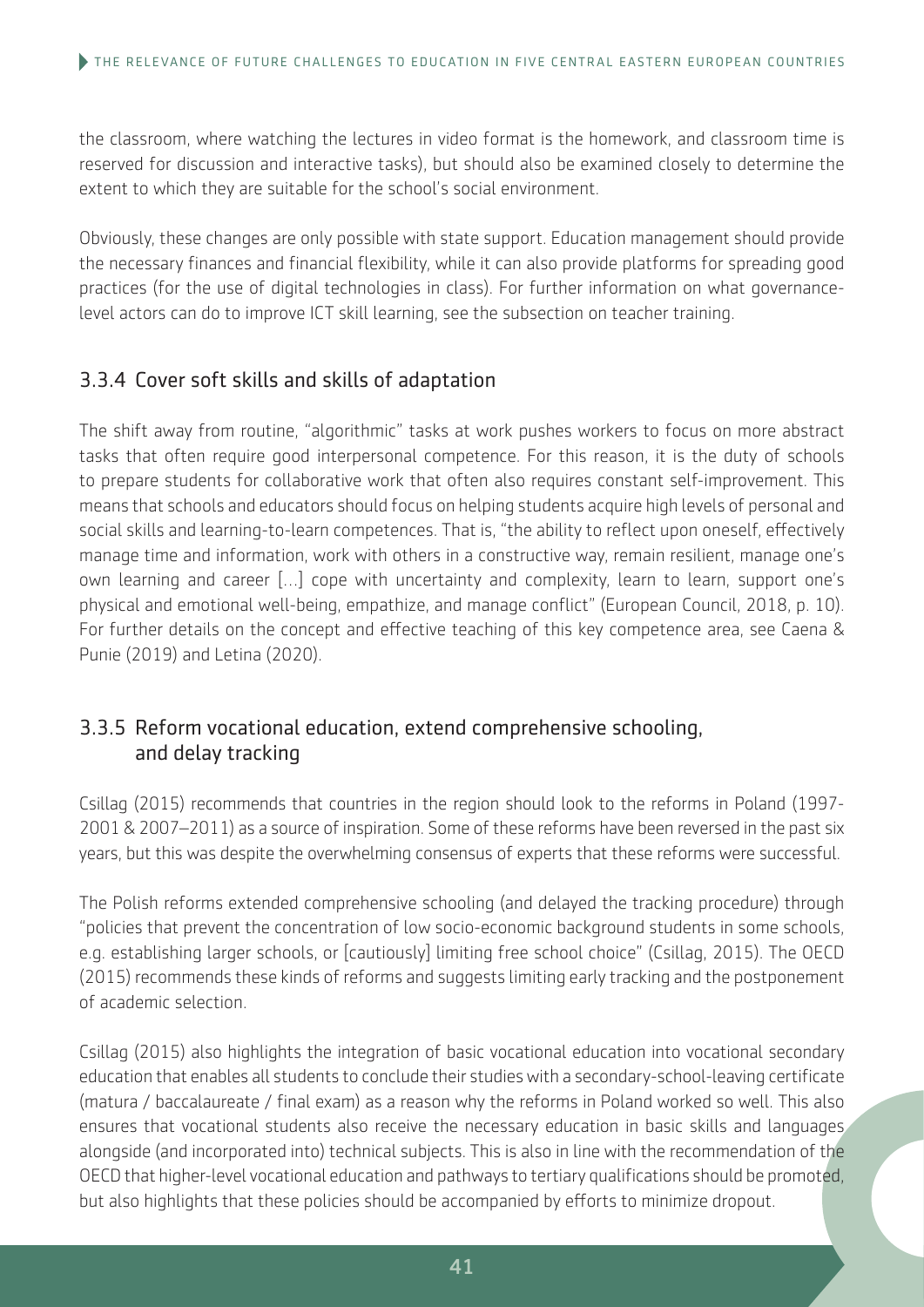Another desirable reform direction would be to open pathways between tracks, enabling students from a vocational background to enter university if they want to. This can be facilitated by several policies: ensuring compatibility between educational structures, retention policies, fiscal or educational study aid, etc.

A state-of-the-art vocational education program should also provide students with managerial, entrepreneurial, and teaching skills so they can improve their businesses, themselves, and their (novice) colleagues in the future. These skills can also come in handy if the government decides to promote German-style apprenticeship programs or other work-based learning programs in which schools and industry partners work together, and the government provides quality assurance systems.

The OECD also recommends working with stakeholders from the labor market to design a measurement framework for the output of vocational programs. The current practices—not just in the region but in the whole of Europe—are either of low quality and not sufficient for output monitoring, or are (in most cases) non-existent.

A final thing to point out is that a responsible government should be aware of the present-biased thinking of labor market stakeholders. Leaders or representatives of firms and companies sometimes tend to overstate their short-term needs and propose lessening the emphasis on non-vocational courses and skills (literacy, numeracy, ICT, and language) in the curriculum. These propositions should be handled with caution and the voice of pedagogical experts and social science advisors should also be considered.

#### 3.3.6 Support families and teachers of low-SES students

The main ways to help teachers of low-SES students are addressed in the subsection of policy directions related to teacher training, above. One aspect that has not been covered yet is school financing. There are multiple financing strategies governments can choose to compensate for the disadvantages of low-SES students. One example would be allocating school budgets from a central source on the NUTS-4 level based on a formula that considers—for example—regional development and the number of students per teacher. The important thing is that budgets should incentivize and help the education of low-SES students, and direct resources to the teachers of students with the greatest needs.

The rest of the policy directions detailed in this subsection are borrowed from the OECD's "Ten Steps to Equity in Education" policy brief from 2008:

- 1. Offer second chances to benefit from education.
- 2. Identify and provide systematic help to those who fall behind at school and reduce year repetition.
- 3. Strengthen the links between school and home to help disadvantaged parents help their children to learn.
- 4. Set concrete targets for more equity, particularly related to low school attainment and dropouts.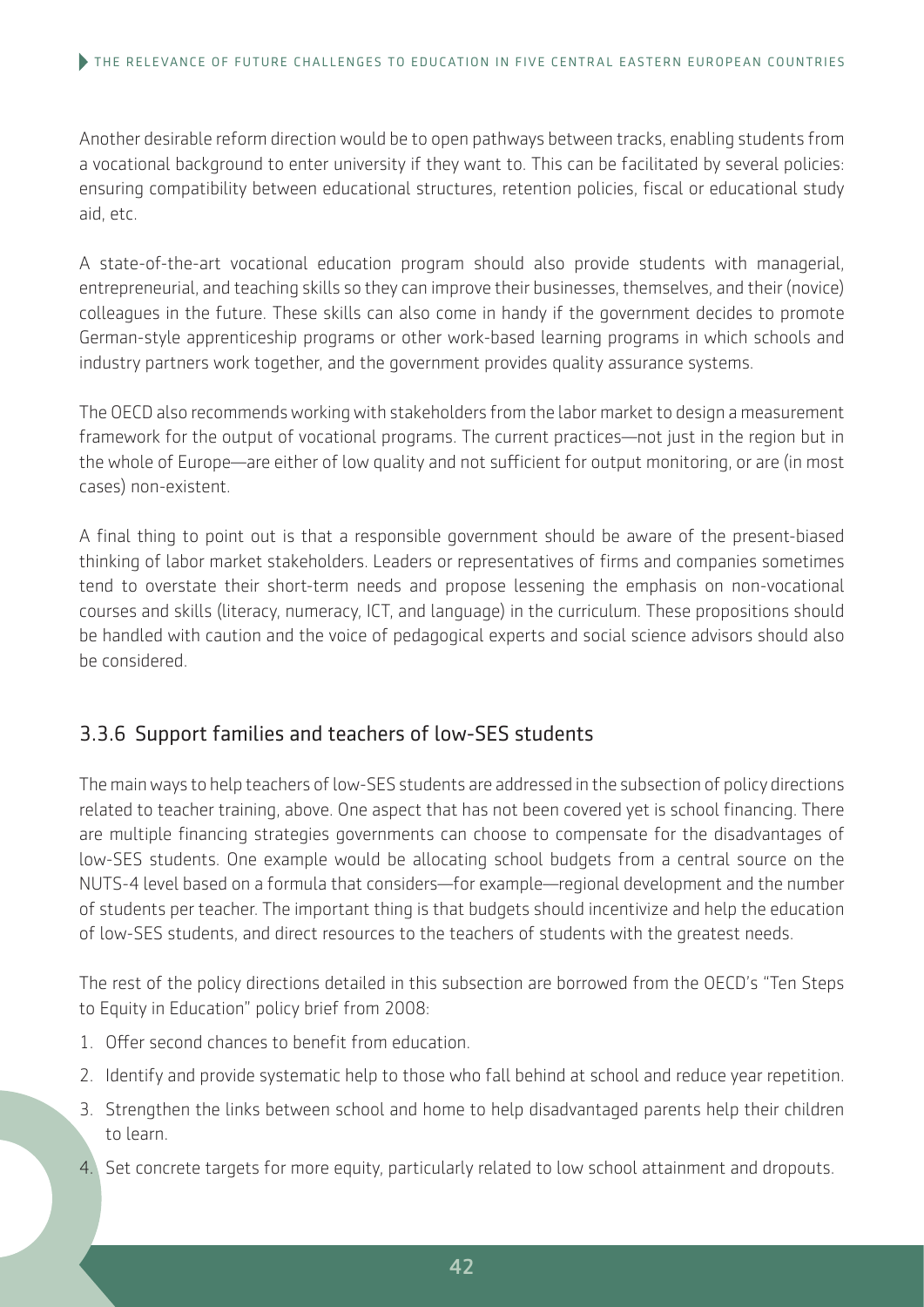#### 3.3.7 Educate children about dissimilarity

The policy changes mentioned in the previous two subsections would undoubtedly benefit Roma and other children of ethnic background as well, but there are further policies that could alleviate their situation and open up paths for social integration and mobility. These policies often require educators to rethink how they approach education: the now-traditional nationalistic view of history, literature, and general world view can and should be replaced by inclusive but locally still relevant alternatives. These could range from outright intercultural education to simply taking the time to educate children about dissimilarity. For instance, national education in CEE countries does not leave space for studying the historical perspective and literature of neighbouring nations (with shared histories) and the minorities within these countries. Major national events such as the revolutions of 1848 or democratic rebellions during the Soviet era could be presented from a cross-national, multi-ethnic point of view, wherein students learn about the perspectives of different national and ethnic groups involved in these events.

Meanwhile, ethnic/national subjects in school (such as Roma languages, history, literature, etc.) could be presented as an option (at the very least until and including the first stage of basic education, but preferably further) to both children from both Roma and non-Roma families. These changes, in the right environments, would make education more children-focused and allow Roma students to feel included in their own education, in turn making them motivated to learn and think more about their place in the world. For a detailed overview of the preparedness of the education systems of CEE countries to provide inclusive education for Roma pupils, see Kende (2020b).

#### 3.3.8 Mitigate gender-related inequalities

There are a couple of practices teachers and schools can apply to mitigate gender-related inequities. First, educators need to be reflective about how they evaluate their students: it is important to measure "achievement" on the same scale for the members of both sexes—there is evidence of gender bias in teachers' individual evaluations of boys and girls (Lavy & Sand, 2018; Jones & Myhill, 2004), whereas standardized testing is argued to play a role in reducing gender-based performance differences (Hadjar & Buchmann 2016). Teachers and schools should support pupils to pick learning pathways based on their abilities, not on their gender (e.g. STEM subjects). Second, gender segregation is more prominent in education systems with early tracking and vocational orientation (Smyth, 2005), which provides yet another argument for delayed specialization. Finally, schools should allocate time for discussing topics like the history and status of gender differences and discrimination, gender diversity, and concepts such as social justice, equity, and inequality. However, this should be the responsibility of teachers who have been trained to discuss sensitive topics such as these: initial teacher training for pre-service teachers at universities should include gender-related topics in pedagogical and psychological areas, and further in-service training should later be offered on the same topics.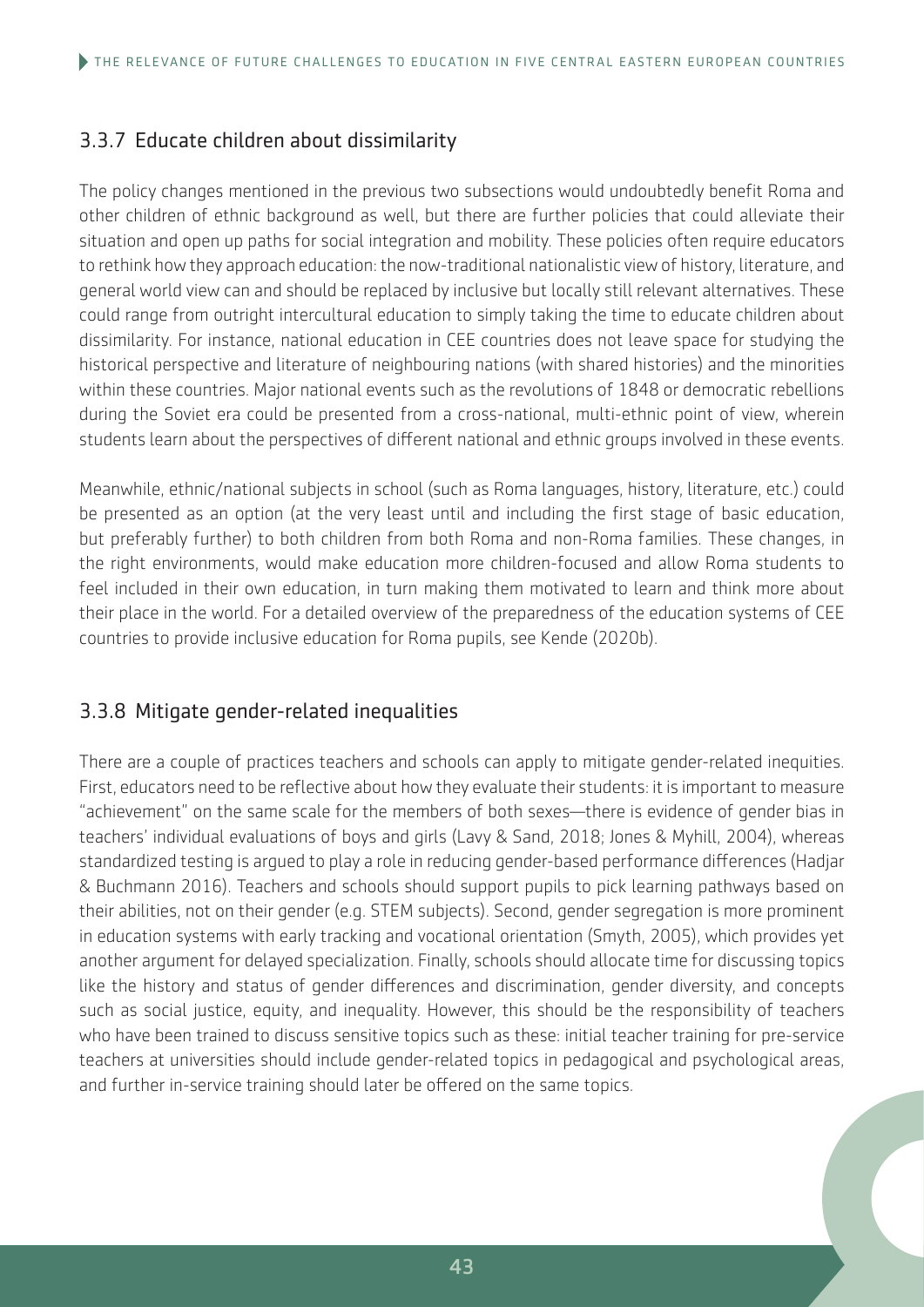#### 3.3.9 Inform and involve parents

In theory, parents may be important stakeholders in school reforms: they may put pressure on schools to improve performance or adjust their goals using formal or informal channels, acting via established parent organizations or individually (OECD, 2013b). In reality, the role of parents tends to be limited in CEE countries, partly due to institutional frameworks that allow little room for parent involvement and partly due to the inherited attitudes of both teachers and parents that frame their relationship in terms of authority and responsibilities rather than the mutual cooperation of equal partners. At the same time,, in a political context where there is little external pressure for school reform, parents have some potential to push for improvements—however, this depends on their understanding of what sort of change is needed, and also on the financial and other costs of securing good education for a select few within or outside the public education system. Reform-minded policy makers, professional organizations for teachers (or external donors), and NGOs that promote equal opportunities should work towards empowering parents. In fact, informing parents about the new ideals of teaching methods and content is useful even when there is sufficient political will for reform, so that parents understand the need for change, and are not used by opponents who push for their reversal.

## 3.4 Climate change

The approaching climate disaster will undoubtedly have a serious impact on the lives of today's children. Therefore, it is important to raise awareness among students, "to help [them] understand the science of climate change and its social consequences, and to prepare them to cope with its impact" (Radó, 2020). It is also vital to give them the ability to assess the validity of information that is available on the subject (i.e. to tell fake science from real science). Pupils should learn the primary ways to reduce the climate footprint of individuals and societies, and connect to the topic by changing their own and their families' habits into more climate-friendly routines.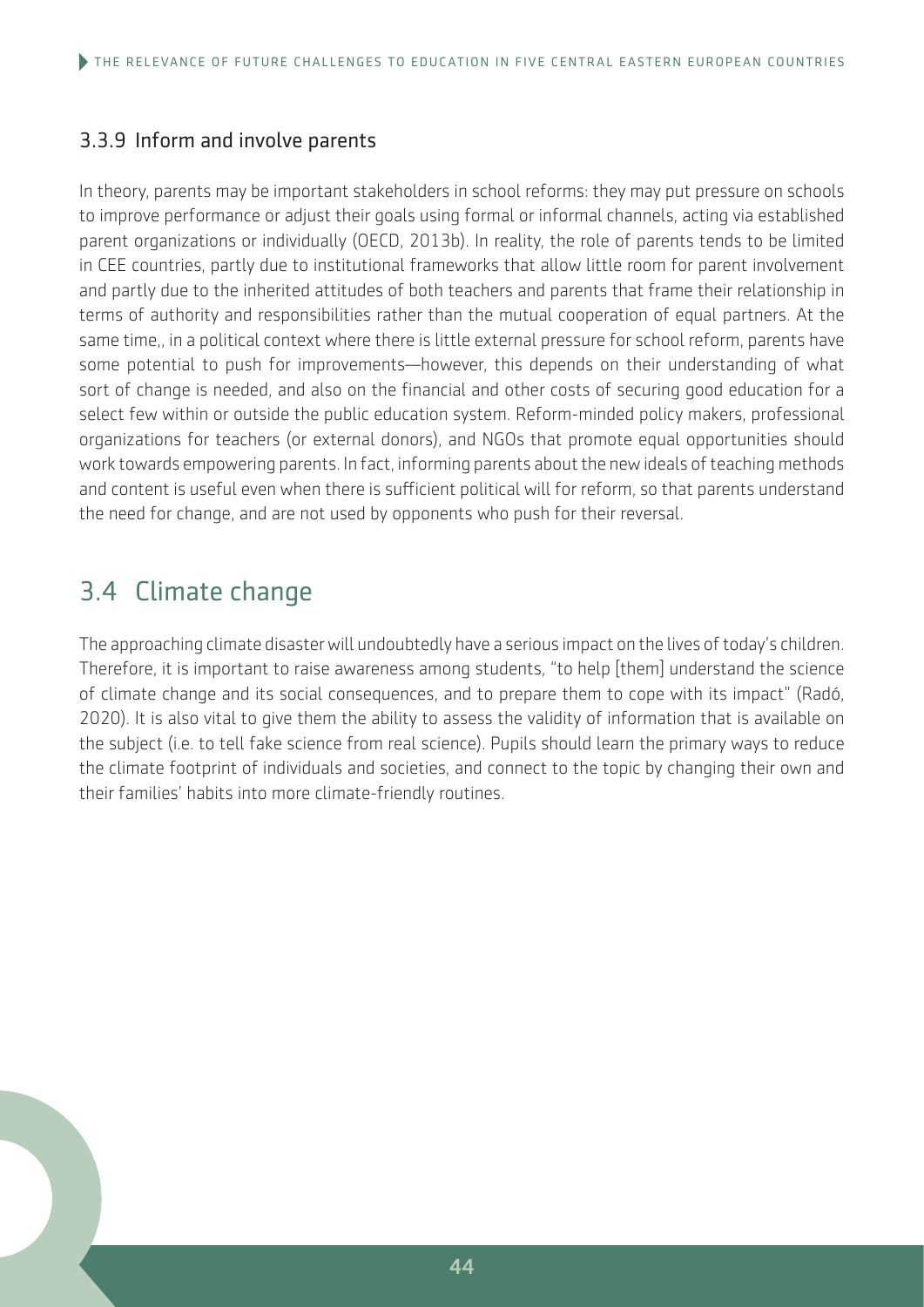## **SECTION 4.** Recommendations for Further Research

This section outlines eight areas where further academic research on existing CEE education systems would be especially useful in relation to future challenges. These are areas where well-designed policies have significant potential to steer education systems towards better performance, but the scarcity of empirical evidence seriously constrains the design of such policies. To identify these areas, the authors of this paper drew on previous sections and informal discussions with Márton Csillag, Dániel Horn, and Balázs Váradi, as well as comments from Péter Radó and Dorottya Rédai.

## 4.1 Teacher's labor market

Teachers are arguably the most important actors in the education process. However—at least in CEE countries—there is a severe lack of research (and available micro-level data) about teachers' compensation, teacher-student ratios, and teacher supply and demand. Research that reveals regional and between-school patterns associated with the labor market for teachers would help with formulating well-targeted teacher-centric education policies.

## 4.2 School effectiveness and learning environments

This research area concerns the potential of school autonomy as a policy lever. Can effective school leadership improve the learning environment, and ultimately learning outcomes, in schools where most teachers are unmotivated and/or poorly trained? If so, what are the good practices of such leaders that could be disseminated to other schools?

## 4.3 Vocational education: effectiveness and lobbying

There is no standard measurement of vocational learning outcomes. To establish such measurements, researchers should propose a framework for identifying what makes vocational education effective. Another way researchers can facilitate the formation of these assessments is through an analysis of the extent/types and reasons for the apparent bias of labor market actors. The latter analysis can aid decision makers in their attempts to cooperate with representatives of firms concerning the establishment of these tests, and to understand where they come from, through having the necessary background knowledge.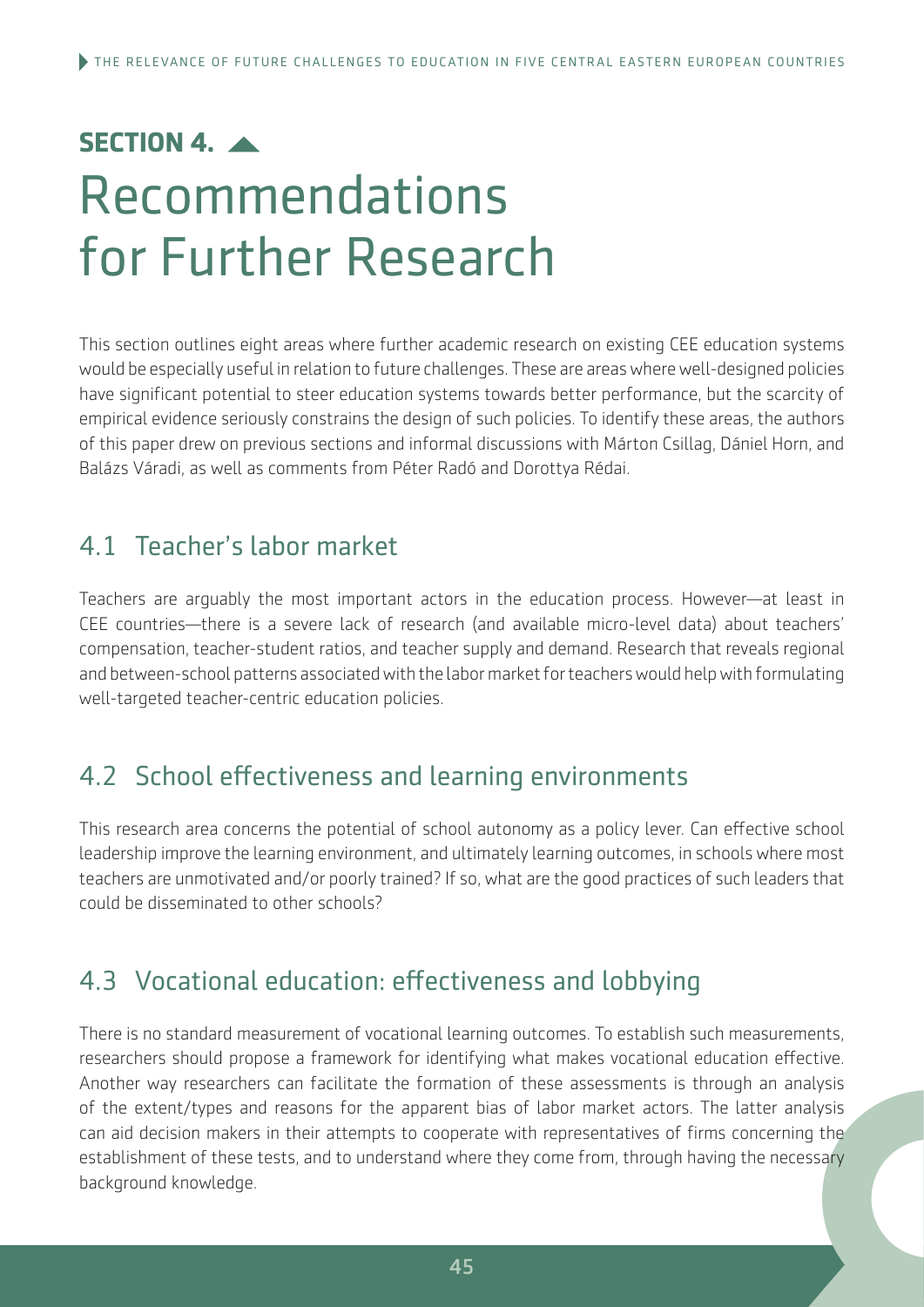## 4.4 Solutions for quality assurance applicable in CEE countries

The present operational solutions for quality assurance in public education were typically developed within a favourable institutional setup—in mature democracies with an efficient governance structure. In the CEE context, these solutions may not work effectively, while some second-best solutions may prove more effective. There is need for more research on how the institutional context (broadly defined as covering stakeholder attitudes and social norms as well as financing, autonomy, and regulation) may limit the functioning of quality assurance tools and mechanisms in CEE and how these limitations may be overcome or circumvented by adjusting the assurance system. One line of investigation may be the interplay of municipal systems and the inherited governance structure of public education: the political costs (and their deterring effect) of limiting school autonomy may vary significantly depending on this initial setup. Cross-country analysis of the outcome of attempts to increase or curb school autonomy may also shed some light on the role of the institutional context.

## 4.5 CEE best practices for mitigating the effects of segregation

There are a variety of small but successful initiatives throughout CEE countries that try to tackle the issue of segregated schools. These include schools or networks of schools owned by independent foundations, religious institutions, or sometimes even the government. However, as yet there has been no attempt to summarize the experience and practices of these schools in a way that makes their knowledge accessible to educators and policy makers in other countries. In an education system that is well-adapted to the challenges discussed in this working paper series, segregated schools would be replaced by (or dissolved into) mixed-ability schools with mixed-ability classes. Nevertheless, knowledge of these initiatives could be useful from at least two perspectives. First, knowing which practices may be scaled up from the school level and adopted by the national education system (i.e., are there any teaching methods, financial allocation mechanisms, class compositions, etc. that could be implemented in every school—as mixed ability schools will face similar challenges to segregated schools but to a much smaller extent)? Second, are there examples of segregated schools with a motivated teaching staff and innovative teaching practices with high value added—i.e. if abolishing segregation is not an option in the short run, are there any second-best alternatives?

## 4.6 Subliminal messages in teaching materials and their role in reinforcing or changing social norms

Many of the new challenges can only be tackled if new generations are able to change pre-existing social norms and attitudes—for example, about climate change, gender roles, or tolerance for ethnic and other minorities. Textbooks are a vehicle for transferring social norms, but this role may pass unnoticed unless systematically wired into the professional review process. As a result, textbooks may unknowingly reinforce outdated norms even if this runs counter to the intention of educational authorities. Although there is a growing body of research on textbook content in CEE, it tends to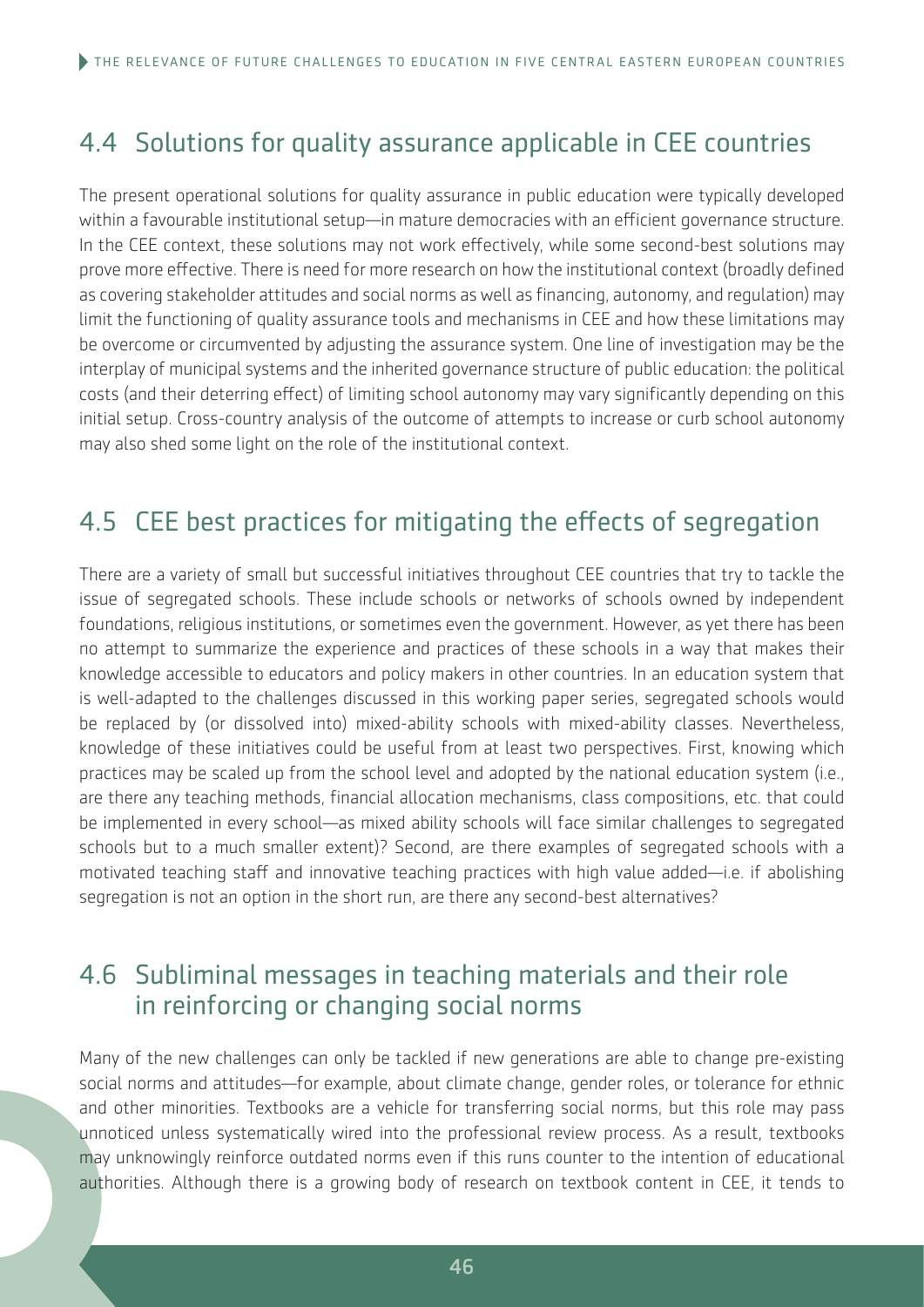focus on outcomes (i.e. the norms reflected in particular texts), rather than the institutional process that generates them. The latter is needed for developing viable policies for making systematic and profound changes in teaching materials.

## 4.7 Democratic education and the cost of no change

Teaching in CEE countries is often perceived as teacher-centric (as opposed to student-centric). It is characterized by frontal teaching, weak student participation in class, rigid course structure, and a lack of self-governing student bodies. In practice, teacher-centric education can also amplify the effects of teachers' innate biases and (latent) bigotry. These characteristics make today's schools in CEE countries fundamentally undemocratic. More democratic schools would encourage student participation at all levels of the education process, maintain self-governing (and democratic) student organizations, allow students to contribute to discussions about school-level decisions, and strive to ensure equal opportunities for all pupils regardless of their gender or ethnicity (both in class and regarding every other school-related matter).

One could argue that school democratization represents value on its own, as it helps students learn how to practice democracy and helps them become better citizens. Nevertheless, it would be interesting and policy-relevant to conduct research on the cost of undemocratic schools (as opposed to more democratic ones). Some areas of research where the two types of schools could be compared are: basic skills, soft skills and the learning-to-learn competence, the socialization processes, school-related gender and ethnicity-based violence, ethnic and gendered classroom management practices, and the effectiveness of school management and leadership. By looking at these aspects of both school types and the expected costs of switching to more democratic policies from currently undemocratic ones, researchers could identify the most efficient policies that should be implemented first in order to make CEE schools more efficient, equitable, and democratic.

### 4.8 Content-sharing practices

Online platforms have great potential for reducing the cost of accessing teaching materials and generating ideas for individual teachers, especially in resource-stricken education systems. Such platforms may be used by central education agencies or professional associations to share centrally developed materials, and may also support horizontal cooperation and sharing between teachers. The COVID-19 pandemic has given a boost to such initiatives, but there is yet little systematic research on the role of such platforms in improving teaching quality and possibly in magnifying inequalities. Research should explore who uses these platforms and who does not (and why), what the quality of materials that are shared is, how intensively these shared materials are actually used in the classroom, and how schools, agencies, and formal or informal professional groups may facilitate (or hinder) their use.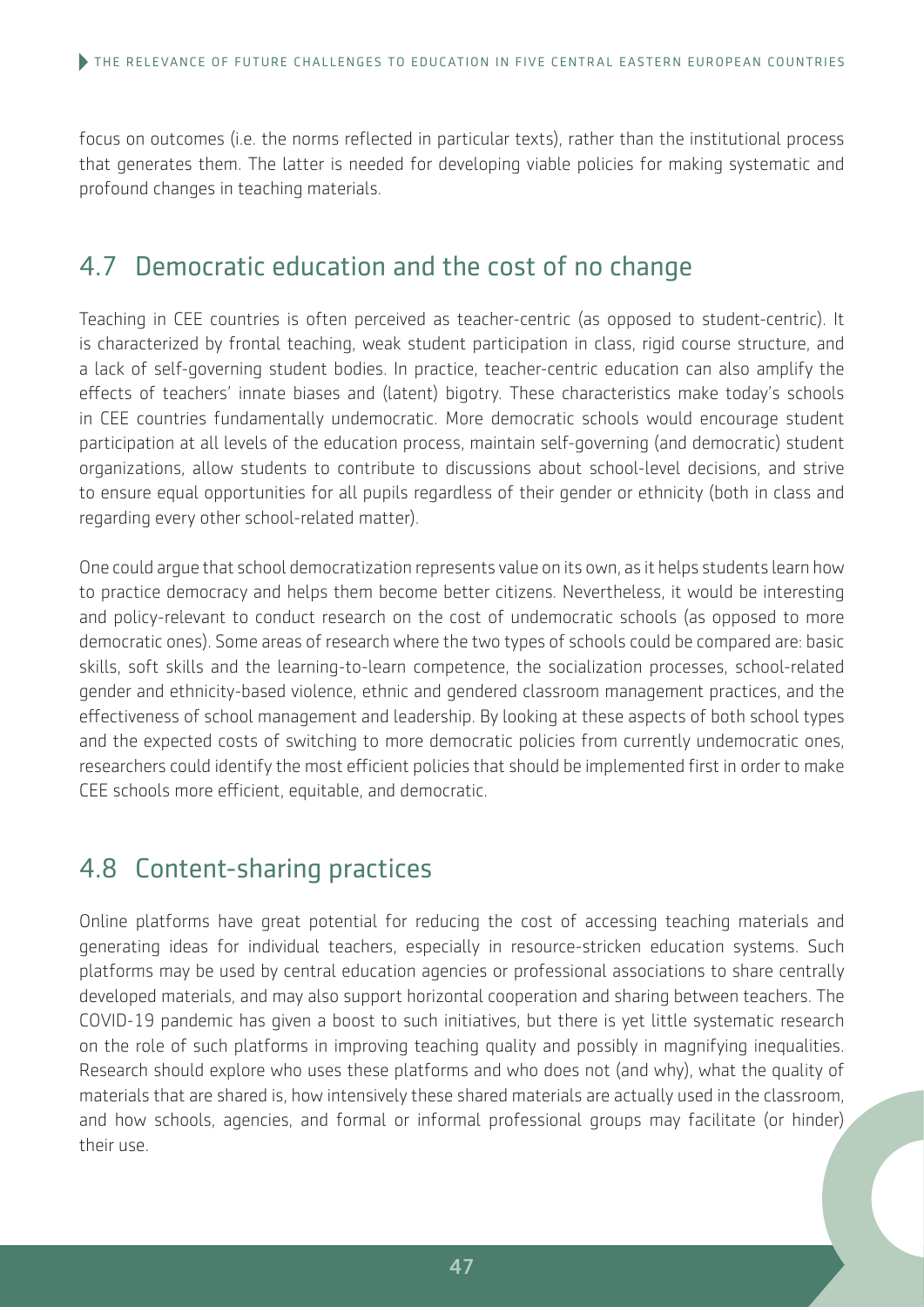# References

- Caena, F., & Punie, Y. (2019). Developing a European Framework for the Personal, Social & Learning to Learn Key Competence (LifEComp). *Literature Review & Analysis of Frameworks*. EUR, 29855.
- Ciolan, L., Stîngu, M., & Iftimescu, S. (2021). The institutional conditions of adapting to future challenges in the Romanian education system. Working Paper. CEU Center for Policy Studies.
- Csillag, M. (2015). *Early tracking and Equity in Education in the Visegrad countries*. Policy Brief. Budapest Institute for Policy Analysis. Available at: [http://www.budapestinstitute.eu/uploads/](http://www.budapestinstitute.eu/uploads/BI_policy_brief_2015.1.pdf) BI policy brief 2015.1.pdf
- Echazarra, A., & Radinger, T. (2019). *Learning in rural schools: Insights from PISA, TALIS and the literature*. OECD Education Working Paper No. 196.
- European Council (2018). Council Recommendation of 22 May 2018 on key competences for lifelong learning. *Official Journal of the European Union*. Available at: [https://eur-lex.europa.eu/legal](https://eur-lex.europa.eu/legal-content/EN/TXT/PDF/?uri=CELEX:32018H0604(01)&from=EN)[content/EN/TXT/PDF/?uri=CELEX:32018H0604\(01\)&from=EN](https://eur-lex.europa.eu/legal-content/EN/TXT/PDF/?uri=CELEX:32018H0604(01)&from=EN)
- Gawlicz, Katarzyna & Starnawski, Marcin (2018). Educational policies in Central and Eastern Europe: legacies of state socialism, modernization aspirations and challenges of semi-peripheral contexts, Policy Futures in Education 2018, Vol. 16(4) 385–397. Available at: https://journals.sagepub.com/ doi/pdf/10.1177/1478210318777415
- Hadjar, A. & Buchmann, C. (2016). *Education systems and gender inequalities in educational attainment*. In book: Education Systems and Inequalities.
- Hermanin, C. & De Kroon, E. (2013). *The Race Equality Directive: a Shadow Report*. Open Society Foundations.
- Horn, D. (2020). Comparative statistical analysis of the indicators related to future challenges to education in the CEE countries. To be published.
- Jackson, C.K. & Bruegmann, E. (2009). Teaching students and teaching each other: The importance of peer learning for teachers. American Economic Journal: *Applied Economics*, 1:4. 85–108.
- Jakubowski, M. (2021). *The institutional conditions of adapting to future challenges in the Polish education system*. Working Paper. CEU Center for Policy Studies.
- Jones, S. & Myhill, D. (2004). Seeing things differently: teachers' constructions of underachievement. *Gender and Education*, 16:4. 531–546.
- Jovanović, P. (2021). *The institutional conditions of adapting to future challenges in the Serbian education system*. Working Paper. CEU Center for Policy Studies.
- Kaščák, O. (2021). *The institutional conditions of adapting to future challenges in the Slovak education system*. Working Paper. CEU Center for Policy Studies.
- Kende, Á. (2020a). *The preconditions of institutional change in schools*. Working Paper. CEU Center for Policy Studies.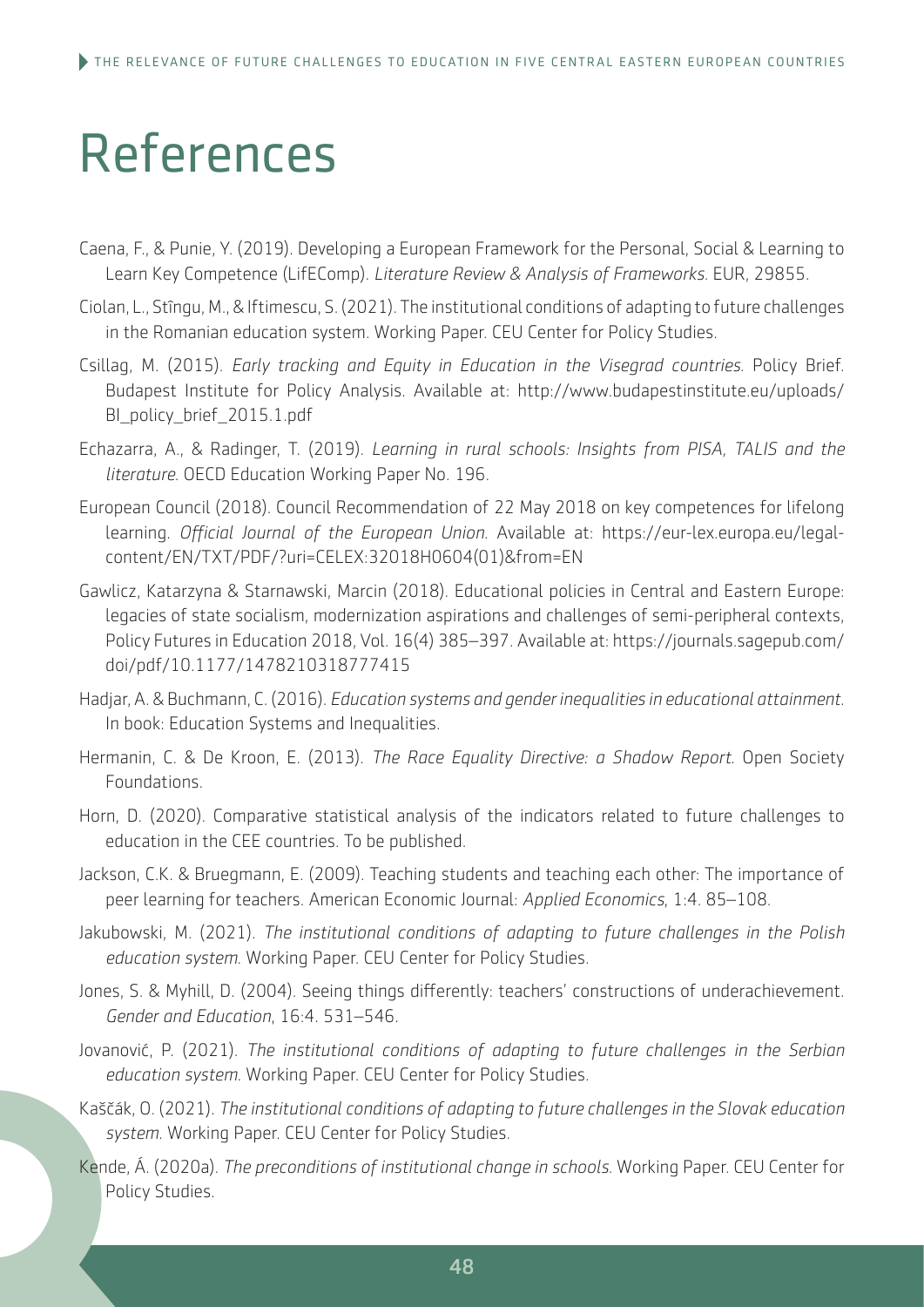- Kende, Á. (2020b). *Comparative overview of the capacity of the education systems of the CEE countries to provide inclusive education for Roma pupils*. Working Paper. CEU Center for Policy Studies.
- Lavy, V. & Sand, E. (2018). On the origins of gender gaps in human capital: Short-and long-term consequences of teachers' biases. *Journal of Public Economics*, 167, 263–279.
- Letina, A. (2020). Development of Students' Learning to Learn Competence in Primary Science. *Education Sciences*, 10(11), 325
- McPeck, J.E. (2016). *Critical thinking and education*. Routledge.
- Mincu, M.E. (2016). Communist education as modernisation strategy? The swings of the globalisation pendulum in Eastern Europe (1947–1989). *History of Education*, 45:3. 319–334. DOI: 10.1080/0046760X.2015.1127432
- OECD (2008). Ten Steps to Equity in Education. Policy Brief. Available at: [https://www.oecd.org/](https://www.oecd.org/education/school/39989494.pdf) [education/school/39989494.pdf](https://www.oecd.org/education/school/39989494.pdf)
- OECD (2013a). What makes urban schools different?. *PISA in Focus*.
- OECD (2013b). *PISA 2012 Results: What Makes Schools Successful (Volume IV). Resources, Policies and Practices* https://read.oecd-ilibrary.org/education/pisa-2012-results-what-makes-a-schoolsuccessful-volume-iv\_9789264201156-en#page145
- OECD (2015). OECD Reviews of Vocational Education and Training. Key Messages and Summaries. Available at: [https://www.oecd.org/education/skills-beyond-school/OECD\\_VET\\_Key\\_Messages\\_](https://www.oecd.org/education/skills-beyond-school/OECD_VET_Key_Messages_and_Country_Summaries_2015.pdf) and Country Summaries 2015.pdf
- OECD (2019a). *A Flying Start: Improving Initial Teacher Preparation Systems*, OECD Publishing. Paris. <https://doi.org/10.1787/cf74e549-en>
- OECD (2019b). Supporting and guiding novice teachers: Evidence from TALIS 2018. *Teaching in Focus*, No. 29. OECD Publishing. Paris. <https://doi.org/10.1787/fe6c9c0c-en>
- Pomerantsev, P. (2019). *This is Not Propaganda*. Adventures in the War Against Reality. Faber&Faber, 2019.
- Smyth, E. (2005). Gender differentiation and early labour market integration across Europe. *European Societies*, 7:3. 451–479.
- Radó, P. (2020). *The Adaptability of Education Systems to Future Challenges in Context: An Analytical Framework*. Working Paper. CEU Center for Policy Studies.
- Radó, P. (2020). *The Institutional Conditions of Adapting to Future Challenges in the Hungarian Education System*. Working Paper. CEU Center for Policy Studies.
- Rédai, D. (2021). *Comparative Overview of the Capacity of the Education Systems of Five Central Eastern European Countries to Adapt to Changing Gender Roles*. Working Paper. CEU Center for Policy Studies.
- Szikra, D. (2010). Eastern European faces of familialism: Hungarian and Polish family policies from a historical perspective." In Diana Auth, Eva Buchholz, Stefanie Janczyk (eds.): *Selektive Emanzipation: Analyse zur Gleichstellungs- und Familienpolitik.* [Politik und Geschlecht, Band 21] Verlag Barbara Budrich, Opladen & Farmington Hills, MI, 2010. 239–254.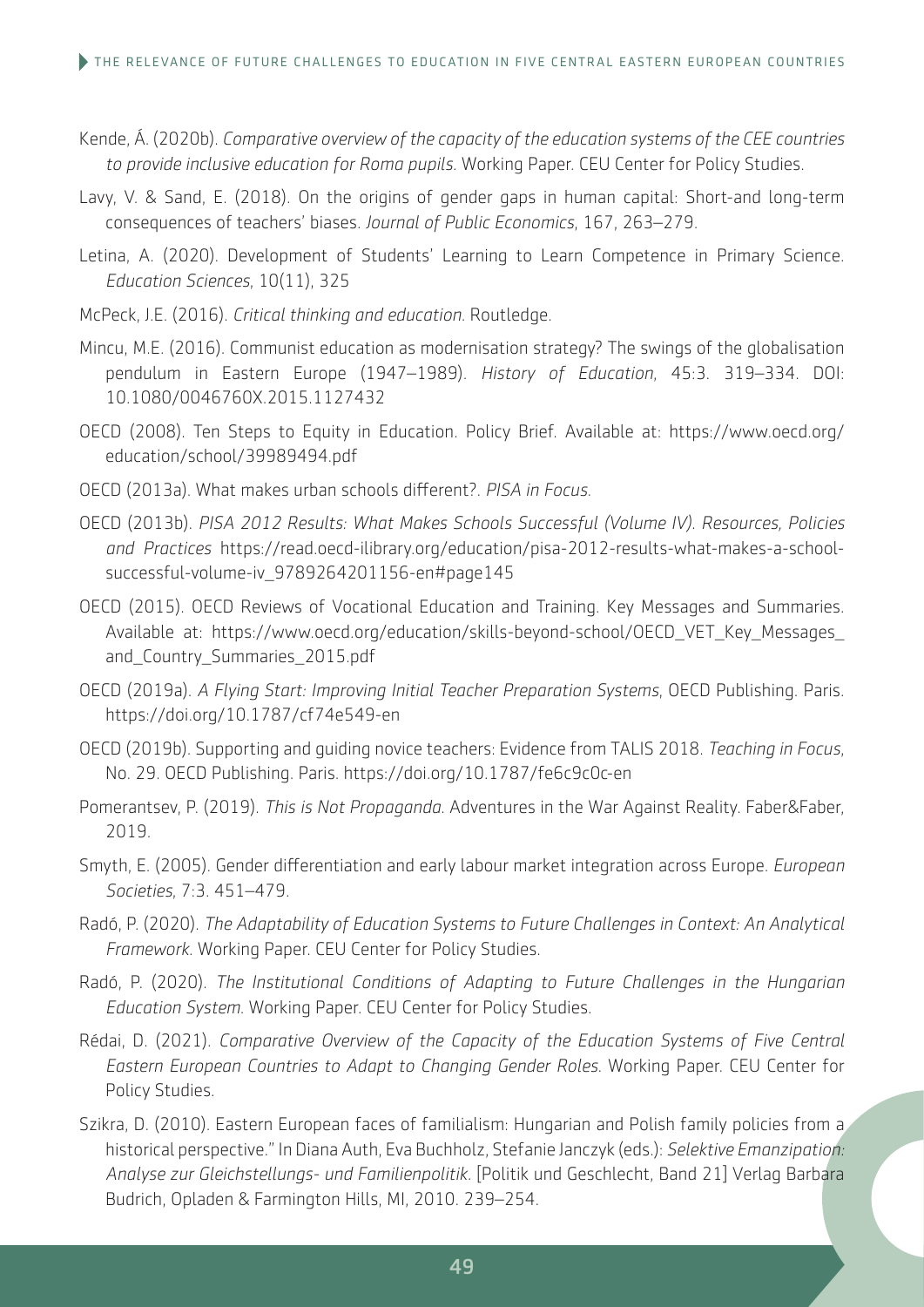# Appendix

## Figures



#### Figure A1  $\triangle$  Freedom House Index

*Source:* <https://freedomhouse.org/countries/freedom-world/scores>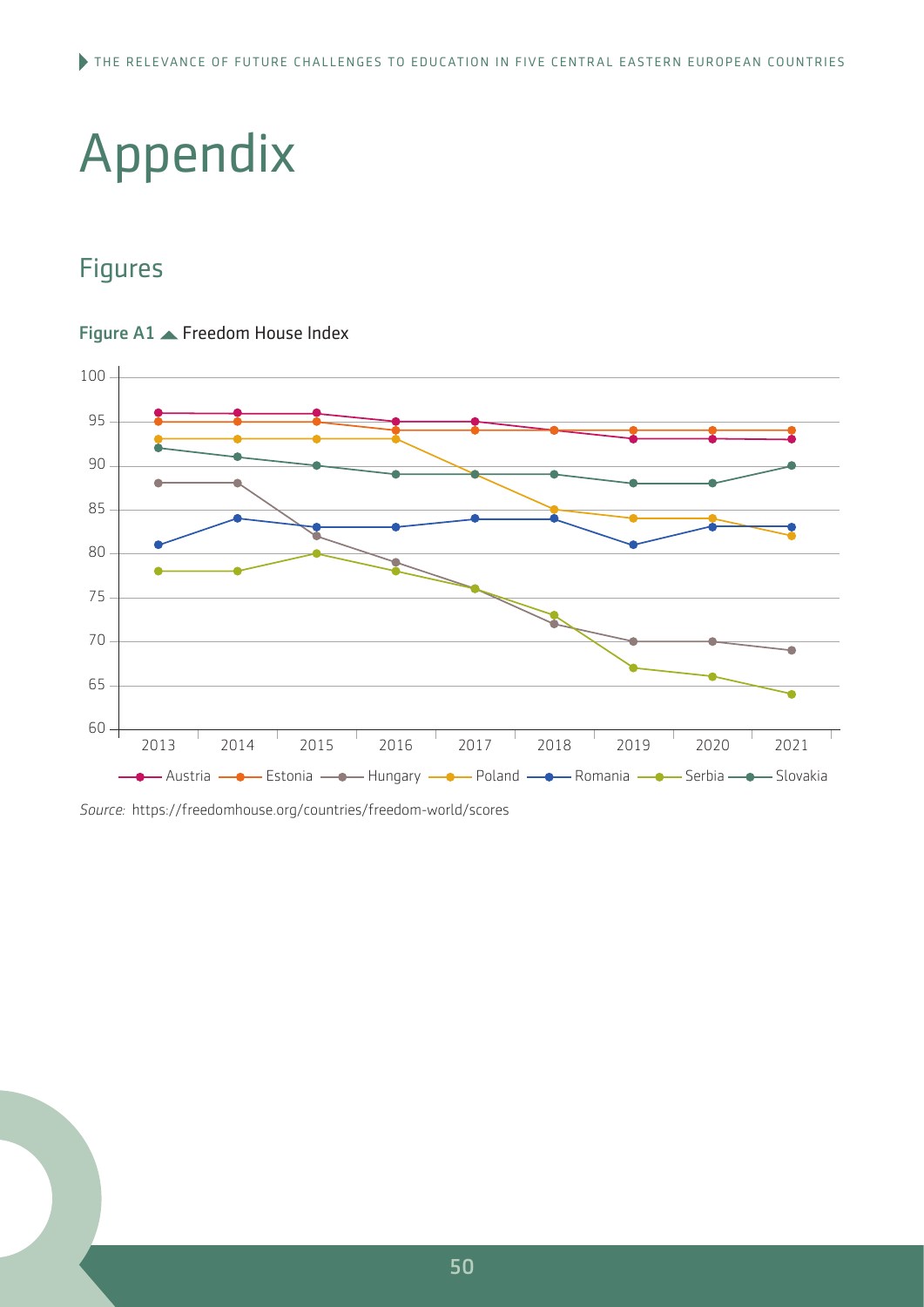



*Source:* <https://progressivepost.eu/spotlights/populism-tracker>



Figure A3  $\triangle$  ICT preparedness of schools, TALIS 2018

*Source:* Teaching and Learning International Survey (2018)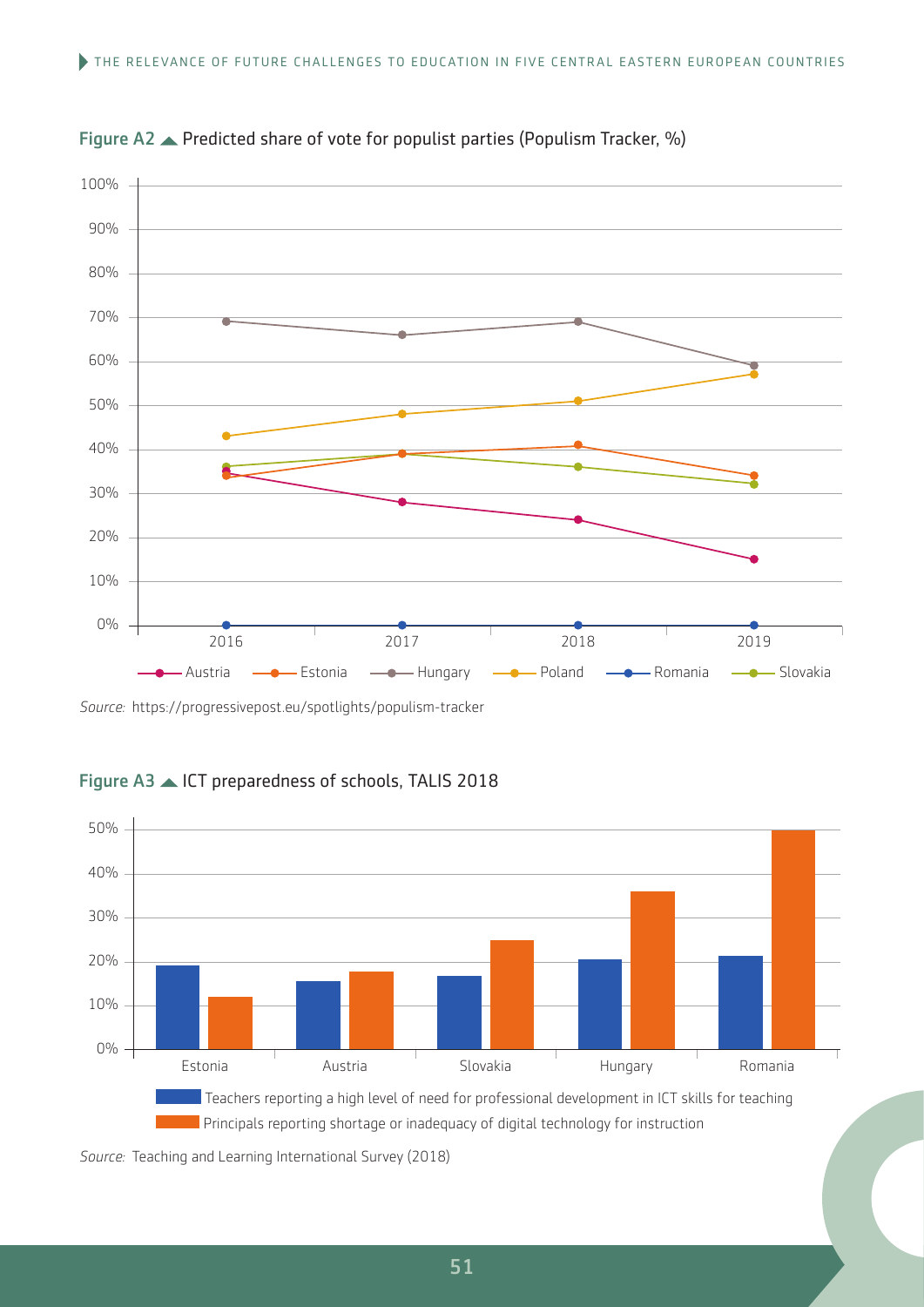

Figure A4 **A** Results from PISA 2018: Reading

*Source:* Program for International Student Assessment (2018)



Figure A5  $\triangle$  Projects that require at least one week to complete

*Source:* Teaching and Learning International Survey (2018)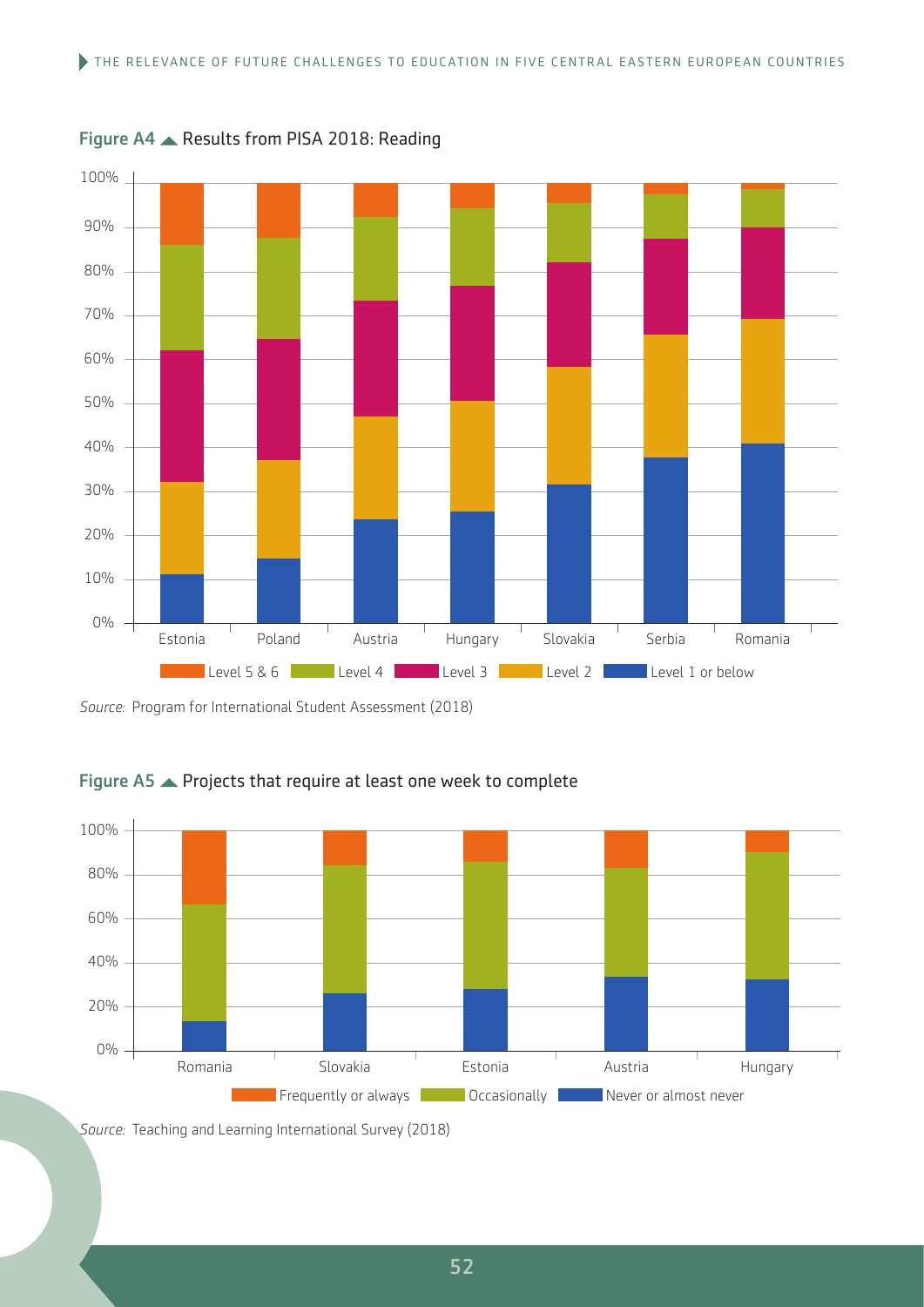

Figure A6  $\triangle$  Students decide on own procedures for solving complex tasks

*Source:* Teaching and Learning International Survey (2018)



Figure A7 Aggregated technical automation potential of countries, % of working hours (2016)

*Source:* [https://www.mckinsey.com/~/media/McKinsey/Locations/Europe%20and%20Middle%20East/Hungary/](https://www.mckinsey.com/~/media/McKinsey/Locations/Europe and Middle East/Hungary/Our Insights/Transforming our jobs automation in Hungary/Automation-report-on-Hungary-EN-May24.ashx) [Our%20Insights/Transforming%20our%20jobs%20automation%20in%20Hungary/Automation-report-on-Hun](https://www.mckinsey.com/~/media/McKinsey/Locations/Europe and Middle East/Hungary/Our Insights/Transforming our jobs automation in Hungary/Automation-report-on-Hungary-EN-May24.ashx)[gary-EN-May24.ashx](https://www.mckinsey.com/~/media/McKinsey/Locations/Europe and Middle East/Hungary/Our Insights/Transforming our jobs automation in Hungary/Automation-report-on-Hungary-EN-May24.ashx)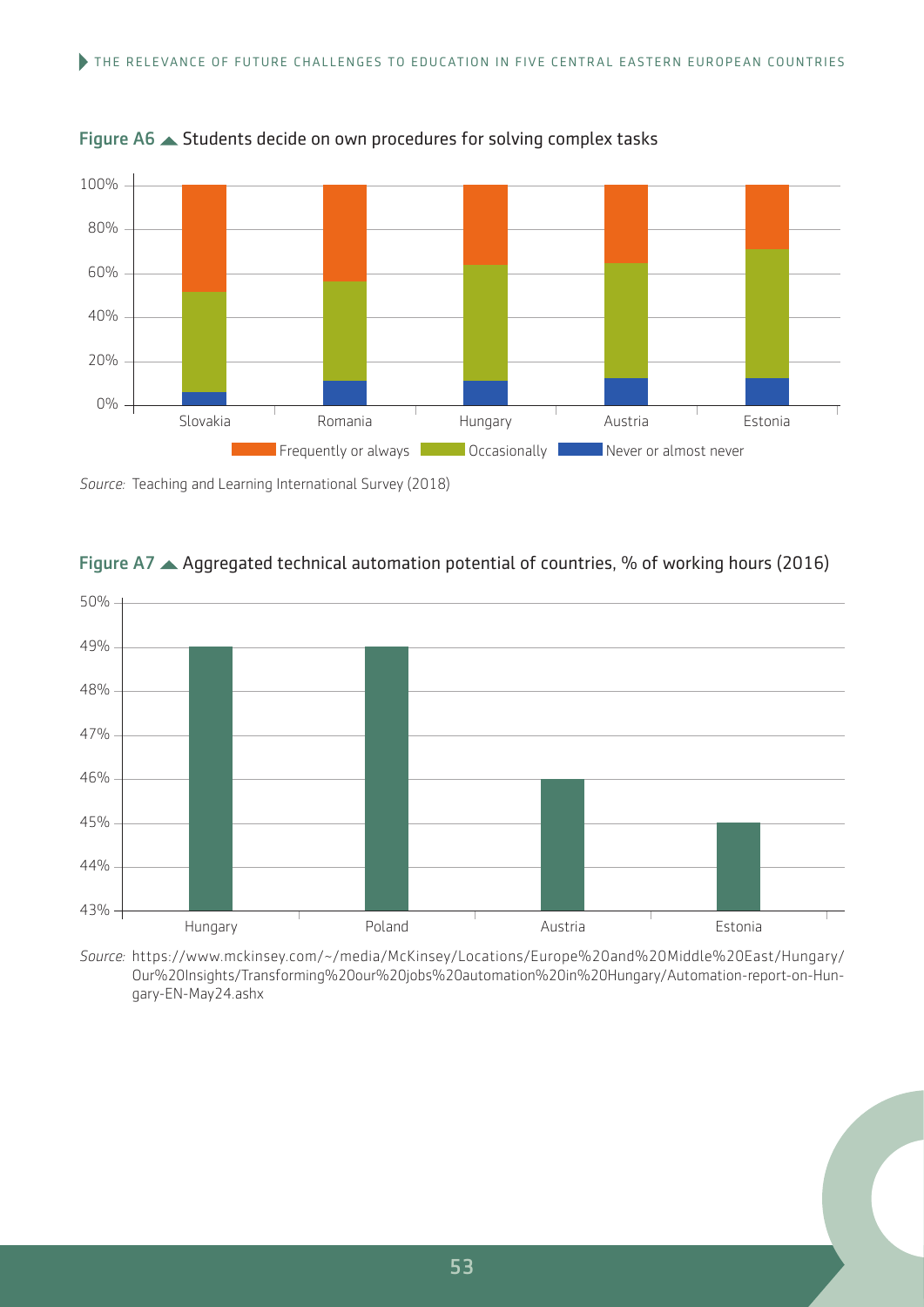

Figure A8 Number of foreign languages known (self-reported) among 25 to 34-year-olds, 2016

*Source:* Adult Education Survey (2016)





*Source:* Eurostat,<https://ec.europa.eu/eurostat/databrowser/view/tps00002/default/table?lang=en>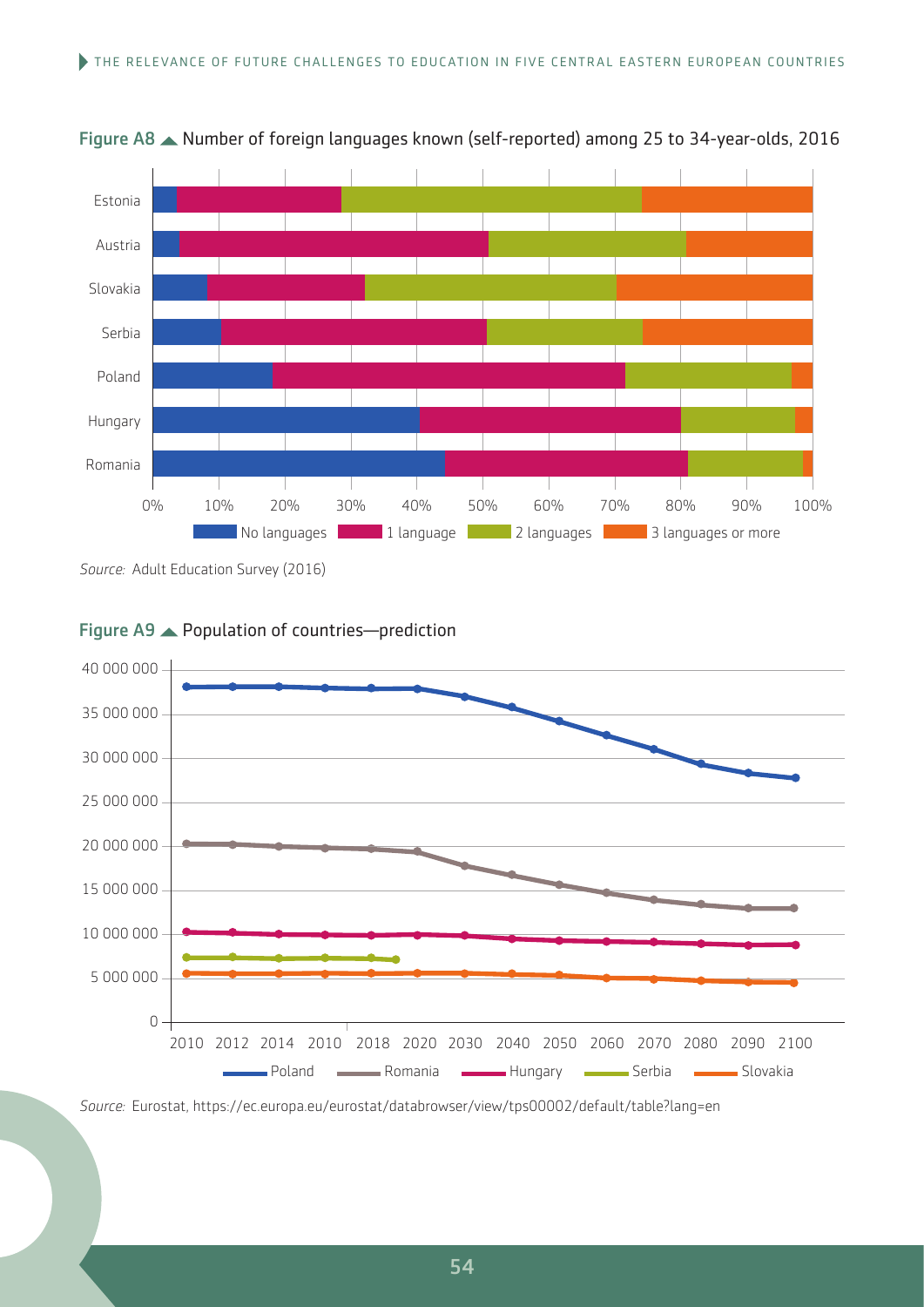



*Source:* The World Bank's public database:<https://data.worldbank.org/indicator/SE.PRM.ENRL.TC.ZS>



Figure A11  $\triangle$  Population in formal education by age in 2018 (%)

*Source:* Eurostat (2021)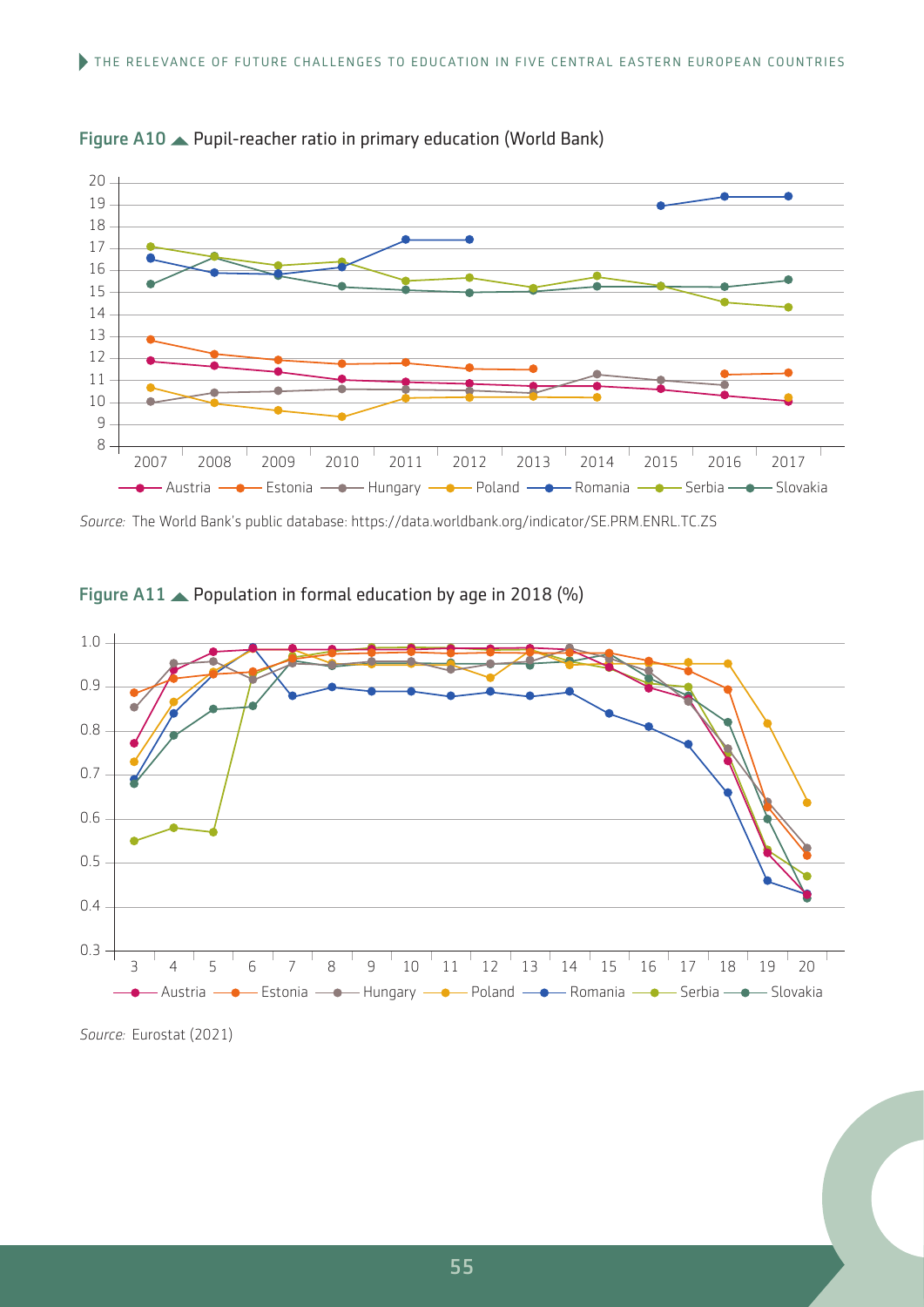Figure A12 **Alter Students (students in the bottom quarter of the ESCS index who perform** in the top quarter of students internationally at reading), PISA 2018



*Source:* Program for International Student Assessment (2018)



Figure A13 Gender difference in reading (female–male), PISA 2018

*Source:* Program for International Student Assessment (2018)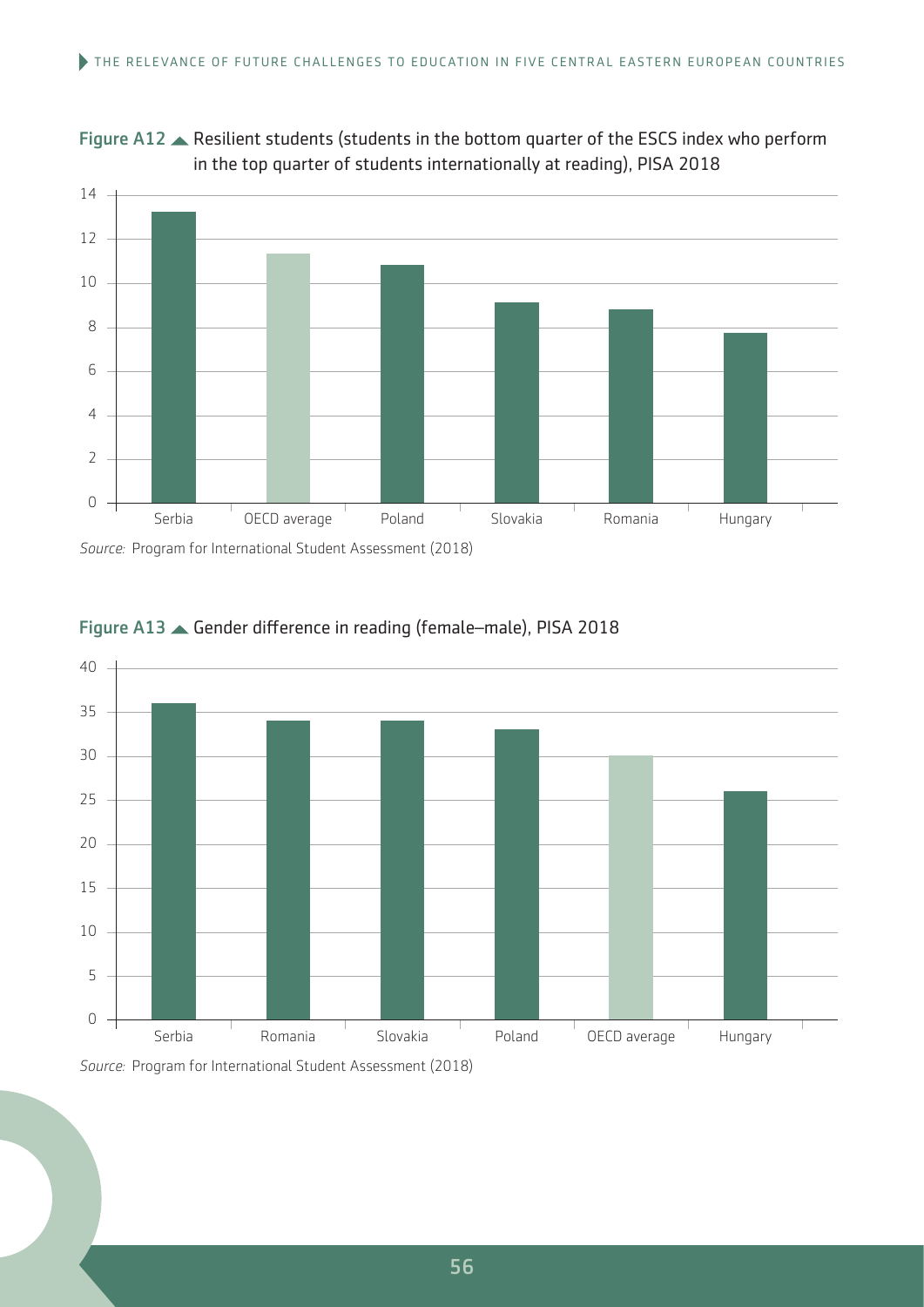

Figure A14 Gender difference in mathematics (female–male), PISA 2018

*Source:* Program for International Student Assessment (2018)



Figure A15 Aratio of men (compared to women) in STEM education (ISCED 5-8)

*Source:* [https://appsso.eurostat.ec.europa.eu/nui/show.do?dataset=educ\\_uoe\\_enrt04&lang=en](https://appsso.eurostat.ec.europa.eu/nui/show.do?dataset=educ_uoe_enrt04&lang=en)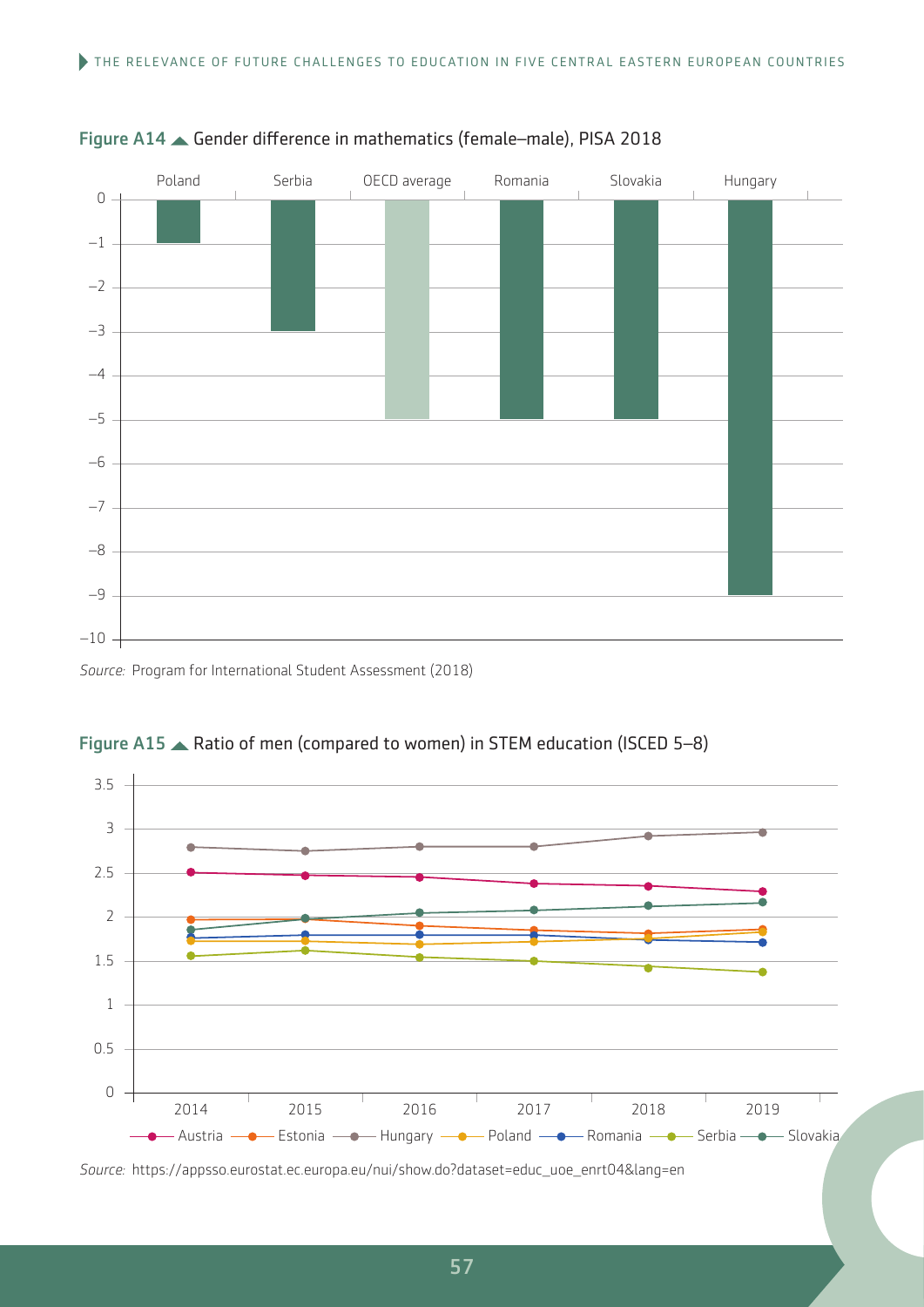#### Figure A16  $\triangle$  Impact of climate change on peoples' lives by country



*Source:* <https://www.eib.org/en/publications/the-eib-climate-survey-2020-2021.htm>



#### Figure A17  $\triangle$  Beliefs about climate change

*Source:* <https://www.eib.org/en/publications/the-eib-climate-survey-2020-2021.htm>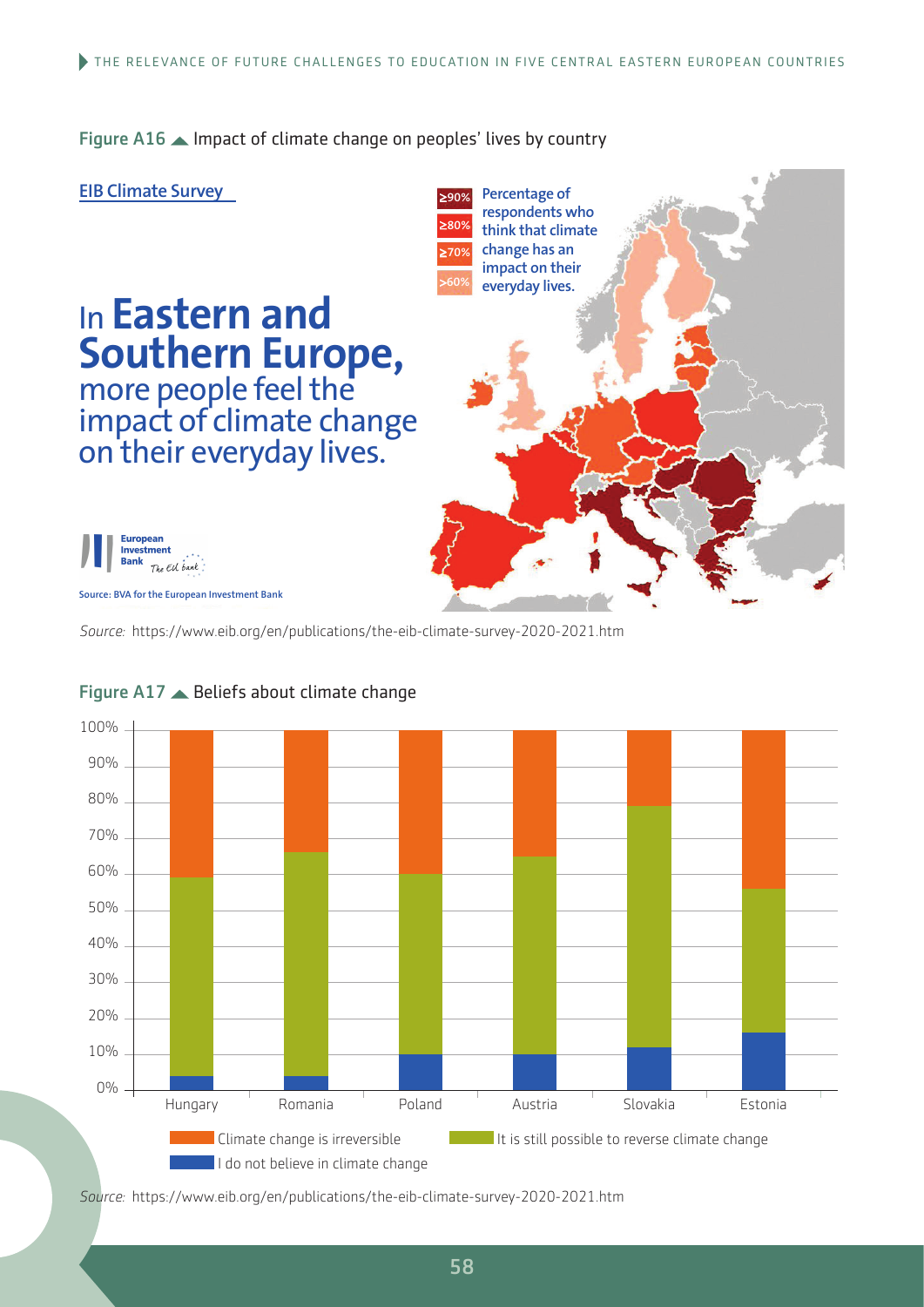#### Table A1 Challenge Matrix: how are schools and educators affected

|                                                        | access                                          | skills                                                        | knowledge                                                                                                                    | teaching method                                                                                                                                                      | institutional organization                                                                                                                                                                                                                                                                   |
|--------------------------------------------------------|-------------------------------------------------|---------------------------------------------------------------|------------------------------------------------------------------------------------------------------------------------------|----------------------------------------------------------------------------------------------------------------------------------------------------------------------|----------------------------------------------------------------------------------------------------------------------------------------------------------------------------------------------------------------------------------------------------------------------------------------------|
| Populism,<br>autocratic regimes                        | exclusion,<br>segregation,<br>political control | critical thinking,<br>fact checking,<br>rhetoric, debating    | media, economic and social<br>studies, manipulation and<br>rhetoric                                                          | critical content analysis during class<br>and home activities, debate,<br>classroom participation (forum of<br>ideas), opinion essays                                | practice democracy, strengthen professional<br>leadership and (financial) independence of schools                                                                                                                                                                                            |
| <b>Technological change</b>                            | digital $+/-$                                   | IT, info<br>management,<br>learning skills                    | interpretation,<br>big picture vs. facts                                                                                     | flipped classrooms and the presence<br>of digital technologies in class                                                                                              | digital preparedness of schools and teachers<br>(culture, technology, and competence):<br>opportunities to learn and develop, direction and<br>leadership, functioning digital equipment,<br>an environment that gives teachers the flexibility<br>to experiment, IT professionals at school |
| Globalization,<br>internationalization,<br>(migration) |                                                 | languages, social<br>skills, IT skills                        | global history, macroeconomic<br>trends, cultures                                                                            |                                                                                                                                                                      | student exchange programs, summer schools, etc.                                                                                                                                                                                                                                              |
| The transformation<br>of labor markets                 | LLL                                             | soft skills.<br>language, IT,<br>learning skills              | effective study methods                                                                                                      | learning-by-doing, group work,<br>case studies, flipping the classroom<br>long-term projects, peer editing/<br>feedback, differentiated teaching<br>strategies, etc. | mobility, school adaptation ("shooting at<br>an accelerating target"), central pressure of<br>suboptimal policies (especially: demand for<br>vocational skills)                                                                                                                              |
| <b>Demographic changes</b><br>(migration)              | LLL<br>parents'<br>education                    | ageing $\rightarrow$ care,<br>language diversity              | tolerance<br>(of atypical families)                                                                                          |                                                                                                                                                                      | parents' education, fewer students per school →<br>school mergers vs. more versatile teaching staff,<br>what to do with school conservation policies,<br>financing rules                                                                                                                     |
| Old and new inequalities<br>+ regional differences     | exclusion,<br>segregation                       |                                                               | concepts of social justice,<br>equity and inequality,<br>social responsibility                                               | differentiated teaching strategies                                                                                                                                   | goal: more mixed-ability, mixed-ethnicity schools<br>and classes (e.g. the admission system) learning<br>material (textbook) check for equality and tolerance                                                                                                                                |
| <b>Changing gender roles</b>                           | vocational<br>training and<br>STEM subjects     | critical thinking                                             | history and current status<br>of gender differences,<br>concepts of social justice,<br>equity and inequality                 |                                                                                                                                                                      | promote all kinds of learning pathways (e.g. STEM)<br>for both genders, delay specialization (both within<br>and between schools) learning material (textbook)<br>check for gender equality                                                                                                  |
| <b>Climate change</b>                                  |                                                 | fact checking,<br>changing (and<br>sticking to new)<br>habits | the science of climate change<br>and its social impacts, social<br>responsibility, ways to reduce<br>one's climate footprint |                                                                                                                                                                      | green schools                                                                                                                                                                                                                                                                                |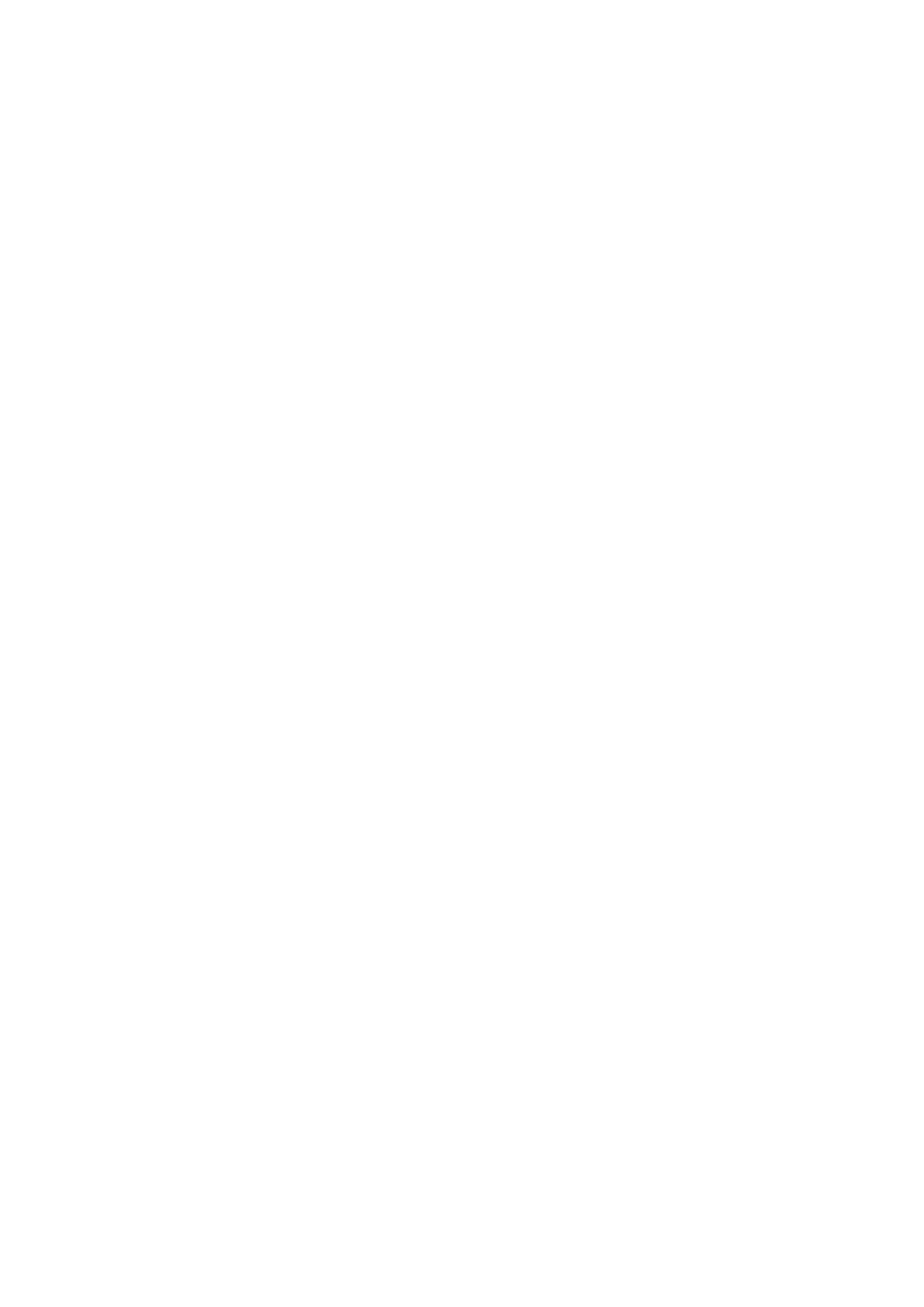# **CHAPTER 2**

# The Institutional Conditions of School-level Adaptation

HUNGARY, POLAND, ROMANIA, SERBIA, AND SLOVAKIA

Ágnes KENDE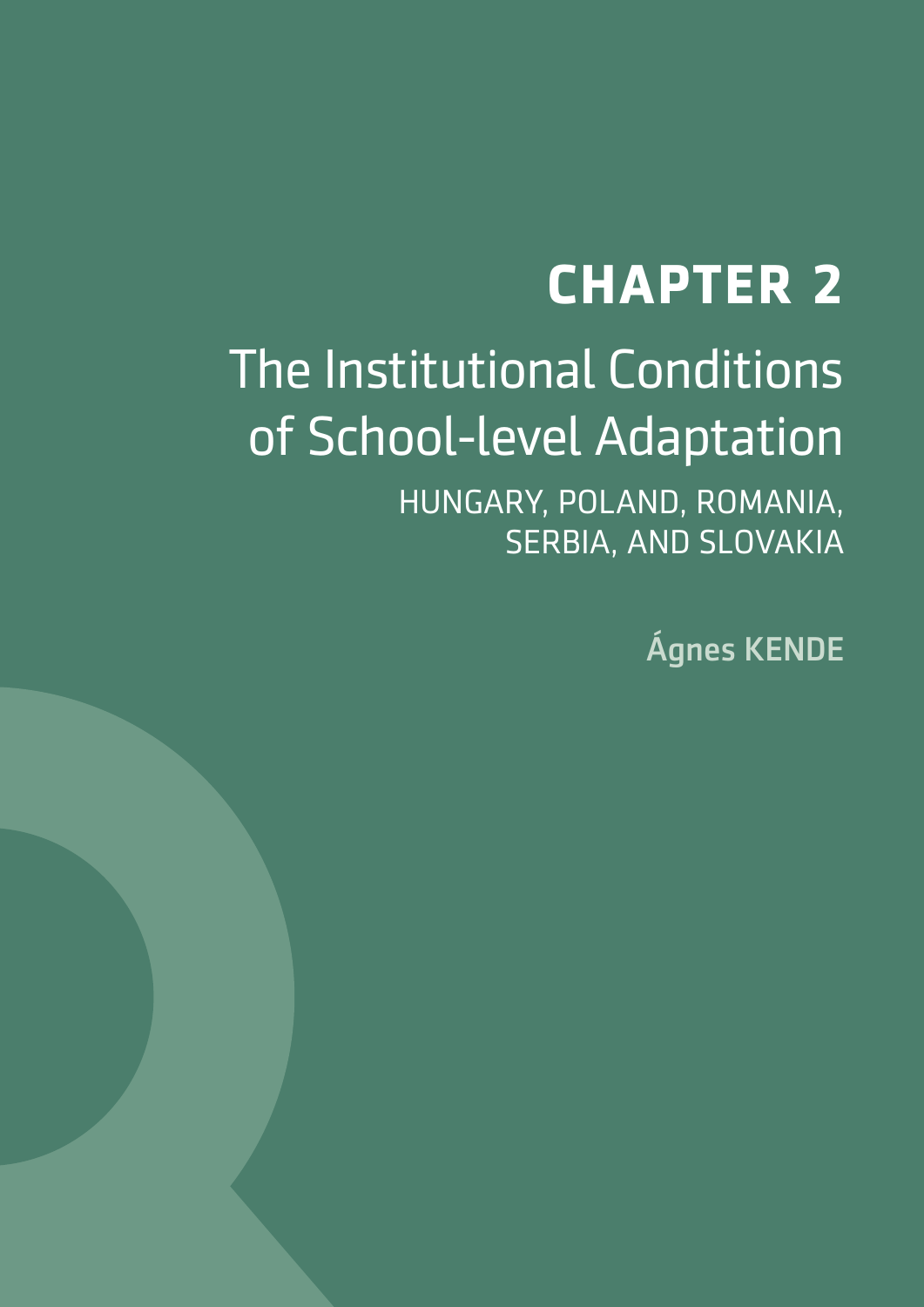# List of Figures and Tables

### Figure  $\triangle$

| Distribution throughout the education system of responsibility for school resources |  |
|-------------------------------------------------------------------------------------|--|
|                                                                                     |  |

### Table **A**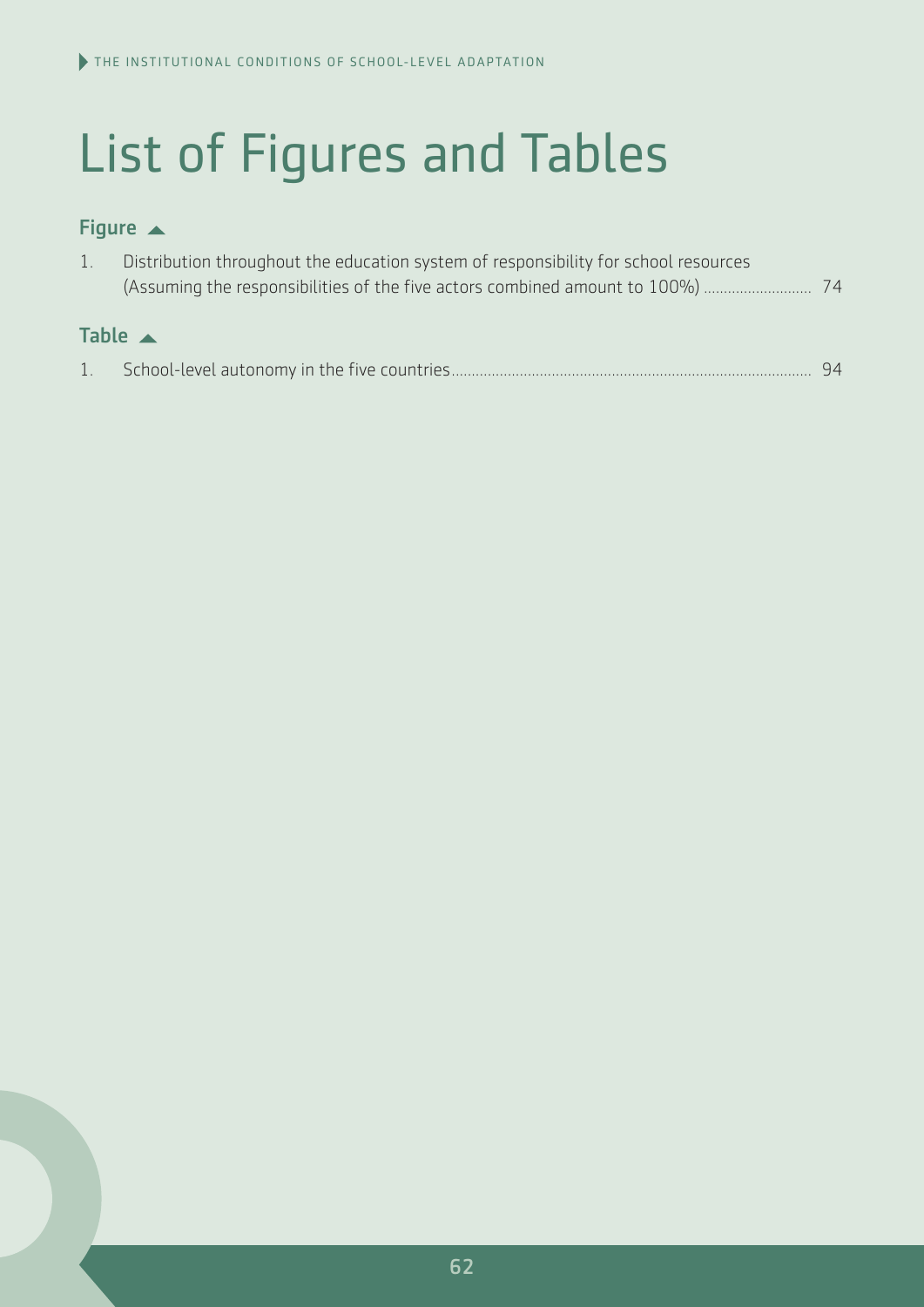## **SECTION 1. A** Introduction

Education systems around the world are expected to be affected by changes in the societal, economic, technological, demographic, and political environment in the following decades. These coming changes are already imposing serious adaptation-related challenges on individual schools and school systems. These challenges include the impact of new technologies on the labor market, demographic changes, new patterns of migration, the impact of populist and authoritarian politics, established and emerging new societal inequalities, the impact of the globalization of learning environments, and the internationalization of education. Considering their potential impact on education, these factors may be sorted into broader categories that include political, economic, demographic, and social changes, in addition to climate change. Challenges that belong in the same category are similar in the sense that they require the same kinds of responses from schools and educators. For instance, students who are taught how to learn and improve themselves will be able to adjust more easily to technological changes, new forms of work, or working in international environments as adults. Similarly, more inclusive schools at which pupils are taught to accept and embrace dissimilarity will be prepared for the consequences of all kinds of inequalities (Munkácsy & Scharle., 2021). Many of the education systems of the most developed countries are responding to these challenges by reconsidering the goals of learning, by attempting to personalize education more, by emphasizing the need for ever lengthier periods of general education, by introducing a new wave of expansion of higher education, and by experimenting with new methods of educational governance (Radó, 2020).

The following book chapter is based on the main findings of the "Future Challenges to Education Systems in Central Eastern European Context" (EDUC)<sup>1</sup> research by CEU DI that focused on the adaptability of education systems that is determined by the interplay between governance and the institutional operation of schools in Hungary, Poland, Romania, Serbia, and Slovakia. EDUC research seeks answers to two major questions: what the major incentives and main obstacles are to shifting to a form of education that is more personalized, more oriented towards the development of adaptive skills, and more equitable; and how much the various future challenges are reflected in the educational policy discourse and the education modernization strategies of the aforementioned CEE countries. The present chapter focuses on and synthesizes the issues of autonomy, evaluation, and school development, which are closely linked to governance at the school level in the five countries. The school-level governance analysis and synthesis study is based on the related literature review (Kende, 2020), the EDUC research concept paper (Radó, 2020), and the completed country studies (Radó, 2021; Jakubowski, 2021; Ciolan et al., 2021; Jovanovic, 2021; Kaščák, 2021) that were carried out within the EDUC research program.

The concept of the study is based on the analytical framework related to the adaptability of education systems to future challenges that was developed by Péter Radó (2020), and explores the school-level adaption of the five selected countries. The main problems with school-level adaptation are that most

<sup>1.</sup> See the website for details of the EDUC research: https://cps.ceu.edu/research/educ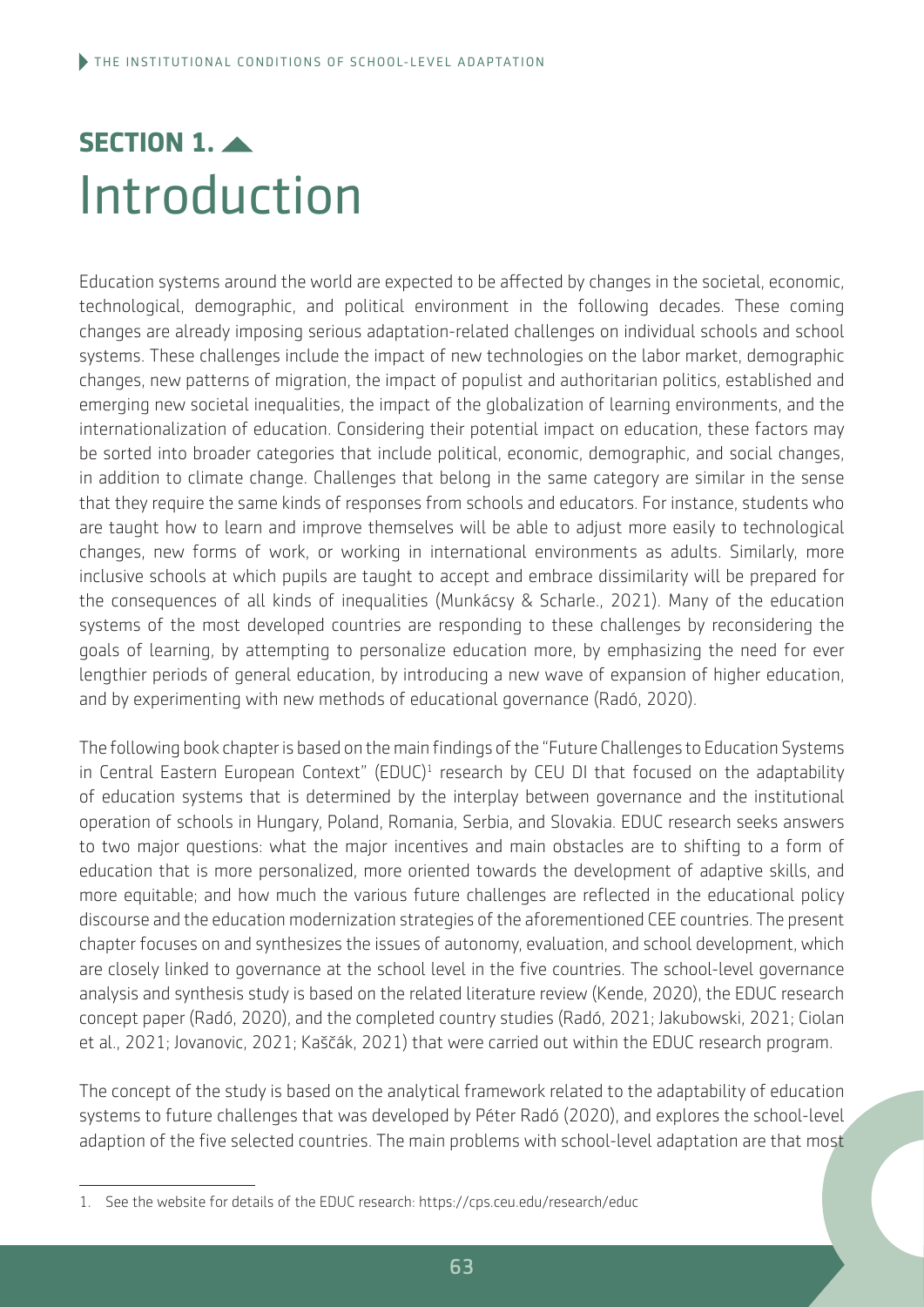schools are designed, organized, and operate according to the physical, organizational, and logistical needs of teaching, leaving very limited space for active, effective, and personalized learning. School programs determine the same learning targets for all; learning is organized along the division of labor among teachers; assessment is based on standard expectations applied to all; and instruction is very much driven by content. The inflexibility and closed nature of traditional schools create a contradiction in contemporary education systems: the growing diversity of perceived learning needs of students on the one hand, and the standardized 'mass production' logic of school operations on the other. This contradiction increases the proportion of students who are 'not compatible' with schools (Radó, 2020). In contrast, schools are expected to become able to equip learners with the skills that at later stages of their life-course will enable them to adapt to any changes—especially to the largely unpredictable outcomes of future challenges—and to make learning more personalized. School systems should allow for longer periods of participation in general education and for the greater diversification of learning pathways.

Radó argues that in many Central Eastern European countries where populism has led to a way of wielding power that is autocratic the impact of populism on schools is much stronger and more substantial: it has led to the centralization of governance, along with the imposition of restraints on school autonomy and the tearing down of the institutions that normally ensure the effective functioning of education. The magnitude of this change from one extreme to another can be demonstrated through regional international comparison. Eastern European former communist countries in the period 1990–1993 established the major structural characteristics of their education systems with the communist past in mind—when schools were operated under central political and administrative control. Also, they did so during a period of time when school autonomy was already widely considered one of the preconditions of educational development. Therefore, these countries allocated more decision-making competencies to schools than in many Western European countries (Radó, 2020).

The book chapter analyses the extent of school autonomy in the five selected countries, examining the organizational autonomy of schools (e.g. decision-making competences deployed to the school level, the actors involved in decision-making, etc.); the professional autonomy of schools (e.g. their latitude to define school programs; the way that autonomous space is defined, etc.); and the financial autonomy of schools. Accountability to parents means involving parents in the life of schools, or the influence of parents on school-related issues by which the former can transmit and strengthen external expectations towards the former. The latitude for adaptation is also determined by various organizational processes, such as self-evaluation in schools (whether mandatory, and whether associated with standards). Regarding the use of the results of evaluations and examinations (i.e. selfevaluation and school-improvement-related processes), it is relevant whether schools have access to such information so they can compare themselves with other schools (benchmarking); where schools stand in relation to the average; and how this information can be used. The issue of teacher appraisal is related to whether the evaluation of some teachers is an internal institutional task and related to self-evaluation, or whether the state evaluates teachers, etc. Finally, the paper analyses the situation of school development in the five countries concerning whether it is mandatory for them to draw up plans for development built on self-evaluation processes.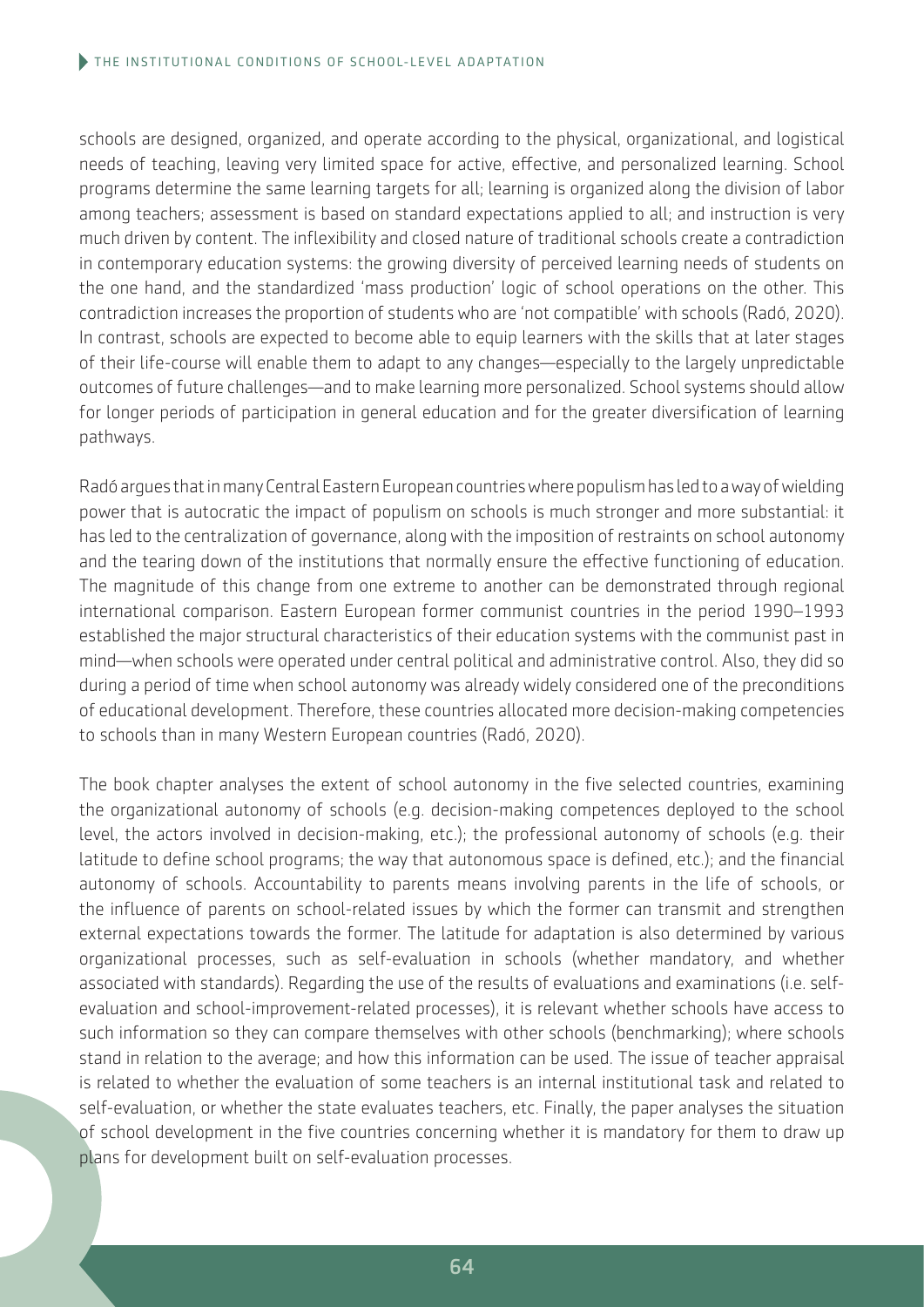## **SECTION 2. A** Conceptual Foundations

According to Fan and Zhang, education governance and school autonomy are a pair of mutually linked concepts that involve various relationships, including the relationship between schools and the government and society, and the complex relationship between school administrations (including school leaders, teachers, and other staff) and students, and even their parents. The essence of best-practice education governance is building a modern school system that operates in compliance with the law; that is autonomous and under democratic supervision; and which engages other stakeholders in society. At the core of the concept are two goals: the first is to free schools from their overdependence on the government and promote their autonomy; the second is to gradually implement shared governance that involves the full involvement of stakeholders (such as teachers, students, and parents, as well as professional educational organizations), and consequently to highlight the agency of schools, to increase the level of professionalism in their operations, and to better meet students' educational needs and facilitate their development (Fan-Zhang, 2020). With this attention on making sure that education caters to individual needs, debate regarding the governance and decision-making authority of education centres on who can best provide such services, and who should be responsible for funding them. Morgan states that proponents of free market and public choice argue that market demands should drive who is responsible for providing for and funding education, while opponents argue that government intervention is necessary for increasing equity and access. School governance may be classified based on varying criteria that help with examining the amount of decision-making authority retained at the local and state governmental level. The application of categories such as 'centralized' and 'decentralized' in the areas of political, administrative, and fiscal management creates a taxonomy of school governance. Centralized states typically have a few, large school districts, while decentralized states have more districts that are smaller in size. The financing of education also has a role in the governance of education. The decision-making process of determining how school funds are spent and which entities are responsible for providing those funds affects fiscal accountability, and therefore how schools are governed. Advocates for local school governance argue that large, centralized governance structures are more susceptible to being 'captured' by politicians aligned with special interest groups. It is seemingly easier for local citizens to be watchdogs of local decision-making than attempting to watch over and hold accountable state-level government leaders that are distantly located. The argument for local control also perceives the benefit of the involvement of parents and local citizens as a means of fostering the investment of the public. If local citizens feel they have a say in local school governance, they are more likely to meet the needs of schools and pay attention to what is going on at the local level (Morgan, 2017).

As summarized in the *OECD Report 2013: PISA 2012 Results: What Makes Schools Successful* (OECD, 2013A), increasing school autonomy is based on the premise that local school actors are the best judges of their students' learning needs, and leads to the most effective use of resources to meet those needs. Granting schools freedom from the control of higher administrative bodies should contribute to improvements in student performance. As a result, schools have become increasingly responsible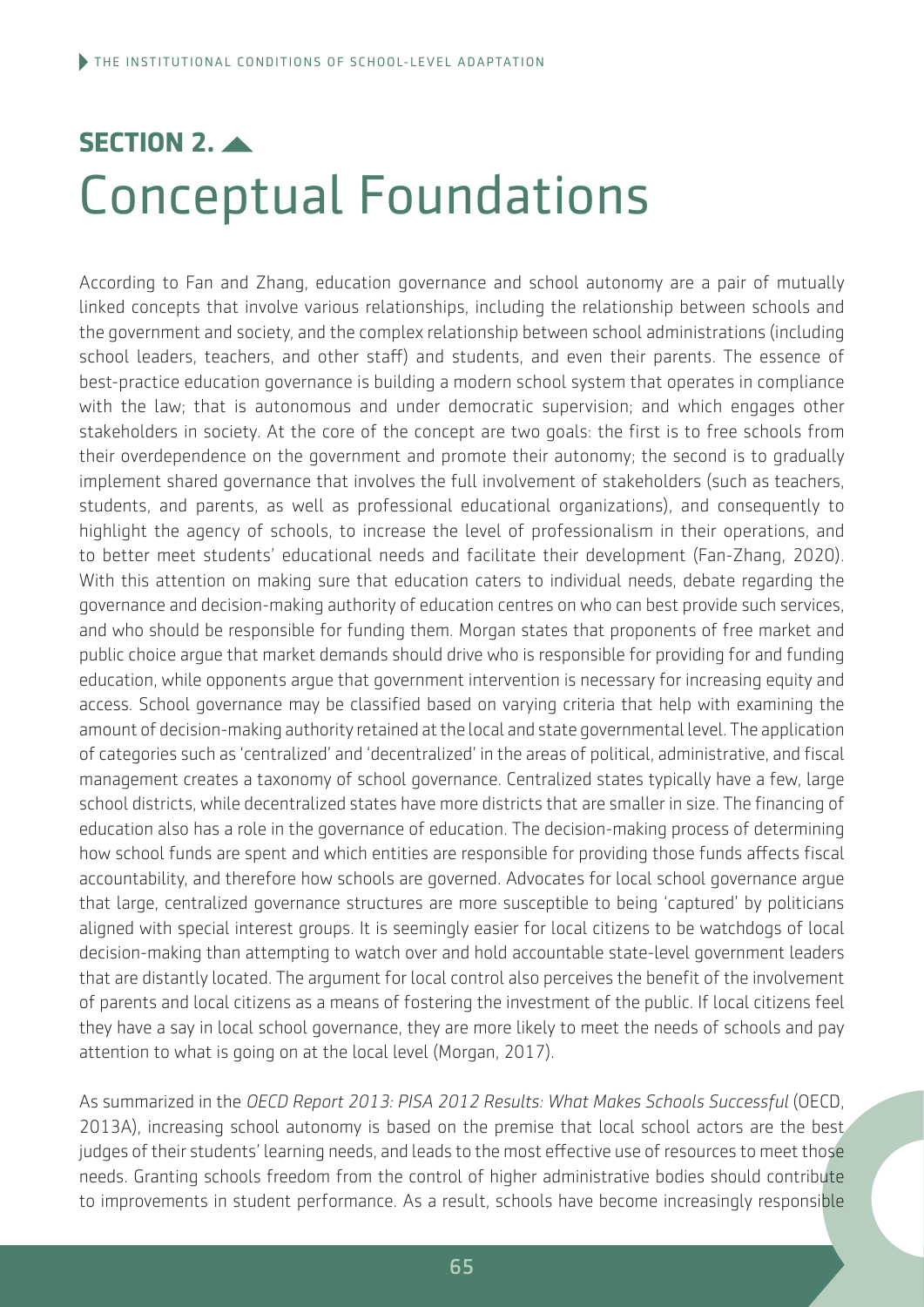for curricular and instructional decisions, as well as for managing financial and material resources and personnel. School leaders often play an important role in managing tasks that have been delegated to the school level. At the same time, the influence of central authorities in defining standards, curricula, and assessments has strengthened in many countries through the loosening of central control over 'processes' and financial regulations that is often accompanied by growing control of 'outputs' by central levels of the system (Radó, 2021b)

Greater autonomy for schools means that principals, school boards, and teachers can assume more responsibility for policies related to resources, curricula, assessments, school admissions, and discipline. If the state sets clear expectations for students, school autonomy in terms of defining the details of curricula and assessments can be positively associated with the system's overall performance. Another argument in favour of autonomy for education systems is that it can create stronger incentives for innovation. Successful schools will be places where people want to work, and where they find that they can implement good ideas. In contrast, innovative change can be more difficult to achieve in hierarchical and bureaucratic structures that are geared towards rewarding compliance with rules and regulations.

With greater autonomy come new forms of accountability. The school-excellence model means that each school sets its own goals and annually assesses its progress towards those goals, including academic performance. Greater autonomy also can lead to a laser-like focus on identifying and developing highly effective school leaders who can lead school transformations (OECD, 2013a). Schleicher argues that it is also important to combine professional autonomy with a collaborative culture, both among teachers and schools. This collaborative culture needs to be carefully crafted through policy and practice. For school leaders to take on this larger, system-level role, leadership should be shared, with leadership teams assuming some of the school leaders' tasks. The result will be that school leaders regularly meet with their peers, which means that they no longer work under a local school administration, but they become the local school administration. In school systems where knowledge is shared among teachers, autonomy is a positive advantage; but in school systems without a culture of peer learning and accountability, autonomy may adversely affect student performance. If autonomy can be combined with a culture of collaboration, not only will schools benefit, but also individual teachers (Schleicher, 2018).

Increasing demands for quality and equity in education, the growing pressure for public accountability and transparency, a trend towards more decentralization and school autonomy, and greater capacity for knowledge management have resulted in an increasing interest in evaluation and assessment in education. Many countries have introduced a wide range of measures for evaluating students, teachers, school leaders, schools, and education systems. The former is essential for improving understanding of how well students are learning, providing information to parents and society at large, and improving schools, school leadership, and teaching practices (OECD, 2016a).

School self-evaluation is a key mechanism for supporting school development and diagnosing school needs, as well as generating insight and understanding, followed by actions aimed at making improvements, and reviews of these. School self-evaluation can lead to greater sensitivity to areas in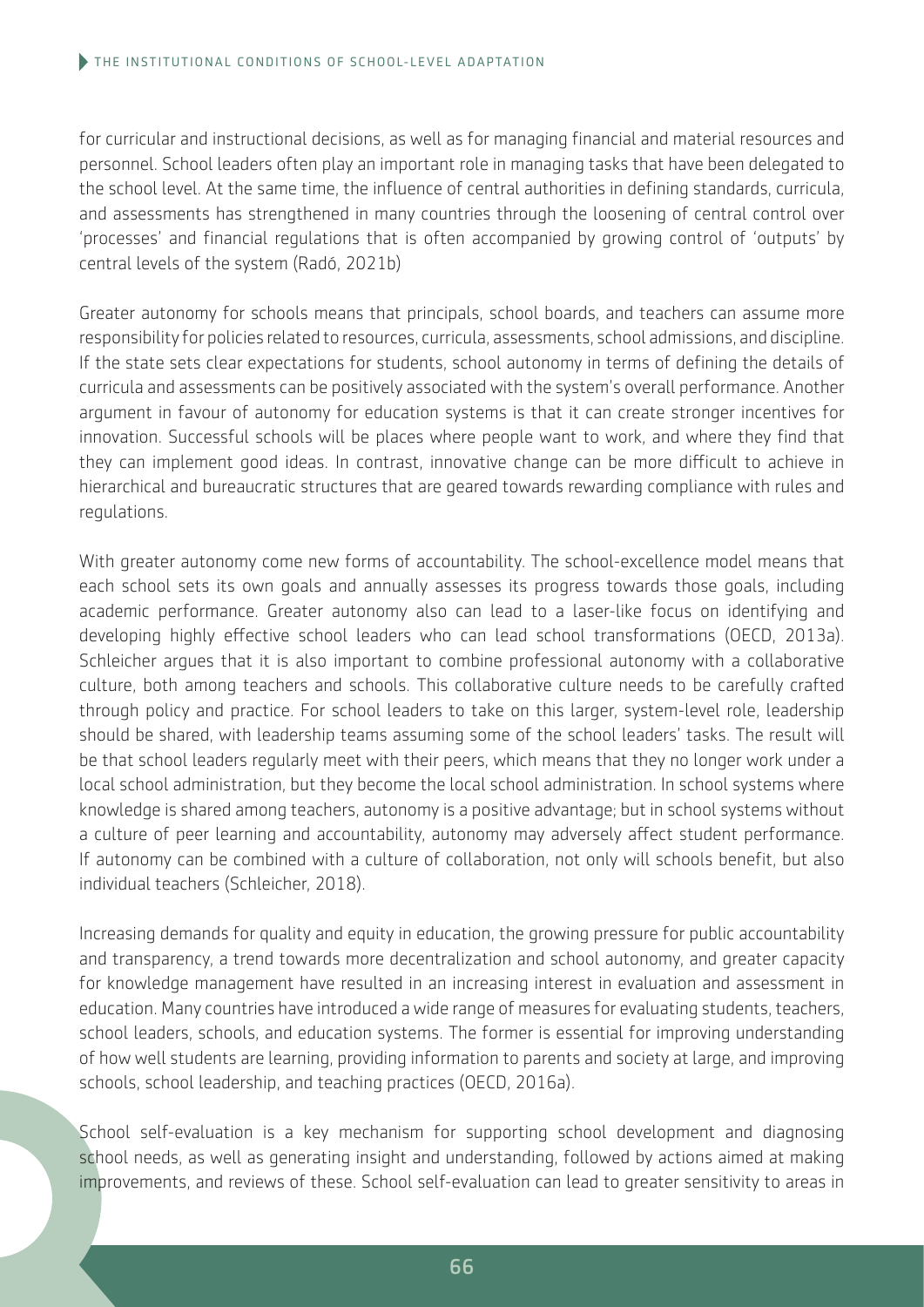need of improvement. The process of school self-evaluation allows teachers to develop a perspective beyond their own classroom, particularly when they are involved in decision-making. Schools can implement a range of improvement strategies based on priorities identified through school selfevaluation. Approaches such as schools as learning organizations, professional learning communities, lesson and learning study, joint practice development, classroom-based action research, data-informed instruction and data teams, and peer review—when teachers analyse and discuss student achievement data systematically and/or observe each other's lessons—may lead to changes in teachers' instructional practices and knowledge of pedagogical content. School self-evaluation supports school improvement and planning activities, which may in turn support student achievement and improve planning, but can also lead to improvements in areas such as safe learning environments that benefit students' socialemotional learning and well-being (Chapman & Sammons, 2013).

The term 'school effectiveness' has been applied to explore differences within and between schools, with the aim of generating knowledge about the relationship between 'explanatory' and 'outcome' factors using appropriate models. The related studies are interested in phenomena such as the relative scale of differences in schools, and the extent to which other factors (such as student social background, curriculum organization, teaching methods, and school management) may explain these differences; they can be seen as a helpful starting point for school self-evaluation and review. Scheerens (2002) argues that proper evaluation is a prerequisite for effectiveness-enhancing measures at all levels. Evaluating school improvement programs is particularly important. Evaluation provides a basis for monitoring how effectively education is being delivered to students and for assessing the performance of systems, schools, school leaders, teachers and students, among other areas (OECD, 2013A). It may be concluded that routinely incorporating feedback and monitoring and evaluation information into decision-making procedures in schools ensures that such information is used actively (Capperucci, 2015).

In clarifying how school-level autonomy is related to the institutional preparedness of education systems to promote active, personalized, and active learning, and may be assessed thus, this chapter presents the main concepts of the 'new school' and explores the new approach to the design of school programs. The 'new school' ensures the following: the personalization of learning; a new way of organizing learning in schools that integrates formal, non-formal, and informal learning; the development of teaching praxis (instruction, evaluation, and collaboration with other teachers) that makes the former more differentiated, personalized, and able to integrate offline and online learning; and the opening up of schools to cooperation with out-of-school agents that may generate opportunities and support for personalized learning and the creation of local learning networks (Radó, 2020). Expanding personalization to all students calls for a school program that contains all the institutional competences (i.e. professional support competences and all sorts of learning experiences) that schools are able to provide that create the basis for further development and enrichment. The basis of evaluation has to be the progress of individual students, and students should participate in establishing the underlying criteria for this. Regarding the problem of organizational change in schools, two main themes must be addressed: the scope of school autonomy, and the organizational preparedness of schools to initiate and implement organizational changes. School autonomy is not a right, but, according to Radó, it is one of the most important preconditions of the quality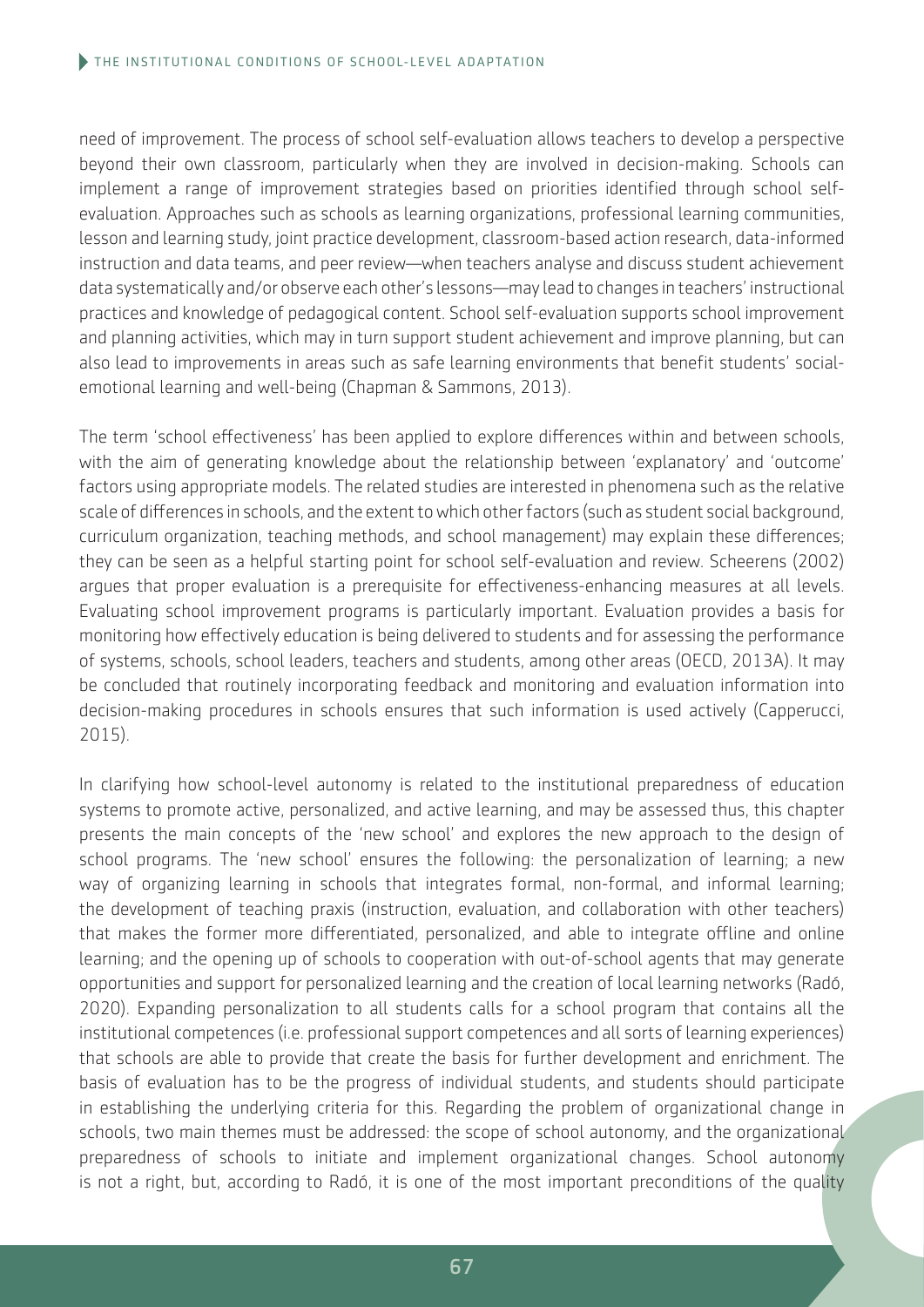of educational services (Radó, 2020). School autonomy includes three overlapping and mutually reinforcing elements: (1) professional autonomy; that is, the space to interpret externally defined goals, and for the design and operation of core educational functions in a way that is adjusted to local needs and to the very diverse needs of children schools enrol; (2) organizational autonomy; that is, the appropriate set of decision-making competences deployed to the management and staff of schools that is required to solve problems that emerge within schools on the one hand, and the latitude to manage key organizational processes in a way that fits the institutional context on the other; and, (3) financial autonomy; namely, the flexibility required to manage externally determined annual budgets in order to adjust the internal allocation of resources to actual educational needs. In helping understand the actual space for school autonomy in the selected five countries, the present study analyses their capacity to change the form of organizational learning in schools, which is the most important driver of educational change. The first step is mapping those regular and mandatory tasks that are deployed to schools that can ensure continuous organizational efforts to improve the quality of the services they provide. The second step is examining the most important instrument for improving quality, which is the regular institutional self-evaluation of schools. The learning organization model is based on the premise that those school characteristics that may enable schools to adapt to external challenges on their own depend on the organizational culture of schools, which is determined by the intensity and quality of personal relationships, as well as by how schools implement their core functions—hence the concept of organizational architecture seems to be applicable here.

As summarized in Kende's literature review (2020) on the preconditions for institutional change in schools, many countries incorporate evaluations that are both external and internal to schools that are mutually complementary and reinforcing. School education systems that support the synergy of external and internal quality assurance mechanisms will have more resilience throughout the complex process of change.

The different country-level approaches to quality assurance are apparent not only in how individual countries integrate external and internal mechanisms, but also in how they balance their accountability and improvement functions. There are concerns that 'high-stakes' approaches to accountability may undermine school development. High stakes may include the denial of accreditation to schools that do not meet quality assurance standards, financial sanctions for schools, or impacts on teachers' careers or salaries. Both accountability and improvement are important for ensuring the quality of processes, as well as outcomes. Mechanisms that include a focus on accountability typically include incentives that focus teachers' attention on centralized performance standards and the need to help all students succeed. Additionally, a focus on improvement ensures that data are used to identify needs, adjust school strategies, and motivate improvements in instruction. While there are concerns that high-stakes approaches may inhibit development and innovation and demotivate staff, countries have engaged in a variety of approaches to moderating the impact of the former and have placed greater emphasis on making improvements. For example, a number of countries have highlighted the importance of moving away from quality assurance in the form of 'control' to more open and 'trust-based' approaches.

The balance of accountability and improvement is also relevant to internal quality assurance. At the school level there is some evidence that strong teacher-to-teacher trust, a collective focus on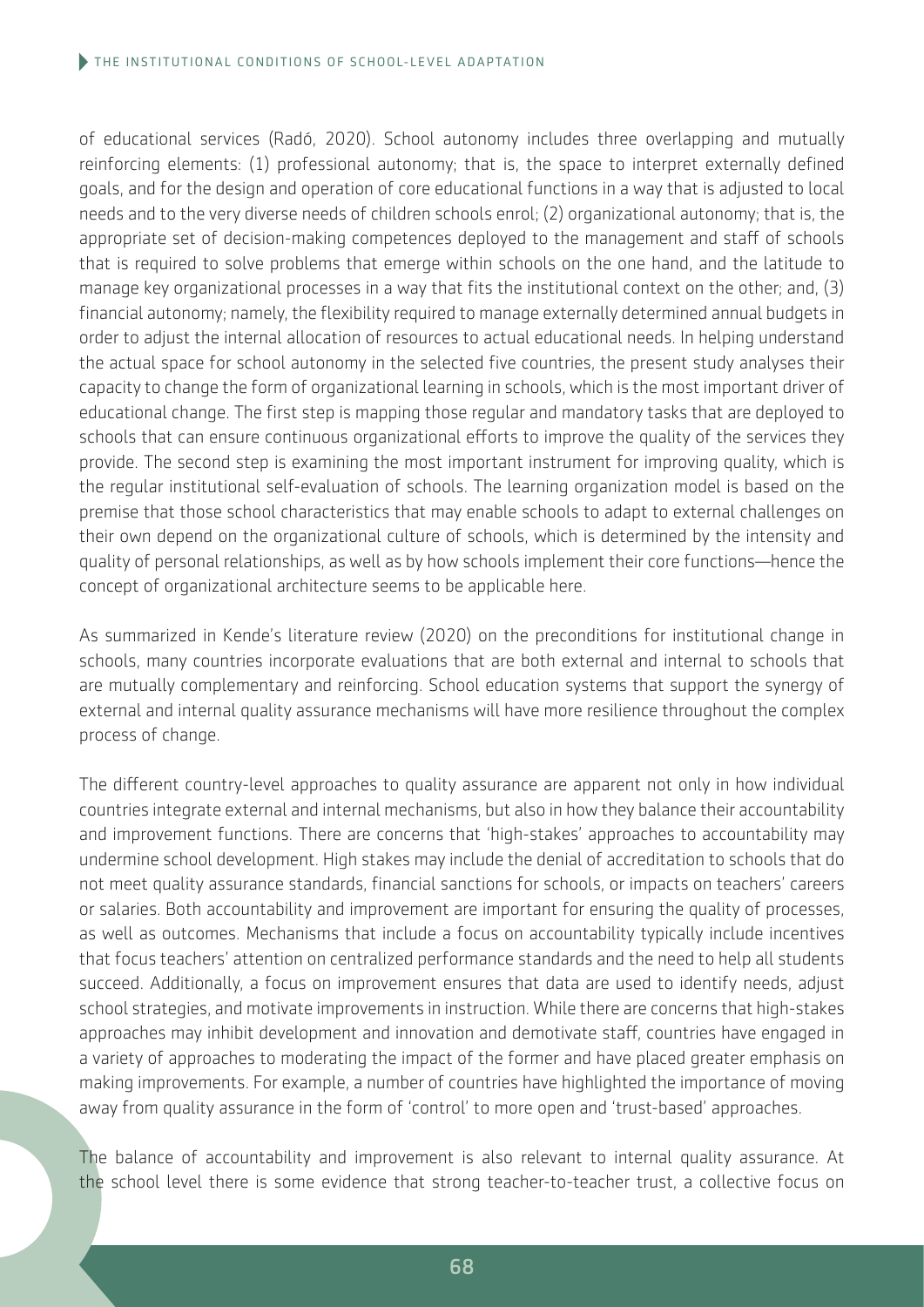improving instruction and learning, and teacher experience are associated with higher levels of student attainment. In turn, teachers in more successful schools have higher levels of trust, which indicates strong internal control and accountability. Internal quality assurance mechanisms are most effective when they support collective teacher work, and are focused on improving instruction.

Teacher appraisal, which may be conducted externally (inspectors or local administrators) and/or internally (school management or peers), is another area where it is important to balance accountability and improvement. It is important to clearly differentiate between appraisal that is meant to help teachers improve classroom teaching, and appraisal related to high-stakes decisions related to performance awards and/or career advancement. If teachers feel that there are career-related consequences attached to an appraisal process, they are less likely to be open about areas where they feel they need to improve, thus missing out on an important opportunity for feedback and support.

Internal quality assurance, including school self-evaluation and teacher appraisal, supports teachers to take collective responsibility for student learning. While schools may have access to central guidelines about school self-evaluation, staff may need to develop a consensus about the goals and criteria related to such evaluations. Staff may also need training on how to gather and analyse data (ET 2020 Working Groups, 2017).

Evaluation and assessment are integral parts of the innovation process. The implementation of educational innovation requires an assessment of the innovation's effectiveness that enables decision-makers to make the necessary adaptations. Evaluation and assessment can be a means of validating innovation, and evidence about the impact of new approaches is essential for disseminating and sharing innovation successfully across the wider education system. Furthermore, evaluation and assessment can be a lever for driving innovation in education by signalling the types of learning that are valued. Developing curriculum innovation and innovative approaches to evaluation and assessment is likely to benefit from some discretion at the local and school level. Given the strong retrogressive effect of assessment on learning, evaluation and assessment also need to be brought in line with changes in expectations about what students should achieve, and innovations in curricula, programs, and pedagogy. Innovative programs will be subject to additional barriers if the assessment systems that are in place do not capture their innovative features (i.e. the latter fail to integrate the important learning goals that are emphasized in such programs). The use of ICT in evaluation and assessment may improve the response to pedagogical innovation (OECD, 2013b).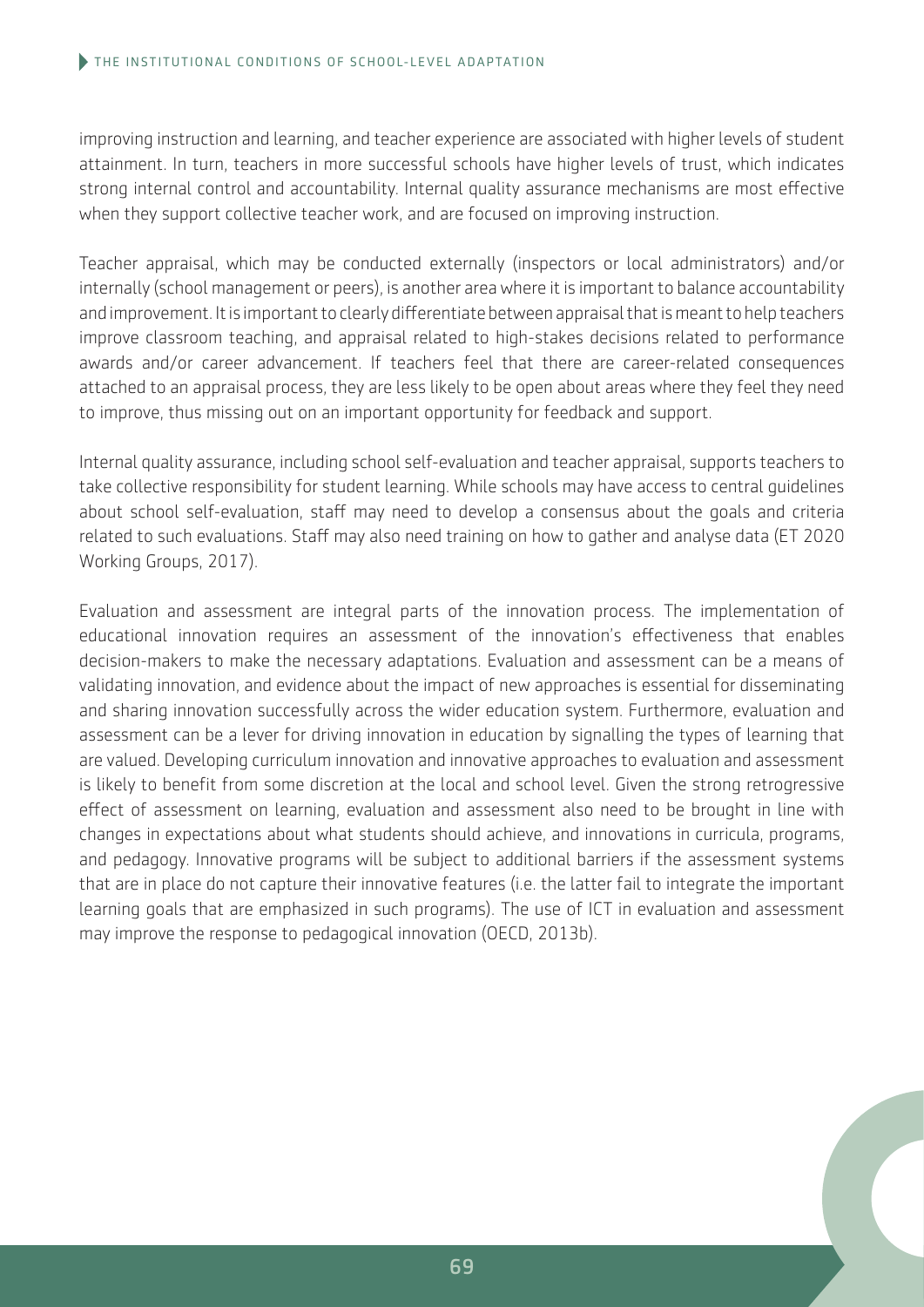## **SECTION 3. A** The Extent of School Autonomy

## 3.1 The organizational autonomy of schools

Hungary and Serbia have the most centralized systems and the least autonomy among the five countries under investigation. After 2010, Hungary became the only country that, in structural terms, returned to the communist period in terms of the rather symbolic or non-existent weight awarded to institutional-local educational autonomy. The organizational and professional autonomy of schools was terminated, or its scope for autonomy reduced to a symbolic function. This has had major implications for the latitude actors have to implement the core educational functions of schools; that is, for the creation and implementation of school programs, determining the organization of teaching and learning, managing institutional pedagogical evaluation and instruction, as well as in relation to organizational functions such as the management of organizational processes, the internal allocation of financial resources, the management of human resources, the management of school facilities, and the procurement of teaching materials and equipment (Radó, 2021a). Serbian schools have some autonomy in relation to school budget allocation, although this is more limited than in most OECD countries. Schools in Serbia have some autonomy in terms of how they allocate their budgets and manage instruction compared to schools in OECD countries. On paper, school boards play an important role in overseeing the quality of schools and school principals are responsible for both managerial and instructional leadership. However, while there has been progress in making appointments more merit based, the capacity of school leaders remains limited. School principals and school boards receive very little training or technical guidance on how to steer school improvement and provide oversight. Schools also receive very little public funding to implement improvement plans. As a result, most schools must rely on external impetus and support if they are to change the quality of their practices in a meaningful way (Maghnouj et al., 2020).

In contrast, the educational system in Poland and Slovakia is much more decentralized at the school level. The decentralization of school ownership and finances, together with increased school and teacher pedagogical autonomy, is a key feature of Polish reforms, and even the current government, while seeking to increase its power over schools, was not able to pass regulations that seriously limited the rights of local governments and teachers (Jakubowski, 2021). More decisions are made at the school level in Poland than in other OECD countries. For example, Polish schools decide on teaching practices, assessment policies, course content, the hiring of teaching staff, and the distribution of merit-based and needs-based scholarships (OECD, 2015). In Slovakia, the funding system enables a high degree of financial, professional, and organizational autonomy of schools—to a larger extent than is the case in most OECD countries. An important element of organizational autonomy in Slovakia is the power of inschool actors (principal, school bodies, and teachers), as contrasted with outside actors (sponsors, the state, and so on). The index of school autonomy in Slovakia, calculated as the percentage of tasks for which principals, teachers, or school governing boards have considerable responsibility, is considerably above the OECD average (Kaščák, 2021).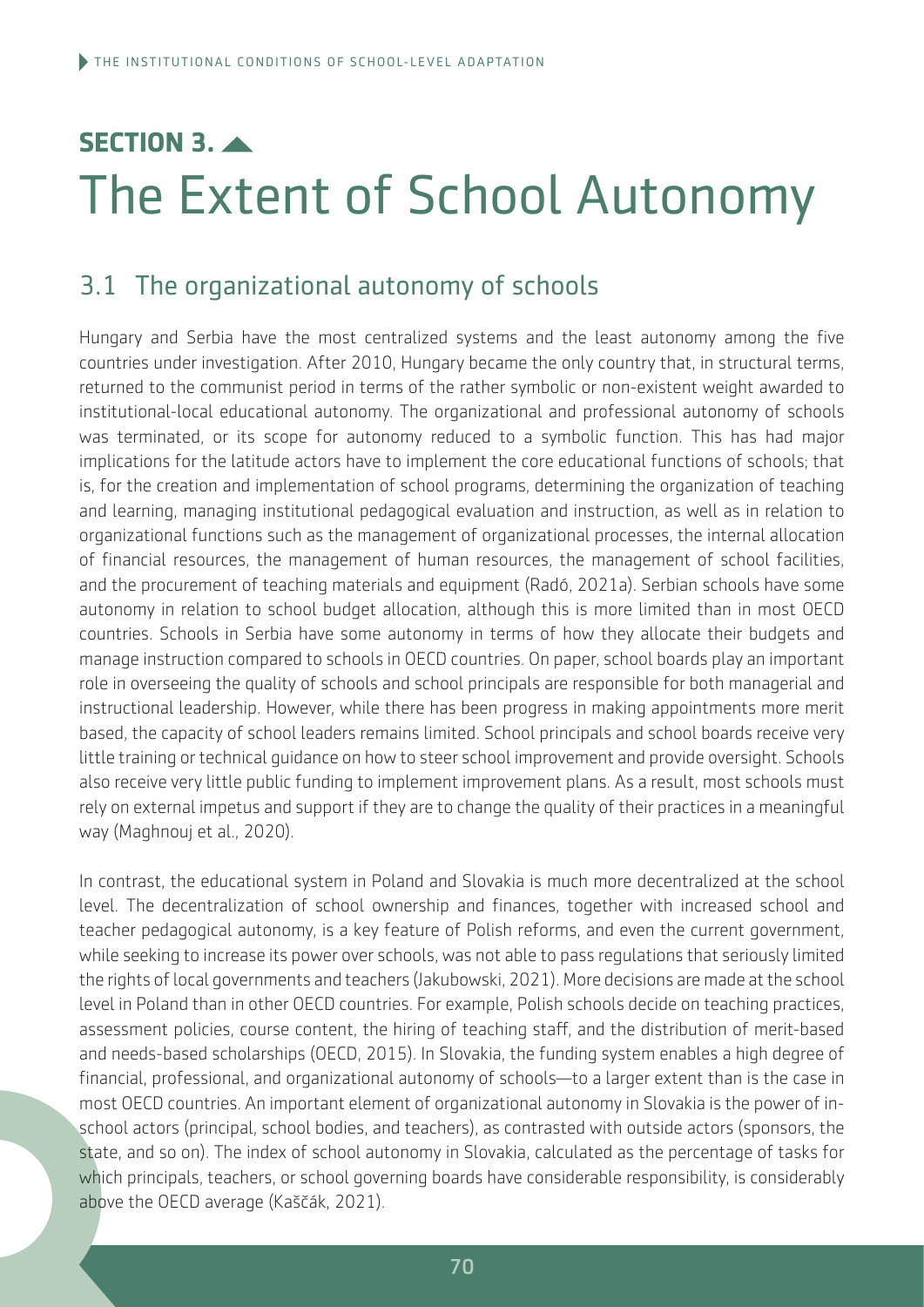In relation to the scope of school autonomy, Romania is located in the middle, between more centralized and more decentralized systems. Despite recent reforms that have increased school autonomy, their decision-making authority continues to be limited. Over the past decade, various reforms have sought to increase the autonomy of schools and the engagement of local authorities. The 2011 Education Law reinforced school boards, which previously had a limited decision-making role, thus taking a major step towards decentralizing the management of schools, which process started in in 2010. The governance of schools in Romania is basically regulated by the Education Law of 2011, which made schools publicly responsible for their performance (the latter as embodied in the form of the school board and the principal). Basically, school boards are responsible for the current management of schools, but also for strategic planning and development, including all of its aspects: staffing, management selection, and procedures, financing, schooling, etc. At the level of each school we find the Methodical Commissions, which include all the teachers of specific curriculum subjects, which are in charge of a range of teaching and learning matters.

#### 3.2 Decision-making competences and related actors at the school level

In Hungary, school principals had considerably less autonomy in 2015 than in 2009 in relation to tasks associated with resources. According to school principals, these responsibilities appear to have been transferred mostly to local and regional authorities (OECD, 2016a). Strong fiscal and organizational autonomy for schools had existed in Hungary since the early 1990s. The instruments for governing a highly decentralized system were gradually developed by successive governments between 1996 and 2003. These institutional frameworks were radically altered in 2011 by the Orbán (Christianconservative) government in the opposite direction, and to the extreme. As of January 2013, all public educational institutions—with the exception of kindergartens—were taken over from municipal selfgovernments and placed under the mandate of the newly established Klebelsberg School Maintaining Authority (KLIK). All school principals are now personally appointed by the minister for education himself. School district directors have taken over all employment-related decision-making competencies from school directors, and all teachers are now employees of KLIK, not of their schools. The National Education Act does not mandate the establishment of school governing boards, and school boards have traditionally played a minor role in Hungary.

School boards in **Serbia** are responsible for monitoring the quality of school management, but they lack the capacity to play a steering role in school governance. Each school board includes nine members appointed by their respective professional body or council for four years, comprising three school employee representatives, three parents, and three members chosen by the local self-government. The school board adopts the school program, development plan, and annual work plan. It is also responsible for validating the school's budget proposal that is submitted to and validated by the Regional School Authorities (RSA). Following the reform of school principal appointment, boards now pre-select candidates to lead schools and submit their proposals to the minister for a final decision. Despite these extensive responsibilities, the members of school boards receive no training on how to fulfil their roles. There are also no guidelines or manuals for school boards to follow (Maghnouj et al., 2020).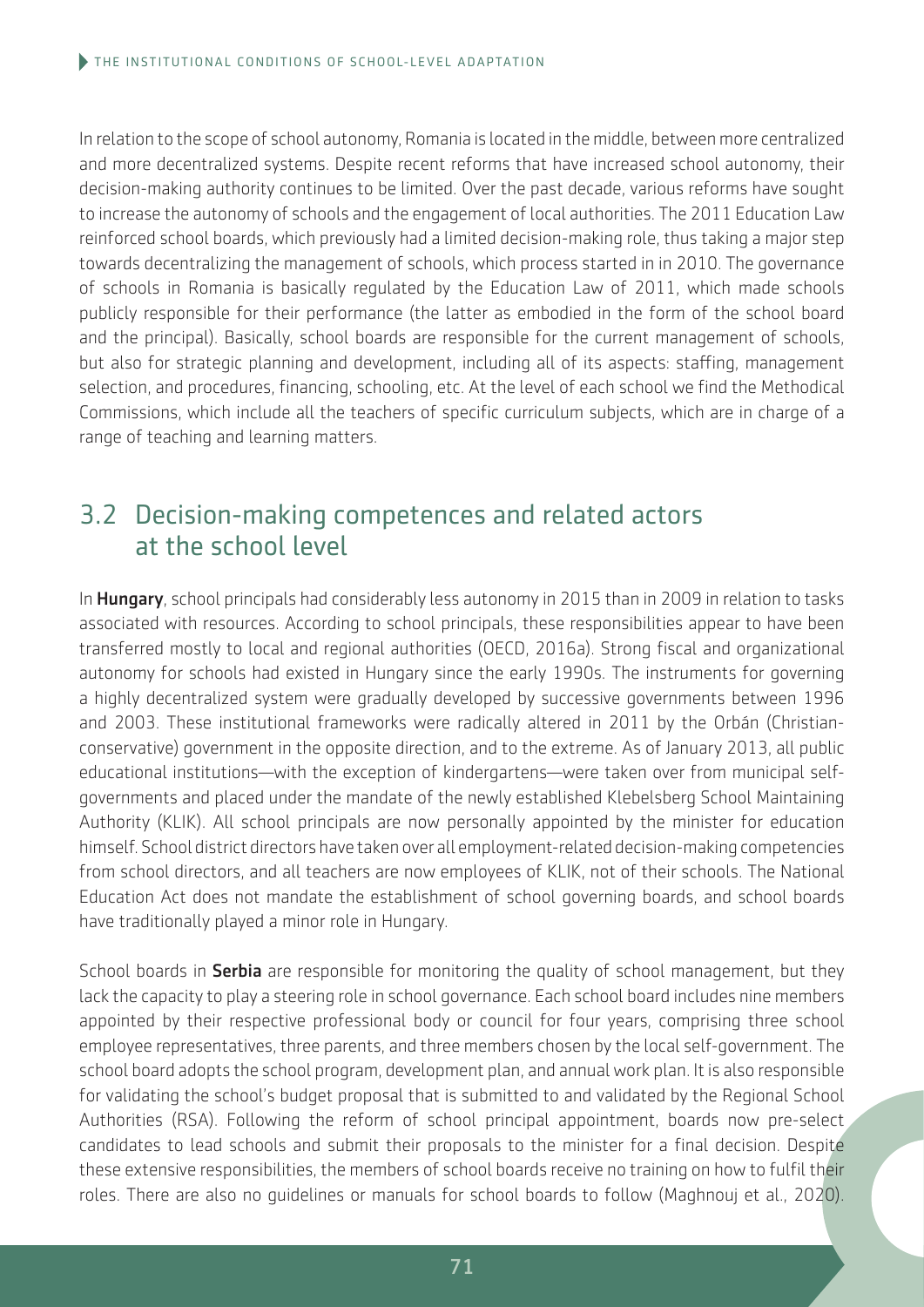Moreover, school principals in Serbia receive very limited training in their core areas of responsibility. Serbia has taken action to reduce the politicisation of school principal appointment and dismissal. Prior to 2017, the latter were selected by school boards based on a recommendation from the teacher council. While school boards should theoretically base their decisions on the competency standards for school principals introduced in 2013, it is unclear whether these standards are systematically adhered to. School boards receive no training or guidance on how to ensure the integrity of the process, and are susceptible to political interference from local authorities. This has resulted in many principals being appointed based on political affiliation and personal relationships with school staff or local government rather than on merit, creating concerns that some school principals are more focused on serving the interests of individuals rather than the broader interests of students and schools as a whole. In 2017, the ministry changed the selection process in an attempt to increase its transparency and independence.

Principals have no influence on teachers' salaries, but schools have significant responsibility in terms of recruiting and dismissing teachers, because school principals in Serbia select teachers through an open call for recruitment, according to PISA data (Maghnouj et al., 2020). The greater centralization of the educational system has started being justified by the need for greater efficacy and stricter adherence to rules. The majority of principals never attend any kind of continuous professional training, but recently the process of obtaining a licence implies that training has started and become a mandatory and legal prerequisite for obtaining a school position (Jovanovic, 2021).

Principals and teachers in Romania have among the least levels of responsibility for the distribution of school resources and determining school assessment policies of all countries that participate in PISA (OECD, 2016). As mentioned above, despite recent reforms designed to increase autonomy, schools' decision-making authority continues to be limited in Romania. Amendments to the 2011 Education Law subsequently transferred responsibility for human resource decisions back to the County School Inspectorates (CSIs). This may reflect school boards' limited capacity to assume these responsibilities, taking into consideration the fact that half of their members have no expertise or experience in education, and they receive limited training in relation to their roles. School boards are composed of teaching staff, including the principal and deputy principal(s), but are also representative of the local council and mayor. Parents also have representatives on school boards. School boards validate school self-evaluation reports (the "Yearly Report on Internal Evaluation"), promote improvement measures, and approve schools' strategic planning documents, budget plans, and curricula. Principals (and their deputies) ensure the executive management and administration of schools, represent schools, and manage budgets. They also develop the organizational, operational, and budgetary plans for their schools, and are responsible for assessing, training, and motivating staff. At the local and school level, many managerial roles have historically been politicized. Inspectors and school principals are often appointed mainly based on their political affiliation or connections with local officials (Kitchen, 2017). This raises concerns about schools' independence and integrity and the quality of leadership, while increasing instability, as key school actors may change with the government. In 2011, the Ministry of Education introduced merit-based open contests to appoint school leaders and school inspectors, but this practice was not implemented until 2016.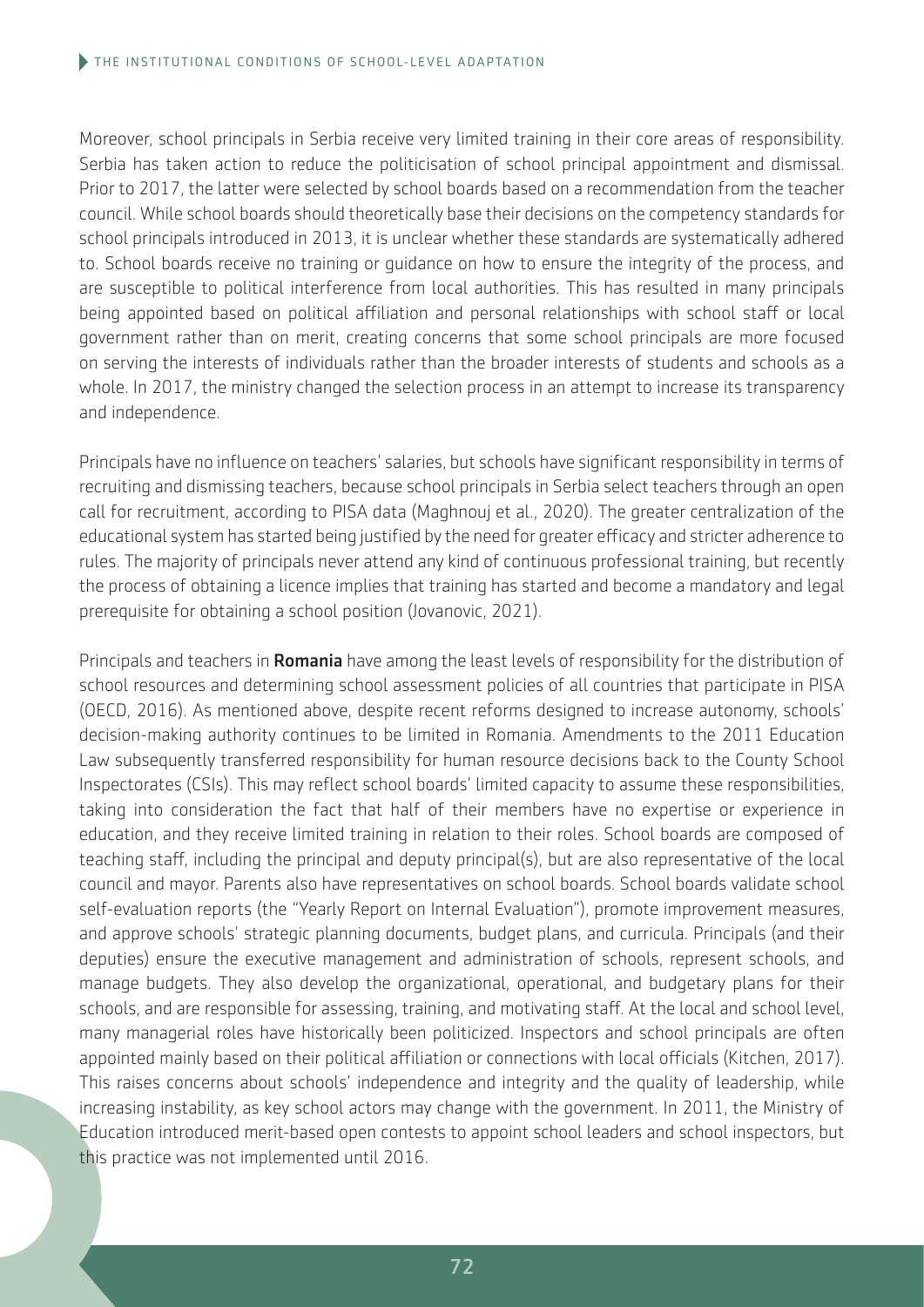Decision-making opportunities at the school level are the weakest part of the governance system in **Poland** and are related to school governance; namely, to the relatively weak position of school principals. The selection of school principals is a competitive process with local governments, trade unions, and inspectorates playing major roles. However, principals receive only a small increase in their salaries compared to regular teachers, while their obligations and responsibilities are much greater. They also have limited say in employment decisions, as teachers are protected by a special national law called the Teachers Charter. This law makes the firing of teachers practically impossible, and the decision-making power of principals regarding remuneration or teaching hours is also limited. Thus, in some places (mostly in large cities) there is currently little competition for the position of principal, and weak governance at the school level demonstrates the limited coordination of professional development or instructional approaches. The current COVID crisis shows how weak the position of principals is, the latter who in many cases have not been able to coordinate the efforts of teachers regarding online teaching.

The **Slovak** education system promotes the professional and organizational autonomy of schools, and to a larger extent than is the case in most OECD countries. An important element of organizational autonomy is the power of in-school actors (principal, school bodies, and teachers) as contrasted with outside actors (sponsors, the state, and so on) in **Slovakia** (as captured in Figure 1). A key element of this organizational autonomy is the degree of autonomy the school principal has in relation to the sponsor (the owner of school). School principals have relatively wide-ranging responsibilities in Slovakia. They can decide on a broad range of issues related to education and teaching, student admittance, budgeting and finances, recruitment, remuneration, and the dismissal of teaching staff, and school development. On the other hand, school principals have limited autonomy in relation to deciding teachers' starting salaries, including the pay scale and salary increases. However, this high degree of autonomy can also be viewed negatively—as reflecting a declining interest in education among school sponsors (mainly public ones). Most sponsors focus on funding, commercial, and supervisory activities. Few school principals can rely on their sponsor to help them manage every day operational issues or those related to staffing, finances, or economic matters, such as organizing tenders. Many sponsors lack financial resources and staff support and offer little guidance or assistance with anything that falls outside their legal responsibilities. Some of the latter are not interested in or lack the skills to provide assistance. The school boards in Slovakia are independent bodies and have no influence on the running of schools. Their only key responsibility is overseeing the recruitment of new principals and recommending suitable candidates to the sponsor. The challenge for Slovakia is therefore to professionalize sponsor support in education (Kaščák, 2021).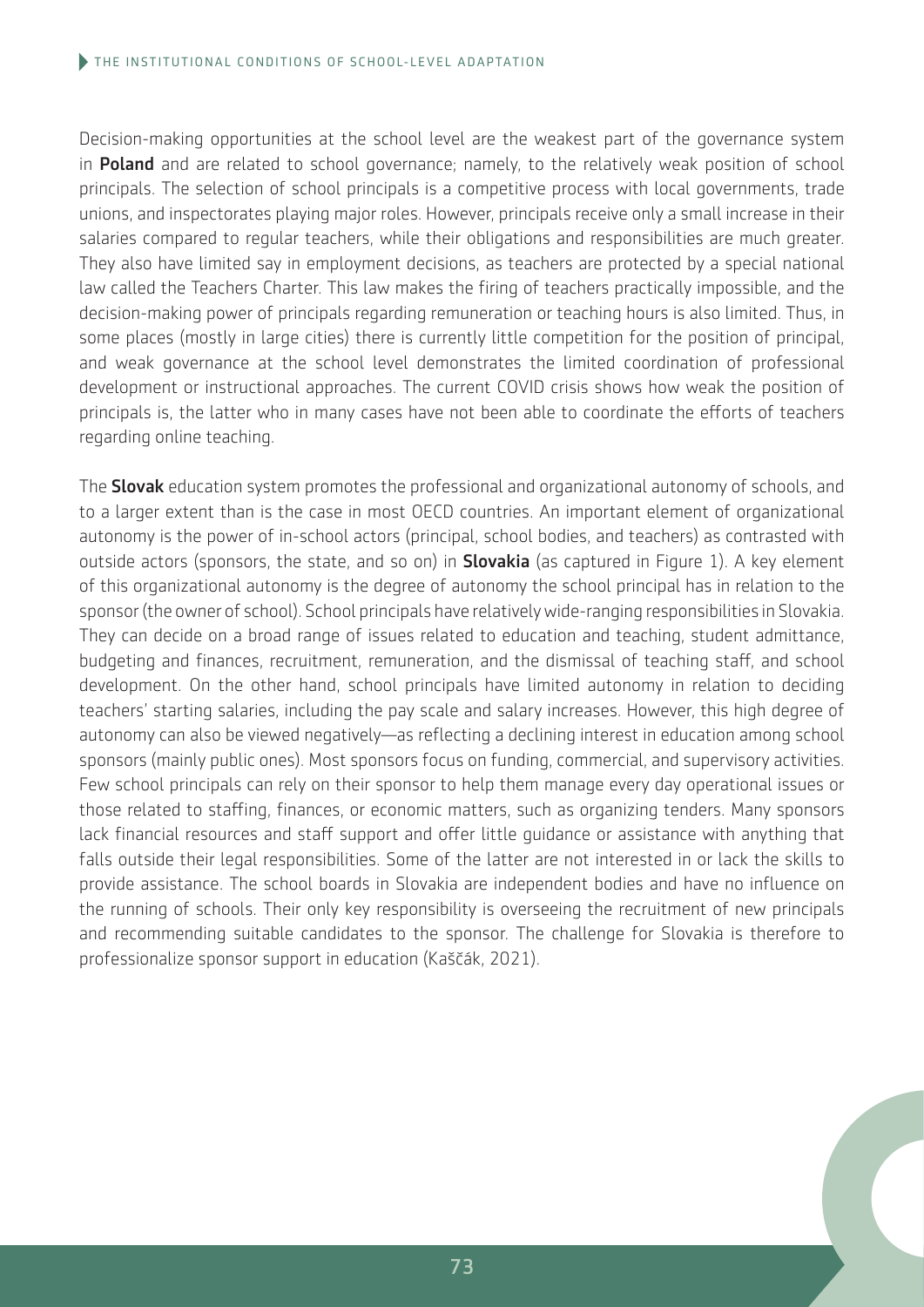



*Source:* PISA 2015 Results (Volume II): Policies and Practices for Successful Schools—© OECD 2016 *Note:* Serbia was not part of PISA 2015

### 3.3 The professional autonomy of schools

The concept of professional autonomy refers to the professional independence of the teaching staff of schools and individual teachers, especially the degree to which they can make autonomous decisions about what they teach to students, and how they teach it.

Hungary and Serbia have the least professional autonomy at the school level, while Romania has more professional autonomy in theory, but this is limited in practice. Polish and Slovak schools are the freest to decide what they teach, and from what resources and how, but in the latter two countries there are critiques about professional autonomy at the school level.

Slovakian, Romanian, and Polish schools enjoy more institutional autonomy than those in Hungary and Serbia. In Hungary before 2011 schools enjoyed full autonomy in a decentralized education system, but there was an extreme turnaround after 2011 when schools' organizational and professional autonomy was completely terminated and its scope for autonomy reduced to a symbolic function. Schools also lack influence over other important dimensions of teaching and learning. In Serbia, schools do not have any autonomy in terms of creating and adapting curricula, because this is centrally determined. Schools can specify how they will adapt curricula to individual school needs but receive limited guidance about how to do this. As a result, the majority of schools that use the national curriculum do not address the local context or school-specific student needs. In contrast, in Slovakia (for example), responsibility is taken for human resource management, and schools are encouraged to adapt the national curriculum to their own specific educational context through school education programs. At the same time, the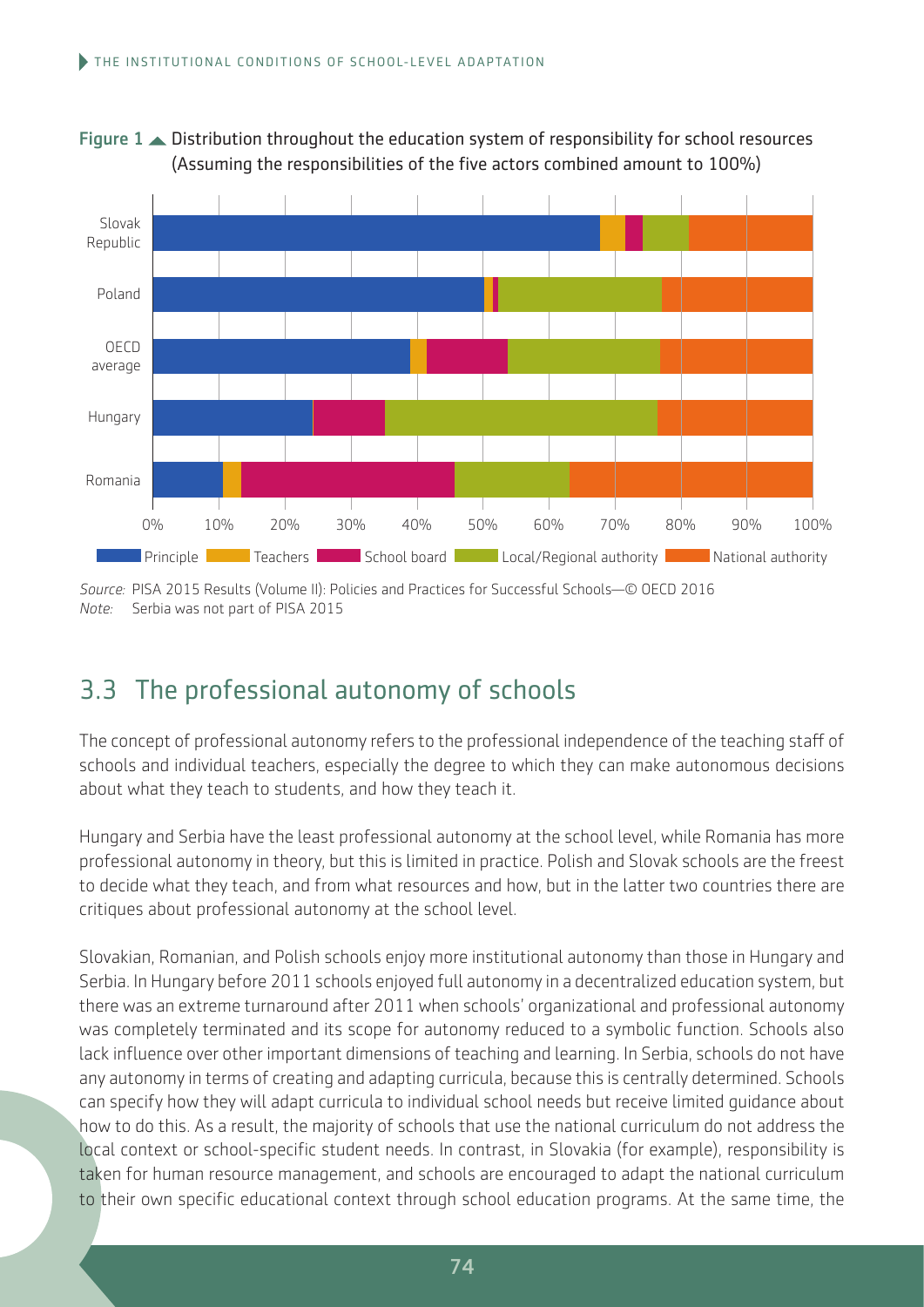national ministry maintains strong regulatory power, having strengthened accountability frameworks. Legally, schools in Romania also have some autonomy over the curriculum, but in practice this flexibility is reportedly rarely used. Finally, the Polish education system is built on teacher autonomy regarding pedagogical issues, while decisions regarding curriculum, examinations, and teacher contracts are in the hands of the ministry.

The professional autonomy of schools was terminated in **Hungary** after 2011, or its scope for autonomy reduced to a symbolic function. As far as core educational functions are concerned, the most important change is a return to a single-layer central curriculum-regulation system that constrains professional school autonomy to a theoretical 10 percent of teaching time, and to extracurricular activities. Formally, teaching staff have the right to approve the pedagogical program, but due to central curricular over-regulation this has no financial implications, thus any changes are rather symbolic. Also, the introduction of a single textbook regime with a centralized textbook distribution system has basically restricted the role of schools in textbook selection to annually reporting the number of enrolled pupils (Radó, 2021a).

Schools in Serbia have a very low level of professional autonomy as curricula are centralized. Teachers often report that they feel controlled and that they have to adhere to strict rules and a prescribed curriculum. In Serbia, schools do not have any autonomy in relation to creating and adapting curricula because this is centrally determined. Schools can specify how they will adapt curricula to individual school needs but receive limited guidance concerning how to do this. As a result, the majority of schools that use the national curriculum do not address local contexts or school-specific student needs. Schools have limited flexibility to adapt curricula to their needs but extensive autonomy over assessment. Ongoing curriculum reform places greater emphasis on competency development than content. It has led to the introduction of extensive teaching and learning plans that list what subjects should be taught, and how often they should be taught each week. Curricular programs also provide detailed instructions on content and desired learning outcomes by subject and grade level. Schools are required to use these teaching and learning plans and programs every four years to develop their own school-level programs, in accordance with the law (MoESTD, 2018).

**Romanian schools** have some autonomy over the curriculum and can choose up to one-third of the curriculum that is taught—called 'optional subjects'. However, in practice this flexibility is apparently rarely used. Principals and teachers in Romania have among the lowest levels of responsibility for the distribution of school resources and determining school assessment policies of all the countries participating in PISA (OECD, 2016). In general, school-based curricula and the autonomy of schools and students to design/adapt personalized learning pathways is very limited—even more limited than according to the provisions of the first National Curriculum Framework (1998). External pressures on curricula have basically been converted into less autonomy and self-determination (Ciolan et al., 2021). Schools enjoy the autonomy to develop a school education program in **Slovakia** but are accountable to requirements defined in the national education programs; that is, the central framework. This means that schools must implement a shared core of educational content (the national education programs) but have the ability to adapt this to the needs of their particular student groups (the school education program). At the same time, school inspectors are legally empowered to examine school education programs and observe the quality of teaching and learning in the classroom (Shewbridge et al., 2014).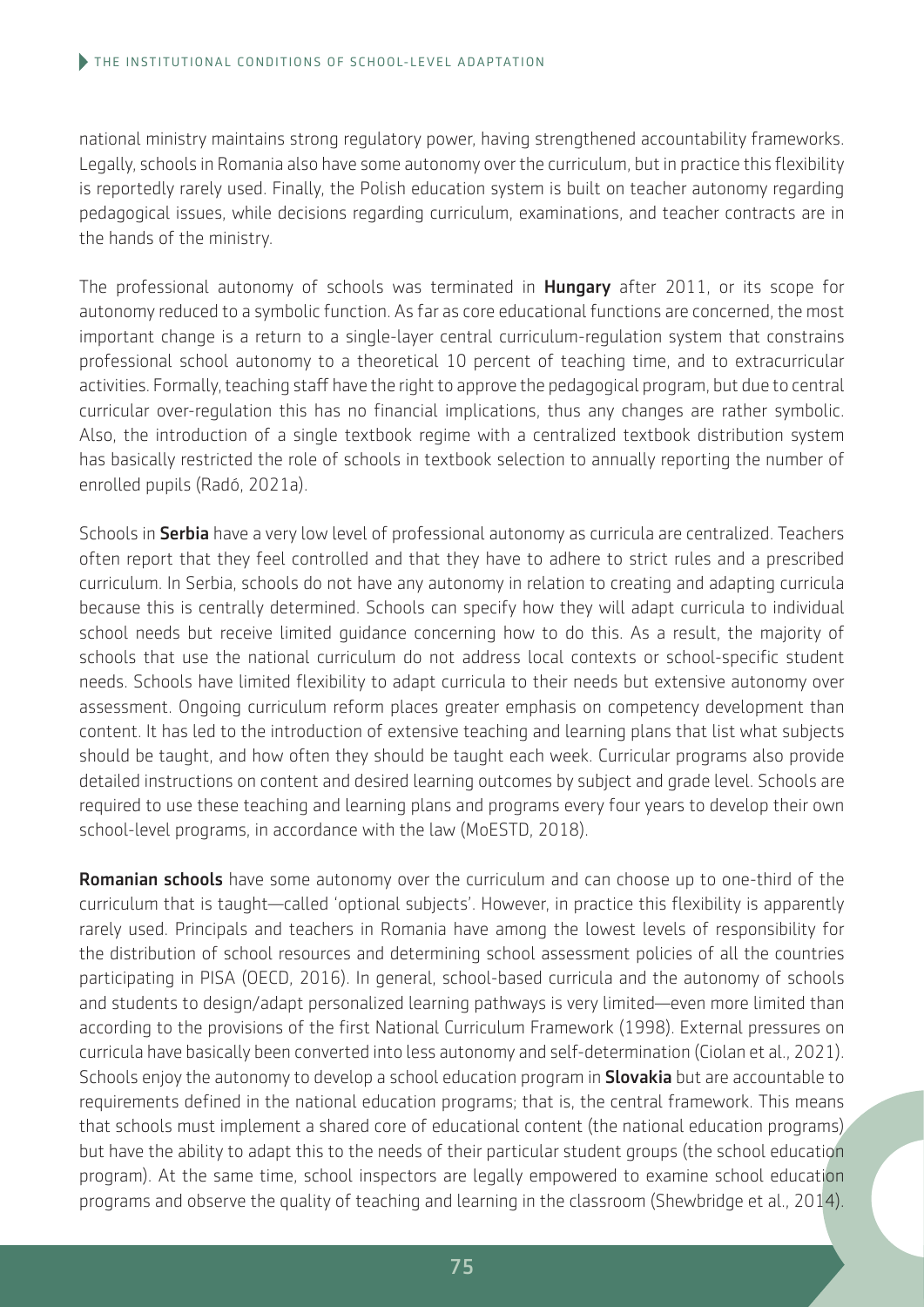While this autonomy can be seen in both the wide-ranging powers of school principals and teachers and the wide scope of curricular autonomy, in practice this autonomy is largely fictitious in that school principals are hampered by incompetent sponsors and lack the additional resources that would enable them to exploit their autonomy. The same is true of curricula. Content-heavy state curricula prevent schools from making use of their allocated lessons or from designing new and innovative subjects that could enable them to improve student adaptability to new education-related demands (Kaščák, 2021).

The **Polish** education system is built on teacher autonomy regarding pedagogical issues and local government autonomy regarding the organization of teaching, while decisions regarding curricula, examinations, and teacher contracts are in the hands of the ministry. The textbook market was liberalized as early as in the 1990s, and the ministry currently only plays the role of accepting textbooks, but teachers can choose from all the resources that are available, including those available online or a combination of different resources. The reform of 1999 allowed teachers to decide themselves which textbooks and teaching methods to use in their classrooms. The 2008 curriculum reform further increased teacher autonomy in pedagogical terms, as it emphasized only the main learning goals that should be achieved without specifying how this should be done. The latest curriculum reform in 2016 was a step backwards as it is more prescriptive in terms of how material should be covered within particular grades, but teachers still enjoy significant autonomy in terms of what they teach and how they can teach it.

### 3.4 The financial autonomy of schools

Resource autonomy at the school level is required for manoeuvres related to developing and shaping the latter's own profiles and improving the efficiency of resource management. School autonomy over budgetary matters can provide schools with the flexibility to use allocated resources in line with institutional needs and priorities. However, this also needs to be accompanied by adequate transparency, leadership capacity and support, and mechanisms that avoid widening inequities. While school autonomy in relation to generating funds can help promote local efforts to complement school revenues, there are concerns about the inequities this creates, as schools in challenging socio-economic circumstances may be less able to complement their budgets with parental or other local contributions (OECD, 2017).

Noe of the schools in the selected countries enjoy full fiscal autonomy, but Hungary stands out especially in this respect, as principals have practically no room for manoeuvre. Hungary is the only country in which schools do not have independent annual budgets or bank accounts as they are not registered organizations. Interestingly, while schools enjoy relatively high levels of autonomy in almost all areas at the school level in Poland, this is not the case with regard to financing programs or teacher salaries. Serbia has fiscal autonomy in theory, but in practice schools receive so little by way of resources that they cannot rely on them. Romania also enjoys a relatively high level of fiscal autonomy at the school level, but the budgets allocated to schools are strongly related to the socio-economic/ local background of individual schools. Slovak schools enjoy the greatest fiscal autonomy, and a much greater proportion of principals perceive that they have freedom of action there than in other OECD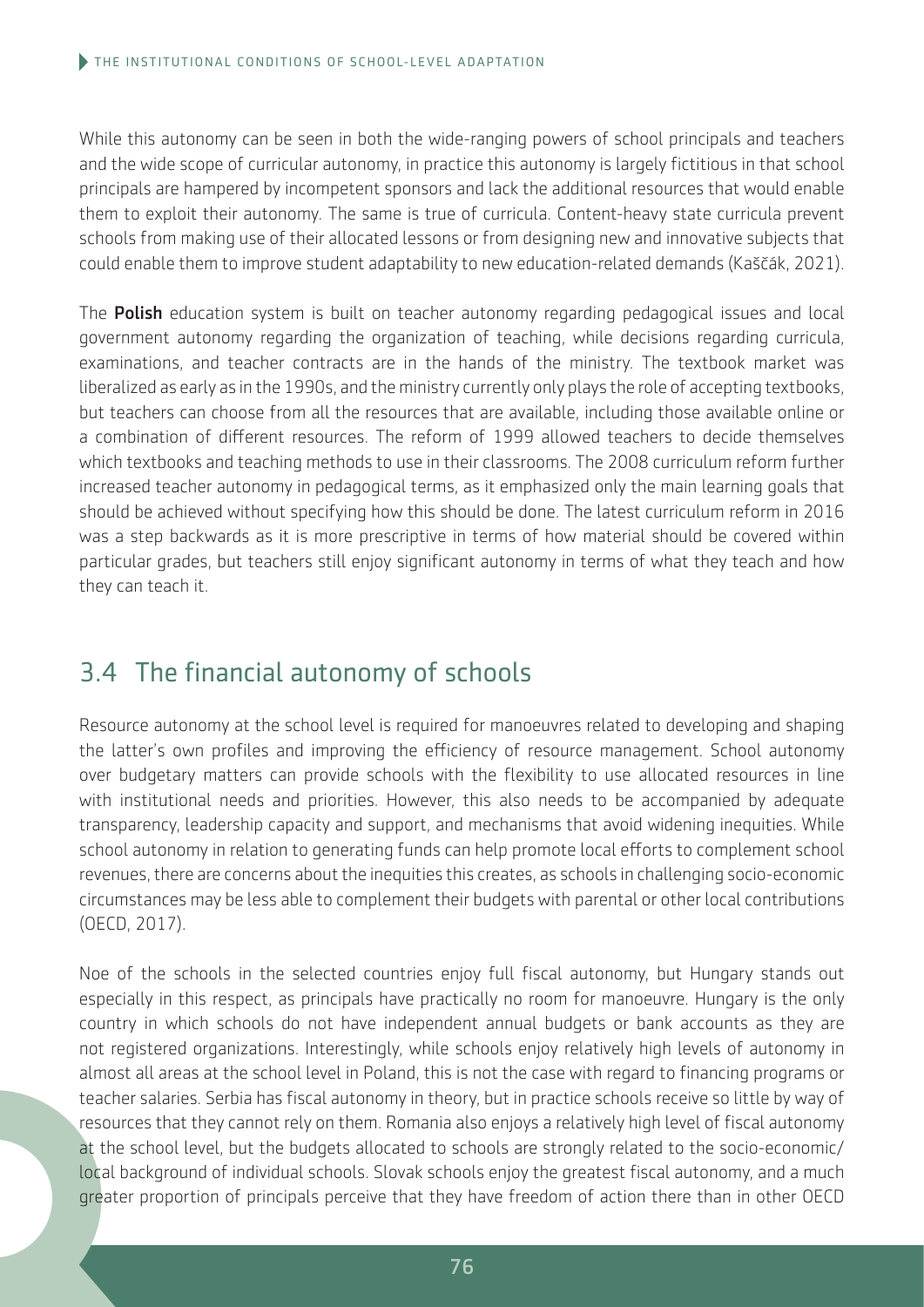countries, but due to financial scarcity even in the former schools there are serious limitations. It is also typical of countries with greater autonomy that although regulation in theory allows for autonomy at the school level, central rules concerning spending or the underfunding of education in general do not allow educational actors to take advantage of the positive opportunities offered by the flexible use of financial resources.

In Hungary, the most important structural characteristics of the new system established by the new legislation in 2011 are all-pervasive centralization, a shift to administrative, bureaucratic, and political control, and the termination of the organizational, fiscal, and professional autonomy of schools. The introduction of direct central funding (involving the termination of the budgets and bank accounts of schools) and depriving school principals of all formal human-resource-management-related decisionmaking authority has effectively eliminated the institutional and financial management space for autonomous school operation (Radó, 2021a).

School principals have only limited financial resources at their disposal in **Poland**. The ownership of schools was transferred to local governments and a new per-student formula for distributing resources was introduced after 1999. Currently, local governments are partly responsible for financing education, although most funds are still transferred from the central budget. While the Polish system relies on decentralized decision making and teacher autonomy within classrooms, it has limited capacity to deal with additional demands. Financial stress and organizational inflexibilities—mainly related to teachers' contracts—create an environment of constant organizational crisis. Thus, it might be said that the decentralization of school ownership and finances, together with increased school and teacher pedagogical autonomy, is a key feature of the Polish reforms, and even the current government, while seeking to increase its power over schools, was not able to pass regulations that would seriously limit the rights of local governments and teachers. Schools have limited say in relation to allocating additional teaching hours—for example, to struggling students, or for providing time for professional collaboration or meetings with parents. With few additional financial or time resources, schools focus on their primary role (obligatory teaching) and rarely go beyond this (Jakubowski, 2021).

Romania took a major step toward decentralizing the management of schools by introducing per student financing, starting in January 2010. Principals received a lump sum amount based on the number of students, with adjustments for the geographical location of the school, the type of school, the number of students per class, and the level of education (Fartuşnic et al., 2014). This formula replaced a historical system of cost-based funding and was intended to improve transparency and ensure greater predictability and equity in allocation of resources. While schools' budgets were previously determined mainly by the number of staff on the payroll, the new financing model provides schools with a lump sum and in principle should give school principals the ability to allocate funds depending on school needs (World Bank, 2011). In the new system, principals are empowered and incentivized to make sure that salary costs match what the school receives according to the per-student formula. Now principals (together with school boards) can weigh the trade-offs between pedagogical needs vs. financial needs vs. the desires of parents and teachers to have smaller classes (OECD, 2017). Money is distributed at the level of every locality, in line with the general directions of public finance, with technical assistance from county school inspectorates. However, budgetary allocations are not really based on projections from schools, and have limited orientation regarding performance and results, which seriously diminishes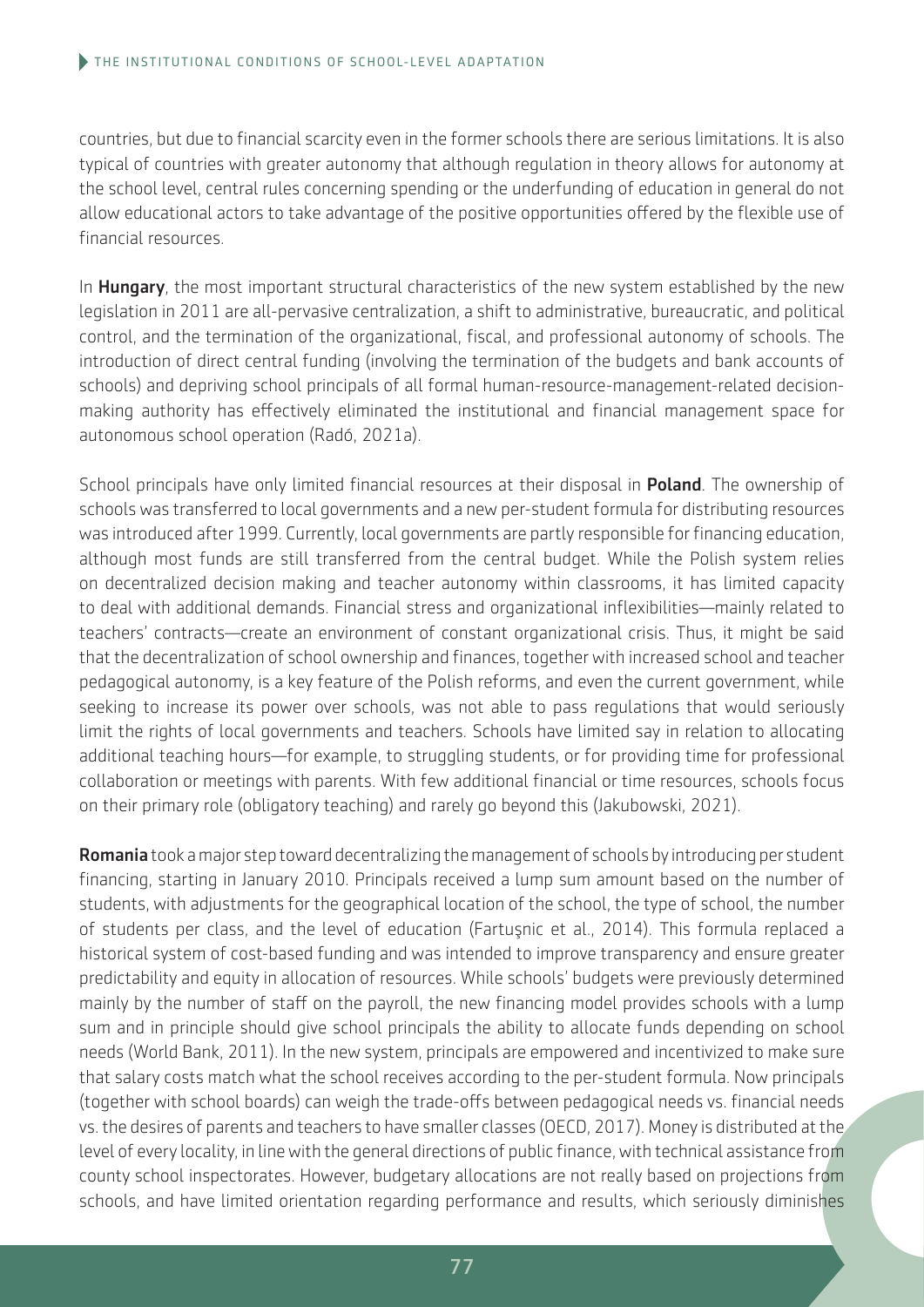the advantages of formula-based financing. The autonomy of schools to really manage their budgets is very limited due to heavy bureaucracy and regulations, as well as by a lack of flexibility in resource allocation, although the most worrying situation is that of poor communities for whom no money or very limited additional amounts are invested for education. The most vulnerable schools in terms of financing are those with a small number of students (below 300) that are located in economically disadvantaged areas. Schools basically function on survival budgets, which hardly cover daily needs. As long as decision makers both at central and local levels continue to distribute financial resources based almost exclusively on inputs, with insufficient correction mechanisms and flexibility, and with very limited direct decision-making input from schools regarding the use of their own budgets, the real needs of schools and their local environment will not be reflected in resource management (Fartușnic et. al., 2014). The flexibility and autonomy available at the institutional level to operate, for instance, with a system of incentives and disincentives, is rather limited. Not being fully able to make decisions about people and money, the position of school directors is in reality questionable in terms of their real management capacity. They are affected by many restrictions and control mechanisms, and have very limited autonomy and capacity to prove their managerial skills (Ciolan et al., 2021).

School principals, who are nominated by the local self-government, have very little autonomy in terms of administering their school budgets in **Serbia**. The fiscal autonomy of schools is quite high, but schools usually lack the budget to support different activities. Some autonomy over resource allocation is possible, but only with very small amounts of the budget—typically less than in schools in other OECD countries (OECD, 2013). The former do not have the local freedom to manage their own budgets, but they have the opportunity to use local funding for specific purposes, if local self-governments allow such kinds of mini projects. In practice, some municipalities and schools which have very good relations with central authorities receive relatively large amount of funding, while some other schools and municipalities do not have enough resources to meet their basic needs (such as for heating and toilets, etc.). Principals have no influence over teachers' salaries, as the Serbian ministry is solely responsible for establishing teacher salaries, as well as determining any salary increases (Jovanovic, 2021).

In Slovakia, school principals have limited autonomy to decide teachers' starting salaries, including the pay scale and teachers' salary increases. There is a centrally determined pay scale based on entitlement and a flexible element that is not based on entitlement that can be used to motivate staff, but schools often lack the financial resources for this. The Slovak education system promotes the professional and organizational autonomy of schools, and to a larger extent than is the case in most OECD countries. Problems mainly concern fiscal and pay-related autonomy, especially in relation to the potential use of flexible salary elements. In relation to some key issues, such as staff remuneration, investment, and determining the number of student admissions, school principals feel restricted by law or by the school sponsor or state administration. Schools receive a specific sum of money from the sponsor to cover salary costs and school running costs. In public schools, salary allocations generally reflect the pay scale, so heads have little opportunity to award specific staff bonuses. However, the opportunity may arise if the head has managed to save on staff overheads, but there is no guarantee of this, and in any case such surpluses represent tiny amounts. Only the running costs budget can be spent on school development, and this is tariff-based (Kaščák, 2021).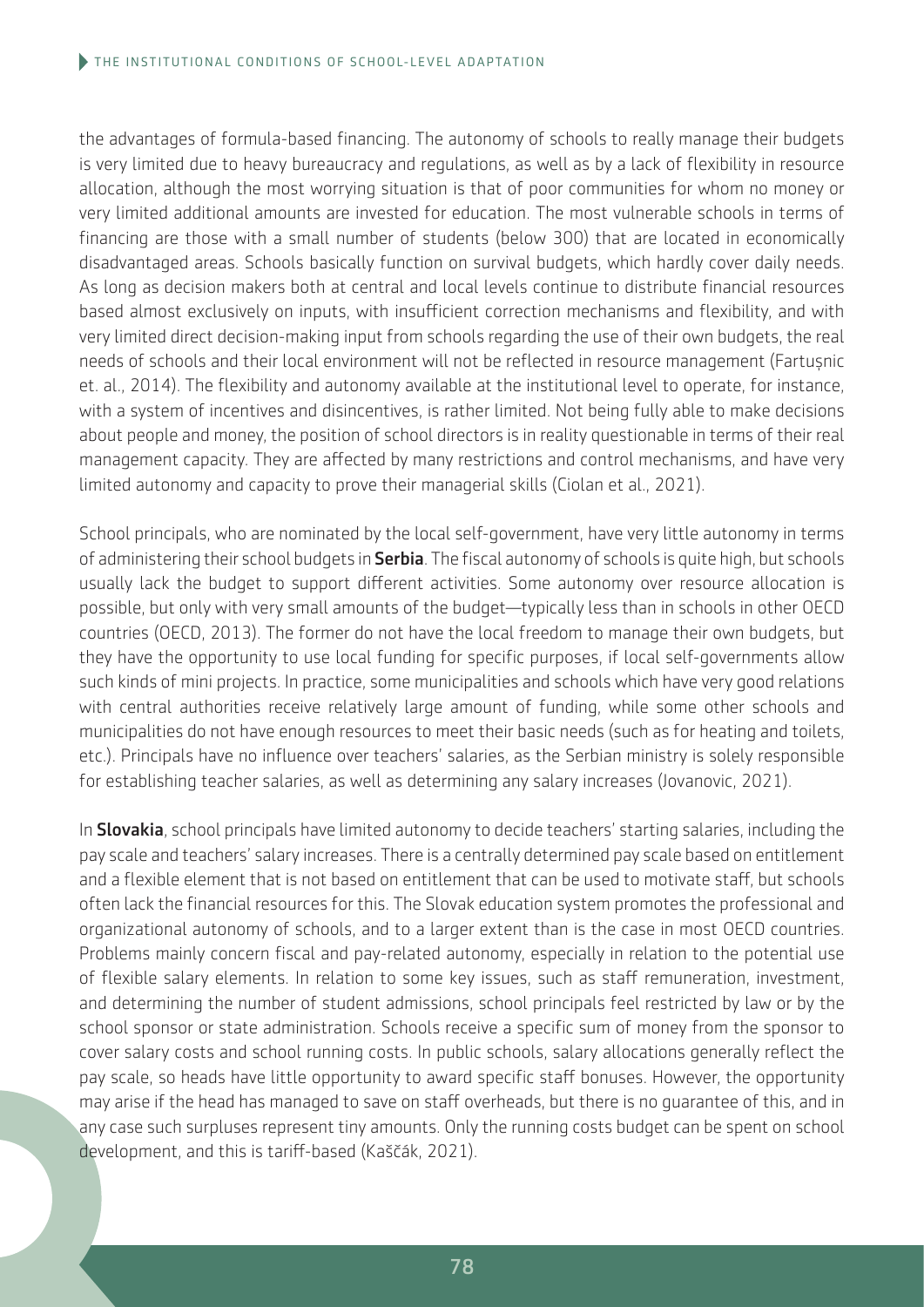### 3.5 Accountability to parents

Parents are a key constituency when it comes to holding schools accountable for children's learning. The former may put pressure on schools to achieve at a high standard, take up leadership roles, and influence schools and policy, both informally (by communicating with principals, school leaders, and other parents) and formally (by taking on advisory roles in governing bodies, sitting on governing bodies, and getting organized through parents' associations).

Most countries make available to parents a range of opportunities for participating in schools and policy making (their presence on school governing boards is required in some countries), as well as have regulations and mechanisms that facilitate them to voice their concern in case of matters related to the quality of education their children receive. There are formal processes in place for filing complaints, and an ombudsman or a designated agency for complaints and grievances. Typical barriers to increasing parental involvement in schools are time constraints among parents; a lack of awareness of opportunities to engage; and a lack of communication between school staff and parents. The extent of involvement may also differ between parents depending on their background, potentially increasing inequities in education.<sup>2</sup>

In none of the five countries are schools accountable to parents at the school level in a real, democratic, participatory, and transparent way. Nevertheless, there are significant differences between the five countries. In Hungary, parents have only a formal role in the life of schools. In Poland, the role of parents at the school level is also formalized and the involvement of parents in school life is not typical. In contrast, in Serbia and Romania the role of parents is more important as they are members of school boards that are responsible for different autonomous decisions; however, they are strongly politicized in many cases. Among the five countries, parents in Slovakia, where school-level autonomy is relatively strong in different areas, have the most powerful role in decision making.

Due to the termination of institutionalized consultation mechanisms in Hungary, parental and pupil organizations have lost their ability to influence policy decisions, while their former organizational frameworks have been rendered ineffective. As far as the first set of conditions are concerned, according to the traditions of Hungarian primary and secondary education, parents were 'socialized' by schools to occupy supporting roles rather than to act as 'clients' or 'partners.' Teachers' expectations towards parents in terms of supporting the learning of pupils at home and supporting the operation of schools were high, while their involvement in the core educational tasks of schools has been always relatively weak. This contradiction survived in spite of the formally ensured organizational representation of parents within the institutional operation of schools. This pattern gradually but slowly changed after the turn of the century due to the introduction of quality management systems that considered the satisfaction of parents to be one of the key outcome requirements of educational quality. Still, the influence of parents on the goals determined by the pedagogical programs of schools remained rather weak. In this respect, the radical change of institutional context since 2011 has had a strong negative effect. While the formal frameworks of traditional parental participation have been left untouched by

<sup>2.</sup> Education GPS—Parental involvement. https://gpseducation.oecd.org/revieweducationpolicies/#!node=41727&filter=all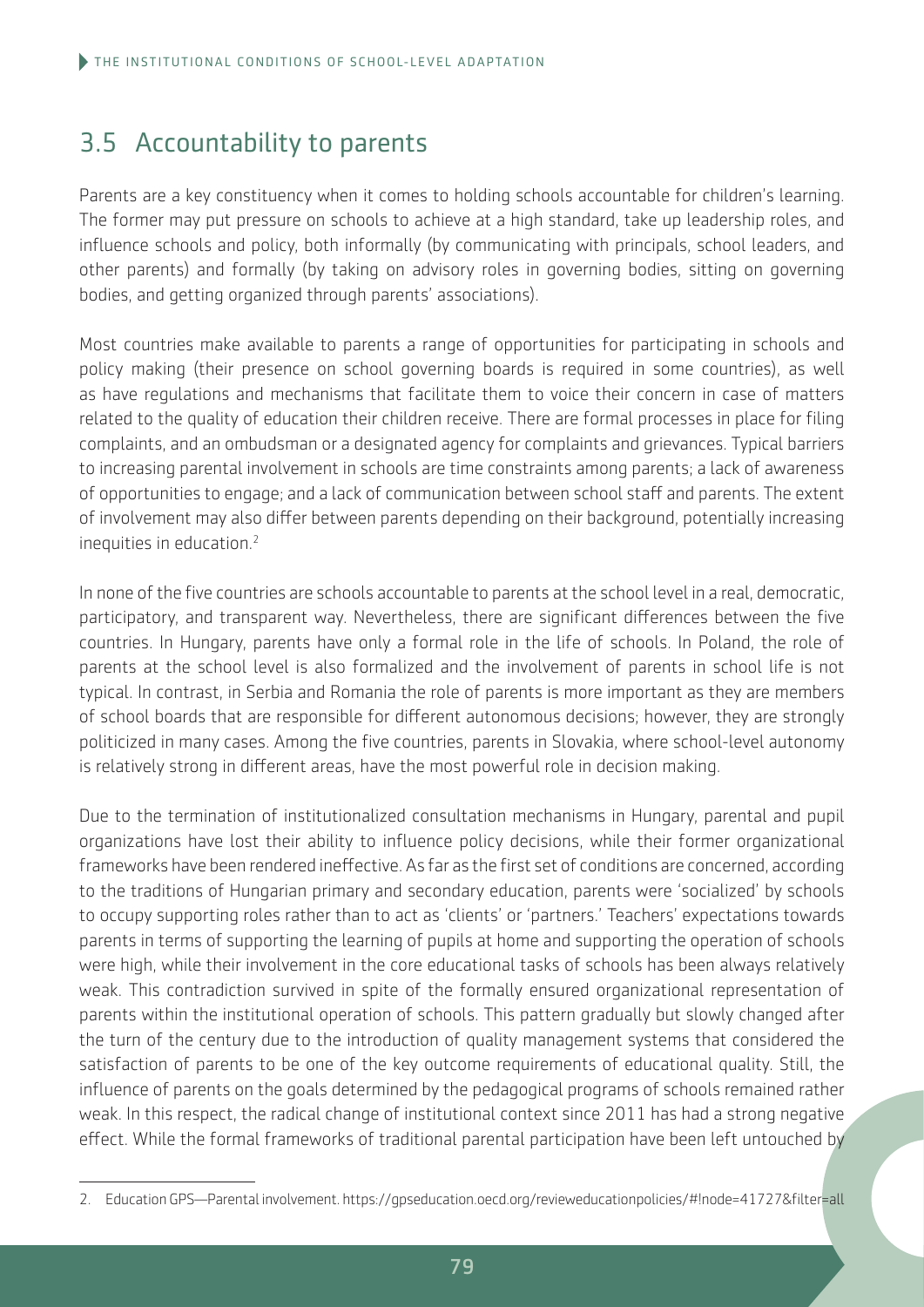the new legislation of 2011, due to their extremely narrow scope of organizational and professional autonomy schools have become very closed institutions. Although in 2010 the large majority of schools stopped operating quality management systems, a limited number of institutions continued to administer regular surveys of satisfaction among parents. The standard school self-evaluation instrument implemented from 2015 onwards, however, no longer contained parental satisfaction among the standard evaluation criteria. The takeover of key decision-making competencies from schools by the school-maintaining authorities narrowed the space within which schools were able to comply with parental expectations (Radó, 2021a).

Schools are typically not open to professional exchanges with other teachers, and they are also closed to cooperation with parents and other external stakeholders in **Poland**. The role of parents, local employers, and NGOs is very limited unless principals or individual teachers are willing to make extra effort to develop such forms of cooperation. Formally, parents are part of the decision-making process at the school level, but their opinions do not have to be considered when final choices are being made and, in practice, parents are often not even consulted in relation to important decisions regarding teaching. Parents have the right to form a school advisory council, but while principals are obliged to consult them about decisions, they do not have to respond to their opinions. Attempts to formalize their role (e.g. through parents' councils in schools) did not succeed, and the latter still mainly play an advisory role. Similarly, students do not influence school decisions. This lack of representation of key stakeholders at the local and national level is often criticized and results in harmful tension (Jakubowski, 2021).

So-called 'democratic changes' in society were also reflected in the field of education in Serbia**,**  involving the provision of more autonomy for schools, and bringing in more participative processes of school governance. The selection of school principals became decentralized, but was still influenced by political parties at the local level. Self-governments chose and elected the members (three parents, three teachers, and three local self-government representatives) of the school boards that elected school principals. Although the process was still influenced by politics, it was now influenced by local politics, which slightly differed in different regions and municipalities. This solution gave the illusion that the election process was more democratic and decentralized, but in practice political parties, through the local self-government, elected parents, teachers, and its own representatives to school boards who were better connected, or even members of the governing political party, thereby influencing the election of school principals. Parents and students formally and legally participate in the decision-making process through student parliaments and councils of parents, but in practice the political party selects principals, and in some cases even teachers (Jovanovic, 2021).

Over the past decade, various reforms have sought to increase the autonomy of schools and the engagement of local authorities in **Romania**. The 2011 Education Law reinforced school boards, which previously had a limited decision-making role. School boards are composed of school principals and their deputies, teaching and administrative staff, and representatives of the mayor, local council, and parents. Basically, school boards are responsible for the current management of schools, but also for strategic planning and development, with all its aspects: staffing, management selection, and procedures, financing, schooling, etc. Boards are composed of teaching staff, including principal and deputy principal(s), but are also representative of the local council and mayor. Parents also have their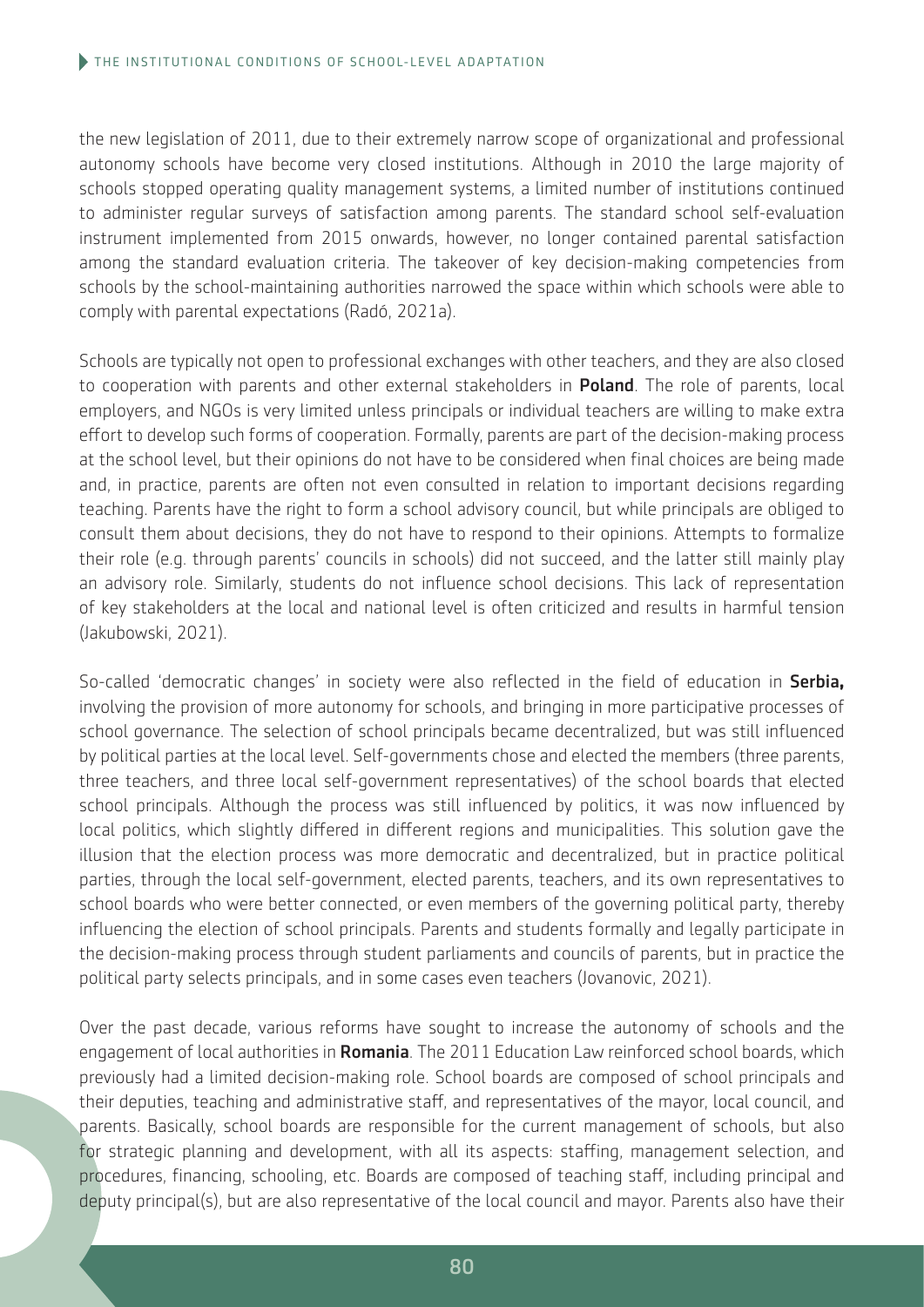representatives on school boards. In Romania, internal evaluation is mandatory, and schools must undertake such evaluations on an annual basis according to specific responsibilities related to the Commission for Evaluation and Quality Assurance—CEQA (at the school level), and results must be made public and decisions about improvement substantiated by school management. The CEQA of each school must be composed of representatives of teachers, parents, students (starting with the lower secondary level), the local government and ethnic minorities, as well as other stakeholders considered important for the school (Ciolan et al., 2021).

In Slovakia, an important body in school management is the school board. While this is mostly an advisory body, it takes part in key decisions at the school level. School boards were introduced to ensure the promotion of the public interest in schools. School boards are established by school founders and are made up of the following members: four founder representatives, four parent representatives, two teacher representatives, and one non-teaching staff representative. In state schools, the school board selects the school leader through an open recruitment process and the founder is required to acquiesce to the school board's nomination. School leaders are also required to consult the school board on a range of issues, including the draft school budget, the school development plan, the number of students to be admitted, the establishment of new educational programs, the school activity report, and specific human resources issues. Parent-teacher associations are also common in Slovak schools, but their role is informal. They organize elections to appoint parents' representatives to the school board (Kascak, 2021).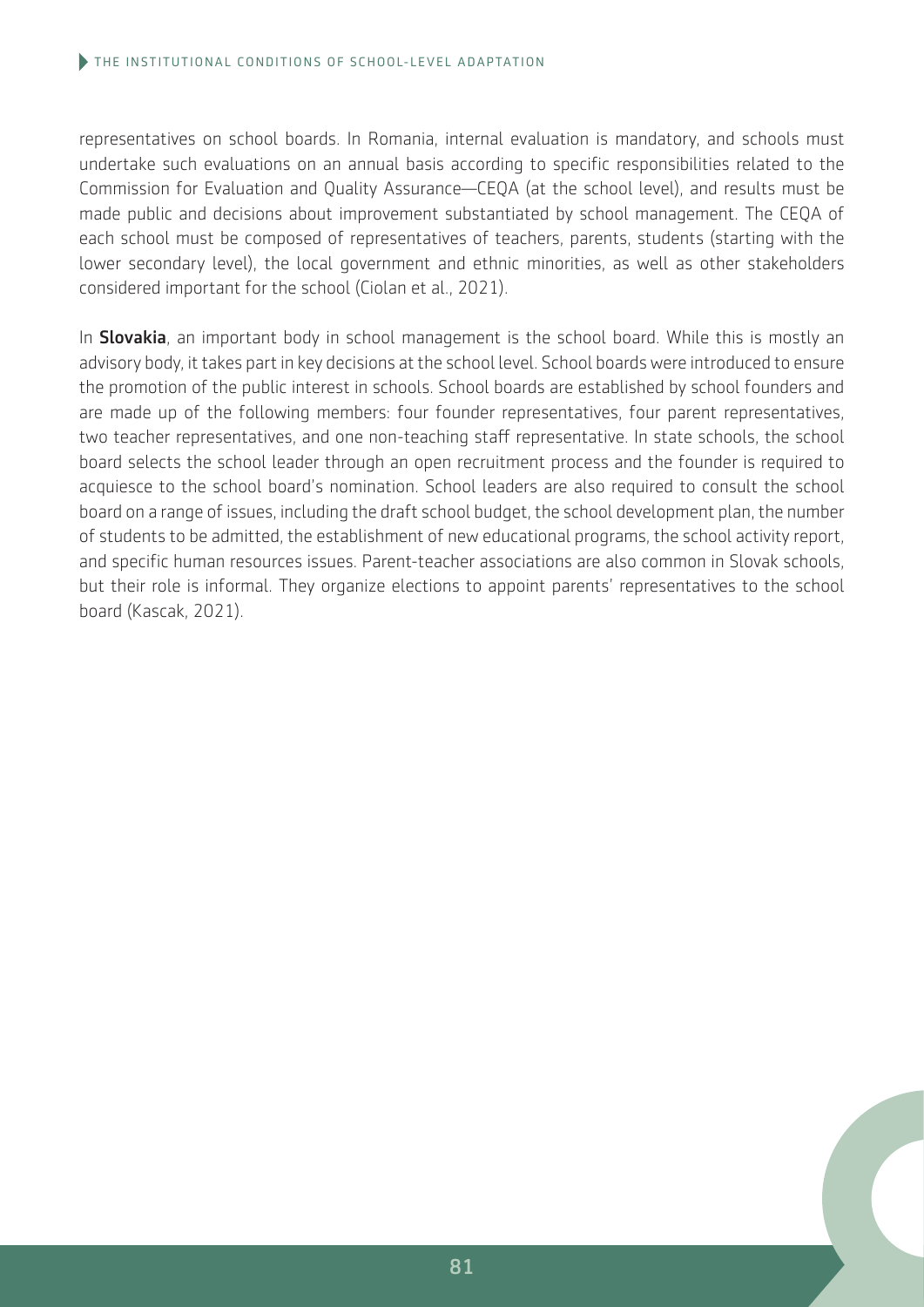## **SECTION 4. A** Latitude for Adaptation to External Challenges in the Five Countries

### 4.1 Self-evaluation at the school level

Contemporary educational systems are characterized by the increase in demand for effectiveness and quality as a result of two main social trends: (a) the increase in investment in education, and (b) the increase in accountability demanded by parents and society. It is argued that the above conditions require schools to be involved in a continuous process of improvement. In addition, major ongoing social, economic, and technological changes impose ever bigger adaptation expectations on schools. Successful schools need continuously learning employees, which means the entire staff, not just teachers. For this to occur, school self-evaluation can play a major role, it is argued. Although since 2001 in most European countries self-evaluation that follows the guidelines recommended by the EU has become common practice, in the five observed countries this self-evaluation is rather formal and does not affect school improvement.

The school systems of Serbia and Romania have introduced mandatory self-evaluation systems at the school level, while this mechanism is not mandatory in Hungary, Poland, or Slovakia. In Serbia, self-evaluation is mandatory for schools and is based on the same principles as external evaluation. In Romania, schools can also choose the means they consider appropriate for self-assessment processes, and they have at their disposal a special manual dedicated to internal assessment and an online application supports this process. In Hungary, according to current regulations, schools themselves may decide how such evaluations are carried out. The former system of quality management in schools has been eliminated and replaced by centralized external professional supervision, but in theory schools have full autonomy to decide who should participate in the internal evaluation process, and there are no central requirements or recommendations. In practice, undertaking self-evaluation has ceased to be a regular process in the large majority of Hungarian schools. School evaluations in Slovakia are highly formalized and there is no official requirement to have self-evaluation processes and strategies. Selfevaluation is only a formal part of the organizational culture of Slovak schools. Teachers should be regularly evaluated by school principals in Poland, although incentives for conducting such evaluations are weak. Principals are usually not willing to conduct serious evaluations of their staff.

In Romania, internal evaluation can cover any aspect of school life in order to assess the quality of education provided by the institution itself, being a process initiated and conducted by schools with the help of its members, in some cases in collaboration with other stakeholders (students, parents, or members of the local community). Such internal evaluation covers exactly the same aspects as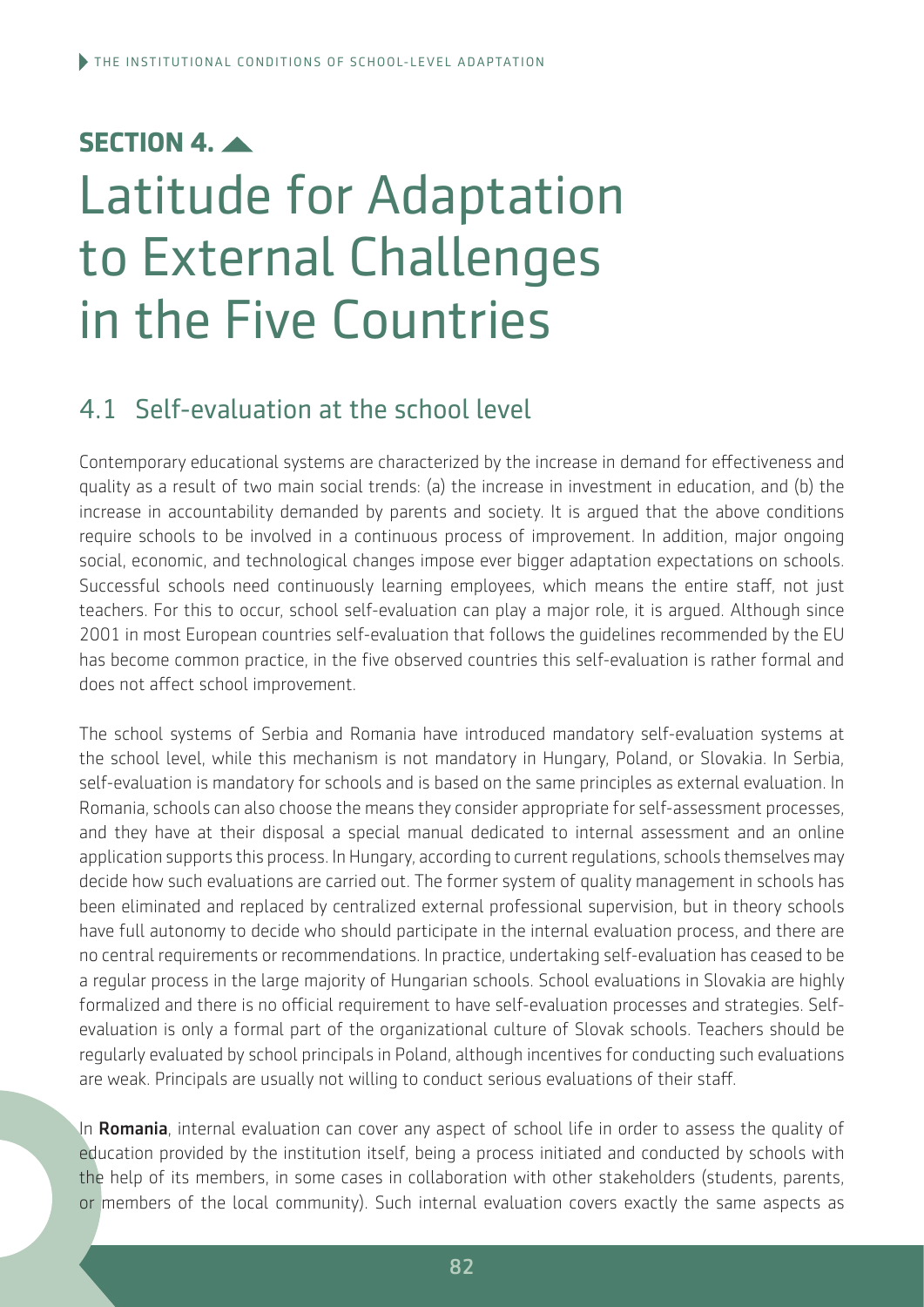external evaluation. Internal evaluation is mandatory, being established in national legislation since 2006. Schools are free to choose the tools or documents they consider most appropriate for internal evaluation processes, and have at their disposal a wide variety of virtual (platforms, online forums, and databases) and non-virtual tools (textbooks, guides, analyses, questionnaires, and interviews) for analysing and comparing their own data with that of other schools. At the same time, self-evaluation has not taken root as a meaningful developmental process, in part because of limited capacity and understanding, but also because of schools' weak autonomy in a system that remains highly centralized and focused on control (Ciolan et al., 2021).

In Serbia, self-evaluation is mandatory for schools and is based on the same principles as external evaluation by pedagogical advisors, and assesses same areas and indicators in every area of quality. The relevant comprehensive set of school quality standards, which are development-oriented and draw upon the experience of long-established European inspection systems, represent a good, strong framework for self-evaluation. The language of the standards has also been improved by specifying which actors' behaviours or outcomes will be looked at in relation to each indicator (e.g. teachers, school principals, or students, etc.) However, due to the lack of systemic investment (projects, and capacity building) in school self-evaluation, this powerful improvement tool does not fulfil its potential in Serbian schools. It is usually formally applied. Time delays in the production of important handbooks for self-evaluation may imply that schools have to some extent been abandoned in the process, and that the system does not prioritize this area, or that the system does not have the capacity for the timely and efficient production of important materials and tools for school improvement. The impact of evaluation is hindered by several factors: the weak national capacity to provide constructive feedback and support to schools, and the limited understanding of schools related to how to conduct meaningful self-evaluation (Jovanovic, 2021).

The current professional supervision system in force in **Hungary** was introduced in 2015. The new professional supervision regime connects various functions in a unified and highly standardized system. These functions are: (1) the external supervision of schools, school principals, and teachers, (2) the external qualification of teachers for career progression through a teachers' career scheme, and (3) the self-evaluation of schools, school principals, and teachers. The self-evaluation elements of this system are not autonomous school functions; they are administrative preconditions, and one of the sources of external supervision. Thus, the underlying detailed standards for self-evaluation are identical with those for external supervision, and the results are uploaded to the same online platform of the Central Educational Authority to which the results of external supervision are registered. In the very rare cases when schools undertake any sort of self-evaluation for any purpose (such as for developing an application for an EU-funded thematic development project), views and data are collected on an adhoc basis, independent of the mandatory self-evaluation duties embedded into external supervision. Among these circumstances, most of the staff of schools consider self-evaluation to be a meaningless administrative task, in relation to which revealing real problems and challenges is highly counterproductive, or even dangerous (Radó, 2021a).

School self-evaluation, while encouraged, is not mandatory in **Poland** and is often only formal. Teachers should be regularly evaluated by school principals, but the incentives for conducting such evaluations are weak. Principals are typically also teachers, often from the same school. Their positions depend on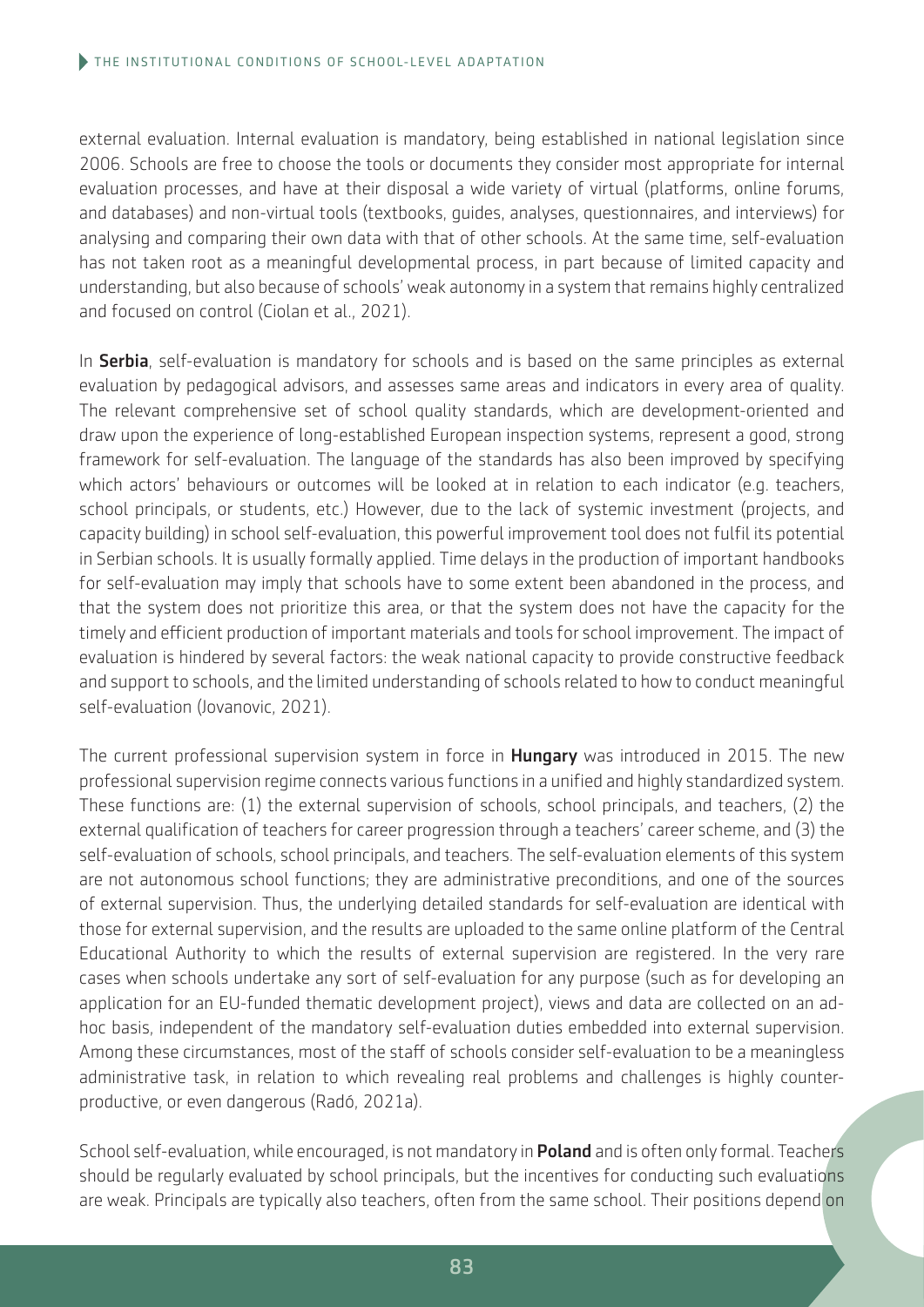local governments and can change quite often. Thus, they are usually not willing to conduct serious evaluations of their staff or to make attempts to change teachers who do not show enough effort (which change is theoretically possible but requires several well-documented negative evaluations and is usually attacked by trade union lawyers). Thus, principals commonly choose to conduct evaluations without any real attempt at the professional assessment of teaching, and cases when principals use their rights to fire teachers are limited to serious incidences of harassment or crime. It may be said that Polish teachers are the kings of their classrooms and have a strong preference for keeping their kingdoms to themselves. Polish teachers very rarely allow others into their classrooms, and only 1 in 10 teachers reported that they invite other teachers to observe their lessons and exchange ideas (one may realistically expect that this proportion is even smaller) (Jakubowski, 2021).

In **Slovakia**, school evaluations are undertaken not through a process of self-evaluation but on a hierarchical basis. If we exclude teacher assessments of students, school processes are evaluated by managers who are expected to formalize these processes in accordance with the law. School principals are assessed once a year by the sponsor. School evaluations in Slovakia are highly formalized. There is no official requirement to have self-evaluation processes and strategies. Schools are not legally required to undertake self-evaluations, thus despite this process being one of the State School Inspectorate's inspection criteria, the former cannot be classified as compulsory. Information on selfevaluations and the effectiveness of self-evaluation-based school development procedures is provided in the inspection reports issued by the school inspectorate in relation to these and other areas. The current report (ŠŠI, 2019:22) states that primary schools (primary and lower secondary combined) 'have not implemented […] full self-evaluation[s] in accordance with a plan for improving the quality of education processes'. A State School Inspectorate questionnaire found that primary school principals considered self-evaluation to be a useful tool for improving quality of schooling, but had not produced their own self-evaluation strategies. Self-evaluation is thus not practised widely across Slovakia and only in rare instances is self-evaluation a real part of the organizational culture of Slovak schools (Kaščák, 2021).

As self-evaluation at the school level is rather formal in all the five countries, regardless of whether it is mandatory, it is no coincidence that in none of the countries can school development build on the results of self-evaluation.

The purely administrative self-evaluation of teachers, school principals, and schools is based on remotely defined standards that leave no space for any school-based reflection on special institutional circumstances or on the very diverse societal environments within which schools are operating in Hungary. Apart from the high level of standardization, the most important shortcoming of this system of self-evaluation is the fact that it serves an exclusively administrative control function, as the results are not fed back into any school development activities (Radó, 2021a).

In Poland, as school self-evaluation is not mandatory (similarly to the conclusions of the external school evaluation reports), results thereof do not oblige schools to implement changes, except for in the case of schools that fail key requirements, but this is extremely rare. Initially, schools were graded according to requirements, but that practice was quickly abandoned and now reports only describe how schools meet requirements (Jakubowki, 2021).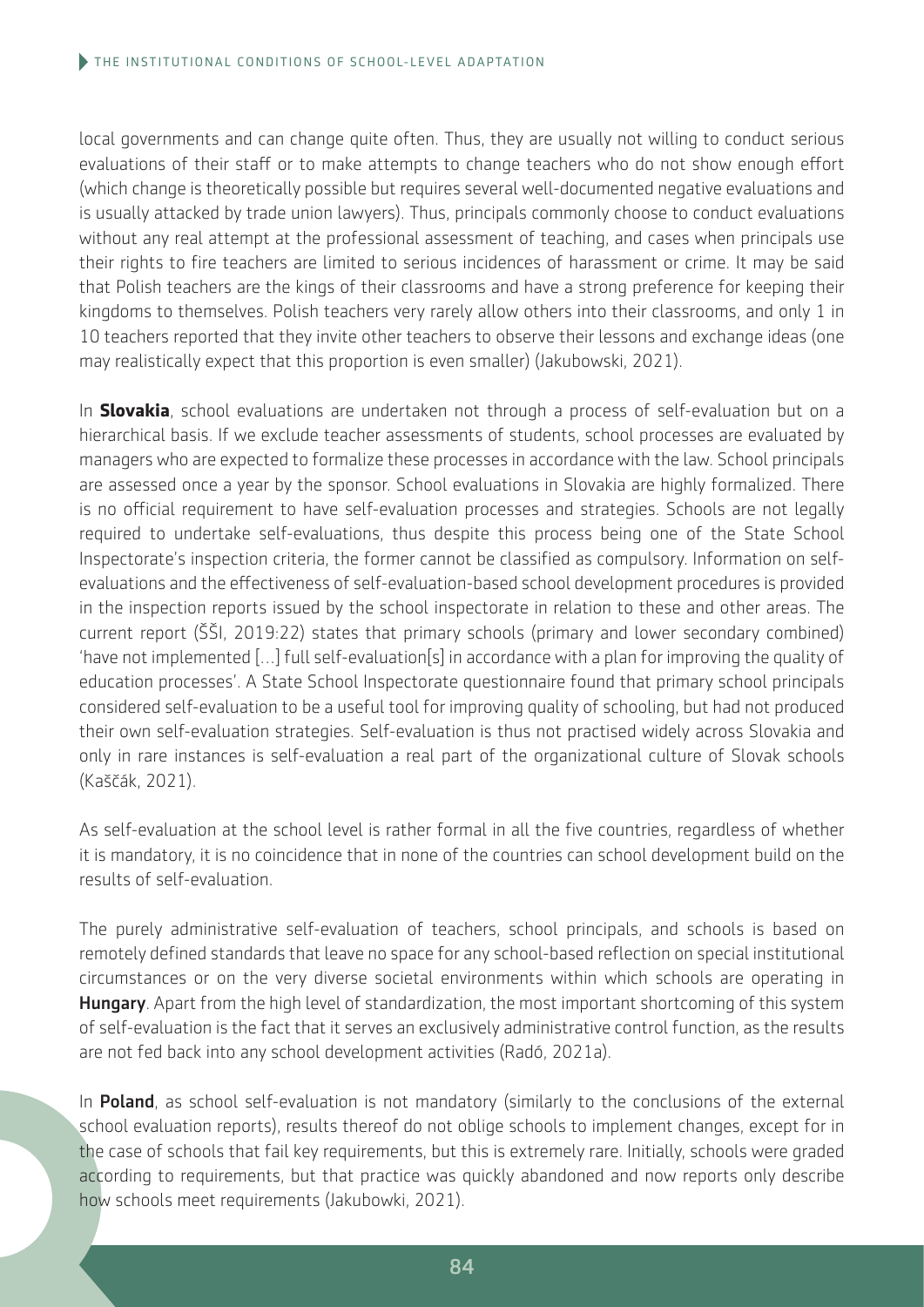In Romania, in order to support schools' use of the results of internal evaluation, experts from the Romanian Agency for Quality Assurance (CEQA) in Pre-University Education drew up a guidebook on how to plan, implement, and use the results of internal evaluation. The results of the evaluation are used to fulfil the main functions of the evaluation. Schools must undertake internal evaluation on an annual basis and the results must be made public and substantiate improvement-related decisions made by school management. At the same time, principals and teachers have among the lowest levels of responsibility for determining school assessment policies of all countries participating in PISA (Ciolan et al., 2021).

In Slovakia, general acceptance of the essence of self-evaluation at the school level is not sufficient for implementing a culture based on the 'plan-develop-check-act' cycle that would ensure the evaluation and planning of new measures or actions, the execution of plans, or the evaluation of their impact. While secured funding for national and regional-level projects is available to further stimulate a culture of self-evaluation in schools, this is not linked to a national strategic plan, and lacks coordination (Shewbridge et al. 2014).

In **Poland**, schools are evaluated in relation to school improvement, as introduced in 2009 to replace the old system of school inspections. The related reports are publicly available and only schools that have failed in all areas are obliged to prepare an improvement program. The system for most schools thus has no consequences; however, as it is centrally managed it is still seen as a means of control. Even those who implemented the system believed that it represented just a first step towards creating a culture of self-evaluation among schools (Mazurkiewicz et al., 2014). The new government tried to shut down the new system, claiming it was an EU-funded project that had finished, but as the EU requires the continuation of the project it is still functioning, but without much support from the current ministry (Jakubowski, 2021).

#### 4.2 The use of assessment and examination results at the school level

Assessment is a process that helps focus attention on what matters most in education, beyond only access and participation: the actual learning outcomes of each student. Gathering information on where students stand in their learning and the progress that they have made is key to designing strategies for the further improvement of teaching and learning. Sharing such information with stakeholders across the education system is essential for meeting information needs and supporting decision making at the classroom, school, and education-system level (OECD, 2013b).

In Hungary, the regular assessment system (*National Assessment of Competences—Országos Kompetenciamérés*) was established in 2001 to test the reading literacy and mathematical competences of all pupils in grades 6, 8, and 10 on an annual basis. The external standardized testing results have been used exclusively for formative purposes and to inform self-evaluation in schools without any impact on accountability, and the regular testing of pupils' performance has no real function in the overall system of governance (Radó, 2010).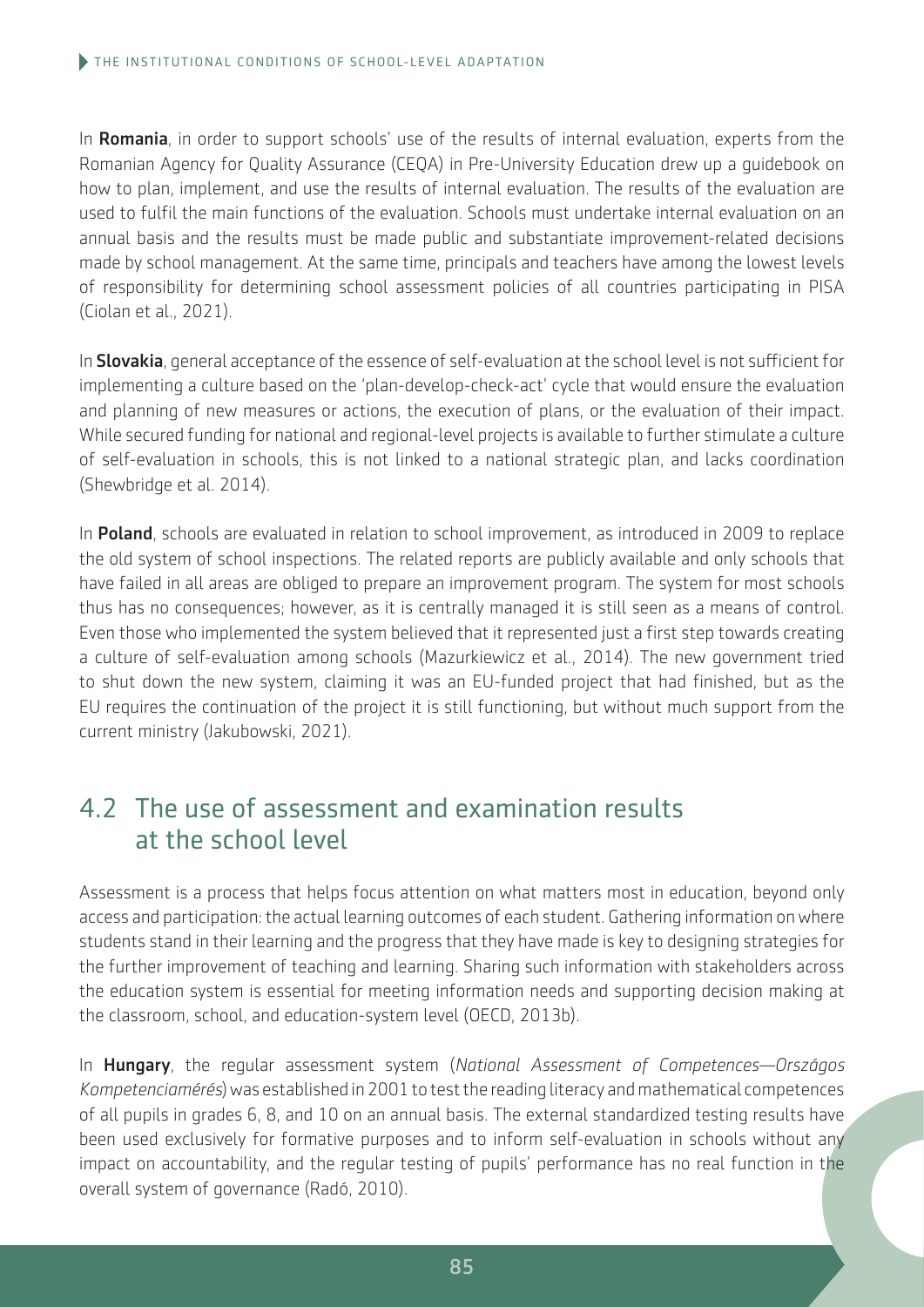The actual function of similar assessment systems in Slovakia and Romania are harder to grasp. In **Slovakia**, tests are intended to serve two distinct functions: a school-leaving exam, the results of which are included in pupil's certificates that create the basis for selection to upper secondary education; and for the assessment of the performance of schools (rankings created on the basis of the results are published). These two functions make the test a high-stakes instrument. In 2015, this approach was supplemented with an entry test in grade 5 to facilitate the measurement of added value. What is unique to this system is the fact that administering the grade 5 entry test is mandatory only for those schools that are undergoing external evaluation by the inspectorate. (As mentioned earlier, the inspectorate is allowed to develop and administer its own assessment instruments) (Kaščák, 2021). High-stakes inspection and high-stakes testing together create a very strong accountability regime in Slovakia. However, there is rather little emphasis on providing support for the autonomous improvement efforts of schools, rendering this strong accountability regime rather ineffective.

Regarding all these differences, it can be observed that the overall situation is rather similar in Romania, where diagnostic testing was introduced in grades 2, 4 and 6 in 2011, followed by highstakes school-leaving exams at the end of lower-secondary and upper-secondary education (Ciolan et al., 2021). Again, the combination of high-stakes exams and a dual—but asymmetrical—external school evaluation system has created a counter-productive accountability system because the actual governance regime effectively imposes a 'paper-based' annual reporting duty on schools instead of inciting, informing, and supporting their medium-term autonomous improvement efforts.

In **Poland**, national examinations provide key information about student achievements that can be used to monitor the performance of schools or local governments. The results are publicly available at the school level. However, as exams are not comparable across years, and trends are not monitored, it is hard to hold the education ministry accountable for student outcomes. Several governmentdependent agencies are responsible for system development, research, and evaluation. National and regional examination boards conduct examinations, which are the major source of information about school performance, while they provide limited insight into how student performance evolves over time. The results of national examinations are the only means of evaluating school performance. However, these results are not available to the public at the classroom or teacher level. Also, they are not easy to compare across time or subject. In fact, for several years they have been published in percentages, thereby providing a ranking of students and schools. However, they do not say much about the objective performance of a school over time and the results are available at the wholeschool level only. Individual teachers learn the results of their students and these results are available to principals, but this information is not made public (Jakubowski, 2021).

National data on student learning outcomes in Serbia is limited. Serbia is working to reform schoolbased assessment practices and centralized examinations. For example, learning standards and new curricular plans use competency-based and student-centred approaches to modernise teaching and learning. In addition, there are plans to introduce a new centralized State Matura examination in June 2021. This exam will certify the completion of secondary school and become the main criterion for selection into tertiary education through a new admissions system. However, the success of these reforms will require improvements in their design and plans for implementation. There is a marked imbalance between school-based assessment for learning (formative assessment) and the assessment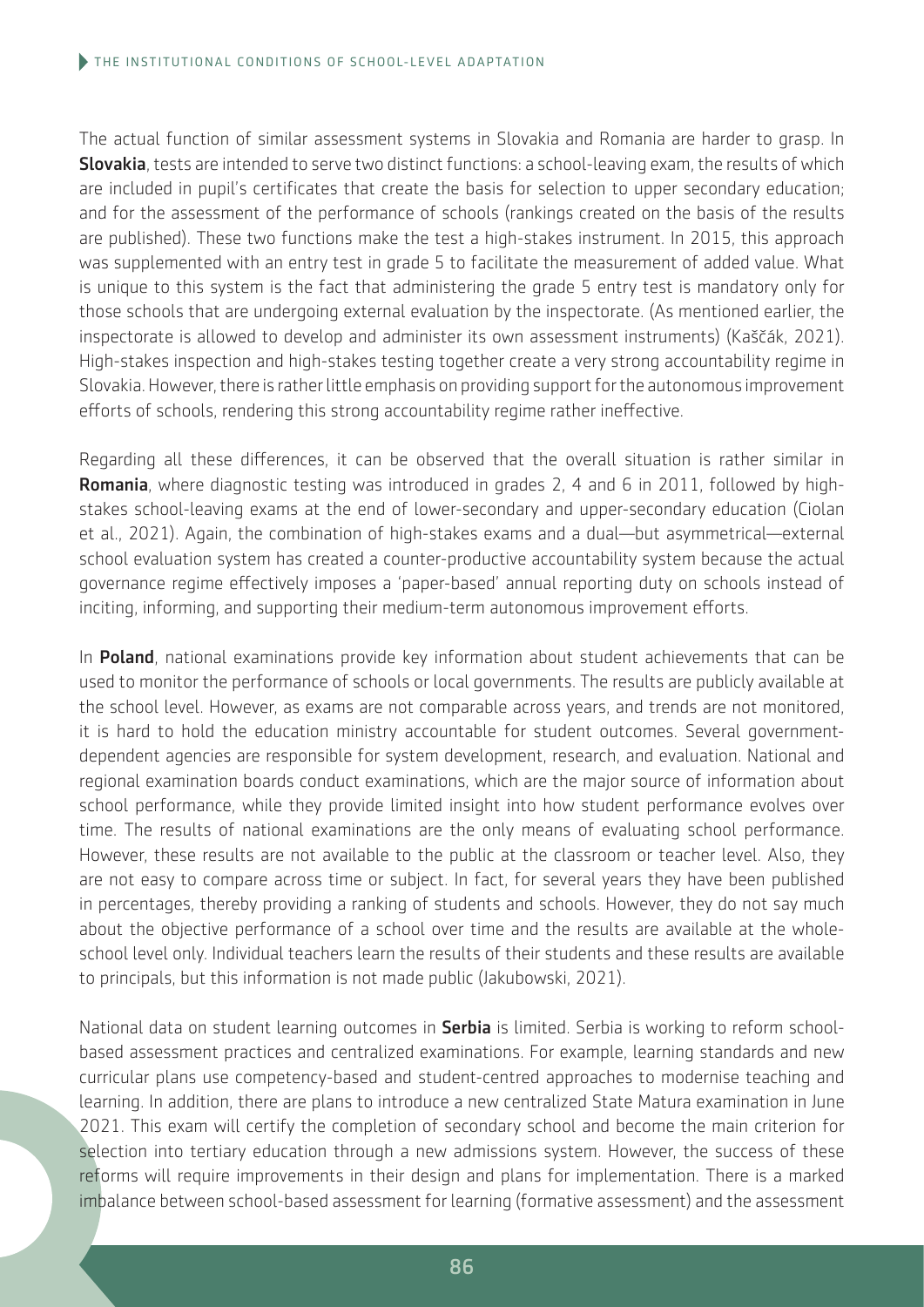of learning (summative assessment). On the one hand, there are frequent summative assessments because teachers must assign a minimum number of numerical marks to all students each year. In contrast, formative assessment in Serbia is underdeveloped, largely because summative assessment is weighted so heavily, but also because the purposes of formative assessment are poorly understood, valued, and practised. For example, while a law mandates that teachers administer initial diagnostic assessments at the beginning of the school year to all students, it is unclear whether teachers are using these results to adapt their instructional practices and focus on individual student needs. This imbalance can have negative consequences as it generates pressure on students and parents to focus on getting good marks rather than authentic learning. Moreover, some teachers and schools may respond to this pressure by inflating student grades. Serbian teachers also receive little guidance and training on how to use assessment to inform teaching and learning, although this would be especially important if the ministry would like teachers to align their assessment practices with the new competency-based curriculum—which requires teachers to evaluate complex outcomes that are hard to visualise and judge reliably (Maghnouj et al., 2020).

### 4.3 Teacher appraisal systems

Monitoring and appraising teachers to ensure internal accountability and generate demand for development is central to improving schools and the learning environments they represent. If well designed, teacher appraisal and feedback systems can be used as a tool for increasing teacher effectiveness and achieving better student learning outcomes. Appraisal can help to increase the focus on teaching and teachers' professional learning. Teachers need feedback on their performance to help them identify how to improve their teaching practice and, with the support of effective school leadership, to develop schools as professional learning communities. Appraisal and feedback systems can also help to build better school organizations by allowing teachers to progress in their careers and to take on new roles and responsibilities based on a solid evaluation of their performance. They also represent an opportunity to recognise and reward effective teaching.<sup>3</sup>

What is common to all the five countries is that, similarly to school-level self-evaluation, the teacher appraisal systems are not linked to school development, and they are often formal.

While **Romania** uses different appraisal practices, it does not use teacher appraisal as a developmental tool. Annual appraisal processes are summative and have high-stakes consequences for teachers' remuneration and careers. This may negatively influence teaching practices and inhibit the potential of appraisal to enhance student outcomes. Romania lacks professional teaching standards that would provide a national definition of what teachers should know and be able to do. As a result, each teacher appraisal process uses different evaluation criteria, and relies heavily on other assessment material such as job descriptions and tests, without evaluating the full range of knowledge, skills, and aptitudes that are important to good teaching. The developmental function of regular teacher appraisals in

<sup>3.</sup> Education GPS—Teacher appraisal. https://gpseducation.oecd.org/revieweducationpolicies/#!node=41742&filter=all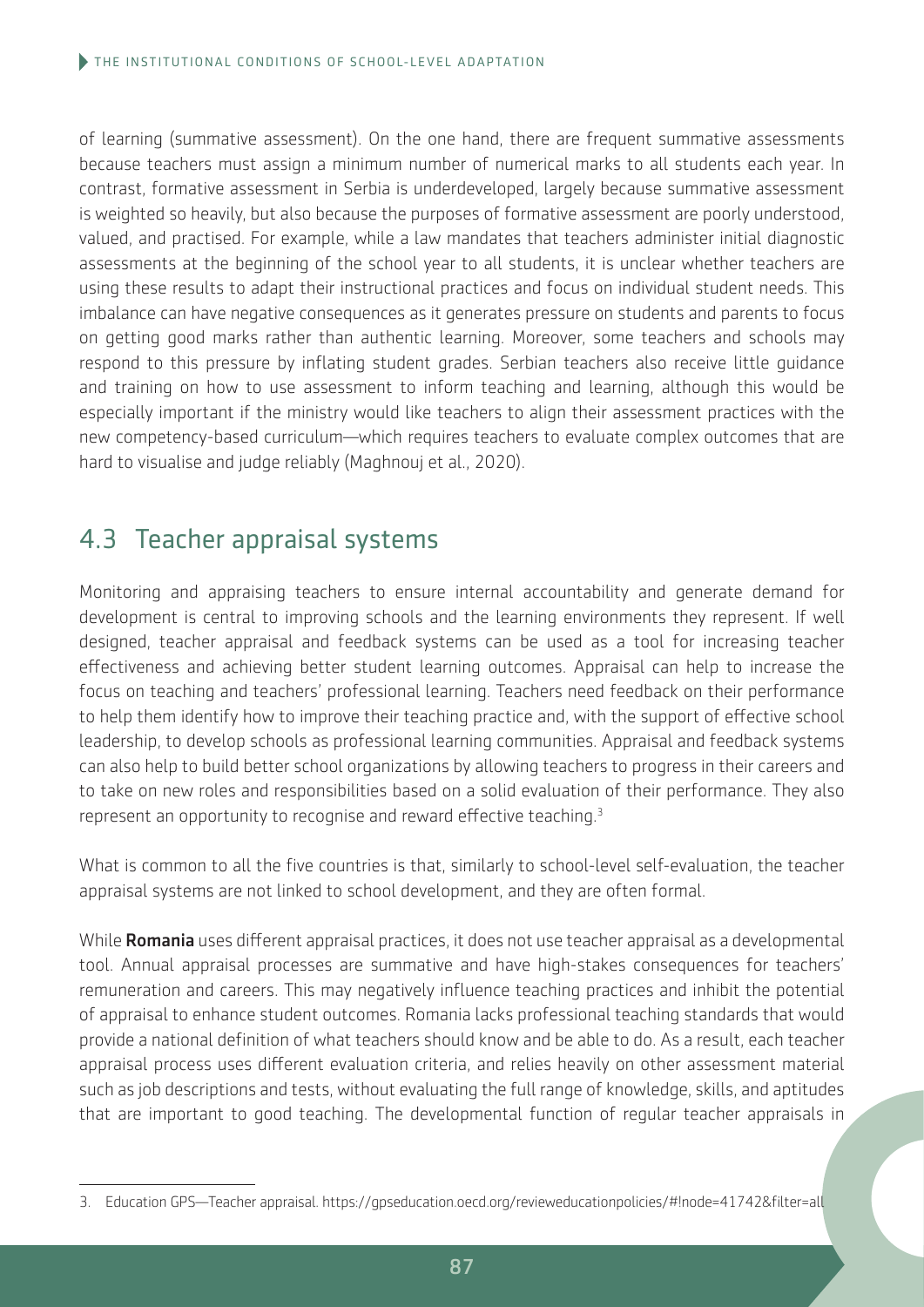Romania is currently underdeveloped. The methodology does not include classroom observations or timely, formative feedback, which processes are essential for teacher development. Regular appraisals are closely connected to high-stakes consequences such as salary bonuses and career progression, which puts pressure on teachers to demonstrate achievements rather than to treat appraisals as a learning opportunity. The developmental function of appraisals is also undermined by the involvement of school boards as an appraising body, given that a number of their members are external to the school and do not have educational experience, in addition to the lack of opportunities for one-to-one appraisals, and the limited role played by principals. The appraisal of teachers starting their teaching careers is particularly critical in Romania because entry requirements for initial teacher education are low, and preparations for becoming a teacher are minimal. The merit-based grade assessment that rewards teachers with a salary bonus may promote competition rather than collaboration among teachers, and may disadvantage teachers who work in challenging school contexts. Although positive changes have recently been made to the assessment criteria to acknowledge teachers' work with struggling students, the process still rewards teachers for having students that achieve high marks in examinations. These risks influencing teaching practice by focusing teachers' attention on preparing students for tests and academic competitions, and on high-achieving students (Kitchen at al., 2017b).

School principals are responsible for teacher appraisal in **Poland**. The Education Superintendent Offices assess teachers only when a teacher disagrees with the principal's evaluation. Systematic assessment and appraisal of teachers contribute to the design of teachers' professional development. The evaluation, which is seen by many experts as a cornerstone of professional development and teacher professionalism, is rare and unwelcomed by Polish teachers. Classroom visits are required by law, so teachers have to open their classrooms once or twice a year. Otherwise, they keep their teaching to themselves and their students, without opening up to professional discussion with other colleagues. This limited openness to professional exchange and demonstrates the weak capacity of Polish teachers and principals to learn from each other. As a result, it is more difficult for Polish teachers to respond to challenges or to innovate. Professional networks rely on individual teachers who rarely exchange ideas with colleagues in their own schools (Jakubowski, 2021).

While Serbia has taken important steps to professionalise the teaching workforce, notably through the introduction of a merit-based career structure in 2004, the use of teacher appraisal to inform promotion and professional development remains nascent. For example, schools receive no guidance on how to use appraisal to encourage professional development, and the merit-based career structure does not bring gains in terms of salary or professional recognition, weakening its potential to incentivize teachers to develop professionally and take on new roles. While Serbia has guidelines on the key functions of school leaders, such as appraising teachers or conducting school self-evaluation, these are outdated and not fully aligned with recent education policies. Without sufficient training and guidance, it is not surprising that the country's school principals are not using evaluation and assessment to define clear strategies for teaching and learning in their schools. For example, regular teacher appraisal does not systematically inform the professional development plans of individual teachers; student assessment results do not guide instruction; and school self-evaluation is not an embedded part of the school planning cycle. Chronic underfunding and little external support (i.e. the lack of coaching opportunities or participation in peer learning) further exacerbate these issues, limiting the capacity of schools to enact meaningful changes in their policies and practices. Serbian schools have a lot of flexibility in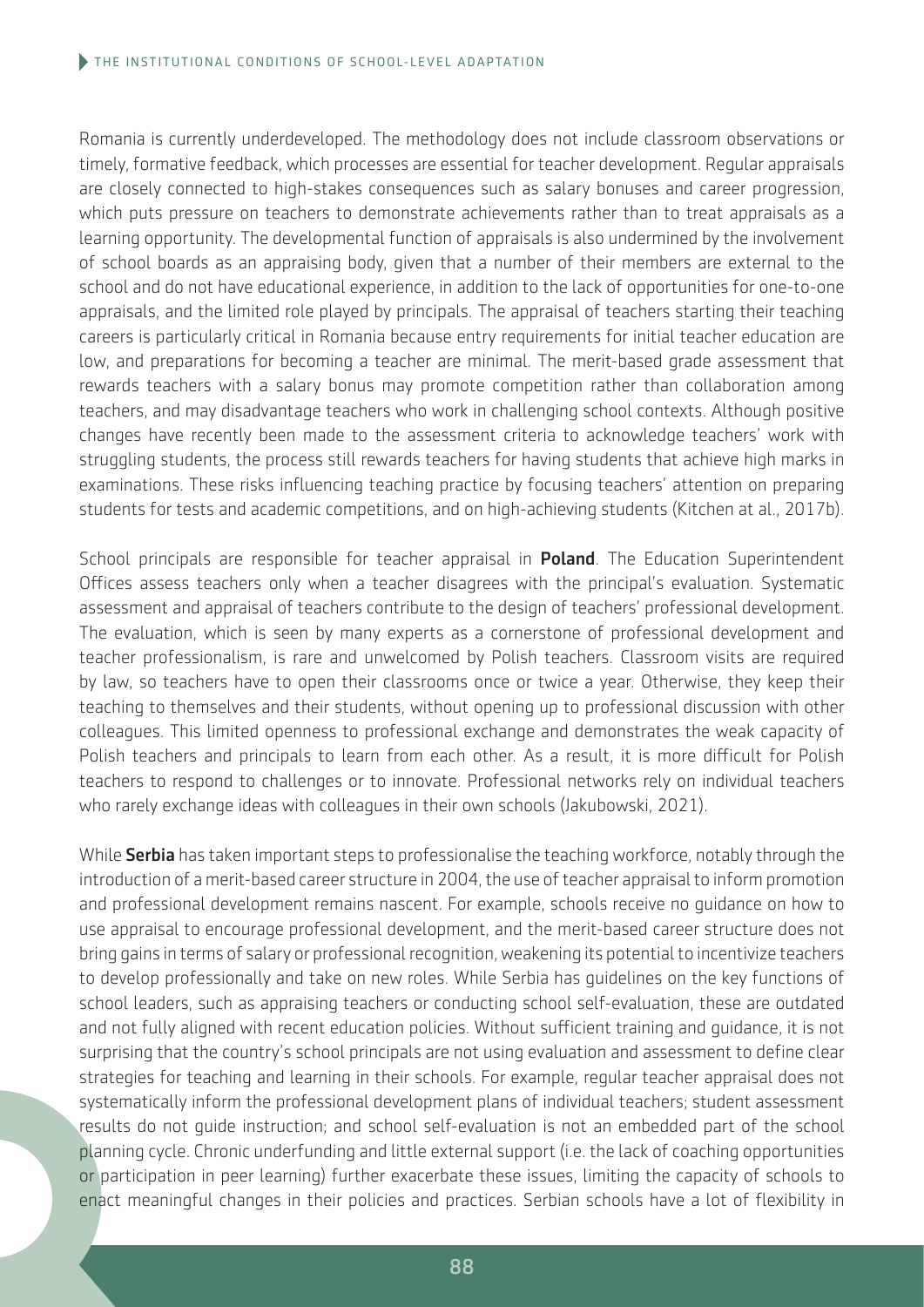how they organize and use the results of regular teacher appraisals, with each school being required to set up its own classroom observation strategy as part of its annual professional development plan. However, there is no national framework for this process, which often leaves Serbian schools without a clear sense of purpose or appropriate methods for developing teacher appraisal. As a result, the quality of teacher appraisal varies significantly among schools. Another factor that contributes to the lack of consistency in the quality of the regular appraisal process is that school principals and pedagogues have limited initial training and continuous professional development related to how to conduct appraisals and how to provide constructive feedback on teaching practices. This undermines the legitimacy and value of the appraisal process and leads some teachers to perceive classroom observation by the school principal as a control mechanism instead of a formative process. The results of regular teacher appraisals do not systematically inform professional development. Instead, teacher councils determine development areas and there is no expectation that teachers should receive training to help address gaps in the skills and knowledge identified through the appraisal process (Maghnouj, et al., 2020).

In Hungary, from the perspective of teachers and schools, the only high-stakes element of the system is the individual qualification of teachers, because according to the newly established career scheme teacher salaries are strongly differentiated according to the five categories of advancement. The teacher career model was introduced in 2013: the first two years involve a compulsory inception period, and end with an evaluating exam. Following a successful examination, the pedagogue is defined as having reached Teacher 1 level. The next level is Teacher 2, which is also obligatory for teachers to obtain. The two top levels of the career model are Master Teacher and Researcher Teacher grades, whose attainment is optional. In spite of the heavy administrative control of the new system, its weak accountability assurance potential stems from the lack of institutionalization. The government did not establish a professional inspection system with relative professional autonomy that employs qualified evaluators. Instead, those practicing teachers who are promoted to the 'Master Teacher' grade are nominated by the Educational Authority to be evaluators in other schools. They are compensated by a significantly higher salary and a substantial reduction in their weekly mandatory classes. These practicing teachers are trained for their roles as evaluators through 30 hours of in-service training only. Not surprisingly, due to the solidarity among teachers, the results of the professional audits for teachers and school principals are evaluated as less than 90 percent only in extremely rare cases. Overall, due to the lack of institutionalization that would allow for the professionalization of the external evaluation system, it is not able to meet any of the general aims of educational inspection: it does not ensure professional accountability; does not provide external references for self-evaluation; and does not generate demand for professional development. Therefore, even if the underlying standards for evaluation contain various requirements that are in line with our contemporary understanding of good teaching and schooling, the system is capable only of administrative control and creating the appearance of inspection; it does not have the potential to effectively convey external professional expectations to schools (Radó, 2021a).

Professional responsibility is primarily regulated by the law on teaching staff in **Slovakia**. The latter was most recently amended in 2019 following general criticism of the previous law, especially its effects. The previous law (2009) introduced a credit system for professional development according to which teachers taking further education courses could obtain a number of credits entitling them to a 'credit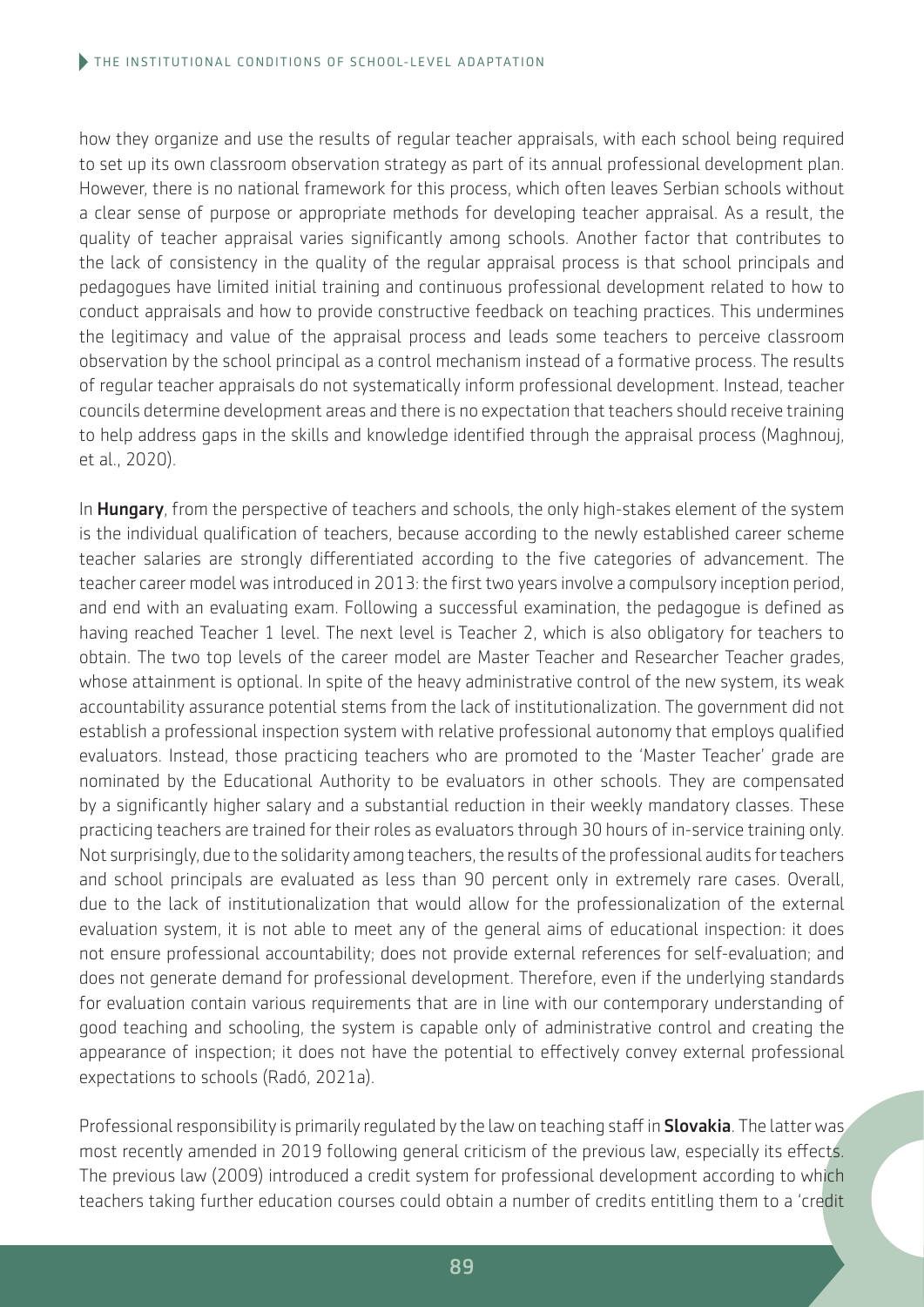bonus' of 6% or 12% of the applicable pay grade. Over the next five years, the number of teachers receiving credit bonuses increased fivefold. Two-thirds of staff who received credit bonuses did so at the 12% rate. However, the system design was ineffective at motivating staff and encouraging them to engage in ongoing education. Although the intention had been to encourage teachers to update or innovate their professional teaching skills, in practice the primary motivation for taking such courses was to obtain credits for bonuses or to become registered teachers. This fixation with credits even affected teachers' choice of continual education course—the primary criterion was not the content or relevance of the course, but the number of credits awarded. As Slovakia has national entry and exit tests at the lower secondary level, there has been debate about whether teacher accountability should be linked to students' test results. This has not been formally introduced into the system of professional accountability; nonetheless, informally, school principals in particular are likely to take results into account when, for example, reviewing the flexible portion of teachers' pay. Unofficially, school sponsors also bear test results in mind when, for example, allocating additional funding to schools at the end of the year. Therefore, outside the official system, teachers and schools are frequently held accountable for test results (Kaščák, 2021).

#### 4.4 Self-evaluation-based school development

The effective monitoring and evaluation of schools is central to continuous improvement. It can provide individual schools—which have been increasingly recognised as the key agent for improving learning outcomes—with essential feedback about how to improve their practices. School evaluation is, furthermore, increasingly considered a potential lever of change that can assist with decision making and resource allocation. The preconditions for school development are already insufficient, as self-evaluation and monitoring as the basis of development are inadequate at the school level in all five countries, apart from in Poland where teachers enjoy a high level of individual autonomy and are fully responsible for what happens in the classroom—but even the latter rarely form teams with a common approach at the school level, hence the preconditions of school development barely exist in that country either. In the other four countries, the main problem is that school development documents have become so formalized that they are not suitable for purpose.

After 2004, the introduction of mandatory quality management in schools was not supplemented with professional support for self-evaluation and school development, and no regular supplementary funds were allocated to schools for the implementation of their school development plans in Hungary. Therefore, instead of identifying their own problems and defining their own development priorities, schools focused on matters for which the central government development programs made resources and professional support available. As a negative side-effect of the abundance of resources for externally determined purposes, the largely supply-driven system of educational development smothered the gradual build-up of the practice of autonomous institutional development. After 2011, the discrepancy between school-level mandates and the governance environment that existed before 2011 was eliminated by the Orbán government, which systematically extinguished the basic conditions for institutional adaptation: the role of the pedagogical programs of schools has since become marginal and quality management has been erased from the list of mandatory tasks that schools undertake. The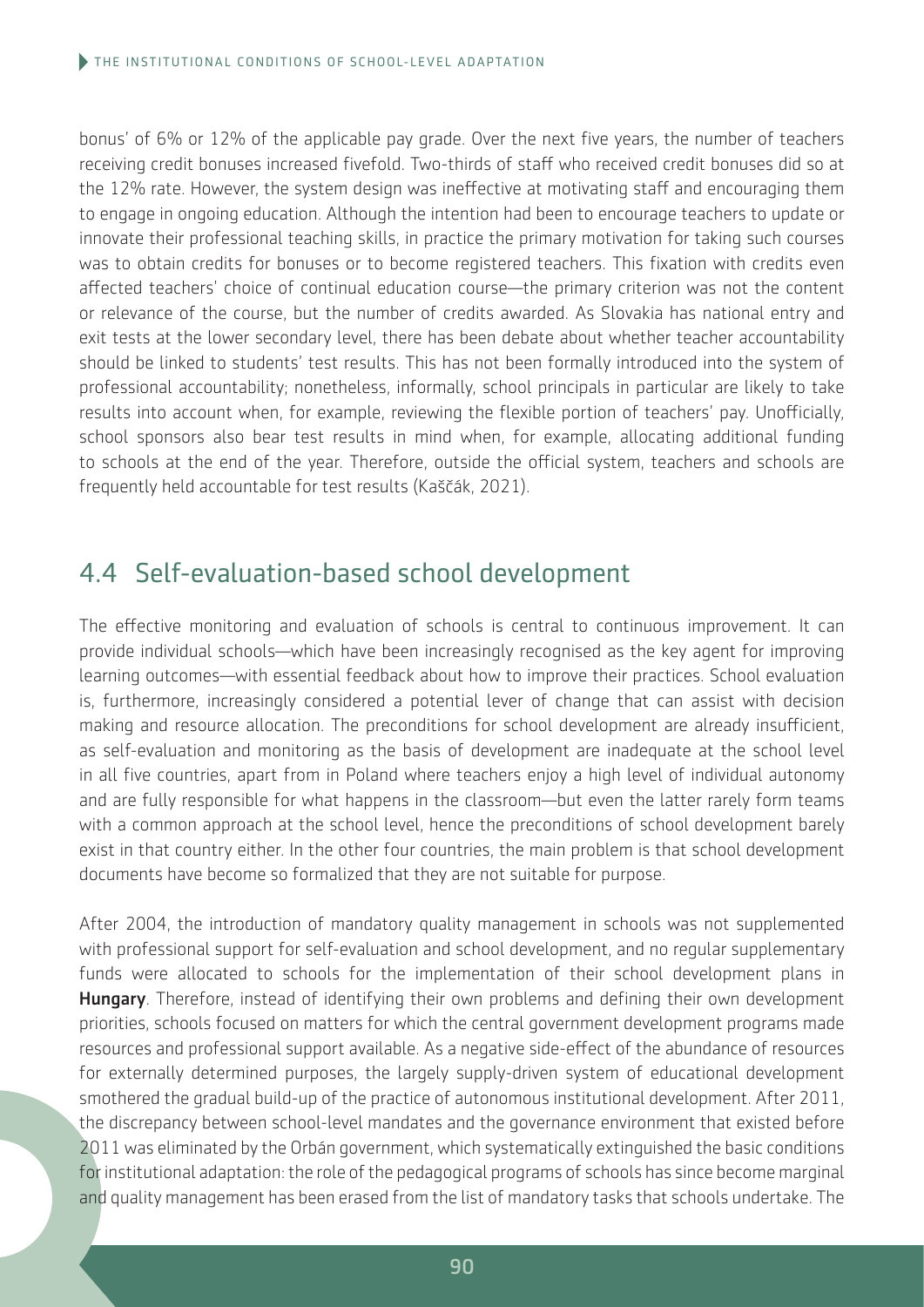new mechanism serves only to enforce administrative compliance with remotely defined standards. Due to the elimination of the revision and improvement of school programs, as well as self-evaluationbased school development, and due to the deprivation of school principals of the large majority of their former decision-making competencies, the organizational operation of schools is limited to traditional institutional rituals. Therefore, meaningful cooperation among teachers in most schools has become very poor. As a consequence, the basic conditions for school development are no longer in place (Radó, 2021a).

In **Poland**, instructional leadership in schools hardly exists, with individual teachers being almost fully responsible for what happens in their classrooms. In this context, schools do not focus on school development, although individual teachers might change their teaching content and methods to accommodate new challenges, but these efforts are not coordinated. This lack of capacity and leadership at the school level is a major obstacle to the further development of Polish schools. Also, schools rarely cooperate with each other and professional development activities and exchanges are highly individualized, which further limits opportunities for organizational learning and innovation. Although evaluations conducted by professional evaluators should encourage school development, only the element of taking part in the process of evaluation is obligatory. As mentioned earlier, school self-evaluation, while encouraged, is not mandatory. Similarly, the conclusions of the external school evaluation reports do not oblige schools to implement changes, except for schools that fail to meet key requirements, but this is extremely rare (Jakubowski, 2021).

In **Romania**, school boards are basically responsible for the management of schools and also for strategic planning and development, but school self-evaluation has not taken root as a meaningful developmental process, in part because of limited capacity and understanding, but also because of the weak autonomy of schools in a system that remains highly centralized and focused on control. The professionalization of school management will remain a target to be reached as long as there is no fair and open competition for the position of principal, and the management of key resources (money and staff) is seriously hampered by the restrictions, regulations, and influence of higher administrative levels. School principals focus primarily on administration rather than pedagogical leadership and school improvement. The lack of objective criteria for guiding selection, principal appraisal, and the conditions for dismissal to date have created an instability of roles and have not ensured that principals have the skills and capacity that school leadership requires (Ciolan et al., 2021).

**Serbian** schools often lack the capacity to use evaluation exercises to define and implement improvement plans on their own. The results that are monitored in school development plans are not used for any kind of systematic appraisal, which makes them more of a formal requirement than an essential obligation for school governors. This leads to other difficulties. Some important steps that are embedded in these plans (such as schools availing themselves of the offers of various external professional support services, especially with regard to service training and consulting, etc.) that should respond to the needs generated by school development and quality assurance demands are seen more through the lens of addressing the needs of individual teachers than schools as a wider system. School governance usually sees external support as useful for improving new or less competent teachers rather than as a means of externally supporting schools as a system, or a challenge-oriented approach. With regard to this, the means of funding of additional school activities must be understood in order to more fully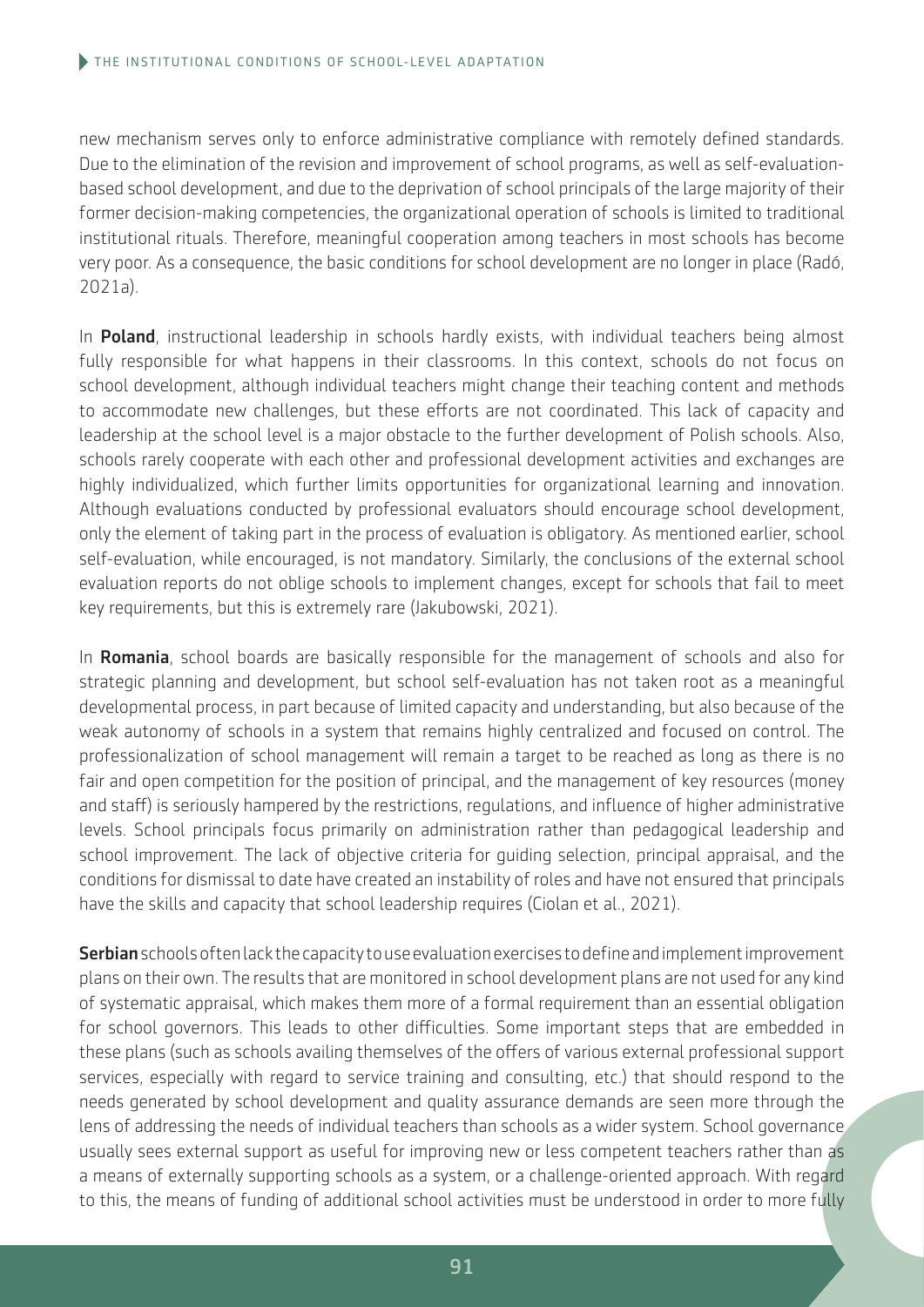interpret why schools lack the autonomy and freedom to implement their school development plans (Maghnouj et al., 2020).

In **Slovakia**, a legal framework is in place to stimulate school self-evaluation that contains the requirement that schools produce annual school reports. However, many schools do not yet use these for school development and improvement, but rather see them as bureaucratic exercise. Similarly, there is no explicit research on how schools follow up on the results of and feedback from school inspections. Thus annual school reporting is a bureaucratic exercise that is not of value for school development or improvement. Most annual school reports seem to be restricted to detailing only financial, statistical, and administrative issues, and do not report about students' educational results and outcomes except rather generally about national examination (upper secondary school graduation) or assessment results, with no detailed analysis or links to schools' educational planning. Typically, schools do not report the results of planned developments and innovation related to teaching and learning and school organization. The national culture promoted during the former communist period means that schools still struggle with the idea of openly publishing a list of their strengths and weaknesses in annual school reports. The former government aimed to address this cultural resistance by allowing schools to restrict the more analytical parts of their annual school reports for internal purposes (Kaščák, 2021).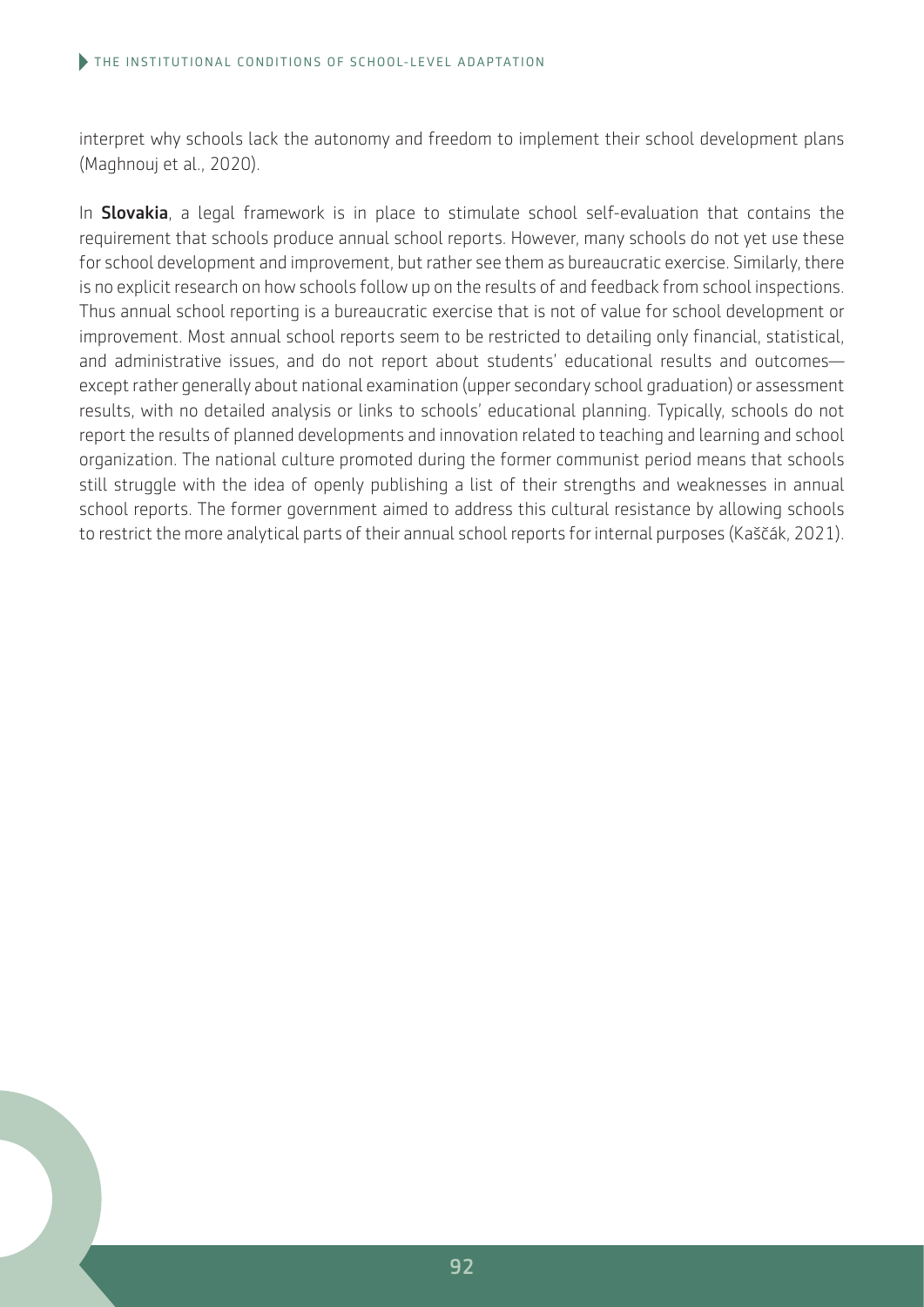### **SECTION 5. A** Conclusions

The degree of autonomy granted to schools and the domains in which autonomy is awarded to schools vary from country to country throughout the region. Although decentralization efforts are attracting considerable attention in policy debates, many countries have strengthened the influence of central authorities in setting standards, and defining curricula and assessments. For example, a loosening of central control over 'processes' and financial regulations has often been accompanied by the growing control of 'outputs' by central levels of the system. This may be due to heightened interest in measures of accountability that involve national assessments and examinations based on centralized curricula or frameworks. Critics of increased school autonomy maintain that granting more freedom to schools tends to politicise staffing decisions, increase inequality between regions, and atomise standards.4

While in Serbia and Romania school boards exercise both school management and maintainer (ownership) functions, in Slovakia and Poland the most important decision-makers are principals, despite their lack of a strong mandate. In Hungary, on the other hand, roles are mixed and the central state ('KLIK') manages schools from the outside—the latter organization simultaneously fulfils school management, ownership, and national education management functions.

In Hungary, due to the elimination of the two most important institutional procedures for reflection, problem solving, and institutional adaptation, (i.e. the revision and improvement of school programs, as well as self-evaluation-based school development), and due to the deprivation of school principals of the large majority of their former decision-making competencies, the organizational operation of schools is limited to traditional institutional rituals. Therefore, meaningful cooperation among teachers in most schools has become very poor. In Poland, schools rarely cooperate with each other, and professional development and exchanges are highly individualized, further limiting opportunities for organizational learning and innovation. School principals in Romania focus primarily on administration rather than pedagogical leadership and school improvement. Due to the high degree of centralization in Serbia, schools have lost their ability to adapt to future challenges. Schools are not in a position to adapt or reconsider their programs to more strongly personalize teaching and learning; they are not able to diversify how learning is organized; they are not able to accumulate those institutional professional capacities that would be required for the individual development of pupils; and they have lost their ability to cooperate with key out-of-school actors in relation to promoting the individual learning environment of pupils. Professional collaboration in schools in Slovakia is clearly unsatisfactory and it does not seem to be improving. The internal flexibility and openness of schools could theoretically compensate for the rigidity and uncoordinated nature of the system by ensuring dynamic, productive, inclusive learning cultures. But there is not much evidence of this in Slovakia. In comparison with teachers in other countries, a smaller proportion of Slovak teachers place very strong emphasis on academic success.

<sup>4.</sup> Education GPS—School autonomy. https://gpseducation.oecd.org/revieweducationpolicies/#!node=41701&filter=all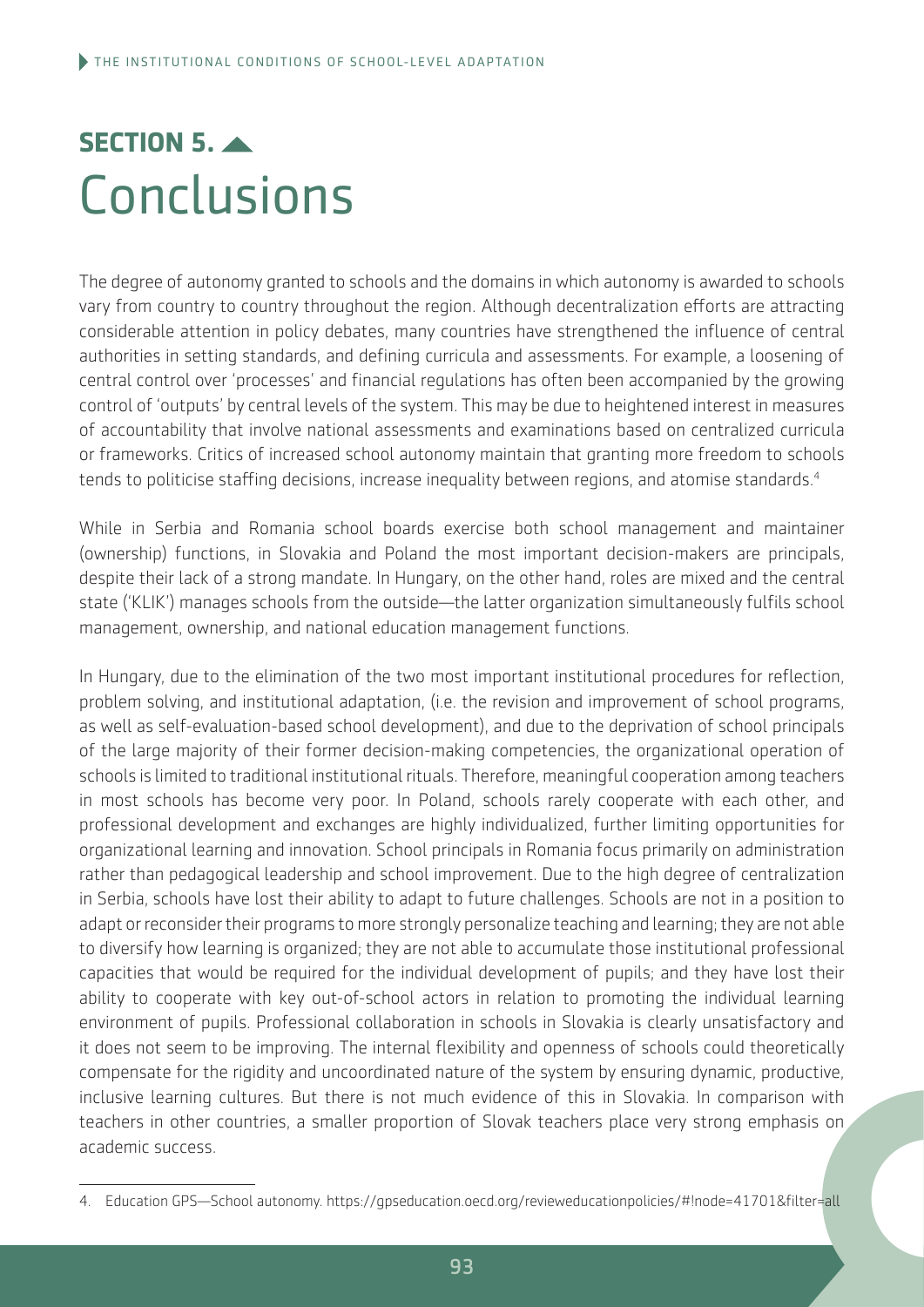| Autonomy (non-existent/<br>low/medium/high) -<br>centralized/decentralized | <b>Fiscal</b>              | <b>Professional</b>  | <b>Organizational</b> |  |
|----------------------------------------------------------------------------|----------------------------|----------------------|-----------------------|--|
| <b>Hungary</b>                                                             | non-existent - centralized | low - centralized    | low - centralized     |  |
| Poland                                                                     | low - decentralized        | high - decentralized | high - decentralized  |  |
| <b>Romania</b>                                                             | medium - decentralized     | low - decentralized  | low - decentralized   |  |
| <b>Serbia</b>                                                              | low - centralized          | low - centralized    | $low$ – centralized   |  |
| <b>Slovakia</b>                                                            | high - decentralized       | high - decentralized | high - decentralized  |  |

Although in Hungary before 2010 the formal institutional conditions for school-level adaptation were gradually established, there were very significant discrepancies between the institutional settings in schools and the external governance conditions of school-level change. The creation of a highly centralized system in 2011 weakened the basic institutional conditions of school-level adaptation and change, especially in the remaining publicly owned schools. As a consequence, most schools have lost their ability to adapt to contemporary challenges. Similarly to in Hungary, the Serbian educational system is also highly centralized, with various instruments for monitoring school quality and climate (e.g. external evaluation, and an inspectorate), but with weak capacity for adequate monitoring of implementation (due to the small number of employees). Schools have a very low level of autonomy, both fiscal and educational, and curricula are centralized. Teachers often report that they feel controlled, that they have to adhere to strict rules, and keep to a prescribed curriculum. Limited autonomy leads to poor adaptability and no consistent commitment to accountability mechanisms in Romania. Although successive regulations have in theory given more power and responsibility to schools, the fragmented and inconsistent approach has left room for keeping up 'old practices' in an apparently new system. School management is not professionalized, school boards are rather formal and 'decorative' in terms of making decisions, and the empowerment of schools as autonomous learning organizations is a target that is yet to be reached. In contrast to in Hungary and Serbia, schools and teachers in Poland enjoy significant autonomy, which has partly been limited by recent changes in curricula that are more prescriptive, but still leave major decisions regarding content and methods to teachers. On the other hand, the institutional capacity of schools to adapt to new challenges is restricted by their lack of resources and deficient leadership. School principals have only limited financial resources at their disposal. Instructional leadership in schools does not exist, with individual teachers being almost fully responsible for what happens in their classrooms. This lack of capacity and leadership at the school level is a major obstacle to the further development of Polish schools and in relation to adapting to meet future challenges. The most autonomous system among the five observed countries exists in Slovakia. However, uncoordinated and non-transparent communication between the central and local levels of education governance represents a threat to the functionality, adaptability, and flexibility of the education system. This is particularly evident with regard to the degree of autonomy wielded by Slovak schools, which is unusual both in terms of legislation and in international comparison. This autonomy can be seen in both the wide-ranging powers of school principals and teachers, and the fairly wide scope of curricular autonomy. One might assume that the latter could act as one of the drivers of adaptability to future challenges; in practice, however, autonomy is largely fictitious in that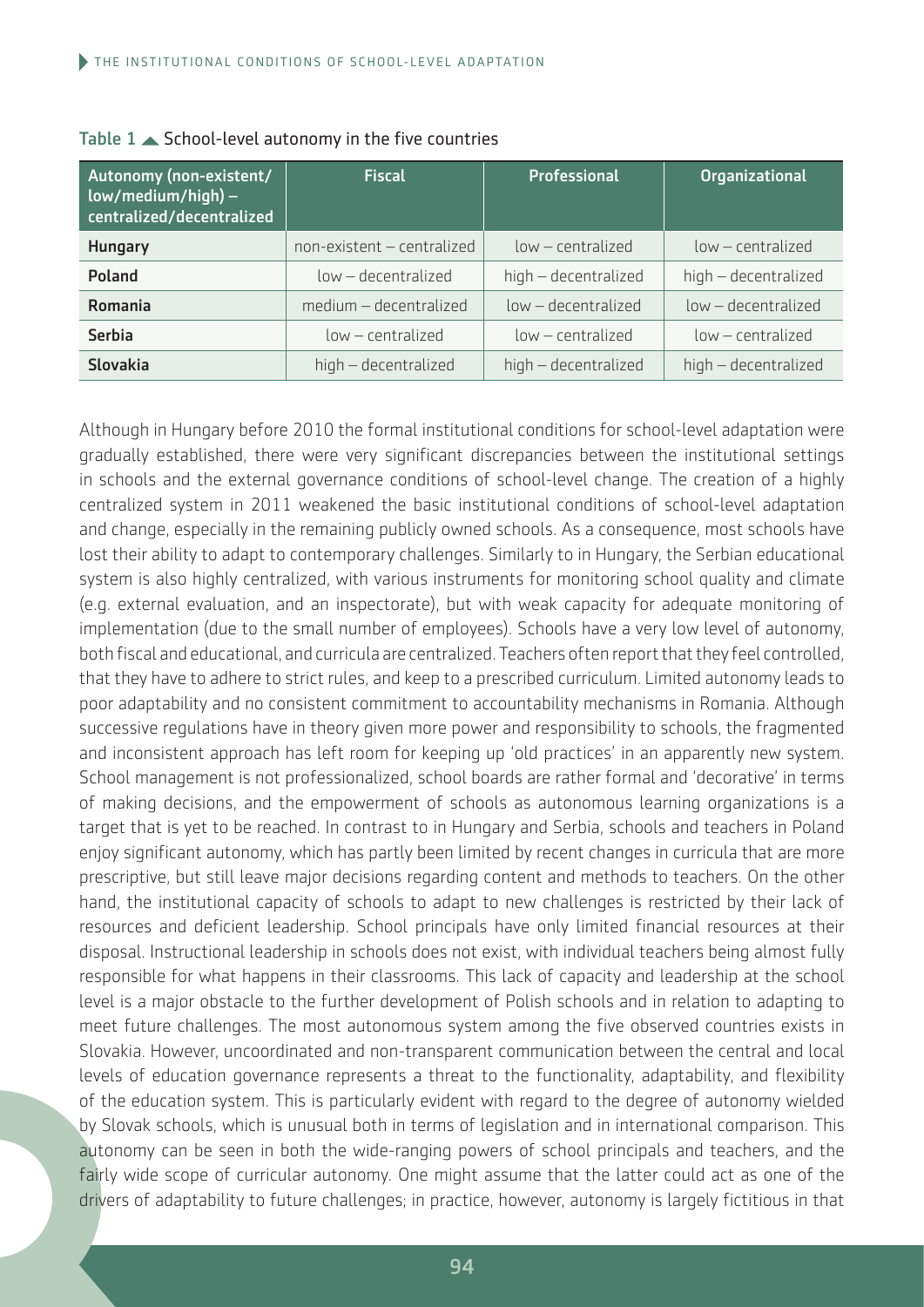school principals are hampered by incompetent sponsors and lack the resources that would enable them to exploit their autonomy.

In summary, Poland and Slovakia have limited institutional capacity for school-level adaptation, while other countries lack the conditions for school-level adaptation to external expectations. This is a significant constraint, not only because schools should not be expected to adapt to the challenges of their environment on their own, but also because they are unable to meet expectations associated with modernization due to the weakness or complete lack of institutional conditions for adaptation.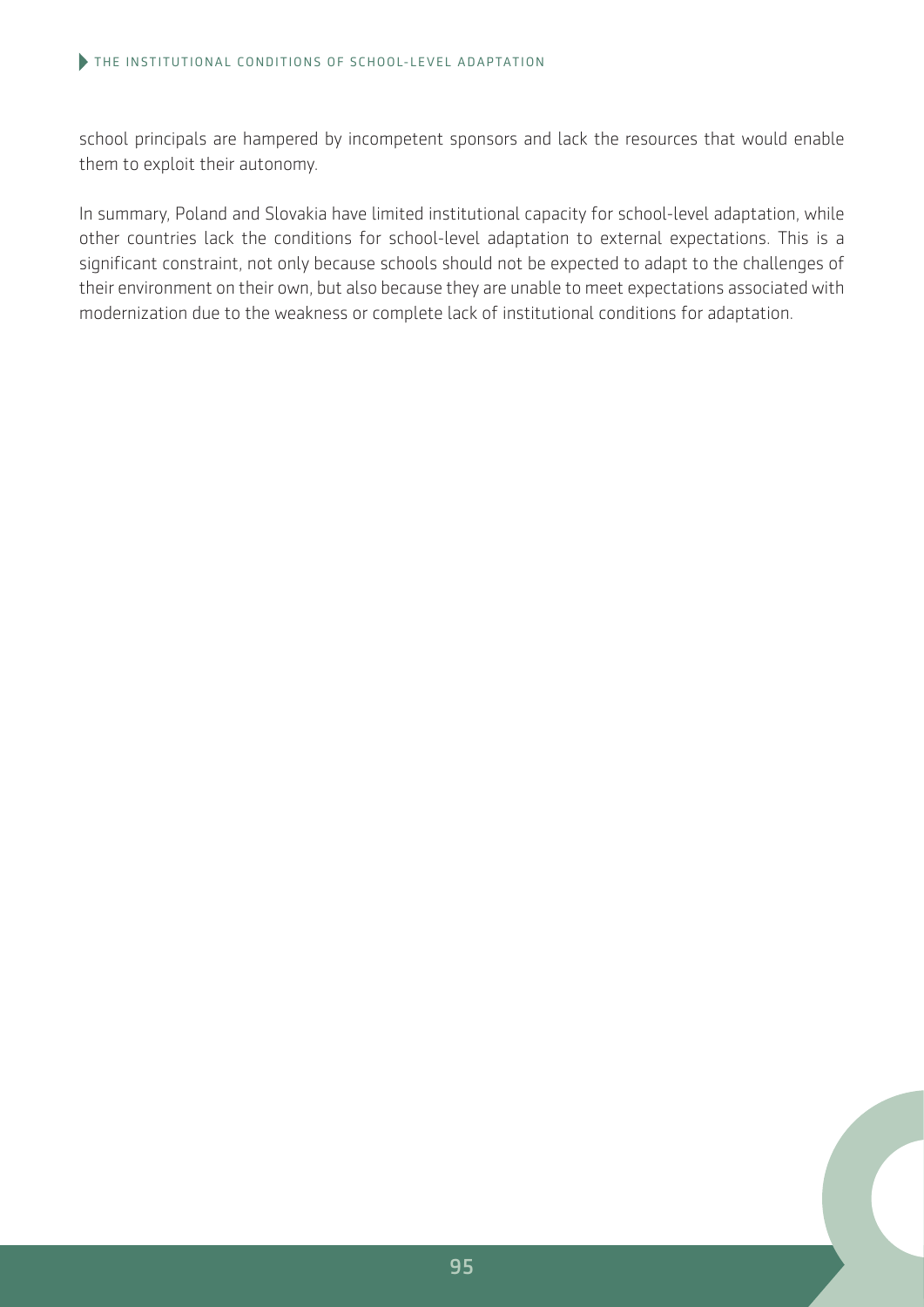# References

- Capperucci, D. (2015). Self-evaluation and School Improvement: The Issemod Model to Develop the Quality of School Processes and Outcomes. *IJAEDU – International E-Journal of Advances in Education*, 1, 56–69.
- Chapman, Ch. & Sammons, P. (2013). *School self-evaluation for school improvement: what works and why?* CfBT Education Trust. Available at: <https://files.eric.ed.gov/fulltext/ED546801.pdf>
- Ciolan, L., Iftimescu, S. & Stîngu, M. (2021). *The institutional conditions of adapting to future challenges in the Romanian education system.* Working Paper CEU Democracy Institute. Available at: [https://](https://cps.ceu.edu/sites/cps.ceu.edu/files/attachment/publication/3312/cps-working-paper-educ-institutional-conditions-romania-2021.pdf) [cps.ceu.edu/sites/cps.ceu.edu/files/attachment/publication/3312/cps-working-paper-educ](https://cps.ceu.edu/sites/cps.ceu.edu/files/attachment/publication/3312/cps-working-paper-educ-institutional-conditions-romania-2021.pdf)[institutional-conditions-romania-2021.pdf](https://cps.ceu.edu/sites/cps.ceu.edu/files/attachment/publication/3312/cps-working-paper-educ-institutional-conditions-romania-2021.pdf)

Cyert, R. & March, J. G. (1992). *A Behavioral theory of the firm* (2nd ed.). WileyBlackwell, USA.

- ET 2020 Working Groups (2017). *Quality assurance for school development. Guiding principles for policy development on quality assurance in school education*. Available at: [https://www.](https://www.schooleducationgateway.eu/downloads/Governance/2018-wgs2-quality-assurance-school_en.pdf) [schooleducationgateway.eu/downloads/Governance/2018-wgs2-quality-assurance-school\\_](https://www.schooleducationgateway.eu/downloads/Governance/2018-wgs2-quality-assurance-school_en.pdf) [en.pdf](https://www.schooleducationgateway.eu/downloads/Governance/2018-wgs2-quality-assurance-school_en.pdf)
- Fan G. & Zhang L. (2020). Education Governance and School Autonomy: The Progressive Reform of K–12 School in China. In: Fan G. & Popkewitz T. (eds.) *Handbook of Education Policy Studies*. Springer, Singapore. [https://doi.org/10.1007/978-981-13-8343-4\\_3](https://doi.org/10.1007/978-981-13-8343-4_3)
- IEQE (2017). *Report on the External Evaluation of the Quality of Work of Educational Institutions in the School Year 2016/2017*. Belgrade: Institute for Education Quality and Evaluation.
- Jakubowski, M. (2021). *The institutional conditions of adapting to future challenges in the Polish education system*. Working Paper CEU Democracy Institute. Available at: [https://cps.ceu.edu/](https://cps.ceu.edu/sites/cps.ceu.edu/files/attachment/publication/3310/cps-working-paper-educ-institutional-conditions-poland-2021.pdf) [sites/cps.ceu.edu/files/attachment/publication/3310/cps-working-paper-educ-institutional](https://cps.ceu.edu/sites/cps.ceu.edu/files/attachment/publication/3310/cps-working-paper-educ-institutional-conditions-poland-2021.pdf)[conditions-poland-2021.pdf](https://cps.ceu.edu/sites/cps.ceu.edu/files/attachment/publication/3310/cps-working-paper-educ-institutional-conditions-poland-2021.pdf)
- Jones, A. M. & Hendry, C. (1992). *The Learning organisation: A Review of literature and practice*, Centre for Corporate Strategy and Change, University of Warwick, Coventry.
- Jovanović, V. (2021). *The institutional conditions of adapting to future challenges in the Serbian education system.* Working Paper CEU Democracy Institute. Available at: [https://cps.ceu.edu/](https://cps.ceu.edu/sites/cps.ceu.edu/files/attachment/publication/3314/cps-working-paper-educ-institutional-conditions-serbia-2021.pdf) [sites/cps.ceu.edu/files/attachment/publication/3314/cps-working-paper-educ-institutional](https://cps.ceu.edu/sites/cps.ceu.edu/files/attachment/publication/3314/cps-working-paper-educ-institutional-conditions-serbia-2021.pdf)[conditions-serbia-2021.pdf](https://cps.ceu.edu/sites/cps.ceu.edu/files/attachment/publication/3314/cps-working-paper-educ-institutional-conditions-serbia-2021.pdf)
- Kaščák, O. (2021). The institutional conditions of adapting to future challenges in the Slovakia education system. Working Paper CEU Democracy Institute. Available at: [https://cps.ceu.edu/](https://cps.ceu.edu/sites/cps.ceu.edu/files/attachment/publication/3302/cps-working-paper-educ-institutional-conditions-slovakia-2021.pdf) [sites/cps.ceu.edu/files/attachment/publication/3302/cps-working-paper-educ-institutional](https://cps.ceu.edu/sites/cps.ceu.edu/files/attachment/publication/3302/cps-working-paper-educ-institutional-conditions-slovakia-2021.pdf)[conditions-slovakia-2021.pdf](https://cps.ceu.edu/sites/cps.ceu.edu/files/attachment/publication/3302/cps-working-paper-educ-institutional-conditions-slovakia-2021.pdf)
- Kende, Á. (2020). *The preconditions of institutional change in schools.* CPS Working Paper. CEU Center for Policy Studies. Budapest. Available at: [https://cps.ceu.edu/sites/cps.ceu.edu/files/attachment/](https://cps.ceu.edu/sites/cps.ceu.edu/files/attachment/publication/3254/cps-working-paper-educ-schools-institutional-change-preconditions-2020.pdf) [publication/3254/cps-working-paper-educ-schools-institutional-change-preconditions-2020.pdf](https://cps.ceu.edu/sites/cps.ceu.edu/files/attachment/publication/3254/cps-working-paper-educ-schools-institutional-change-preconditions-2020.pdf)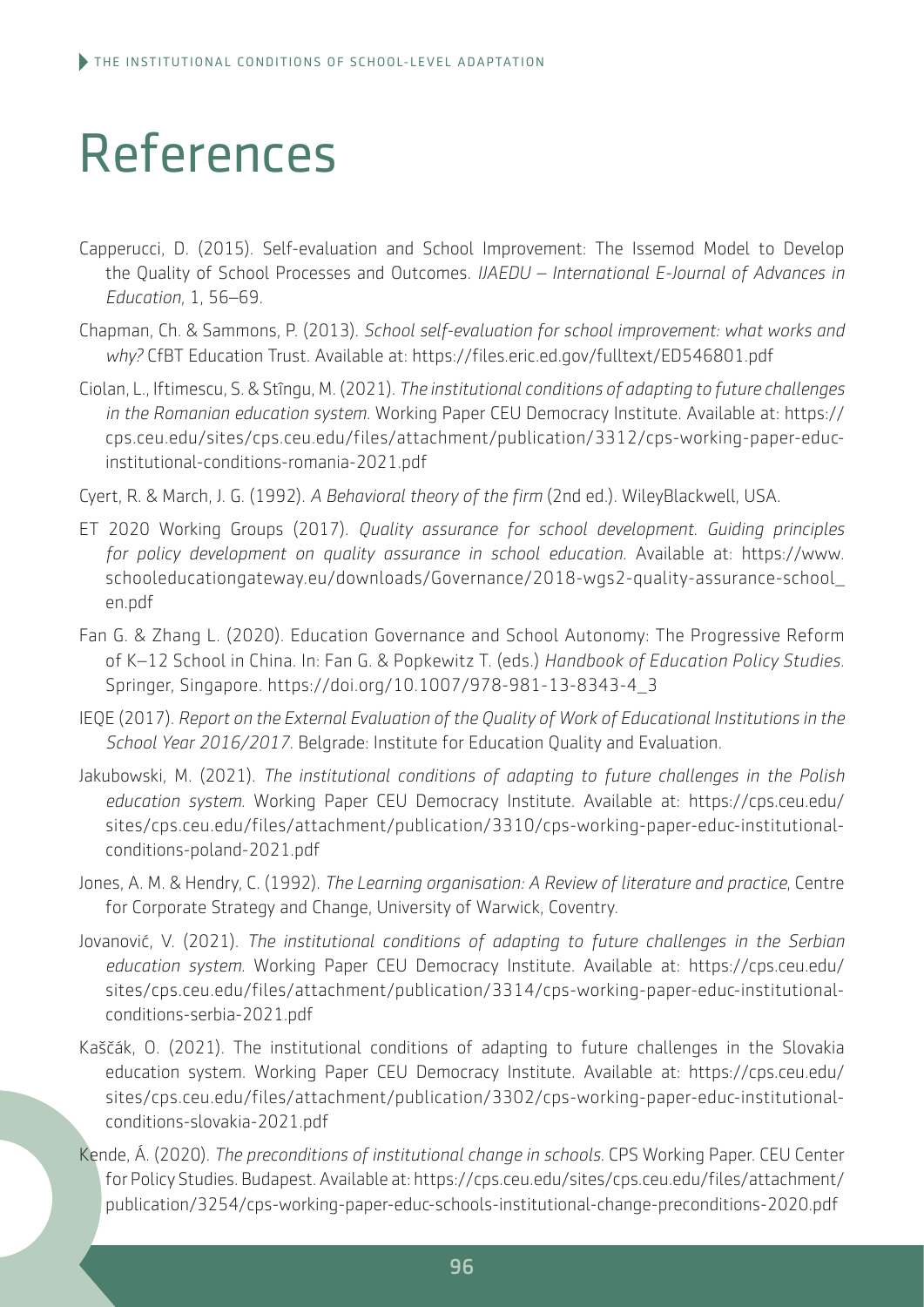- Kitchen, H., Fordham, E., Henderson, K., Looney A. & Maghnoujet, S. (2017a). *Romania 2017, OECD Reviews of Evaluation and Assessment in Education.* Paris: OECD Publishing. [http://dx.doi.](http://dx.doi.org/10.1787/9789264274051-en) [org/10.1787/9789264274051-en](http://dx.doi.org/10.1787/9789264274051-en)
- Kitchen, H., Fordham, E., Henderson, K., Looney A. & Maghnoujet, S. (2017b). Teacher appraisal in Romania: Ensuring appraisal supports teachers' professional development. In *Romania 2017.*  OECD Publishing, Paris. DOI: <https://doi.org/10.1787/9789264274051-7-en>
- Krstić, G. (2016). Why Income Inequality Is So High In Serbia: Empirical Evidence and a Measurement of the Key Factors, *Economic Annals*, 61(210), 23-46.
- Maghnouj, S. Salinas, D., Kitchen, H., Guthrie, C., Bethell, G., & Fordham, E. (2020). *OECD Reviews of Evaluation and Assessment in Education: Serbia*. OECD Reviews of Evaluation and Assessment in Education, OECD Publishing, Paris.<https://doi.org/10.1787/225350d9-en>
- MoESTD (2018). *OECD Review of Evaluation and Assessment: Country Background Report for Serbia*. Belgrade: Ministry of Education, Science and Technological Development
- Morgan, J. (2017). *School Governance and Public Choice Theory: A Study of the Decision-Making Authority in School Systems*. Available at: [https://ufdcimages.uflib.ufl.edu/UF/E0/05/10/30/00001/](https://ufdcimages.uflib.ufl.edu/UF/E0/05/10/30/00001/MORGAN_J.pdf) [MORGAN\\_J.pdf](https://ufdcimages.uflib.ufl.edu/UF/E0/05/10/30/00001/MORGAN_J.pdf)
- Munkácsy, B. & Scharle, Á. (2021). The relevance of future challenges to education in five Central Eastern European countries. In Radó, P. (ed) *Adapting to Future Challenges to Education: Hungary, Poland, Romania, Serbia, and Slovakia*. Center for Policy Studies/Demcoracy Institute, Central European University. Budapest.
- Odor, H (2018). A Literature Review on Organizational Learning and Learning Organizations. *International Journal of Economics & Management Sciences* 7(1). DOI: 10.4172/2162-6359.1000494
- OECD (2013a). *PISA 2012 Results: What Makes Schools Successful (Volume IV): Resources, Policies and Practices.* PISA. Paris: OECD Publishing. <https://dx.doi.org/10.1787/9789264201156-en>
- OECD (2013b). *Synergies for Better Learning: An International Perspective on Evaluation and Assessment.* OECD Reviews of Evaluation and Assessment in Education, OECD Publishing, Paris.
- OECD (2015). *Education Policy Outlook Poland*. Available at: [https://www.oecd.org/education/POL](https://www.oecd.org/education/POL-country-profile.pdf)[country-profile.pdf](https://www.oecd.org/education/POL-country-profile.pdf)
- OECD (2016a). *PISA 2015 Results (Volume II): Policies and Practices for Successful Schools.* PISA, OECD Publishing, Paris,<https://doi.org/10.1787/9789264267510-en>
- OECD (2016b). School governance, assessment and accountability. In *PISA 2015 Results (Volume II): Policies and Practices for Successful Schools.* OECD Publishing, Paris.
- OECD (2017). *The Funding of School Education: Connecting Resources and Learning.* OECD Publishing, Paris.<http://dx.doi.org/10.1787/9789264276147-en>
- OECD (2020). *TALIS 2018 Results (Volume II): Teachers and School Leaders as Valued Professionals*. TALIS. Paris: OECD Publishing. <https://doi.org/10.1787/19cf08df-en>
- OPEK (2006). *Egységes közoktatási minőségértékelési (intézményértékelési és tanulói teljesítménymérési rendszer kialakítása. [Strategy for the development of a unified quality evaluation (school*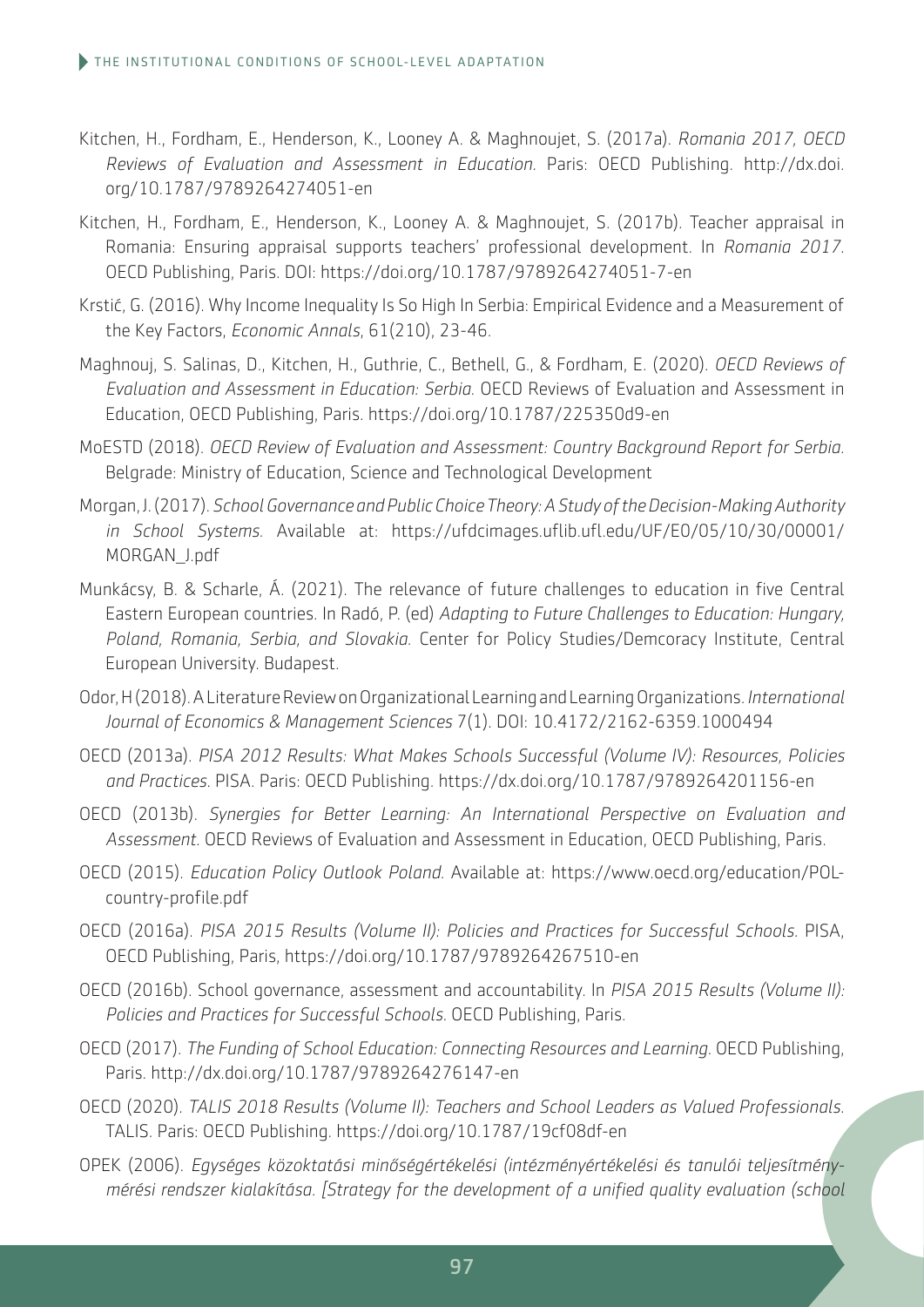*evaluation and student performance assessment) system].* Oktatáspolitikai Elemzések Központja (OPEK). suliNova Kht.

- Radó, P. (2007). A szakmai elszámoltathatóság biztosítása a magyar közoktatásban. [Ensuring professional accountability in the Hungarian education system] In *Új Pedagógiai Szemle*. 2007. december.
- Radó, P. (2010). *Governing Decentralized Education Systems, Systemic Change in South Eastern Europe, Local Government and Public Service Reform Initiative.* Open Society Foundations. Budapest.
- Radó, P. (2020). *The Adaptability of Education Systems to Future Challenges in Context: an Analytical Framework*. Working Paper CEU Center for Policy Studies. Available at: [https://cps.ceu.edu/sites/](https://cps.ceu.edu/sites/cps.ceu.edu/files/attachment/publication/3209/cps-working-paper-educ-future-challenges-context-2020.pdf) [cps.ceu.edu/files/attachment/publication/3209/cps-working-paper-educ-future-challenges](https://cps.ceu.edu/sites/cps.ceu.edu/files/attachment/publication/3209/cps-working-paper-educ-future-challenges-context-2020.pdf)[context-2020.pdf](https://cps.ceu.edu/sites/cps.ceu.edu/files/attachment/publication/3209/cps-working-paper-educ-future-challenges-context-2020.pdf)
- Radó, P. (2021a). *The institutional conditions of adapting to future challenges in the Hungarian education system*. Working Paper CEU Democracy Institute. [https://cps.ceu.edu/sites/cps.ceu.](https://cps.ceu.edu/sites/cps.ceu.edu/files/attachment/publication/3300/cps-working-paper-educ-institutional-conditions-hungary-2021.pdf) [edu/files/attachment/publication/3300/cps-working-paper-educ-institutional-conditions](https://cps.ceu.edu/sites/cps.ceu.edu/files/attachment/publication/3300/cps-working-paper-educ-institutional-conditions-hungary-2021.pdf)[hungary-2021.pdf](https://cps.ceu.edu/sites/cps.ceu.edu/files/attachment/publication/3300/cps-working-paper-educ-institutional-conditions-hungary-2021.pdf)
- Radó, P. (2021b). Governing Education for Adaptive Change in Five Central Eastern European Countries. In Radó, P. (ed) *Adapting to Future Challenges to Education: Hungary, Poland, Romania, Serbia, and Slovakia.* Center for Policy Studies/Demcoracy Institute, Central European University. Budapest.
- Schleicher, A. (2018). *World Class: How to Build a 21st-Century School System, Strong Performers and Successful Reformers in Education.* OECD Publishing, Paris.<https://doi.org/10.1787/9789264300002-en>
- Senge, P.M. (1990). *The Fifth Discipline. The art and practice of the learning organization*, London: Random House.
- Shewbridge, C., Bruggen, J., Nusche, D., & Wrightet, P. (2014). *OECD Reviews of Evaluation and Assessment in Education: Slovak Republic 2014.* OECD Reviews of Evaluation and Assessment in Education, OECD Publishing.<http://dx.doi.org/10.1787/9789264117044-en>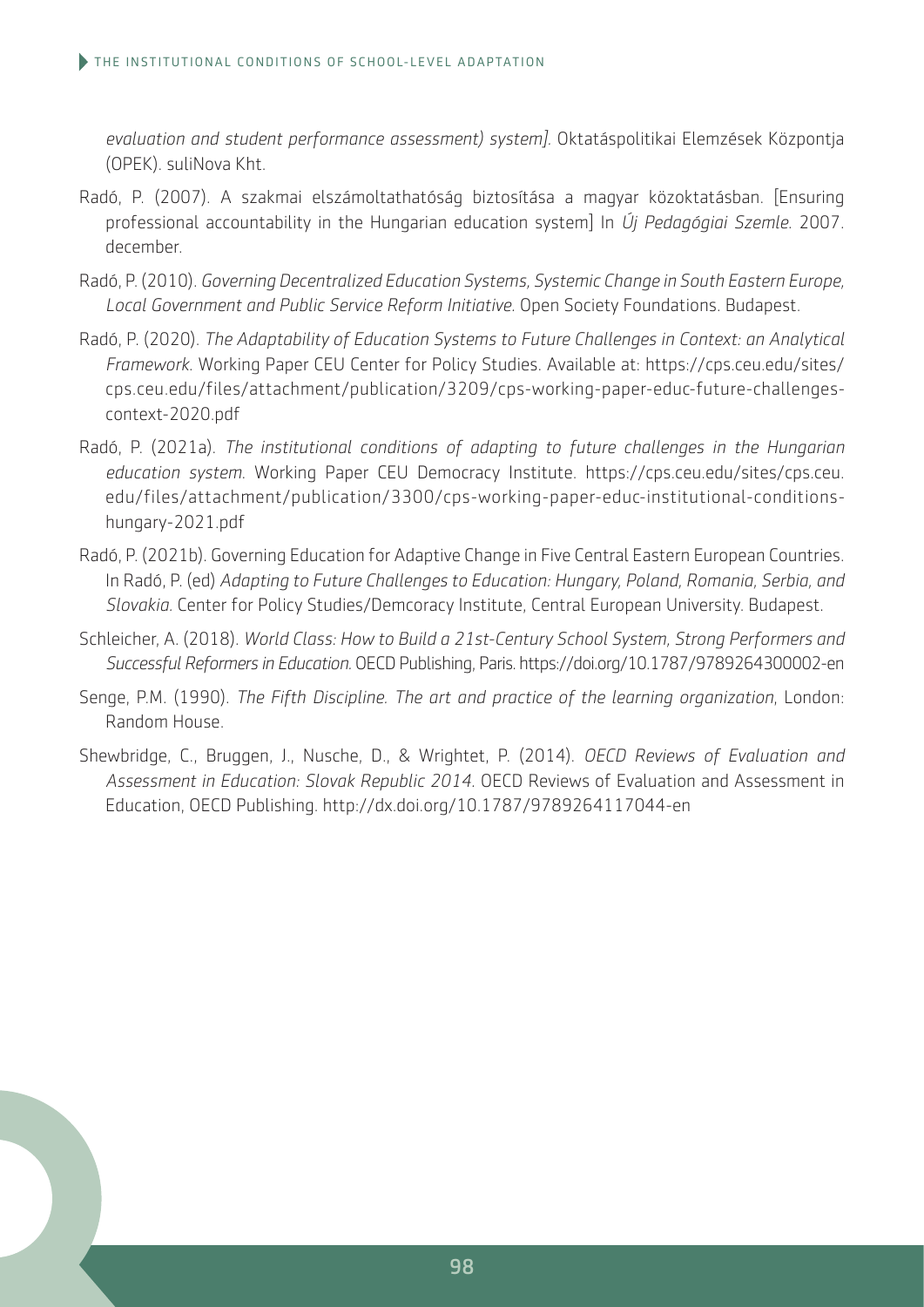## **CHAPTER 3**

## Governing Education for Adaptive Change in Five Central Eastern European Countries

Péter RADÓ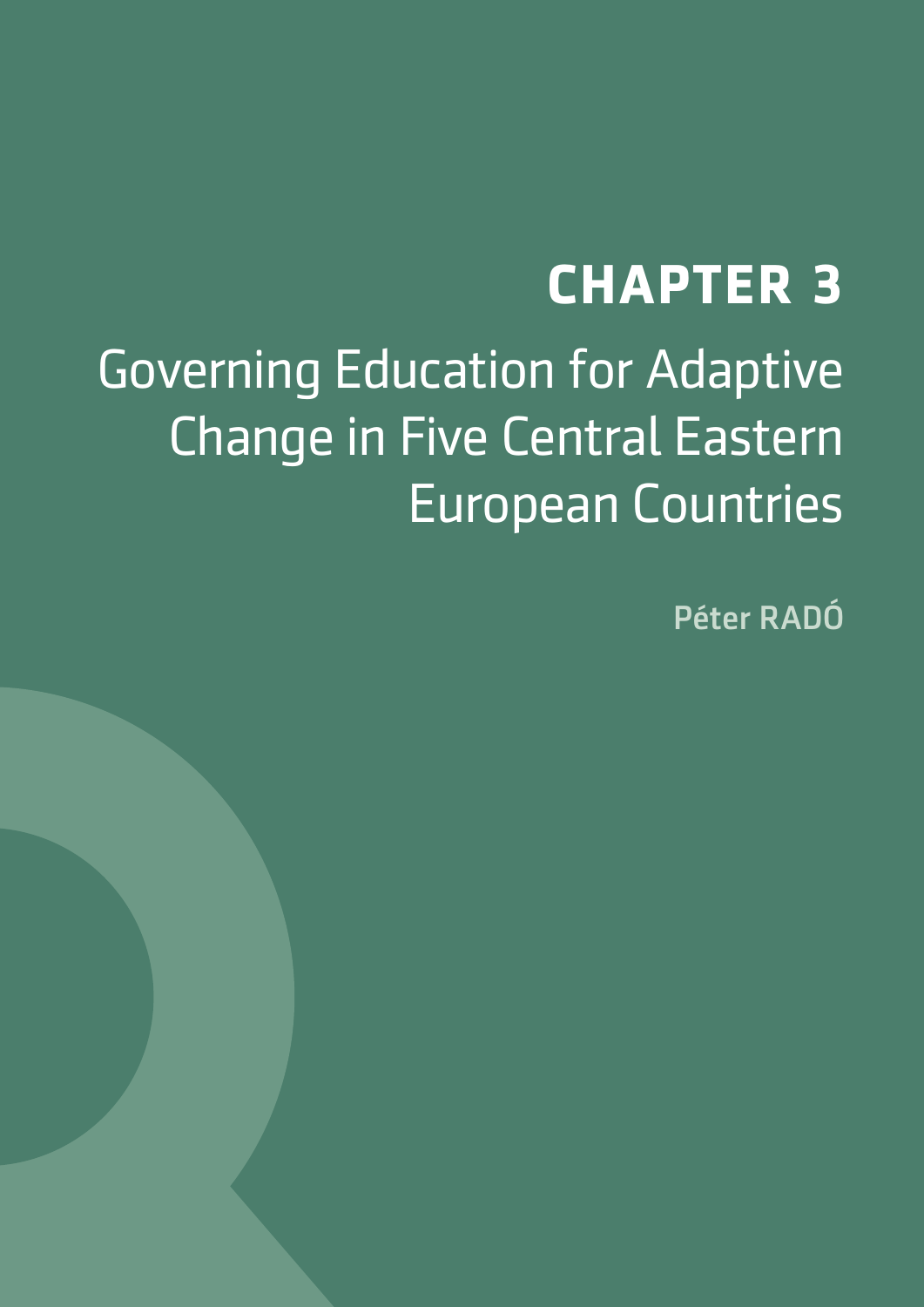# List of Figures and Tables

#### Figures  $\blacktriangle$

- 1. [Changes in the BTI governance transformation index in the five countries \(2006–2020\)......](#page-110-0) 109
- 2. Proportion (%) of decisions associated with public lower secondary education taken at each level of government in Slovakia and Poland in 2011/12, and Hungary before [and after the \(Hungarian\) system reshuffle \(OECD 2012, OECD 2018\).......................................](#page-121-0) 120

#### Tables **A**

| Algorithms of performance- and quality-oriented accountability systems (Radó, 2007)  132 |  |
|------------------------------------------------------------------------------------------|--|
|                                                                                          |  |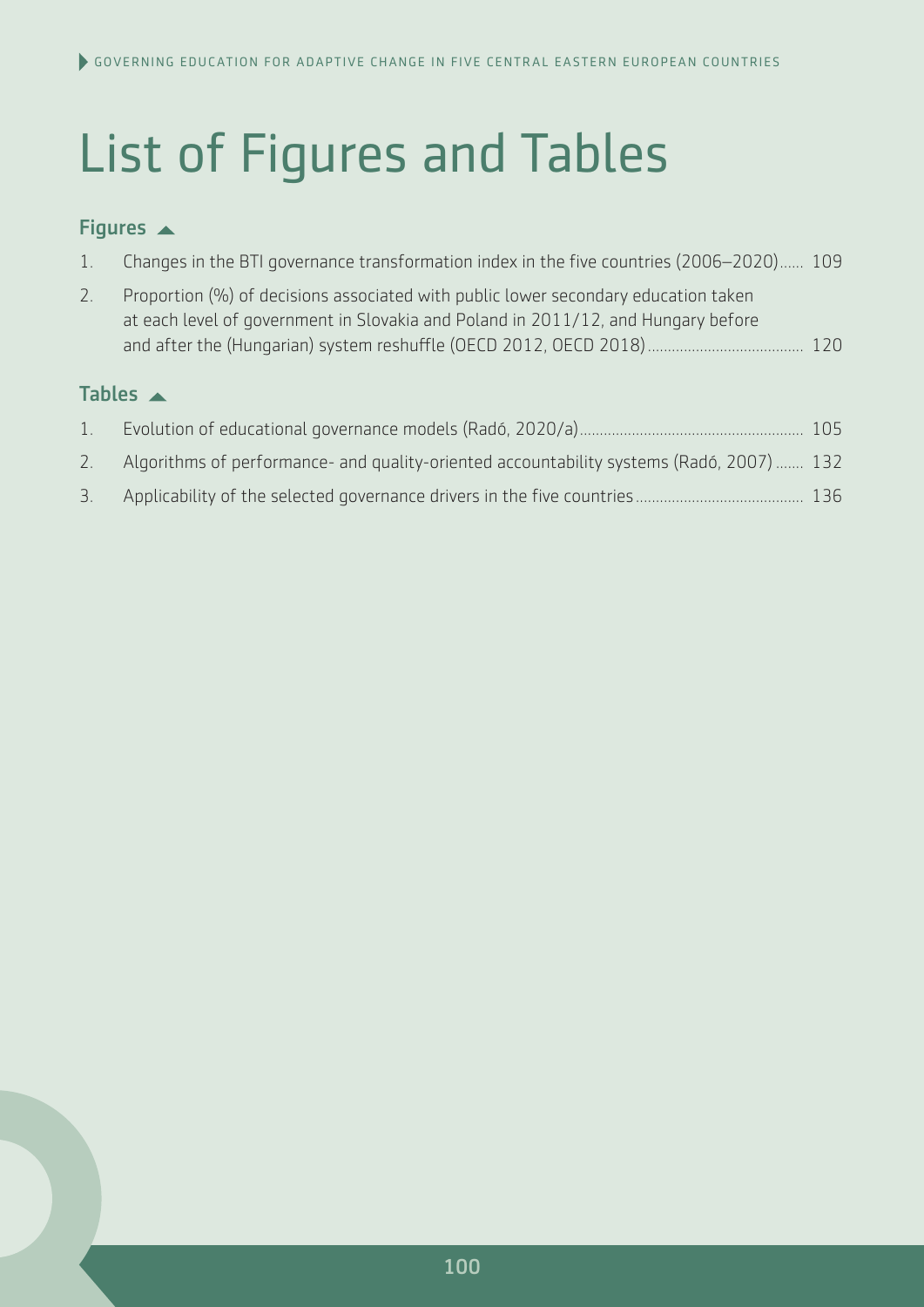### **SECTION 1. A** Introduction

Many say that the quality of an education system is largely determined by the quality of governance, but few understand the importance of this. Let's start by justifying this claim with a simple analogy: if a steam engine is left alone by the engineer, it will either slowly stall and stop or explode because no one intervenes if the steam pressure becomes too low or too high. In general, if a system lacks feedback, it will eventually enter one of these extreme states. This applies to complex systems such as education, too. Governance provides the feedback that allows a system to continue functioning at a given level. In its absence, the functioning of the system will be determined partly by internal inertia and partly by uncontrolled external influences. In short, the effectiveness of governance matters. Beyond these rather general considerations, however, the importance of future-oriented effective governance is further amplified due to the extremely heightened pressure to adapt generated by rapid disruptive changes in the technological, economic, social, demographic, and environmental context of education (Schwab, 2016).

The question that is the focus of this comparative study is the extent to which the institutional conditions of governance allow for educational adaptation to these broader challenges. Therefore, this study is intended to serve two connected purposes. The first is contextualization: digging deeper into the rather specific regional contexts that determine the applicability of certain contemporary governance instruments. The second is supporting informed discourse about the latitude for designing and implementing educational policies aimed at making schools better able to develop the skills that are essential for individual adaptability in the near future.

The analysis on the following pages is based on a detailed analytical framework (Radó, 2020/a) and a literature review (Kende, 2020/a). The primary source of the analysis in this summary study is the large amount of input that was produced between 2019 and 2021 by the members of the research team associated with the "Future Challenges to Education System in Central Eastern European context" project of the CEU Center for Policy Studies (from 2020: Democracy Institute). In the project, five country studies (Kaščák, 2021; Jovanović, 2021; Ciolan et al.; Jakubowski, 2021; Radó, 2021), and three thematic comparative studies (Rédai, 2021; Begičević Ređep, 2021; Kende, 2021/a) were developed. The work of the research team was supported by a great deal of statistical analysis (Horn, 2021).

Section 2 of this summary study outlines the most important conceptual considerations that guide the institutional analysis presented in the subsequent sections. Section 3 provides a description of the direction of change in the evolution of the educational governance systems of the five countries during the last three decades, and identifies the most important similarities and differences. The main body of the institutional analysis in Section 4 contains a comparative analysis of the operation of the four most important functional governance sub-systems that represent the terrain on which potential instruments for promoting school-level change (management, curriculum regulation, quality evaluation, and financing) can be applied. Finally, the last section summarizes the most important conclusions *vis-á-vis* the questions underlying the study.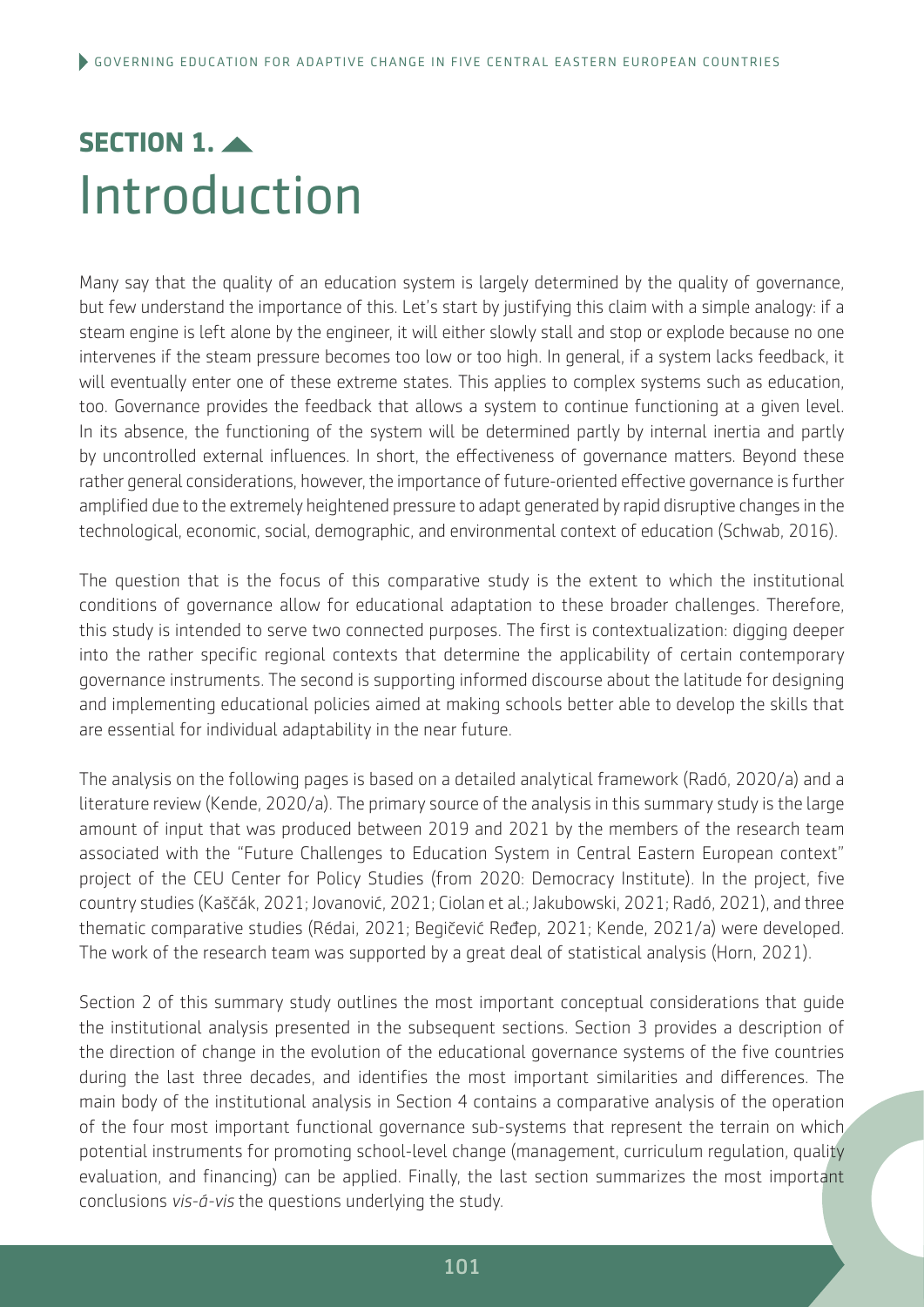### **SECTION 2. A** Conceptual Foundations (Points of Departure and Analytical Instruments)

It is widely accepted that the ideal educational development paradigm is that of the Scandinavian countries, which is often referred to as the "Finnish model". As far as the essence of the model is concerned (i.e. extensive individual development based on differentiated, increasingly personalized education, the professionalism of teachers, full institutional autonomy for schools, etc.), this is the case indeed. This is why a great number of Eastern-European educationalists link this educational ideal with the characteristics of the actual governance system of Finland, which serves as a reference when questioning the meaningfulness of any professional accountability systems, for example. As we move southward in the European continent, however, the contextual relevance of this model declines rapidly for many different reasons. For example, in most European countries school systems operate under the strong pressure of various societal and ethnic inequalities that in comparison are almost non-existent in Scandinavian countries. This pressure results in most Central- and South-East European countries in a high level of social selection and ethnic segregation, which makes it almost impossible to operate nine or ten grades of comprehensive schooling. Also, the professional capacities and preparedness of teachers and schools required for successful differentiation, personalization, and widespread supplementary individual development are not in place in most countries. In addition to this, this "Finnish" educational model is expensive; due to the relative scarcity of resources, most Central-Eastern European countries cannot afford to introduce certain elements of this model, even with an increase in funding for education. We may also add that certain cultural differences may play a role, such as the strong culture of trust-based cooperation in the Scandinavian societies as opposed to the mistrust that prevails among the actors of education in most Eastern-European countries. The list of reasons why Slovakia, Hungary, and Serbia are not "Scandinavian" is infinitely expandable. Therefore, the bottom-up school improvement approach of mainstream educational policy-making (Kende, 2021/b) constructed on the basis of the characteristics of successful Scandinavian countries encounters serious limitations in the Central-Eastern region of Europe.

Nevertheless, there is a widely shared consensus about the most important precondition of moving educational practices towards a more ideal status: the professional, institutional, and financial autonomy of schools. No school can be "developed" from outside; it is the organized, systematic, and sustained effort of the management and staff of schools that has the potential to achieve the desired changes. There are many different approaches to managing change in schools. Most of them revolve around terms such as school effectiveness, school improvement, quality management, and learning organizations. The element common to these diverse approaches and the methods they introduce is the "trivial" assumption that the professional community of schools should be ensured. School autonomy is not a "freedom right"; it is an institutional arrangement that creates the latitude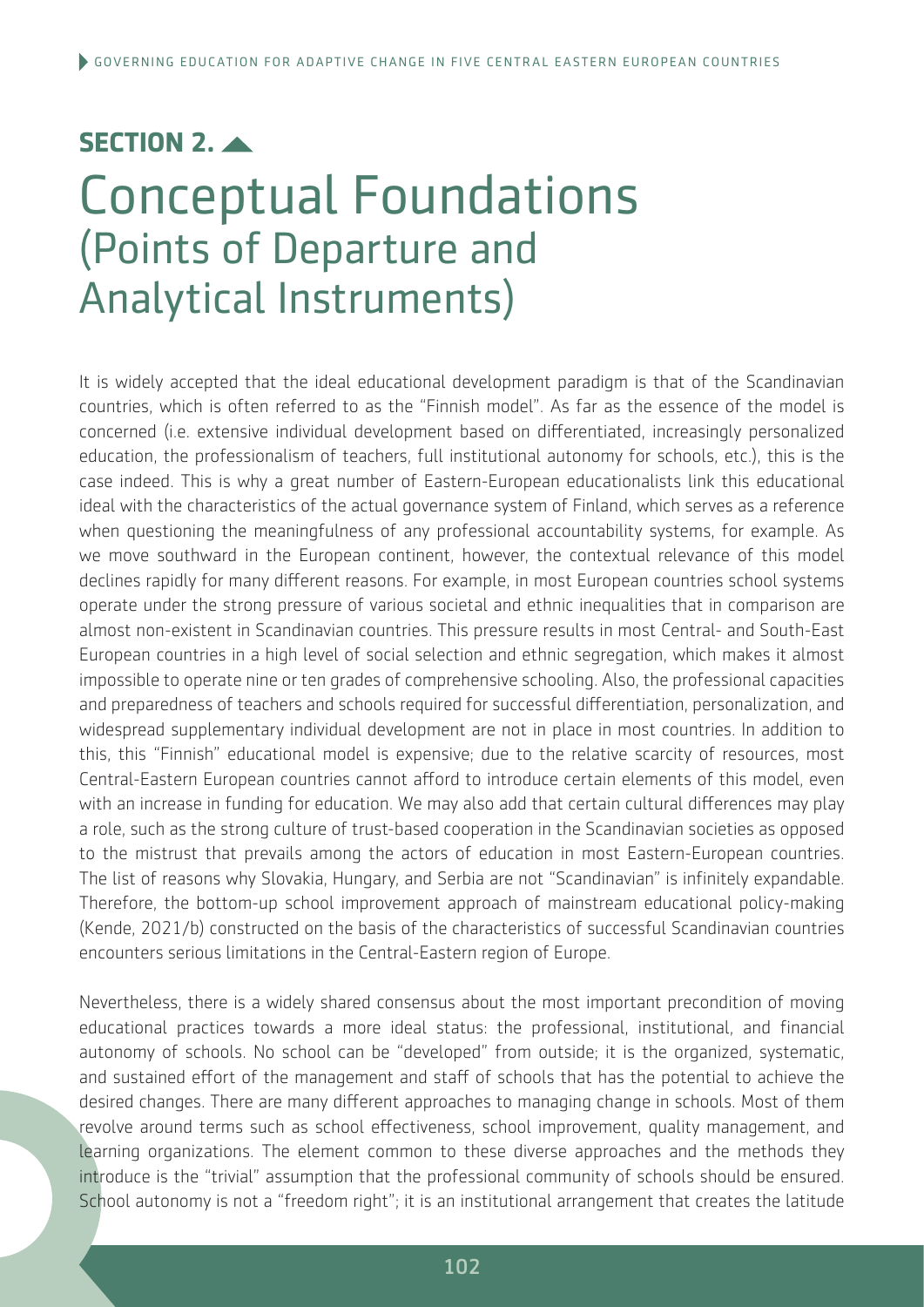within which schools can reflect on the quality of their work, are able to set goals for themselves in an autonomous way, and can design and implement projects for improvement—in line with legitimate external expectations. This latitude includes the autonomous exercise of the schools' basic functions (programs, the organization of teaching and learning, and evaluation and instruction), the autonomous operation of various organizational functions that schools undertake on a regular basis, and considerable fiscal management autonomy. As was seen in the previous study of this volume, the fundamental importance of school autonomy is not a triviality in many Central-Eastern European countries (Kende, 2021/b).

However, when emphasizing the outstanding importance of school autonomy, we should not assume that when it is granted, schools will start adapting to external expectations—such as those related to the ongoing and serious disruptive changes in the wider environment of schools—on their own. The typical organizational characteristics of the functioning of schools in the region are summarized by the concept paper that defines the analytical framework for the analysis in this volume (Radó, 2020/a). The cumulative effect of the various elements of the organizational architecture of schools in the Central-Eastern European countries under investigation is that the schools are very much occupied with themselves. In other words, from the perspective of adaptation, schools have a very strong tendency to operate with a strong internal focus that very often leads to isolation from the school environment and, typically, a closed operating logic. Due to the phenomenon of internal focus inertia, the direction of changes in schools—or the complete failure to change—is determined much more by internal path dependencies that are created by a legacy of old institutional routines than by the drive to meet external expectations.

The evergreen question of educational policies thus re-emerges: how to incite, urge, and motivate teachers and schools to make an effort to change? In the specific regional context, this question is more precisely formulated by asking the following: how can a balance be created between the emphasis on internal and external focal areas (i.e. one that counterbalances internal focus inertia) in the functioning of schools in order to ensure that the staff of schools invest systematic effort into adaptation? This is when we need to turn to an examination of the potential of various educational governance instruments (especially to those "governance drivers" that may convey external expectations in a way that is capable of defeating path-dependencies by overwriting old institutional routines ), if the former are properly connected to established mechanisms of institutional reflection and development. The underlying analytical framework for this study identified multiple potential governance drivers, such as the various standards underlying professional accountability systems, financial incentives built into the allocation of financial resources, procedural school management settings for strengthening the participation of clients and external partners of schools, developmental goals set by national curricula, national qualification frameworks, learning outcomes determined by separate standards, and the underlying evaluation frameworks for the regular external assessment of the performance of students or quality standards for external school evaluation (Radó, 2020/a).

As ensuring the appropriate extent of school autonomy is the structural precondition of schoollevel change, the effective use of these drivers also requires certain structural developments. First and foremost, it is governance decentralization that creates the regulatory mechanism for school autonomy, and which at the same time allows for adjusting to the diversity revealed by the autonomy of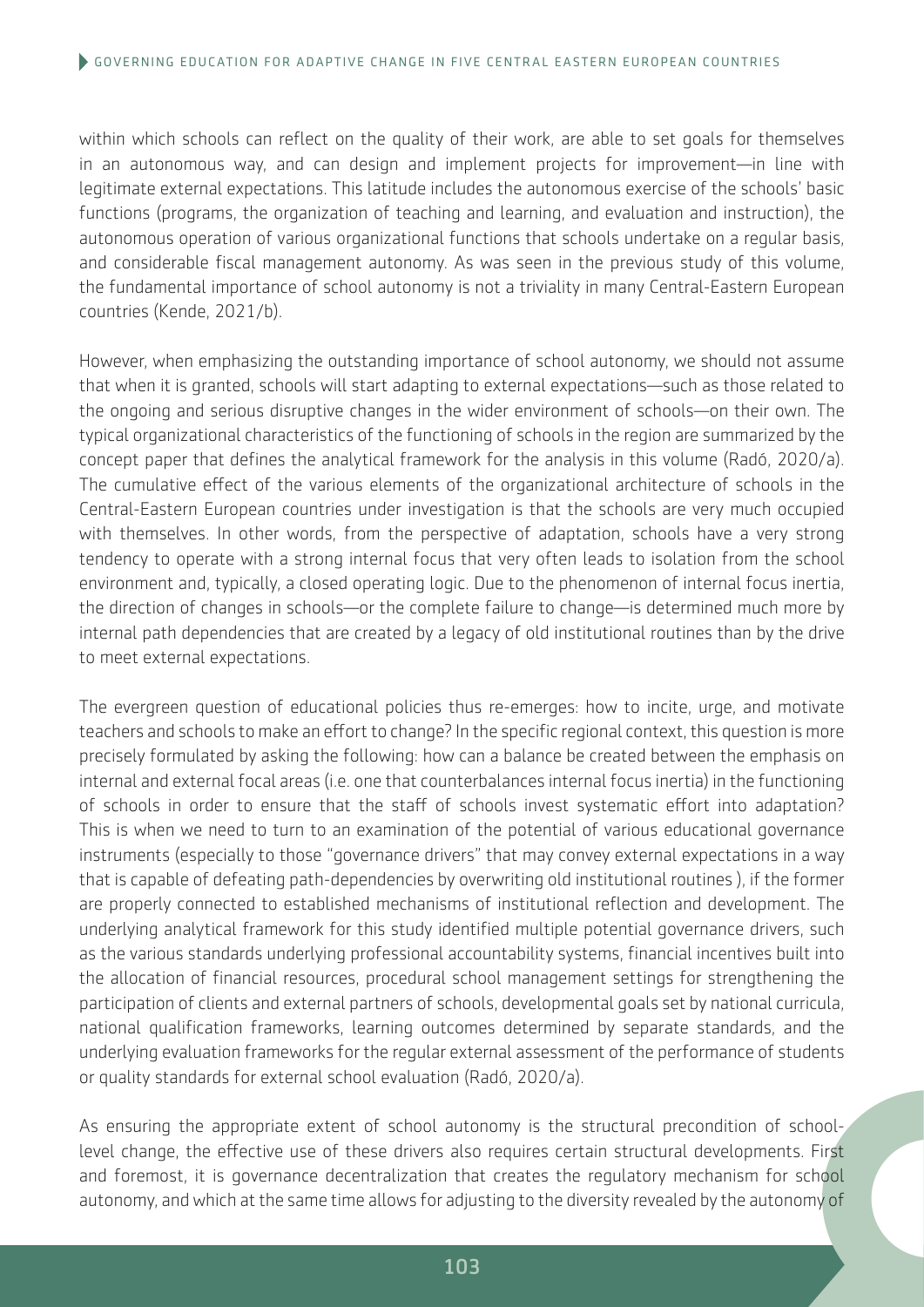schools. Thus, decentralization is both a precondition and a logical consequence of the empowerment of schools. Since the turn of the century, there has been growing emphasis in education on creating "intelligent" governance instruments that are able to adapt to the huge diversity that has been created by growing school autonomy (e.g. flexible two-tier financing systems, and supportive risk-based quality evaluation systems, etc.), and which are also able to preserve the unity of school systems (e.g. various educational outcome standards). Therefore, when assessing the institutional capacity of governance systems to apply various governance drivers in the five Central-Eastern European countries covered by the comparative analysis in this study, the most important underlying criterion will be how far they have come in decentralizing their governance systems.

The basis against which we can assess the development of education governance in the five Eastern European countries is the "Zeitgeist"—the prevailing international mainstream discourse on the effective governance of school systems at different periods of time. We can identify several stages of prevailing governance doctrines. Without digging deep into the history of educational policy, and taking the mild risk of oversimplification, we can identify focal educational governance problems and developments associated with each former decade. In the 1960s and 1970s, this was external quality assurance for accountability; this was the period of the establishment of external quality assurance agencies and quality standards, and the prevailing approach was very much teacher centred. New Public Management in the 1980s brought about the beginning of decentralization measures aimed at strengthening the short route of accountability and simulating market relationships in education. Also, this was the period when the shift from a teacher-centred approach to a whole-school centred approach occurred. The 1990s can be characterized by a backlash against New Public Management-type reforms: "education-is-different-" type change movements, New Public Service, and the franchising of change model brands by the prophets and gurus of educational change. The period witnessed a reformulation of the very "organizational" whole school approach to a softer one that emphasized the role of teams of change agents and school principals. As mentioned already, the period after the turn of century can be characterized by institutional adaptation to the growing diversity and complexity unleashed by the previous waves of decentralization. The topical issues of the decade were "intelligent accountability systems," such as risk-based inspection, standardized assessments of pupil performance, and not independent of the gradual reconsideration of learning outcome targets—the reinforcement of the whole school approach. The discourse in the previous decade was already heavily influenced by the pressure of many disruptive changes. The focus of mainstream international discourse became significantly influenced by matters such as horizontal open networks, the desire to enrich individual learning environments, and attempts to assess transversal skills, etc. (Radó, 2010; Saguin, 2019).

The evolution of educational governance systems indicated by this concise summary allowed for the creation of a taxonomy that is summarized in the table below. Obviously, the degree to which governance is decentralized is at the heart of this taxonomy that has been created for the purpose of this analysis. It is designed to represent an instrument for determining where the different countries are in the process of transforming their governance systems. What is important to keep in mind is that the transition from one model to another rarely occurs due to major institutional reforms. Management decentralization (i.e. deploying decision-making competencies to lower levels and opening it up to lay actors) and the subsequent process of building the institutional instruments of decentralized governance are typically long change processes that occur through limited institutional changes and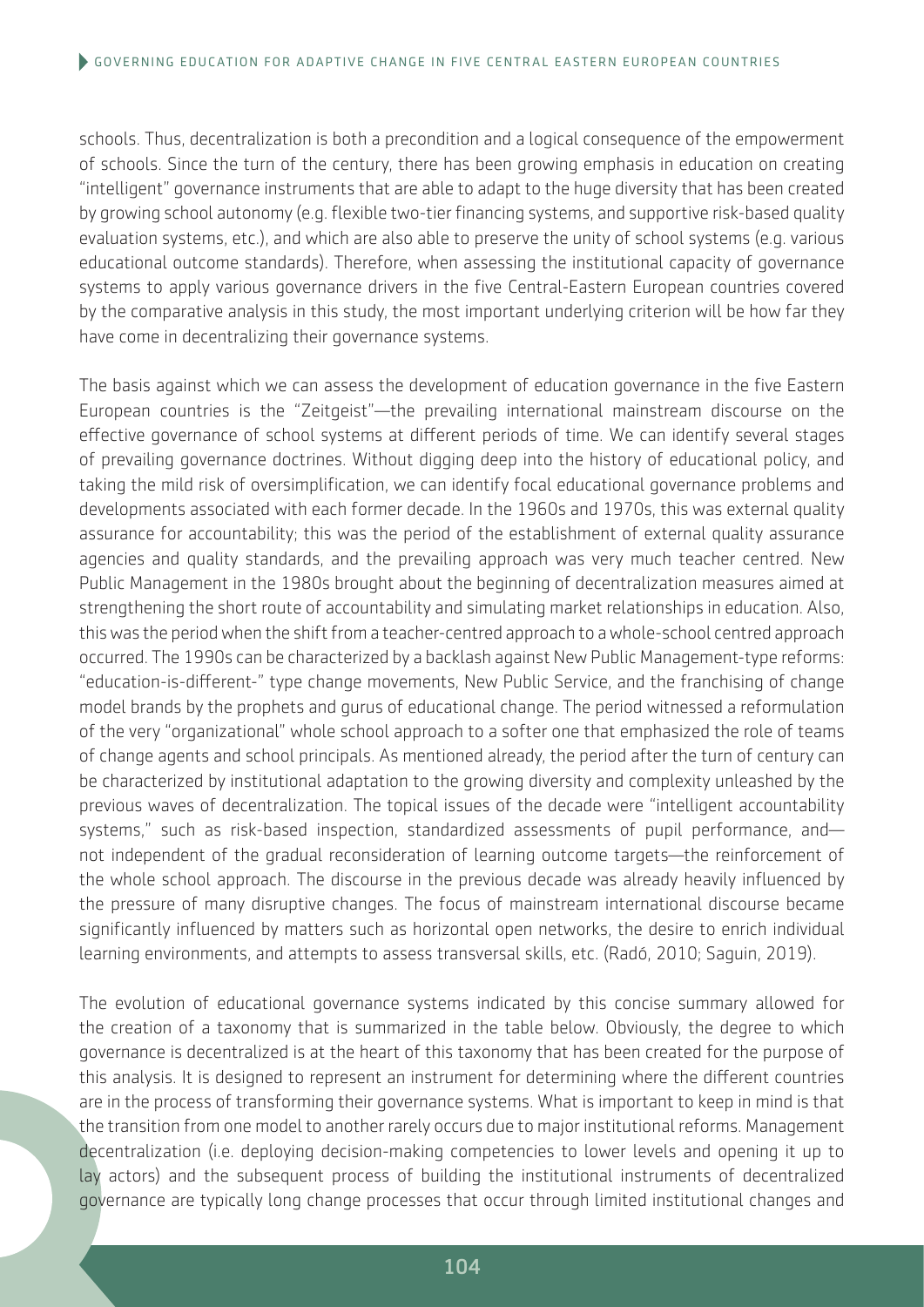<span id="page-106-0"></span>involve a process of proceeding stage by stage. The "governing by learning outcomes" model that is the prevailing mainstream concept of educational policies incorporates the key elements of the decentralized professional governance model.

| <b>Governance</b><br>models          | <b>Primary means of</b><br>governance                                                        | <b>Primary target</b><br>of governance | <b>Professional Accountability</b>                                                                                 |
|--------------------------------------|----------------------------------------------------------------------------------------------|----------------------------------------|--------------------------------------------------------------------------------------------------------------------|
| Centralized-<br>bureaucratic         | All-pervasive regulation,<br>centralized (deconcentrated)<br>administrative management       | <b>Teachers</b>                        | Long route of accountability,<br>administrative professional<br>control                                            |
| <b>Centralized</b><br>professional   | All-pervasive regulation,<br>standards, partly<br>decentralized management                   | <b>Teachers</b><br>and schools         | Long process of accountability,<br>external professional<br>evaluation                                             |
| <b>Decentralized</b><br>professional | Procedural regulation,<br>quality standards,<br>decentralization and<br>full school autonomy | Schools                                | Long and short processes<br>of accountability, external<br>professional evaluation                                 |
| <b>Highly</b><br>decentralized       | Procedural regulation,<br>learning outcome standards,<br>indirect strategic steering         | Schools and<br>owners of schools       | Short process of<br>accountability, assessment of<br>learning outcomes informing<br>risk-based external evaluation |

|  | Table 1 Evolution of educational governance models (Radó, 2020/a) |  |  |  |  |
|--|-------------------------------------------------------------------|--|--|--|--|
|--|-------------------------------------------------------------------|--|--|--|--|

In most European countries, decentralization to institutional and local levels and the adjustment of governance instruments to fit the new structural frameworks is a thing of the past, or at least an advanced process. The development curve of the previous decades and the latest developments are already pointing towards some new government models of the future that are based on the gradual replacement of vertical management structures with horizontal cooperation networks. In particular, there are two models in the literature with the potential to grasp the essence of the direction of change. The first is the "Network Governance Model," according to which governments secede from the management of local educational services and are replaced by various public, civil, and business actors associate to operate schools. The second is the "Societal Resilience Model," in which active, selfreliant groups of citizens organize to establish and maintain schools in line with their own priorities and preferences. For this purpose, citizens create informal networks or co-operatives and draw in educational professionals (Frankowski et al., 2018). Both models represent the local-institutional de-governmentalization of educational management. This comparative study will definitely avoid searching for such experiments in the five Central-Eastern European countries. However, the extent to which the structural characteristics of the institutional environments allow for experimenting with future-oriented models of school governance (i.e. where the former are in the process of the gradual build-up of the instruments of decentralized governance) will be assessed.

The purpose of this comparative institutional analysis about the interplay between school-level changes and governance would be poorly served by an isolated analysis of various educational governance subsystems, such as management, financing, curricular regulation, quality evaluation, etc. These elements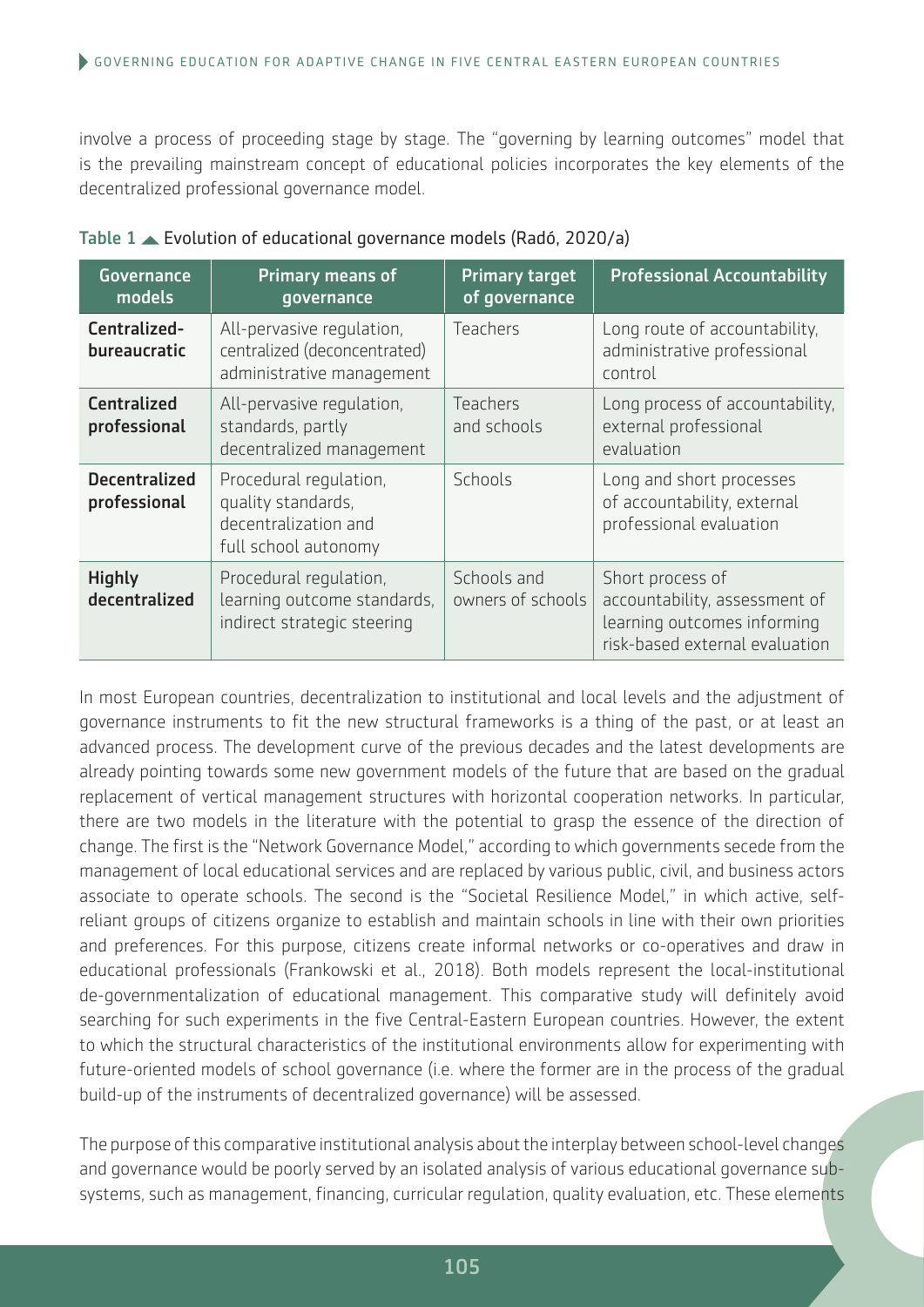together compose the "systemic environment" of schools that is constructed by various functional governance instruments that together determine the latitude within which schools carry out their core and organizational functions (Radó, 2010). This analytical framework facilitates the application of a dynamic method of analysis that takes into account the interactions of the individual elements. Therefore, it allows for consideration of their interplay, which in fact determines the real function of each individual subsystem (without sticking exclusively to their internal professional logic), as well as the interplay between the systemic environment as a whole and the operation of schools.

Finally, a warning has to be advanced: this comparative analysis will not be oriented towards the identification of "good practices". The typical problem with the diligent collection of "good practices" is their often questionable contextual relevance. In the vast majority of cases, practices that work well in their original environment do so not only because of their "technological" sophistication and creative, innovative nature, but because the organizational, professional, cultural, and financial environment in which they are created allows for it. The dissemination of good practices often creates the illusion that successful know-how is easily transferred from its original habitat to a rather different one. In our perception, however, failure is always contextual. "Governance failure" occurs when the institutional dimensions of a public service do not effectively take into account the needs of citizens—in our case, those of pupils (Bakker-Kooy, 2008). Identifying governance failures—for which the five countries included in this study provide an almost inexhaustible pool of examples—is much more instructive because it facilitates an assessment of both the underlying institutional and contextual reasons.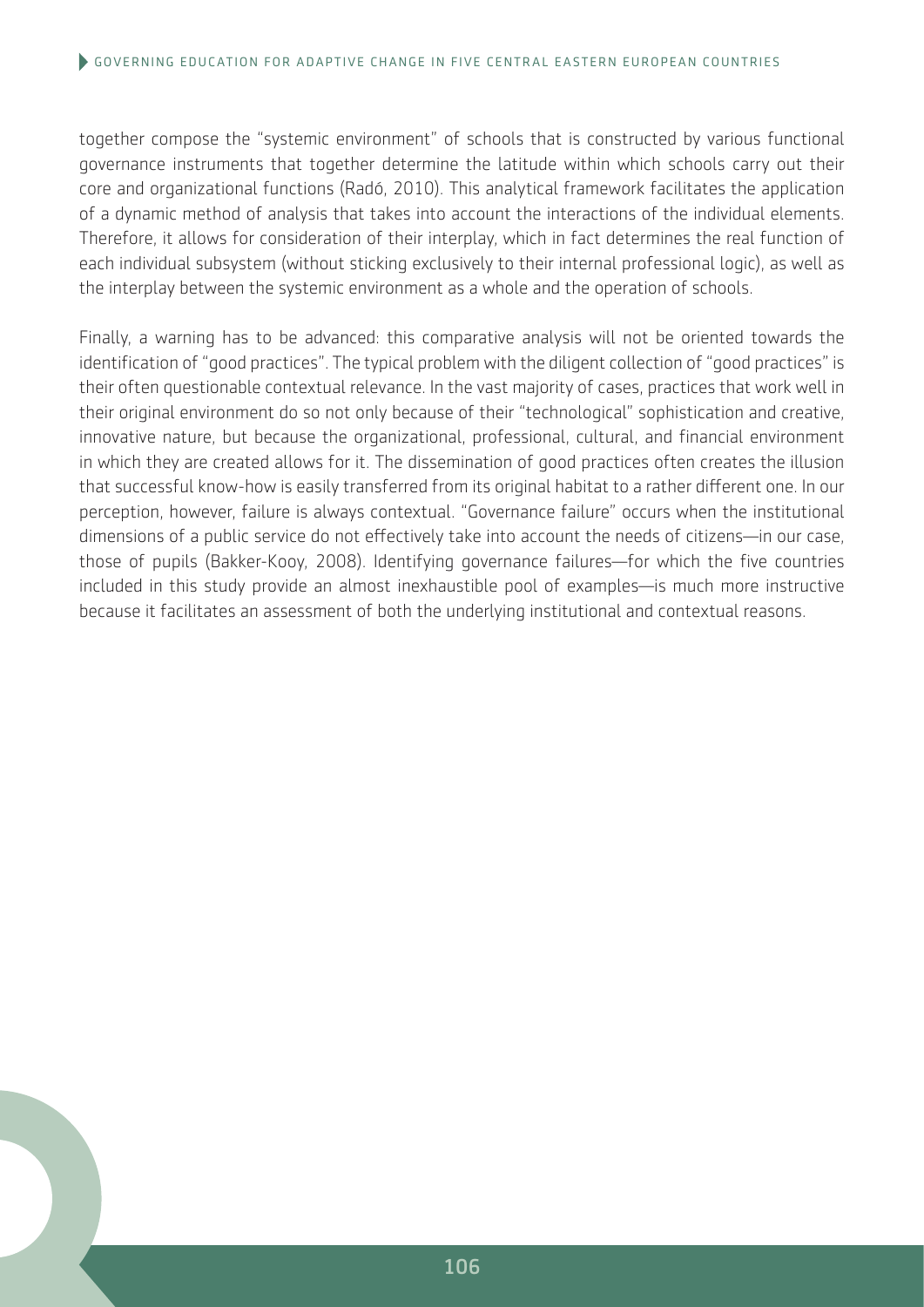## **SECTION 3. A** The Direction of Institutional Change in the Five Countries

Prior to the more in-depth institutional analysis of those governance instruments that have the potential to serve as drivers of systemic adaptation to external challenges, this section provides a brief outline of the direction of institutional changes in the five countries. For this purpose, the changes in the political context will be described, a country-by-country overview will be provided about the direction of change in the education governance systems, and certain similarities and differences will be highlighted.

## 3.1 The changing political context of governance

As emphasized in the previous section of this study, decentralized governance is the precondition of effective educational adaptation. However, it is important to make the distinction between building the basic structural framework of decentralized governance (i.e. deploying key decision-making competences to institutional and local management actors) and developing and fine-tuning the institutional instruments that allow for effective decentralized governance. The former can be achieved even within a single government term by new legislation and its implementation, but the latter always takes much more time and sustained developmental effort. In other words, the creation of an effective governance toolbox that fits with decentralized educational governance is always a long, controversial, and rarely one-way process, with distinct periods of change and backtracking. Since the traditional question of "how much is a system decentralized?" is too static to assess the future adaptability of individual education systems, the key question addressed in this study is where each country stands in the process of the gradual build-up of the instruments of decentralized governance.

This process of change in educational governance is largely determined by changes in overall political and governance regimes. During the previous decade, the political context of educational policymaking has changed radically in the majority of the Central-Eastern European countries under analysis (Munkácsy-Scharle, 2021). Due to the fact that populist extreme-conservative parties came to power in Hungary (FIDESZ) in 2010, in Poland (PiS) in 2015, and in Serbia (SNS) in 2012, there have been anti-democratic turns in all three countries. While the turn in an autocratic direction was immediate in Hungary and Poland, it involved a more gradual process in Serbia, where the clearly autocratic turnaround occurred only in 2017, and culminated in SNS's landslide victory in 2020. According to the change in the democracy scores detailed in the "Nations in Transit" reports of Freedom House, after the turn of the century all of the Visegrad countries still had democracy scores high enough for them to be labelled consolidated democracies, while Romania and Serbia were semi-consolidated democracies. More than a decade later, out of the five countries included in this comparative analysis only Slovakia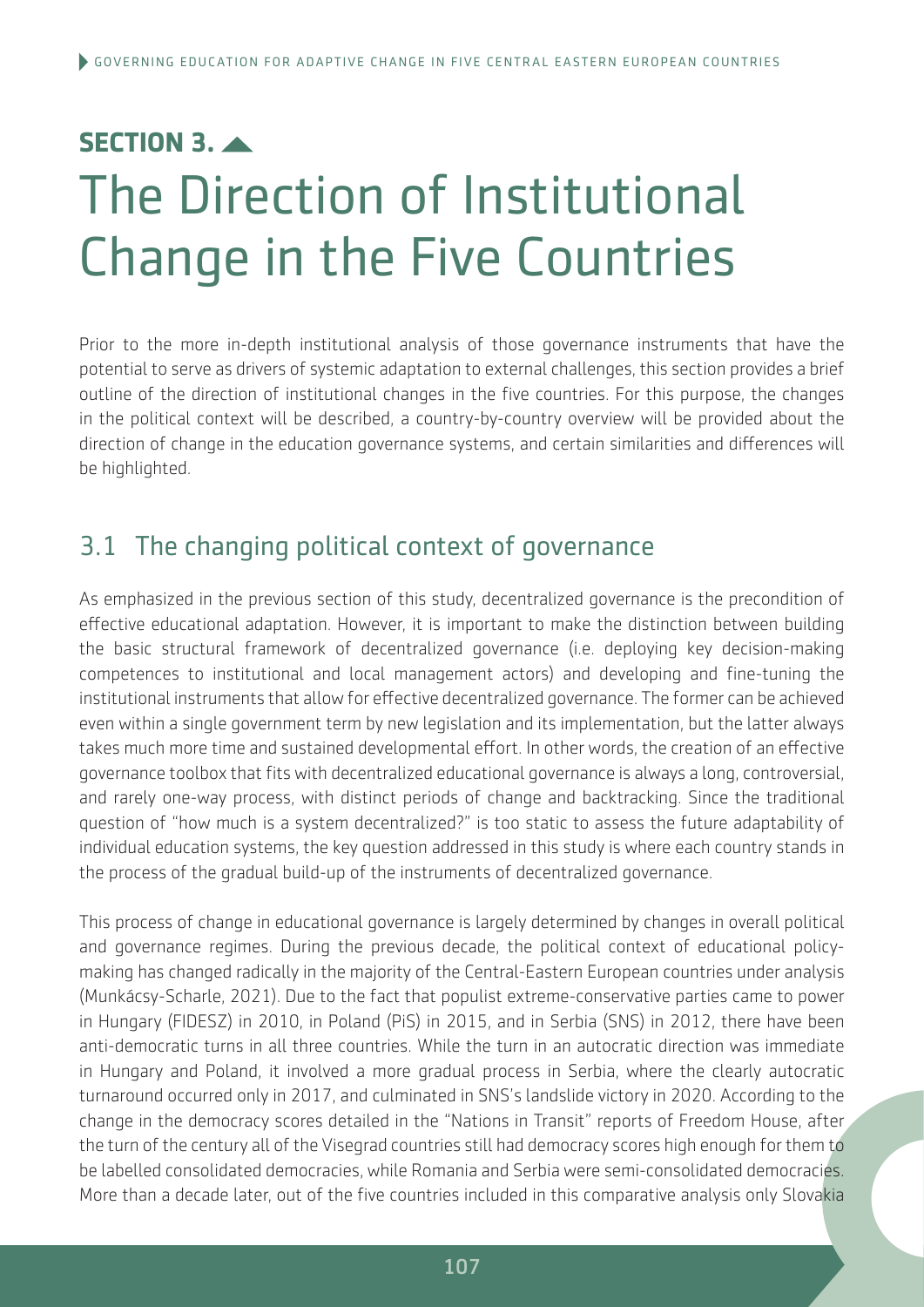remains a consolidated democracy. Due to the decline in the democracy index score, Poland became a semi-consolidated democracy in 2020. Hungary became a semi-consolidated democracy as early as in 2015, and from 2020 it qualified as a hybrid (in fact: autocratic) regime. Since 2005 both Romania and Serbia have been semi-consolidated democracies; Serbia, however, became a hybrid regime—that is, ceased to be a democracy—in 2019 (Freedom House, 2020).

The false but popular impression that highly centralized autocratic political systems can govern more effectively even in the European context is rebutted by the strong connection between the state of democracy and the quality of governance. The governance of complex systems such as education requires institutional capabilities that can only be developed and exercised in open, transparent systems that effectively operate the frameworks of cooperation among different actors. This requires political accountability, openness, and legal certainty. The negative impact of increasingly autocratic political systems on the quality of governance is clearly indicated by the change in the BTI governance index. The governance component of the Bertelsmann Transformation Index measures the political management of transformation processes and is constructed on the basis of an assessment of performance in four areas: steering capability, resource efficiency, consensus-building, and international cooperation. (In order to make the results comparable across larger regions, they are multiplied by a factor that is determined by a country's individual level of difficulty.) These four underlying assessment criteria are obviously essential government capabilities that are required for the effective governance of complex, therefore decentralized, systems. Although the quality of governance has declined in all five countries during the last 15 years, it may clearly be observed that the autocratic turn had an almost immediate and radical deleterious effect in Hungary after 2010, in Poland after 2015, and in Serbia after 2017. Not independent of the more-than-a-decade-long process of the systematic dismantling of the institutions of democracy in Hungary, in this country the decline of the quality of governance is most apparent; Hungary's ranking among the 138 countries covered by the BTI governance index has plummeted from 14 to 93 (Sikk, 2020). In comparison to Hungary, Slovakia and Poland remained relatively well governed countries. Since 2012, BTI governance scores have been higher in Serbia and Romania than in Hungary, too.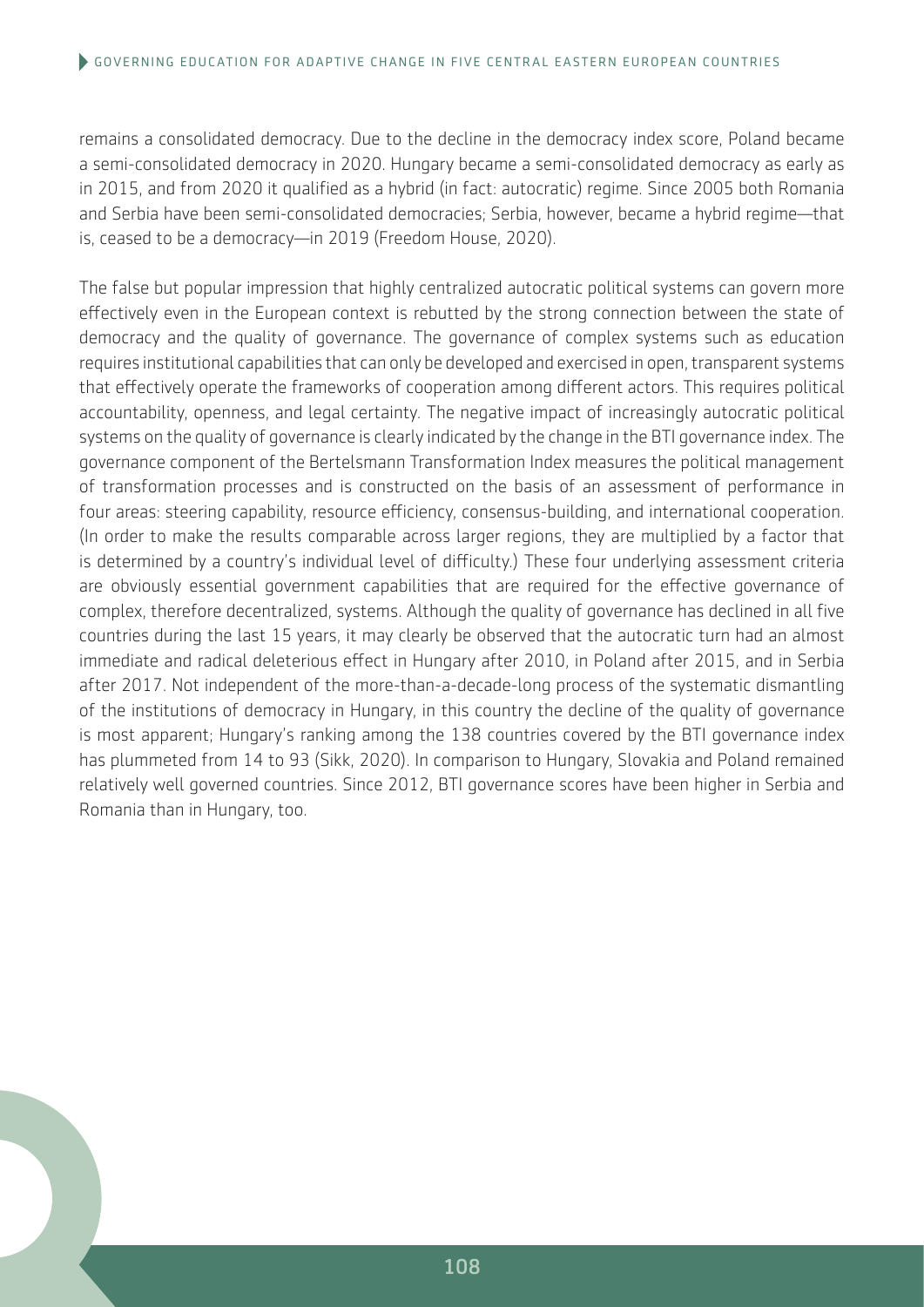

Figure  $1 \triangle$  Changes in the BTI governance transformation index in the five countries (2006–2020)

*Source:* Bertelsmann Nations in Transition index https://www.bti-project.org/en/index/governance.html

## 3.2 Country-by-country overview

The deterioration in the quality of democracy and, consequently, the overall quality of governance did not necessarily lead immediately to the elimination of the conditions for the effective governance of education everywhere. In this respect, the consequences are wide ranging, with Hungary at one end of the scale, and Serbia on the other.

#### Hungary

The only obvious case where the autocratic turn in politics and governance has resulted in an immediate and extremely radical negative U-turn in the governance of education, which has completely erased all the achievements of more than two decades of institutional adaptation and development, is that of Hungary.

The systemic transformation of the Hungarian education system started as early as in the last years of the communist regime. The underlying intention of the new legislation in 1985 was to supersede direct political control over the operation of schools and replace it with a system of professional selfmanagement exercised basically through the collective decisions of teaching staff. Further educational decentralization in the years following the regime change in 1990 was driven by adaptation to a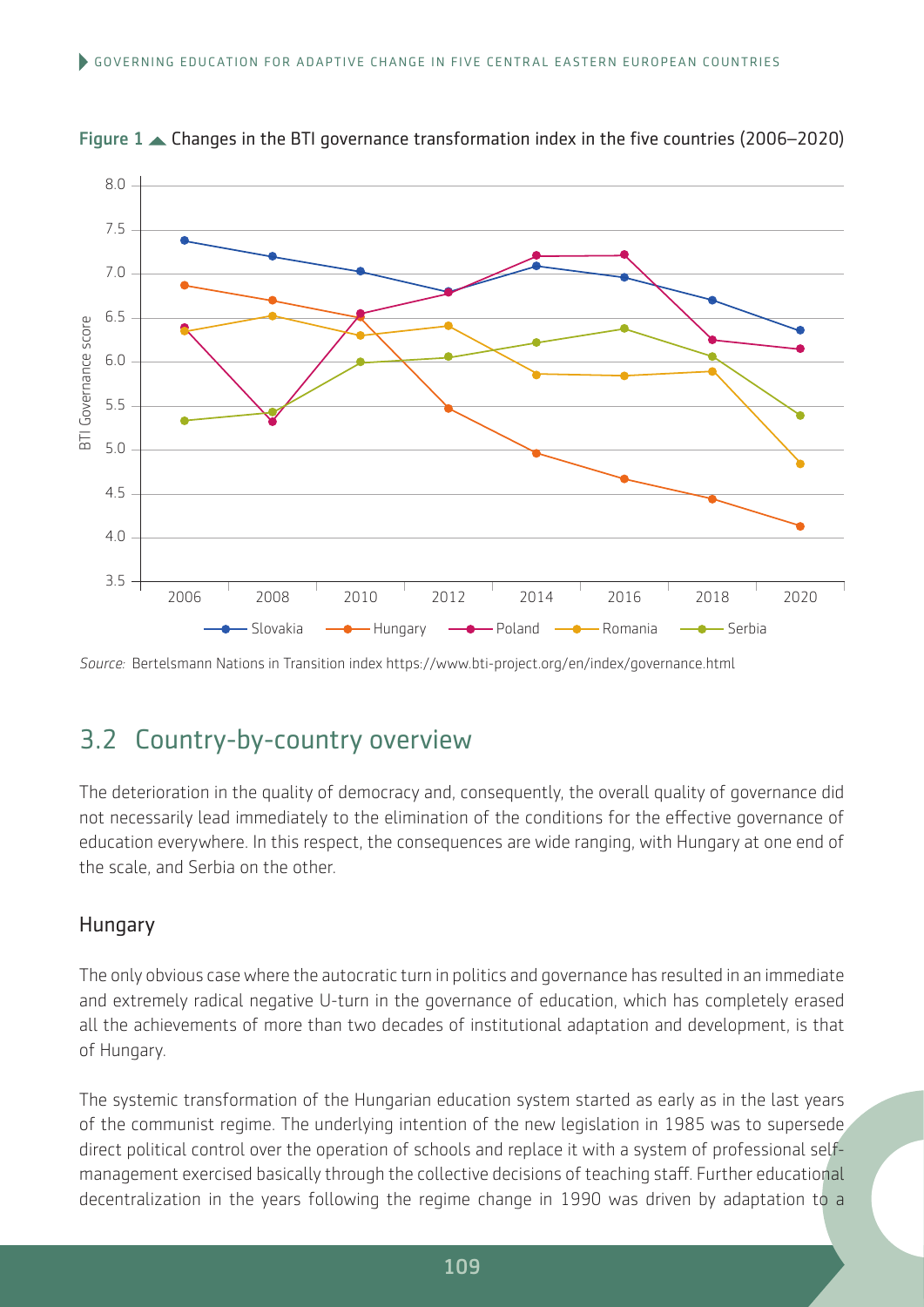radically changing constitutional and public administration environment. The 1993 Act on Public Education served for the coherent regulation of educational service provisions already deployed to the level of local self-governments, and was funded on a normative basis from 1991 onwards. In order to adjust to the new management structure, the law introduced a two-tier curriculum regulation system (i.e. a pedagogical program of schools developed within the overall framework of a National Core Curriculum). The pedagogical programs of schools were approved by the owners of the schools (typically municipalities) and the evaluation of schools became the task of owners, too. This initial phase of structural decentralization was concluded by the approval of the National Core Curriculum in 1995. During the period 1995–2003 almost all major systemic changes served to support the development of the institutional conditions for operating the decentralized system on the basis of the 1995 comprehensive education development strategy. Between 1995 and 1998—in parallel with managing the three-year implementation process of the two-tier curriculum regulation system—the socialist-liberal coalition government introduced mandatory mid-term planning at the county level (in 1996). Also, the state accreditation of school evaluation experts working for self-governments (as a substitute for government-operated school inspection) and the quality assurance (program accreditation) of in-service teacher training programs was introduced in 1997. The following conservative coalition government further enriched the toolkit of decentralized governance by initiating a largescale program for introducing quality management systems into schools in 1999, and by introducing standardized annual mandatory assessments of the literacy and math competences of all pupils in grades six, eight, and ten in 2001. The initial measures of the next socialist-liberal government from 2002 fitted the same pattern: an amendment to the Act on Public Education made the operation of a quality management system in all schools mandatory. Due to Hungary gaining access to relatively sizable EU funding for educational development since her accession in 2004, however, the nature of policy-making changed: the pattern of implementing policy intentions mainly through institutional changes was replaced by the launch of large-scale central development programs that were supported by connected minor incremental institutional changes. As a consequence, the further institutional development of the system of governance in line with decentralization was essentially interrupted in 2003 (Radó, 2021).

The coming to power of the Orbán government in 2010 brought immediate and radical change to the system of education governance that had evolved over the previous two decades. In 2011, the conservative majority in parliament behind the government enacted an "Act on National Upbringing" (replacing the Act on Public Education), and a new Act on Vocational Training. The most important structural characteristics of the new system established by the new legislation were all-pervasive centralization, a shift to administrative bureaucratic and political control, and the termination of the organizational, fiscal, and professional autonomy of schools. As a consequence, the regulatory instruments fitted to the formerly decentralized system (especially those standards that oriented the work of actors operating with a great deal of autonomy) either disappeared, or became geared to the centralized system. The former were typically replaced by discretional administrative decision-making competencies attached to the heads of newly established deconcentrated educational management authorities—the local departments of the Klebelsberg School Maintaining Authority (KLIK).

The organizational, fiscal, and professional autonomy of schools was terminated. School principals are presently appointed by the minister responsible for education, while school district directors have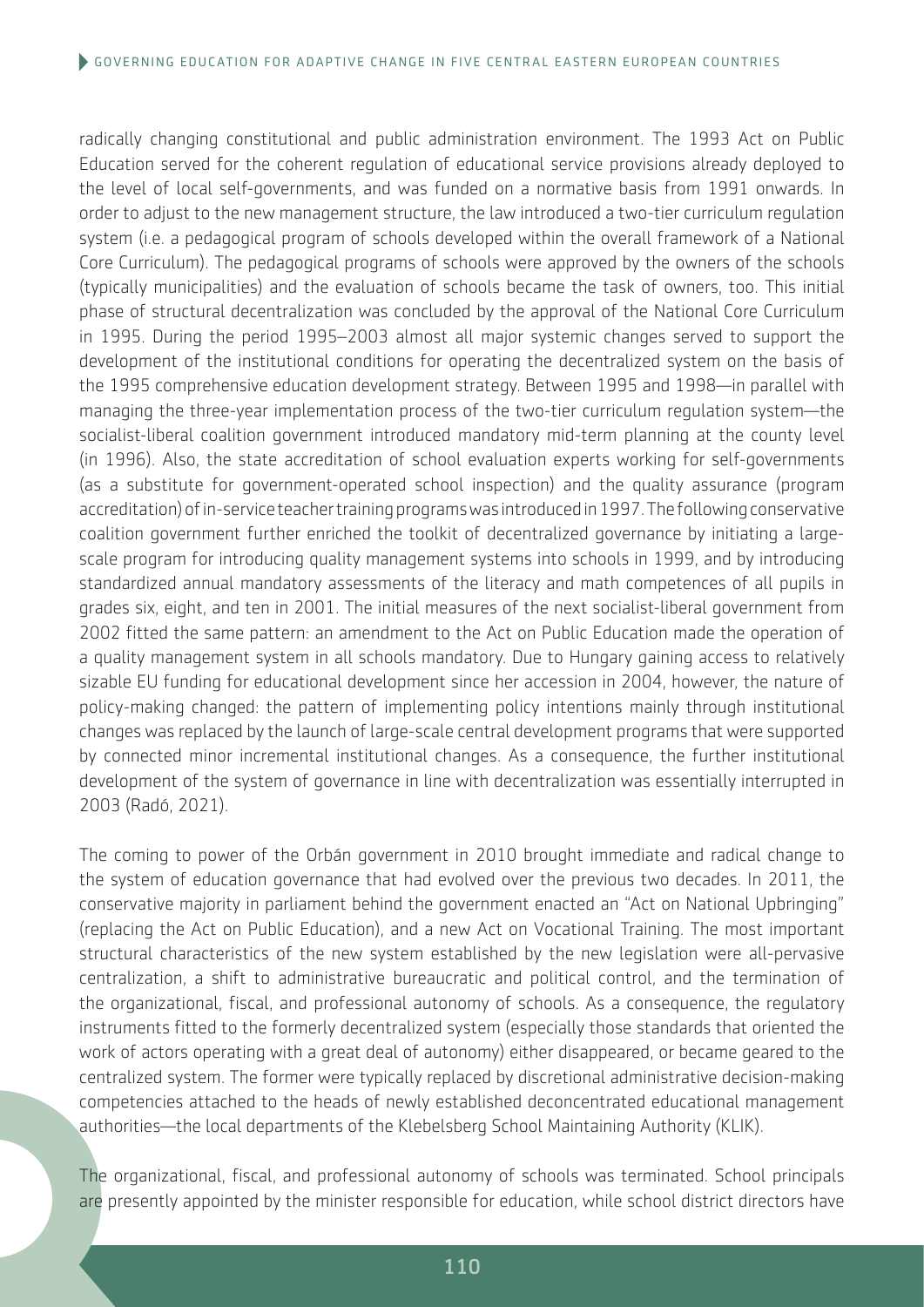taken over all employment-related decision-making competencies from school principals. All teachers of public schools have become employees of KLIK. Parallel to the "nationalization" of self-government owned schools, between 2012 and 2014 a major government-supported wave of privatization took place, and the larger Christian churches took over a large number of public schools. Since 2013, a new financing system has been applied that is based on centrally managed input financing on a "historical basis". Although in a transitional period recurring operational costs were paid by local selfgovernments, since 2015 the responsibility for covering these expenses has also been moved to KLIK, thereby completely eliminating any self-government responsibility in relation to primary and secondary education. As part of the full education system reshuffle, and in line with the highly centralized systems of management and financing, a new National Curriculum and supplementary mandatory framework curricula were issued by the government in 2012, and introduced in 2013. Another aspect of the disappearing autonomy of schools is the fact that from 2012 onwards the operation of selfevaluation-based quality management systems ceased to be a mandatory task of schools. The former demand-driven and sector-neutral system of all sorts of pedagogical services was also nationalized and all private and non-profit service-provider organizations were excluded. Instead, a network of Pedagogical Educational Centers was established under the supervision of the central Educational Authority. By 2015, all the major systemic changes that completely alter the structural characteristics of educational governance in Hungary, based on the governance patterns of the 1960s and 1970s, had been fully implemented (Radó, 2019; Radó, 2020/a).

#### Poland

As far as the impact of the decline of democracy on the governance of education in Poland is concerned, it is surprisingly moderate. The direction of Poland's development is interesting because the dramatic change of alignment in education policy, the government's ideological rampage, and the elimination of certain elements of previous reforms makes it seem as if a dramatic backward step—similar to the radical turnaround in Hungary in 2011—has taken place. However, when digging deeper into the institutional changes it becomes evident that the elements of governance that have contributed to the outstanding success of the Polish education system remained intact; as will be seen later in a more detailed institutional analysis, the autonomy of schools and municipalities remained free of serious restrictions, and the governance tools previously developed and adjusted to the decentralized system remained essentially unchanged after 2015.

In Poland, the gradual build-up of the institutional conditions of decentralized governance involved a longer process than even in Hungary. The first phase of transformation between 1989 and 1999 was mainly driven by political considerations; namely, by the goal of dismantling all communist structures. This included the establishment of local governments and transferring the responsibility for pre-school education to them, thereby establishing the foundations for management and fiscal decentralization later. Also, the regional level of inspection (Kuratoria) was established and the professional autonomy of teachers and schools was strengthened, etc. The second phase was initiated by a major education reform in 1999 with various governance-related elements. The reform contained a large number of genuine educational changes, such as comprehensive school structure reform, the expansion of mandatory schooling until the age of 18, the introduction of the freedom of textbook choice, and a new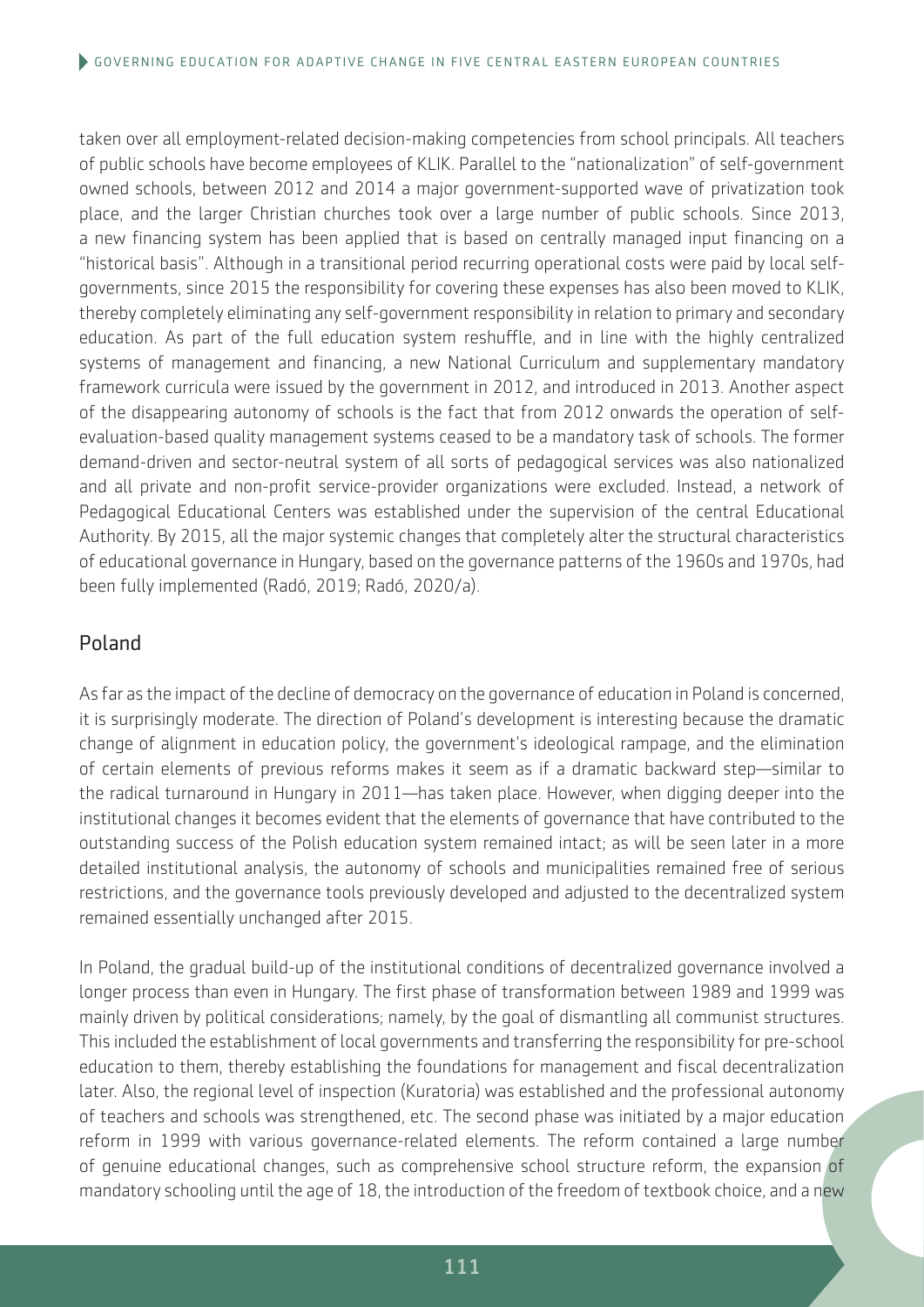teacher qualification system. However, other key elements of the reform have created the structural skeleton of decentralized governance. The most important changes were connected to an extensive reform package of health, pension, education, and administrative reforms. Administrative reform was closely linked with education reform as it established a new mid-level tier of local governments (now responsible for upper secondary education) and introduced fiscal decentralization on the basis of a new per capita-based formula. Ownership of most schools has been transferred to local selfgovernments. Most primary and lower secondary schools were taken over by the *gmina* (the lowest tier) and most upper secondary and vocational schools by the *powiats* (the new middle tier). In addition to these, examinations boards were established to conduct standardized national examinations at the end of primary, lower-, and upper-secondary school. The first version of the core curriculum was issued, creating space for the curricular autonomy of schools, and teacher training institutions were decentralized or privatized. After a few years of stalling, the rest of the period until 2014 can be characterized primarily by the series of changes designed to strengthen the system established by the 1999 reform. The second wave of significant changes in 2009 included the introduction of a standardsbased core curriculum. This describes the expected learning outcomes for each stage as part of an overall national qualification framework, determines the examination requirements for school leaving exams, and is connected to new qualification requirements for VET. In addition to these elements, a new school evaluation system was introduced that replaced the old inspection system. In line with these changes, reform of national examinations was implemented in 2012 for the lower secondary and in 2015 for the Matura upper secondary exam. Also, a new data collection and management system for schools was introduced with information collected at the student level.

The third major phase in the evolution of the Polish institutional framework started in 2015 with the PiS government coming to power. The rule of the new far-right conservative government seems to have involved as radical a political turnaround as the election victory of the Orbán government in 2010 in Hungary. However, as already mentioned, from an educational perspective, the overall picture is much less harsh. Indeed, the PiS government revoked certain iconic elements of the 1999 reform, such as the school structure reform that automatically reduced the number of school-leaving exams to two. Also, similarly to the Hungarian extreme-right government, the Polish government engaged in a culture war in education in the name of the "protection" of Christian, conservative, and national values. However, apart from minor changes—such as the strengthening of the role of the Kuratoria at the regional level—all those institutional settings that allow for the rather successful decentralized governance of the Polish education system remained in place. In terms of the quality of education governance, therefore, the political change towards illiberal autocracy has not led to a major turnaround, with the PiS government showing much more restraint than the FIDESZ government in Hungary (Jakubowski, 2021).

#### Serbia

The third country that has witnessed an obvious autocratic turn in its political system is Serbia. When assessing the institutional changes in Serbia, it is important to keep in mind that in the countries of the former Yugoslavia, decentralization has special connotations; it is widely associated with the controversial self-management reforms of the former Yugoslavia in the early 1970s that constitute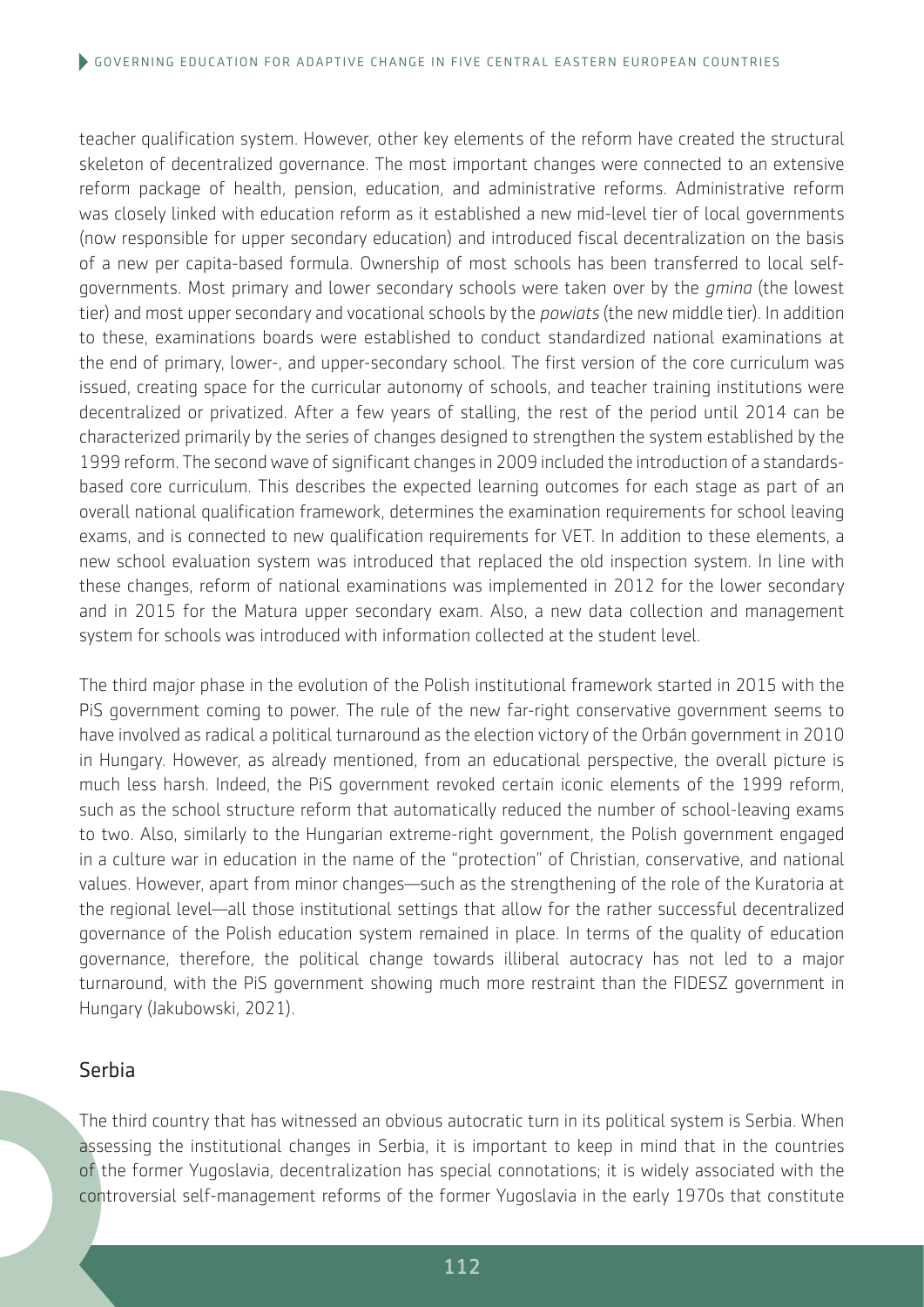the most recent and vigorous tradition of self-governance. Not surprisingly, the Milošević era during the 1990s implemented tough centralization measures in education that still influence the way of thinking of many educationalists in Serbia. As opposed to the Central-European Countries (i.e. Poland, Czechia, Slovakia, and Hungary) that have strong historical traditions of local and regional self-governance, and for which—beyond adjusting to the international mainstream trend—decentralization represented turning away from the communist past, in Serbia decentralization efforts have always been accompanied by a degree of ambiguity. This is the reason why, in spite of the almost constant educational policy communication in favour of decentralization, the two waves of reform in education focused much more on the "software" of education (content, teaching, professional development, school improvement, quality standards, etc.) than on the "hardware" (management, financing, institutionalized support services, etc.).

The first wave of education reform initiated by the Djindjic government from 2000 onwards included a large number of changes that addressed the renewal of teaching and learning, and very few aimed at reorganizing the institutional conditions of governance. Most genuine pedagogical goals are designed to be met within the existing centralized system. For example, attempts at improving the quality of education were being made by standardizing conditions, the characteristics of the educational process, and the outcomes of learning. Certain governance-related measures have been introduced, however, to strengthen the school-level absorption of pedagogical modernization changes. For example, this was the period when the foundations of self-evaluation-based school improvement were laid and supported by the training of a network of pedagogical advisors. Also, to open the schools up to major partners in the name of the "democratization" of education, school boards were established with the representation of municipalities without establishing self-government ownership over schools. Also, for developing and managing professional development and various quality assurance mechanisms, two new governmentowned institutions were established, but without any major investment into the development of a network of professional support services with appropriate outreach to all schools. The period between the first and second wave of reforms (2004–2008) also brought some institutional changes, such as an attempt to strengthen the supporting role of inspection—still within the institutional framework of deconcentrated regional ministry departments—,as well as the introduction of pupil performance standards at the end of primary education (Jovanović, 2021).

The second wave of reforms, initiated in 2009, focused very much on creating the conditions for inclusive education, again with very little emphasis on the renewal of governance instruments. All the incremental or major changes of inclusion policy were implemented within and through existing institutional settings. These changes were the expansion of mandatory pre-school enrolment, a new integrated enrolment regime for special needs children, the introduction of elements of formative pedagogical assessment, the introduction of the position of Roma pedagogical assistants and personal assistants for SEN children, the introduction of individual education plans, and the creation of a network of inclusion experts. The only exception to this pattern is the reform of the external institutional assessment system that started in 2012 (Radó et al., 2016).

The first years of the SNS government made likely the continuation of the previous cautious institutional reforms using small, not necessarily well harmonized steps. An amendment to the education act, for example, prescribed the gradual introduction of a decentralized, formula-based financing system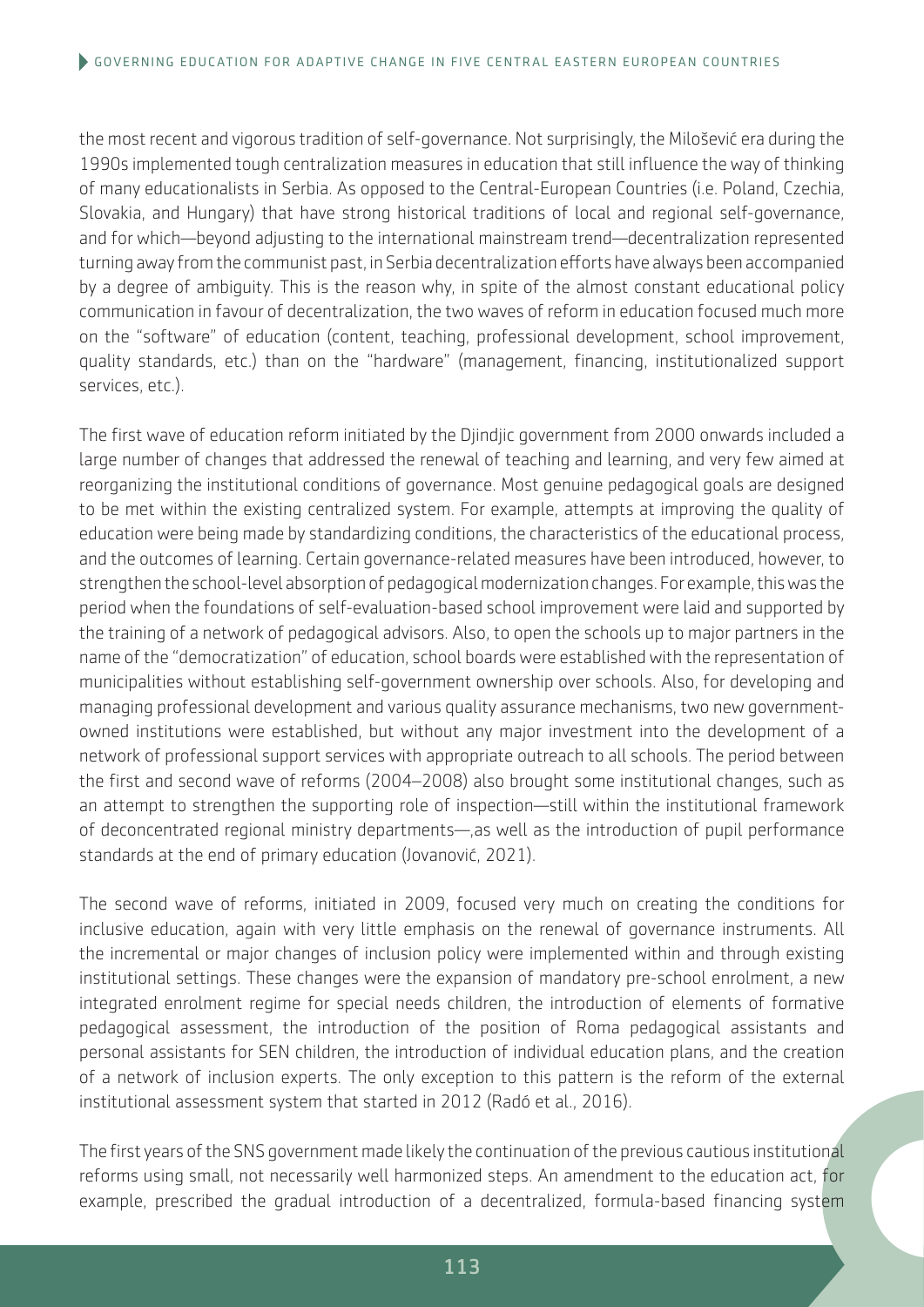(as will be discussed later, this has not yet been implemented). In addition to this, new pupil performance standards were defined for the end of upper-secondary education in 2013. Also, the school-leaving exam at the end of primary education was modernized. However, the changes introduced by the SNS government after 2016—no longer focused on inclusion, but much more on improving vocational education and training—are more controversial. While the stronger ministry involvement in the appointment of school principals from 2017 served to strengthen central political control, the 2018 curriculum reform had the clear purpose of modernization by defining new competences as learning outcome targets and by increasing the number of elective subjects (Jovanović, 2021).

The dichotomy in Serbian education policies of a strong focus on changing teaching-learning practices while neglecting the development of governance tools that would allow the government to achieve its goals remained the same during the SNS government. Also, disregarding some minor changes and a strengthening of political control over the actors of education, the shift to a more autocratic political regime in Serbia did not lead to a complete system transformation similar to that which occurred in Hungary. The most plausible explanation for this is that the still highly centralized character of the educational governance system was considered convenient by the government in power since 2012.

### Slovakia

The situation of Slovakia, the third Visegrad country, involves a slow but steady institutional development pattern with many stop-and-go periods. The transformation of the educational governance system started relatively late—only after the replacement of the second Meciar government in 1998. (The Meciar government implemented certain organizational changes within the highly centralized system without altering its major structural characteristics.) The first and most important steps towards decentralization were implemented by the two consecutive Dzurinda governments between 1998 and 2006. These steps included the gradual widening of school autonomy, management decentralization to the local (municipal) level with a focus on the conditions of managing local school networks, fiscal decentralization, and the introduction of a normative and sector-neutral financing system in two phases, as well as the introduction of the first external pupil performance testing in grade 9. The following Fico government supplemented the process of decentralization by introducing a two-tier curricular regulation system that left space for the development of programs by each school. As far as governance-related changes during the last decade are concerned, they were basically limited to the expansion of the system of external standardized assessment and the further improvement of the information system. As a consequence, in spite of the fast-changing educational priorities that are attributed to the rather frequent replacement of ministers responsible for education, the actual institutional settings of educational governance appear to be quite stable in Slovakia (Kaščák, 2021).

#### Romania

In contrast to in Serbia, where educational policy is characterized by a reluctance to invest in institutional conditions, almost the only stable feature of governance in Romania is the permanent change in institutional frameworks. However, digging deeper into the changes reveals that the skeleton of the system of governance in the education sector that was already in place at the end of the 1990s, in terms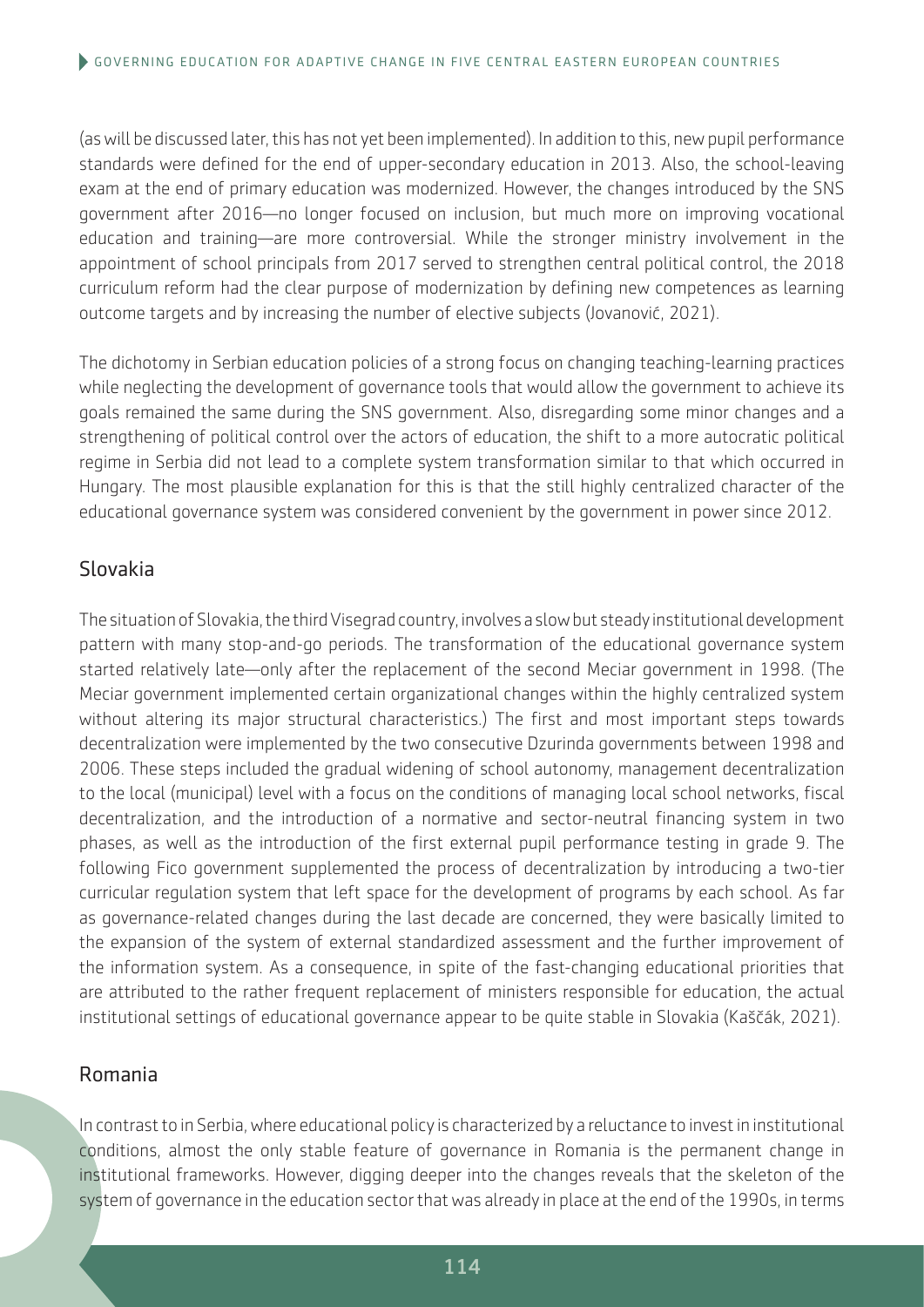of its structural characteristics has not changed much. (Of course, this is not the way that education actors in Romania perceive the situation, as every government revises the education policy priorities of the previous one and reorganizes institutions on this basis.) The transformation of the governance system basically started in 1997 with the introduction of national exams, and continued with the approval of the first National Core Curriculum, as well as the establishment of school-based curricula in 1998, along with partial management decentralization and the introduction of school evaluations in 1999. During the following two decades, four important institutional changes were implemented: the creation of a parallel external school evaluation system in 2005, an examination reform in 2007, the introduction of a per-capita based financing system in 2010, and new curriculum reform after 2013. However, these later changes did not alter the most important characteristics of the Romanian governance system—that is, the dispersion of various decision-making competencies among different management actors at different levels without endangering the overwhelming influence of the central government, and without creating unambiguous roles at any level of management. As will be seen later in the more detailed institutional analysis, the actual division of labor among various actors in Romania is determined more by the informal weight of certain agencies than by their formal responsibilities. Overall, the Romanian governance system is best described as seemingly and superficially partially decentralized (Ciolan et al., 2021).

## 3.3 Similarities and differences

Since the early 1990s, most of the countries under analysis have taken strong or half-hearted steps to widen school autonomy and adjust their various instruments to a more indirect approach to steering education systems. However, the gradual build-up of the institutional conditions of decentralized governance is an unfinished business in all of the four countries in which the process has not been completely interrupted by a complete autocratic system reshuffle, as happened in Hungary. Thus, in all four countries—despite frequent retrenchment and partial withdrawals—the overall direction of change is decentralization. Although at the moment the process appears to be stalling because the political climate is not favourable to further institutional reform, there is little chance of a return to the governance patterns of half a century-ago in any of the four countries, unlike the case in Hungary.

However, there are big differences between the countries in terms of how far they have come in creating an effective decentralized educational governance system. Hungary after the system change in 1990, as well as Poland and Slovakia later in the 1990s, implemented comprehensive governance reforms that included the realignment of most important governance sub-systems. The arc of change is rather different in the two South-East European countries. Instead of engaging in systematic transformation, Serbia and Romania implemented a limited number of piecemeal institutional changes in a much less coherent and systematic way. In other words, certain elements widely associated with decentralized governance were introduced without having a decisive effect on the still centralized character of the overall system. In addition to this, these elements are rarely connected properly. Of course, there are many examples of the lack of coherence within the rather complex system of governance in the three other countries, too. Still, what may be considered a list of various dysfunctions in Poland and Slovakia seems to represent the distinct character of governance in Serbia and Romania. Surprisingly, the only education system that has achieved a high level of coherence among the functions of management,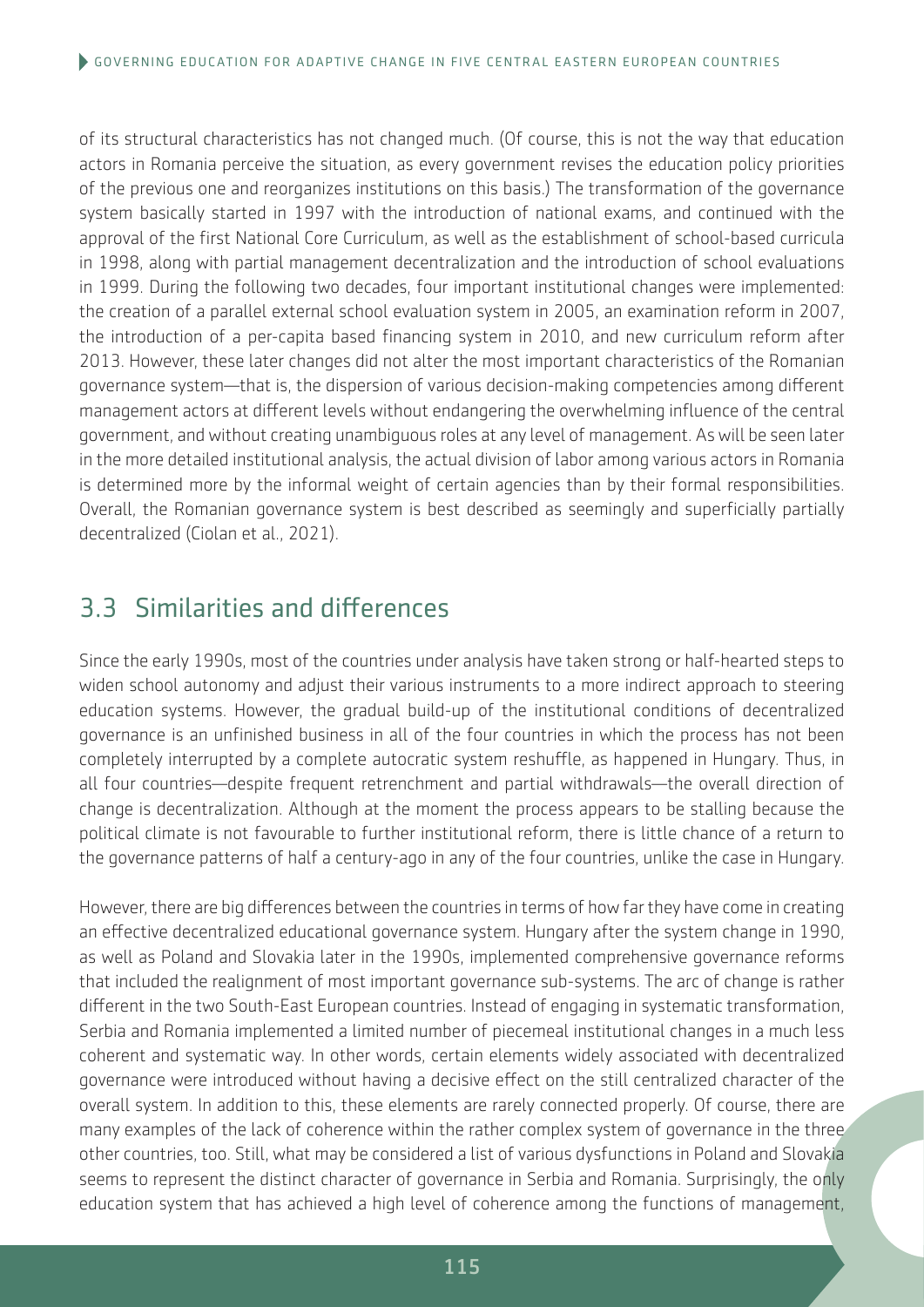financing, curricular regulation, quality evaluation, professional services, etc. is Hungary since 2015, after the very fast implementation of the complete system reshuffle. This coherence is ensured by allencompassing and oppressive centralization, bureaucratic administrative management, and political control at a very primitive level.

In most countries, the new institutional settings of governance seem to be rather fragile. This may be attributed to many different factors, of which a large number of examples can be provided from all five countries. For example, due to the (political) time constraints that are created by the limited window for action within government terms, major changes are typically introduced without proper preparation. In other cases, the implementation (and even the design) of major institutional interventions is hampered by insufficient financial and human resources. In many cases, due to the lack of appropriate feedback mechanisms (i.e. monitoring, evaluation, and stakeholder consultation), the necessary corrections have not been made, thus accumulated dysfunctions have discredited the whole development process. In other words, the successful and effective management of change processes that target the improvement of various governance sub-systems is also a litmus test of the maturity of the governance systems.

Another very often mentioned characteristic of the institutional changes common to the five countries is their stop-and-go nature. Repeated cycles of initiation and stalling of multiple waves of reform in all countries are perceived as a chaotic process. However, there is also surprising continuity in the key structural characteristics of governance that is more a consequence of inertia within institutions than consensus about the desirable structural features of governance everywhere. Having said that, one should observe the effects of this inertia in a neutral way; while it contributes to the stability of governance systems in Poland and—to a lesser extent—in Slovakia, it can hardly be seen as a positive trait in the cases of Serbia and Romania, where the inertia of old institutional frameworks and routines are the primary obstacles to institutional modernization. What the Hungarian example suggests is that a complete reversal of the decentralization process requires a combination of two things: a particularly aggressive autocratic government with the political leeway to change the constitutional framework, and the astonishingly weak resilience of the various actors within the education system. Therefore, in spite of some minor re-centralization measures during the last years in Serbia and Romania, the Hungarian U-turn seems to be the exception, not the rule.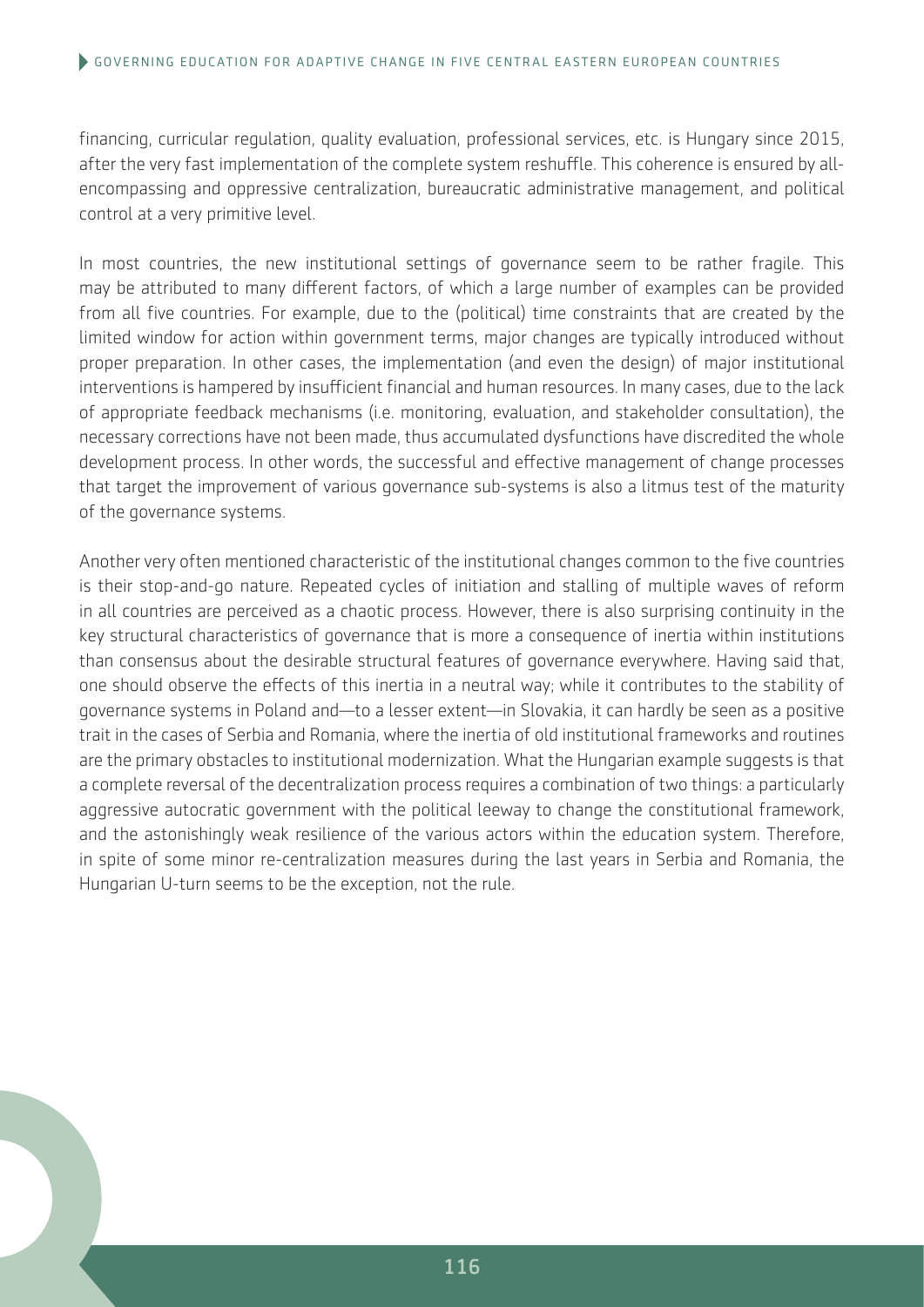## **SECTION 4. A** The Untapped Potential of Governance Drivers

## 4.1 Educational management and school-level change

The structural construct of educational management is a key factor that determines the ability of school systems to adapt to external changes for various reasons. First of all, highly centralized management always goes hand in hand with standardized central regulations that set rigid limits on the adaptability of schools. Therefore, the latitude for institutional changes is always greater in an educational management system in which decision-making competencies related to the operation of schools (i.e. recurring ownership-related decisions) are deployed to local actors (typically to local self-governments or to the private owners of the respective institutions). In second place, beyond the very diverse pupil compositions that are the most important rationale for greater school autonomy, the actual relevance of various external challenges may vary greatly from one municipality to another. Therefore, leaving space for addressing this diversity, when making strategic decisions that shape the operation of local school networks, is an essential condition for meaningful change. The third, typically rarely considered reason for regarding management decentralization as a sine qua non condition for successful adaptation is the fact that all other functional governance sub-systems are almost automatically aligned with the structural features of management (Radó, 2010). Thus, creating intelligent—that is, flexible and responsive—financial allocation and human resource management systems, curricular regulation regimes, quality evaluation systems, and professional support services requires a decentralized governance framework.

As discussed earlier, in line with the international mainstream, the main direction of change in the Central-Eastern European region in the 1990s and in the decade after the turn of century was decentralization. The self-governments of municipalities became the owners of schools in 1991 in Hungary, in 1999 in Poland, and in 2002 in Slovakia (Radó, 2021; Jakubowski, 2021; Kaščák, 2021). In these three countries this change entailed the full local ownership of schools; municipalities became responsible for opening or closing schools, for the selection and appointment of school principals, for covering all educational costs, and for the approval of school programs, including school curricula. Although in Poland the role of municipal self-governments is much stronger than in Slovakia, education management has retained its basically decentralized character to date in both countries.

Decentralization to the municipal level established the quite clear division of labor among management actors at the institutional, local, and central levels in these three countries. However, it has created issues related to economies of scale, because—especially in Hungary and Slovakia—the population size of local self-governments is relatively small, resulting in a large number of municipalities that own a single kindergarten and primary school, instead of having local management actors in place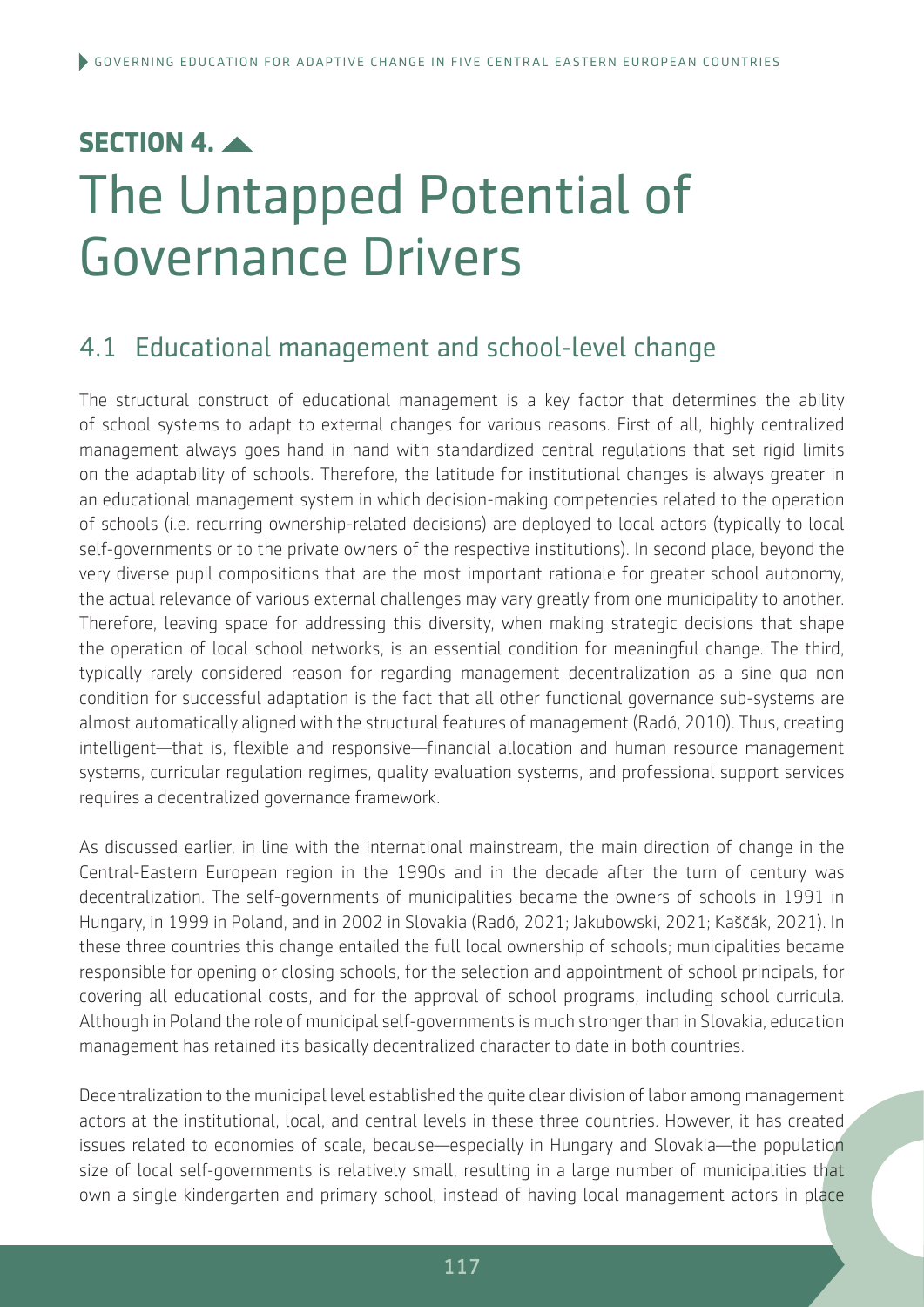that manage local school networks from preschool education onwards, with a full offer of all types of upper-secondary education. This fragmentation of educational management that is the side effect of decentralization has been always an obstacle to solving various educational policy challenges (e.g. combatting social selection and ethnic segregation) and to various modernization efforts that require the networking of schools within a specific territorial unit. This problem is much less relevant to Poland, Romania, and Serbia, where the average size of local self-governments is relatively bigger.

In Romania and Serbia, however, after the turn of the century—in spite of the prevailing decentralization rhetoric of almost all consecutive governments—management decentralization to the municipal level was only partial, leaving very limited space for substantial local self-government responsibility in education. In both countries, apart from their contribution to the funding of the recurring operational costs of schools, local self-governments obtained a stake in the management of school in an indirect way through their representatives in the school boards. The most important reason for the retrenchment of the decentralization process in Romania, Serbia, and other South-East European countries was a fear of losing control. Education was seen by conservative governments as a "national" (i.e. central government) responsibility, while rather leftist or liberal-aligned governments strived to preserve their direct management channels to schools in order to ease the implementation of their modernization efforts. As a consequence, the most important obstacle to further decentralization in Romania and Serbia became the persistence of the educational management role of county-level (Romania) or regional-level (Serbia) deconcentrated government agencies. In both countries, these agencies have diverse and contradictory functions. For example, the regional educational departments in Serbia—part of the organization of the ministry of education—are in charge of external inspection and providing professional support to schools and teachers at the same time (Jovanovic, 2021). The list of tasks undertaken by the Romanian county school inspectorates is even more impressive and contradictory; the latter are involved in making management decisions (such as the appointment of school principals); they take part in the implementation of government policies—that is, in overseeing school-level implementation; they appraise teachers and inspect schools; they provide in-service training for teachers; and they define enrolment quotas for individual schools issued by the minister, etc. (Ciolan et alia, 2021). The operation of these multifunctional deconcentrated agencies—beyond strengthening direct central government control over schools—is highly dysfunctional. The fact that in these systems educational management, quality assessment, and professional service functions are concentrated in a single institution imposes limits on the professionalization of these functions and—as will be further discussed later—their conflicting nature seriously weakens their effectiveness.

This situation has created a duality in educational management in both countries: some decision-making competencies have been integrated into the main line of public administration by being devolved to local self-governments, while others have been retained under a separate and direct central-governmentcontrolled educational management mechanism. From the perspective of schools, this dual form of subordination has preserved the dependence on central government, which has always been the more dominant actor. From the perspective of general public administration, the strong role of separate, government-controlled deconcentrated agencies in Romania and Serbia without the unambiguous division of labor between government and local self-government actors, or the complete removal of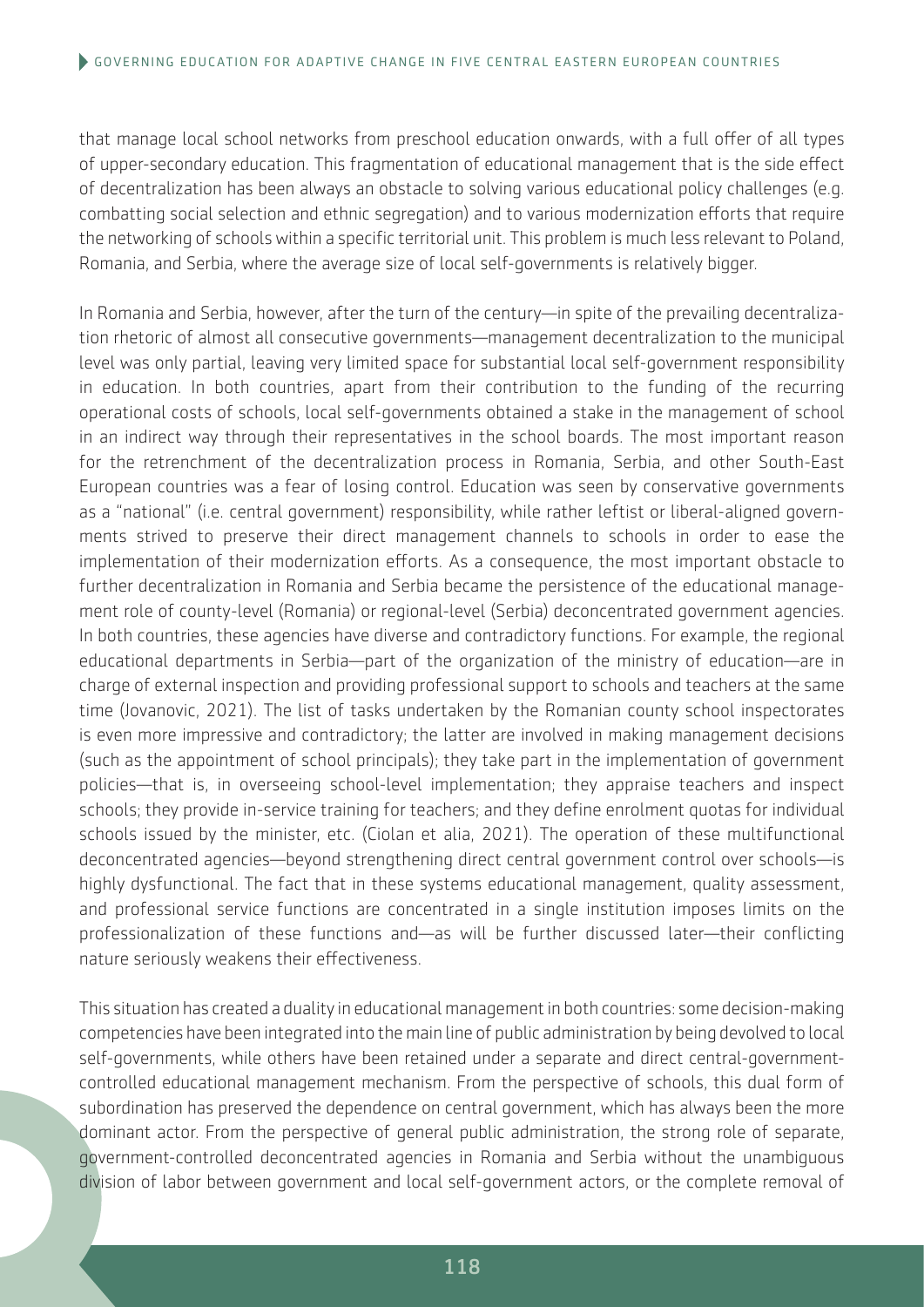educational management from local self-governance-based mainstream lines of public administration in Hungary after 2011, disconnects educational provisions from other public services and from the real, specific needs of local communities.

Since the early creation of dual educational management systems in Romania and Serbia, the matter of decentralization or (re)centralization has become identical to the matter of the division of labor between deconcentrated government agencies (county inspectorates or regional education departments) and local education management actors (municipal self-governments). This is ostensibly a problem of the division of responsibilities between different levels of governance, but in reality it is a question of direct separate government management versus decentralized and integrated local government management. This dual educational management regime in the two countries is the source of a wide range of dysfunctions that flow from the lack of the unambiguous division of labor among the various actors involved, especially in relation to financing and quality evaluation. In the course of decentralization in Poland, Slovakia, and in pre-2010 Hungary, the distinct management cycles at the institutional, local, and national levels became clearly separated. In contrast, due to a combination of prevailing over-regulation and the strong interference of deconcentrated government agencies in Romania and Serbia the dominance of the national level has not really been mitigated by any of the cautious decentralization measures. Over-regulation is especially peculiar in Serbia, where all aspects of the operation of schools are regulated by extremely detailed, centrally issued "rulebooks".

The responsibility of municipal self-governments is further reduced in Serbia and Romania by the fact that, in connection with numerous matters, they are able to influence institutional-level decisions mainly through their representatives on school boards (Ciolan et alia, 2021; Jovanović, 2021). In addition to this, the right-wing government of Serbia gave up its decentralization ambitions and implemented minor but relevant recentralization steps in 2017 to strengthen central government control over education. For example, the new school principals who used to be selected and nominated by municipal self-governments are now appointed by the minister of education and all school board decisions have become subject to government approval (Jovanović, 2021)

The duality of educational management in Romania and Serbia is associated with extremely strong inertia. Beyond the already mentioned reasons for this, a great deal of path dependency is caused by the widely shared lack of trust in municipal self-governments, especially due to the political spoil system that also prevails at the local level. For example, a recurring phenomenon in Romania and Serbia is the practice of selecting school principles on the basis of political party affiliation, which factor overwrites professional-preparedness-related criteria. This is very obvious, for example, in the case of Serbia, where the "licensing" of school principals since 2018 has opened space for their selection on a political basis. Also, the selection of school boards by local self-governments leaves latitude for the appointment of members on the basis of party affiliation (Ciolan et al., 2021; Jovanović, 2021). Although some political influence on local decision-making exists in Poland and Slovakia, and existed in Hungary prior to the complete takeover of schools by the second Orbán government in 2011, it was always much more moderate than in the South-East European countries. Since 2011, however, school principals have typically been selected on the basis of political considerations in Hungary, too.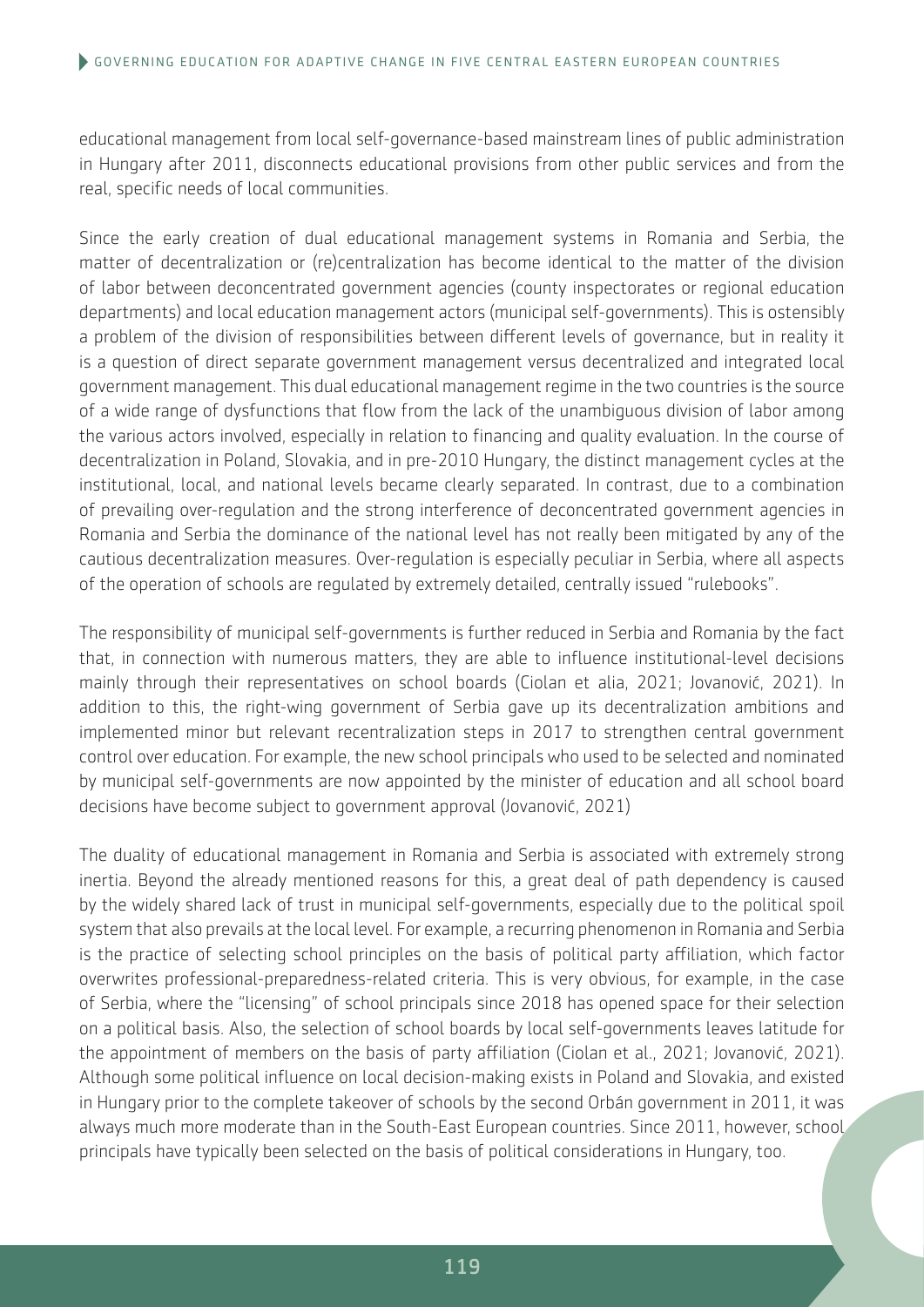In relation to educational management decentralization, the most clear-cut case among the five countries is that of Hungary. As was discussed earlier, due to legislation passed in 1991 and 1993, the most rapid and consistent education decentralization occurred in Hungary, involving the deployment of all recurring decision-making competences to institutions, or,—in a sector-neutral way—to the "maintainers" of schools; typically to local self-governments. As the data in the following figure show, at the very beginning of the previous decade the weight of local decision-making was equally large in Poland and Hungary, while—due to the extended institutional autonomy of Hungarian schools—the role of central government agencies in operating schools in Hungary was marginal. On the basis of the new legislation on education in 2011, a complete education system reshuffle was implemented by 2015 that has created the most centralized education management system in Europe. This change, referred to in Hungary as the "nationalization" of schools, is characterized by all-pervasive bureaucratic centralization aimed at establishing political control of all publicly owned schools and each individual teacher (Radó, 2021). Schools in Hungary were merged into a single school-maintaining government authority, which for technical reasons was split up into a further 60 local school-maintaining authorities in 2015 without changing the role of any of the actors of education. At the same time, municipal selfgovernments were excluded from educational management. Ever since, the newly established authority has been in control of three sets of decision-making competencies: (1) the large majority of decisions formerly made by school principals prior to reorganization (such as the appointment of teachers); (2) all the ownership-related decisions made earlier by municipal self-government councils, with the exception of those that were concentrated at the central government level (such as the appointment of school principals by the minister responsible for education); (3) education-related administrative decisions traditionally deployed to government-level agencies. Overall, this rapid and unprecedented complete institutional reorganization process turned the most decentralized education management system in the region into a highly centralized one that is much more under the control of a single decision-making centre than any other South-East European one (Radó, 2021).



### Figure 2  $\triangle$  Proportion (%) of decisions associated with public lower secondary education taken at each level of government in Slovakia and Poland in 2011/12, and Hungary before and after the (Hungarian) system reshuffle (OECD 2012, OECD 2018)

### 120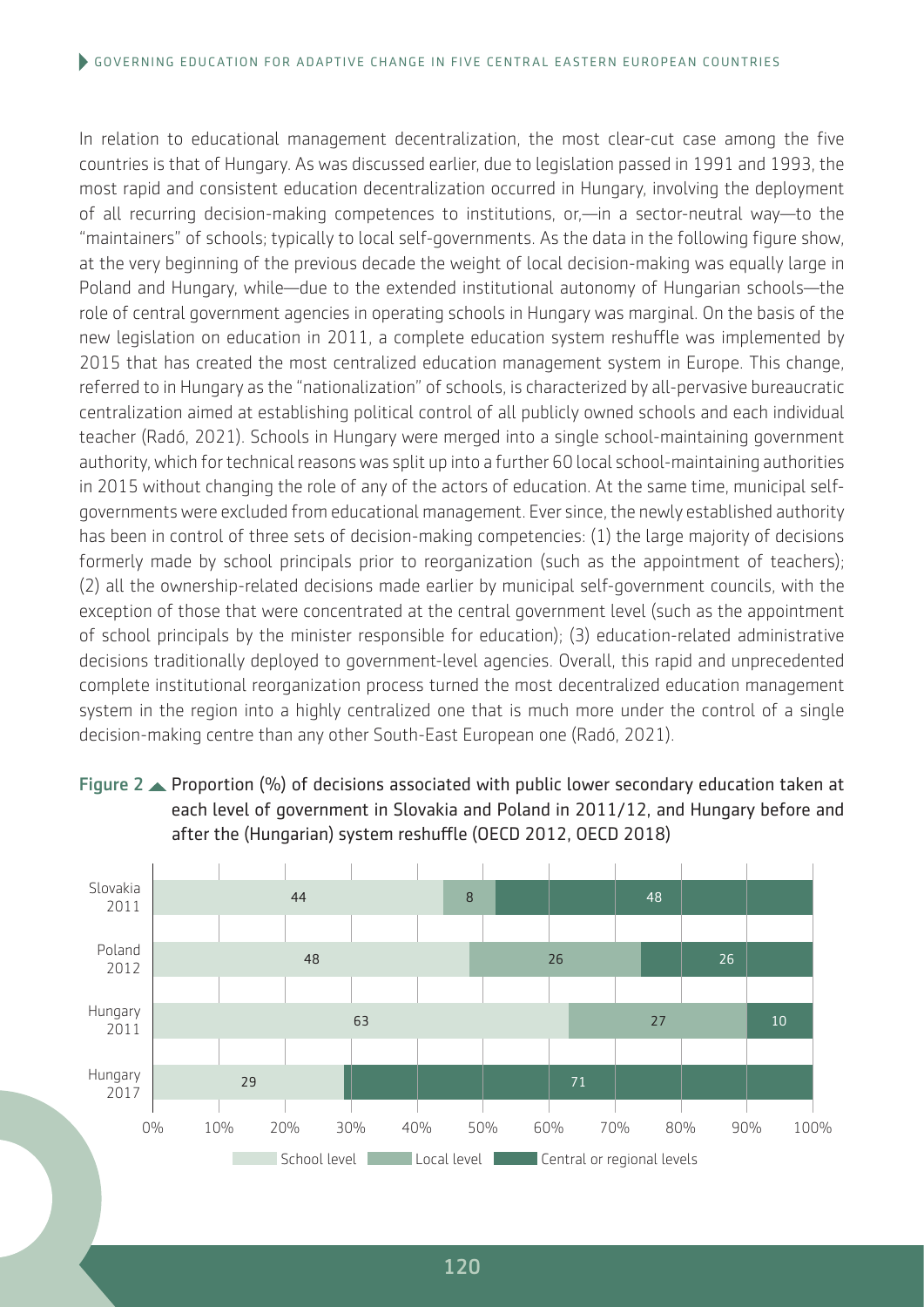One of the most important management instruments for generating and guiding educational adaptation is mid-term and long-term planning. Mid-term planning generates reflection and demand for data; it opens up consultation among the various actors and stakeholders; makes management actors think about longer-term goals; and generates demand for working solutions. In centralized management systems, however, which operate mainly by means of daily administrative decisions, the prevailing pattern of planning basically involves the short-term (annual) planning of the fiscal and/or academic year. Annual planning is strictly linked to the implementation of regulated annual tasks or to the use of the annual budget. In such systems, even if mid-term planning exercises are prescribed to various educational management actors, these plans are typically "revised" on an annual basis according to frequent changes in centrally issued regulations, or to the latitude of new annual budgets. Obviously, this is the case with the newer Hungarian system, in which bureaucratic deconcentrated government authorities—not capable of meaningful professional reflection and planning—micro-manage schools. In this respect, the institutional conditions for mid-term planning are not much more favourable in Romania and Serbia. Mid-term planning concerns the use of financial, human, and professional resources in educational change that solves perceived problems. Due to the above-mentioned duality of management responsibilities, there is no single management actor in the two education systems that is in control of all the necessary resources, has access to all the necessary information, and is empowered with the required decision-making authority. In theory, with an extremely intensive level of inter-agency cooperation effective mid-term planning would not be impossible, but the prevailing culture of shifting responsibility caused by the lack of clearly defined decision-making competences does not allow for this.

The centralized character of educational management systems in general, especially the weaknesses of (or in the case of Hungary, the complete lack of) a connected institutional, local, and regional midterm strategic planning system, has major consequences for strategic planning at the government level. In a very complex system like that of education, beyond the technical functions (i.e. the planning of the allocation of various resources, and the timing of various interventions), government-level strategic planning serves various purposes: it is a communication instrument by which governments attempt to convince a wider audience about their priorities; it also represents a significant reference for the planning of educational actors at lower levels of management. In a highly centralized system, government strategies have the tendency to plan on behalf of lower level actors, instead of planning *for* them, in order to provide input for their own autonomous planning activities. This pattern of planning does not leave space for schools and for local management actors to adjust their priorities and developmental activities to the actual context they are working in. As a consequence, the everpresent gap between "intended strategies" and actually "implemented strategies" widens, creating the illusion of governance without actually altering the behaviour of the actors of education.

This weakness of government-level planning can easily be observed by analysing the strategies targeting the improvement of the education of Roma pupils, or those aimed at promoting gender equality in education. As the comparative analysis of Ágnes Kende demonstrates, government strategies aimed at determining the interventions required to ensure equal educational opportunities for Roma pupils involve easily implemented supplementary measures according to the path of least resistance in all of the five countries. However, they do not even attempt to address the complex underlying equityrelated problems that lead to the serious underperformance of Roma pupils, such as extremely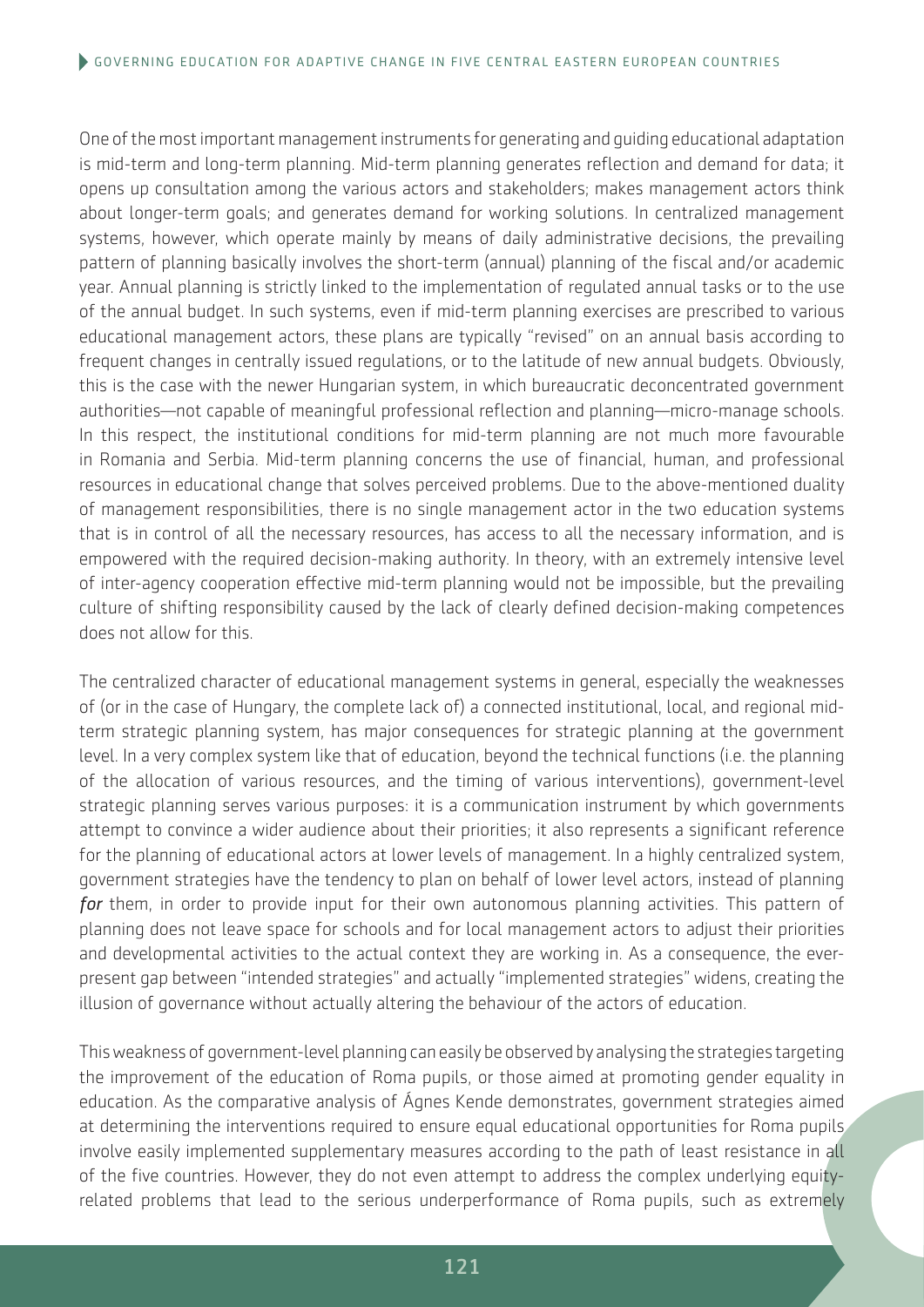strong social selection and the poor professional preparedness of schools and teachers to engage in successful inclusive education (Kende, 2021). The comparative study of Dorottya Rédai on education for gender equality in the five countries draws a very similar picture (Rédai, 2021). The specificity of this terrain is due to the fact that gender inequalities are mainly caused by attitudinal problems, which only teachers and schools have the means to alter. Beyond futile attempts at indoctrination, central planning may only apply measures that attempt to improve the readiness and preparedness of teachers and schools to effectively address attitude-related development issues. Therefore, although most education legislation includes the principle of gender equality in one way or another, central government strategies almost never address the related problems beyond empty declarations. Since four countries out of the five are EU members, it is important to see that the related governments are producing a large volume of sectoral, sub-sectoral, or thematic education strategies in order to satisfy the various EU mechanisms that are loosely connected to the allocation of EU funds. However, such planning obligations do not include requirements related to the quality of planning, which is very much determined by the quality of the overall governance system.

To sum up, at the time being, of the five countries only Poland—and with certain limitations, Slovakia operate an educational management system that is (in terms of structural characteristics) able to build on the potential of decentralization: i.e., involves greater responsiveness, fosters potential connections among various public services (education, health, labor market intervention, social allowances, cultural services, etc.) that helps to solve complex local societal and economic problems, has more flexibility for adjusting to the diversity of institutional and local contexts, and enhances cooperation among various professional and lay actors of education. At the other end of this spectrum is the extremely centralized and rigid new Hungarian education management system that is designed for control instead of adaptive change, and by which the educational governance system of the country has almost completely disarmed itself. In-between are the dual and only partially decentralized management systems of Romania and Serbia, the former which are the primary sources of a large number of dysfunctions—as further discussed in the sections on curricula, quality evaluation, and financing—that largely prevent these governments from applying governance drivers for educational change.

## 4.2 Performance management in education

In the selective education systems of the Central-Eastern European countries in which the professional and institutional preparedness of schools to cope with the background differences of pupils is relatively poor, performance management systems have the greatest potential for generating adaptive change. Of course, performance management alone does not ensure that schools adapt to external societal, technological, and economic needs. This potential lies in the capacity of an intelligent performance management system to generate demand for institutional development by overcoming path dependency (internal focus inertia) in schools. Therefore, when assessing the institutional conditions for adapting to future challenges in the Central-Eastern European countries, performance management has to be considered as one of the most important potential drivers for change that is at the disposal of governments.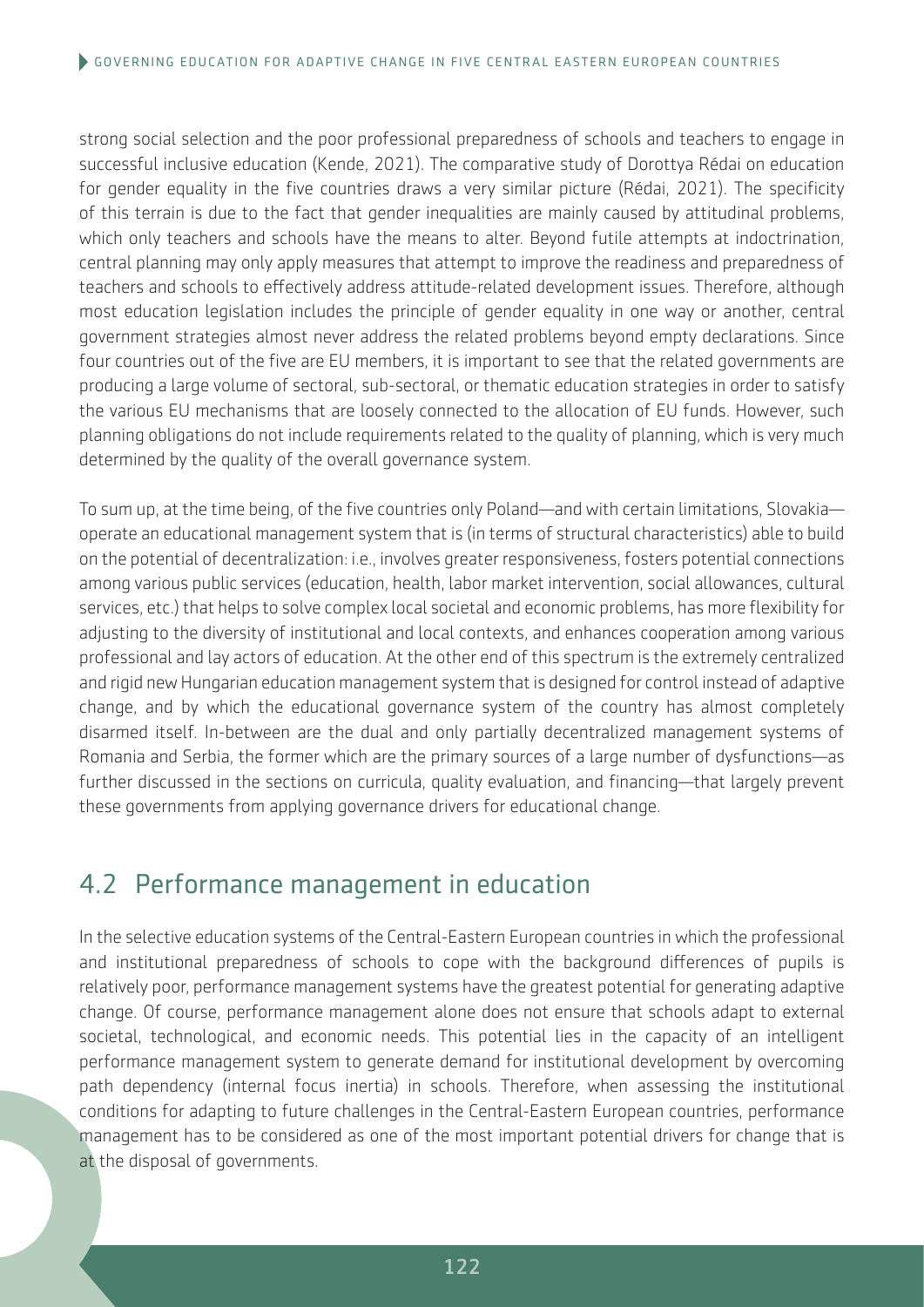The three key elements that—if connected properly—add up to a performance management system are: (1) the instruments for setting goals for schools in terms of expected learning outcomes; (2) a quality evaluation system that provides feedback to schools and to other actors of education on successes and failures related to meeting the former goals; and, (3) various instruments for intervention in the case of poor school performance, typically referred to as professional accountability mechanisms (Radó, 2007; Radó, 2010).

### 4.2.1 Setting educational goals for schools

There is a widely shared conviction that curricula and learning outcome standards are the main drivers of adaptive educational change at the disposal of governments. Indeed, there are certain countries, not necessarily Central-Eastern European ones, in which the prevailing culture of educational practice allows regulatory instruments to have an impact on teaching and learning practice in classrooms. However, this impact is rarely direct; it works only if curricula and standards are properly located in the coherent overall regulatory and governance framework, and if their "modernization messages" are easily interpreted by schools and teachers and easily transformed into school programs and individual teaching strategies. Therefore, there are many conditions that must be met to ensure that the objectives set out in curricula and standards are put into practice in schools through a chain of interpretation in which autonomous actors set goals for themselves. Some of these conditions are professional, and some of them are rarely considered institutional ones. Although (in line with the focus of this comparative analysis) this section mainly addresses the institutional ones, it is important, bearing in mind all the professional aspects of effective curriculum design, to consider school program development and pedagogical practice, too.

From the perspective of an aligned performance management system—that is, in relation to the associated quality evaluation and professional accountability mechanisms—the key curriculum-related matters are: (1) the structural characteristics of the regulatory framework; (2) the extent to which the fragmentation of educational targets has been dealt with by mainstreaming and integrating externally determined learning outcome expectations for schools; (3) the procedures by which learning outcome targets are regularly adapted to changes in the wider social, technological, and economic environment of schools; and, (4) the impact of other connected governance instruments on the actual application of curricula and standards.

The most important question in relation to the regulatory frameworks by which governments determine expected learning outcomes for schools is the extent to which curricular systems are decentralized and leave space for schools and lower-level management actors to channel in their own priorities and specific educational objectives. A decentralized curricular regulation system is a multi-layered regulation regime within which schools develop their own specific programs within the framework established by national core curricula, and in which the approval of school programs enables the owners of schools to assert their own goals and to control the costs of the services that their schools provide. In order to guide the institutional interpretation of the national curriculum, governments very often apply a – mandatory or optional—additional intermediary instrument: framework curricula. It is important to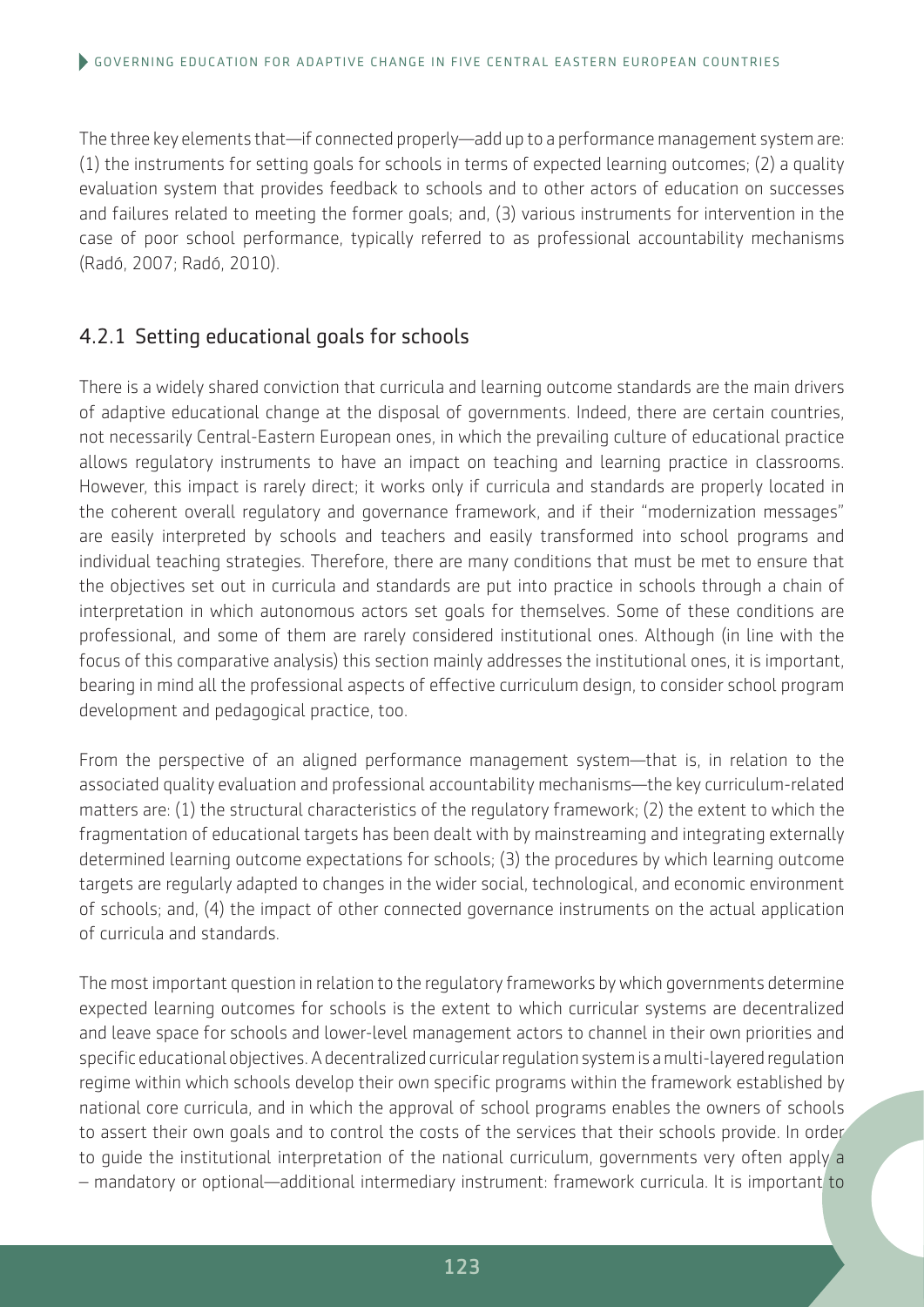see that the degree of curricular decentralization is not simply a free choice; it is largely determined by the extent to which public management systems are decentralized: i.e. curricular regulation is simply adjusted to the allocation of management decision-making competences. Therefore, management decentralization (i.e. wider school autonomy and the empowerment of municipal self-governments with full ownership responsibilities over schools) entails curricular decentralization, as is the case in Poland and Slovakia (Jakubowski, 2021; Kaščák, 2021).

In contrast, at the other end of the spectrum, the highly centralized management system of Hungary goes hand in hand with a de facto single-level curricular system that directly regulates content, processes, and the allocation of teaching time in schools. The very unique feature of the Hungarian system is the use a particular kind of "word-magic," by which nothing means what it supposed to. The so called "National Core Curriculum" (*Nemzeti Alaptanterv*) is in fact an extremely detailed framework curriculum overloaded with factual knowledge requirements, while the mandatory framework curricula (*kerettanterv*) issued for each pedagogical level, school type, and subject are in fact even more detailed syllabi. These two regulatory instruments practically take up all of the teaching time in schools, risking the very serious overload of teachers and pupils. Also, the development of the programs of schools means nothing more than schools determining the subjects for which they are free to allocate a symbolic number of weekly classes. The "autonomous space" for schools is thus so small that it does not generate any cost differences among schools at all. As a consequence, school programs do not even require any approval by authorities (Radó, 2021).

The two difficult-to-grasp cases are Romania and Serbia, which are positioned between the two ends of the spectrum, and where there is a gap between formal curricular regulation and the actual latitude for actors situated hierarchically lower than the government to set goals in an autonomous way. In Romania, the 2011 law on education has created a distinction between mandatory and optional subjects; the later comprising approximately one-third of the school curriculum. However, as with most centrally issued curricula that contain mandatory factual knowledge, it is very much overloaded, and has increased the learning time of pupils. In 2020, the ministry supplemented the national curriculum with framework curricula, adding a new administrative regulatory layer regarding time and content allocation. Therefore, in spite of the theoretically significant autonomous space for school programs, the overwhelming amount of government-issued expectations render the latter very limited (Ciolan et al., 2021). Very similarly, in Serbia, in spite of the autonomous space for school programs also determined as elective subjects, the central curriculum is so overloaded that the majority of schools teach according to the latter without any amendments or supplementary classes. Although the ongoing curriculum reform for secondary schools initiated in 2018 increased the number of elective subjects, this did not change the situation much (Jovanovicć 2021). Overall, in these two countries the formal regulatory frameworks allow for a certain degree of professional school autonomy—much more than that in Hungarian schools—,but the combination of determining this in terms of elective subjects and the curriculum overload at the national level makes the former illusionary. Due to this governance failure, schools that reflect on the objectives they serve in an autonomous way are very rare in both countries (Kende, 2021).

Another important structural matter in relation to the mechanisms through which governments define goals for schools is the actual balance between process regulation (curriculum) and outcome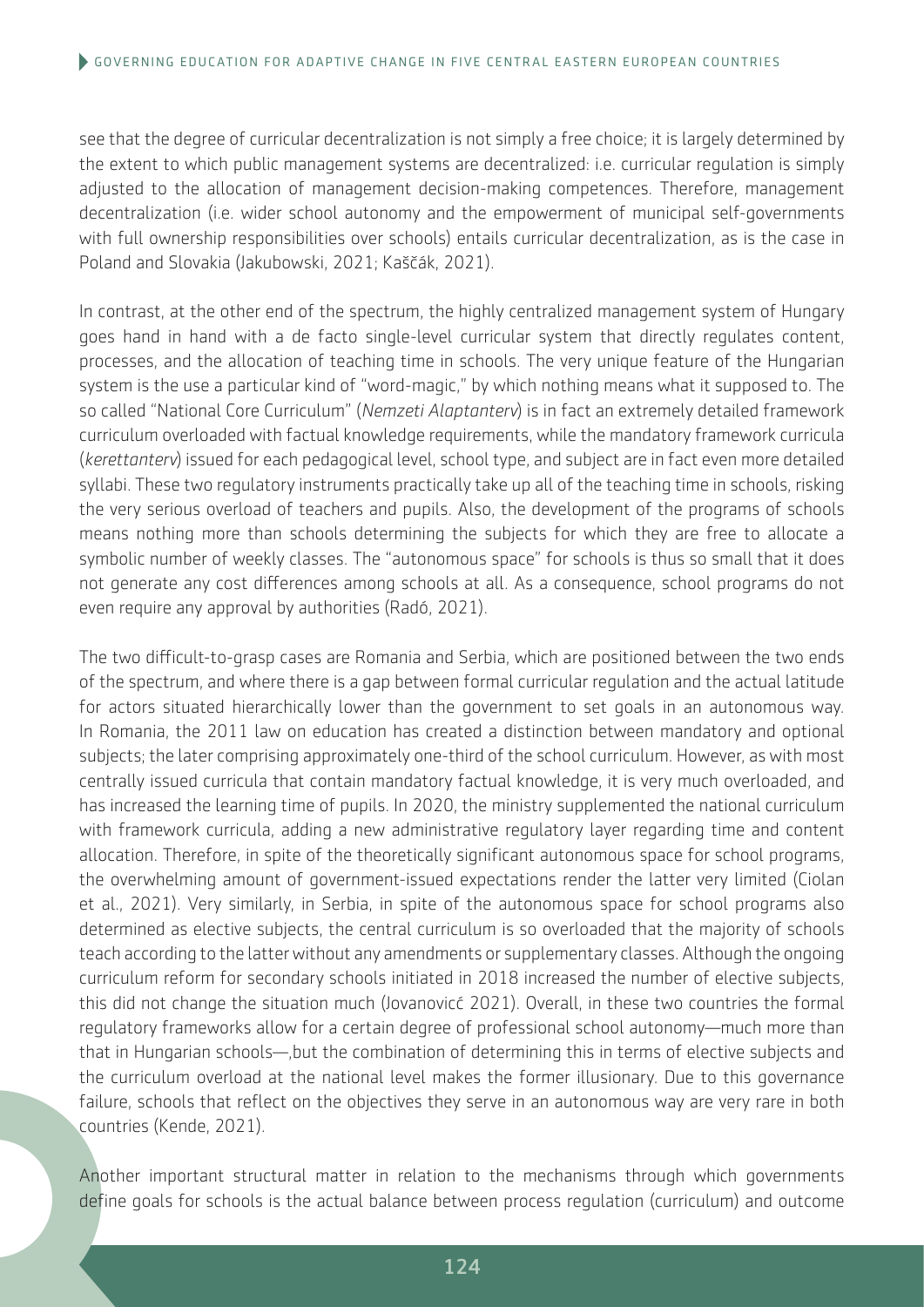regulation (standards). For several decades the mainstream trend in educational policy has been shifting from regulating the content and time allocation of the teaching-learning process to regulation by determining learning outcomes at the end of educational stages. This shift is part of the trend to overall educational decentralization. The prevailing pattern of "governing by learning outcomes" involves the gradual withdrawal of central governments from the regulation of the teaching-learning process, which is widely referred to as curriculum liberalization. The most important issue in relation to the effectiveness of the composition of this regulatory toolkit is the actual balance between process regulation and outcome regulation; the application of detailed, prescriptive centrally issued curricula *and* learning outcome standards at the same time results in overregulation that chokes the chain of interpretation of externally defined goals, while having liberalized curricula without standards leaves school systems to operate without unambiguous external expectations, making it impossible to operate a performance management system.

The actual toolkit applied in this shift is basically determined by the consequences attached to the associated quality evaluation system that is in place. Education systems with rather soft accountability regimes typically apply standard(s)-based curricula (i.e. learning outcome objectives incorporated into national curricula related to the end of various educational cycles), while other countries with a stronger accountability approach define separate sets of learning outcome standards for the last year of various types of schools. These standards often serve as requirements for school-leaving examinations. It is important to keep in mind that, in a standard-based curriculum, the list of competence targets that are supposed to—at least, to a certain extent—replace factual learning requirements. However, this is not the case in most Central-Eastern European countries.

The shift to a learning outcomes-based approach has been managed by the introduction of standardbased curricula in Poland in 2007, and in Romania in 2011. Serbia represents a special case of regulatory frameworks. A 2009 law on education contains a list of general learning outcomes that in theory create the underlying basis for government-issued curricula. The curricula for primary and secondary education are supplemented by separate sets of standards determined for the end of grades 4 and 8. Slovakia has also defined separate standards that contain performance and content standards and separate, centrally issued detailed process regulation curricula. In contrast, since 2011 Hungary has almost completely relied on process regulation; central curricula and the connected framework curricula are clearly process-regulation instruments. No performance regulation standards are determined for primary schools; the only learning outcome standards in use are the Matura examination requirements for the end of upper-secondary general education. Thus, the only country in which there has been a rather unambiguous shift toward governance by learning-outcomes is Poland. Why Hungary under the Orbán government clearly returned to rigid process regulation was to increase government control of schools; the other countries invented various regulatory solutions for inserting contemporary learning outcomes into their still centralized systems for process regulation. Since these standards that serve the purpose of modernization have not been accompanied by the bolder liberalization of curricula in the majority of countries, process control—which has a much stronger influence on school practice due to its easy application to school programs—still prevails. Therefore, the fragmentation of educational targets caused by the strong isolation of subjects has not been dealt with by the mainstreaming and integration of externally determined learning outcome expectations towards schools. As a consequence, in most of the Central-Eastern European countries, governments' ability to use curricula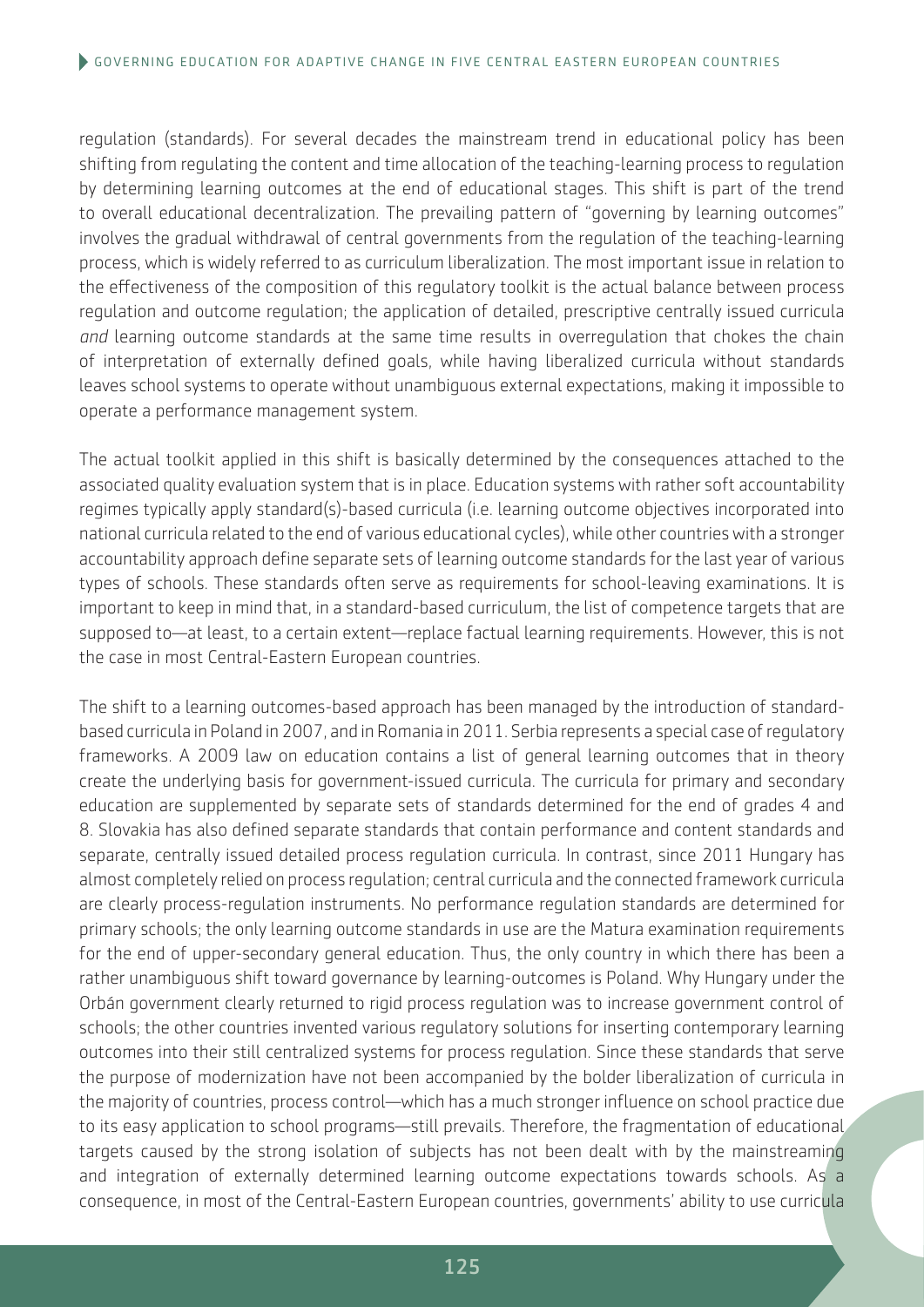and standards to generate positive changes in the aims served by the pedagogical practice of schools is severely limited; in the case of Hungary, it has been almost completely eliminated. The traditional gap between intended and implemented curricula remains; overall educational goals have been defined by governments in terms of competences and transversal skills, while educational practice still involves making serious efforts to "transmit" factual knowledge of declining relevance.

Finally, there is the question of how uniform regulation is: that is, whether the regulations in place offer a way out of the central curriculum regulation system. This is a particularly important question in the countries we studied, where the selection pressures caused by social and ethnic inequalities are extremely strong. Of course, in the case of schools with special programs (such as art schools), or in the case of the education of special needs children, allowing deviation from the central curriculum is very much necessary. For example, the education of pupils taught on the basis of individual educational plans does not fully follow the curriculum in Serbia and elsewhere. However, there are two countries where governments have abandoned efforts to maintain the unity of a national curricular basis: Slovakia, and Hungary—not surprisingly, the two countries in which social selection and ethnic segregation are the strongest in the whole of Europe. Slovakia introduced a system involving the "experimental verification" of deviations from central curricular regulations. However, in practice these approved deviations typically affected single-subject programs only, thus they did not entail the reconsideration of the programs of whole schools (Kaščák, 2021). In contrast, as part of government efforts in Hungary to actively support the expansion of the school networks owned by traditional churches, separate framework curricula were approved for church-owned schools, according to which church schools were granted much greater professional autonomy than publicly owned ones. Also, other non-church-owned private schools have the theoretical possibility of submitting their own framework curricula for approval. However, due to the high fees required for such approval procedures, only those private schools can afford to take this opportunity that collect tuition fees from well-off parents. Overall, together with other government measures that disable the sector-level neutrality of regulation and financing, the regime is significantly contributing to further social selection and ethnic segregation within the Hungarian education system (Radó, 2019; Radó, 2021).

Incomplete curriculum decentralization and only partial moves towards governance-by-learning outcomes have another consequence: education policy in all five countries has remained strongly teacher-centred. Since whole schools can adapt to different external challenges, but individual teachers cannot, teacher-centeredness remains a barrier to modernization in Central-Eastern Europe.

### 4.2.2 Quality evaluation systems

Quality evaluation is the heart of an intelligent government-operated performance management system—that is, one that can enable adaptation to the diversity of school contexts. A fully developed system of quality evaluation is based on three pillars: (1) the external evaluation of schools; (2) the regular, standardized assessment of pupils' performance; and, (3) the operation of an educational management information system (Radó, 2010). In the European quality evaluation model, the three pillars of this system are integrated primarily by the external evaluation (inspection) of schools. If professional accountability measures were connected mainly to school evaluation results, the most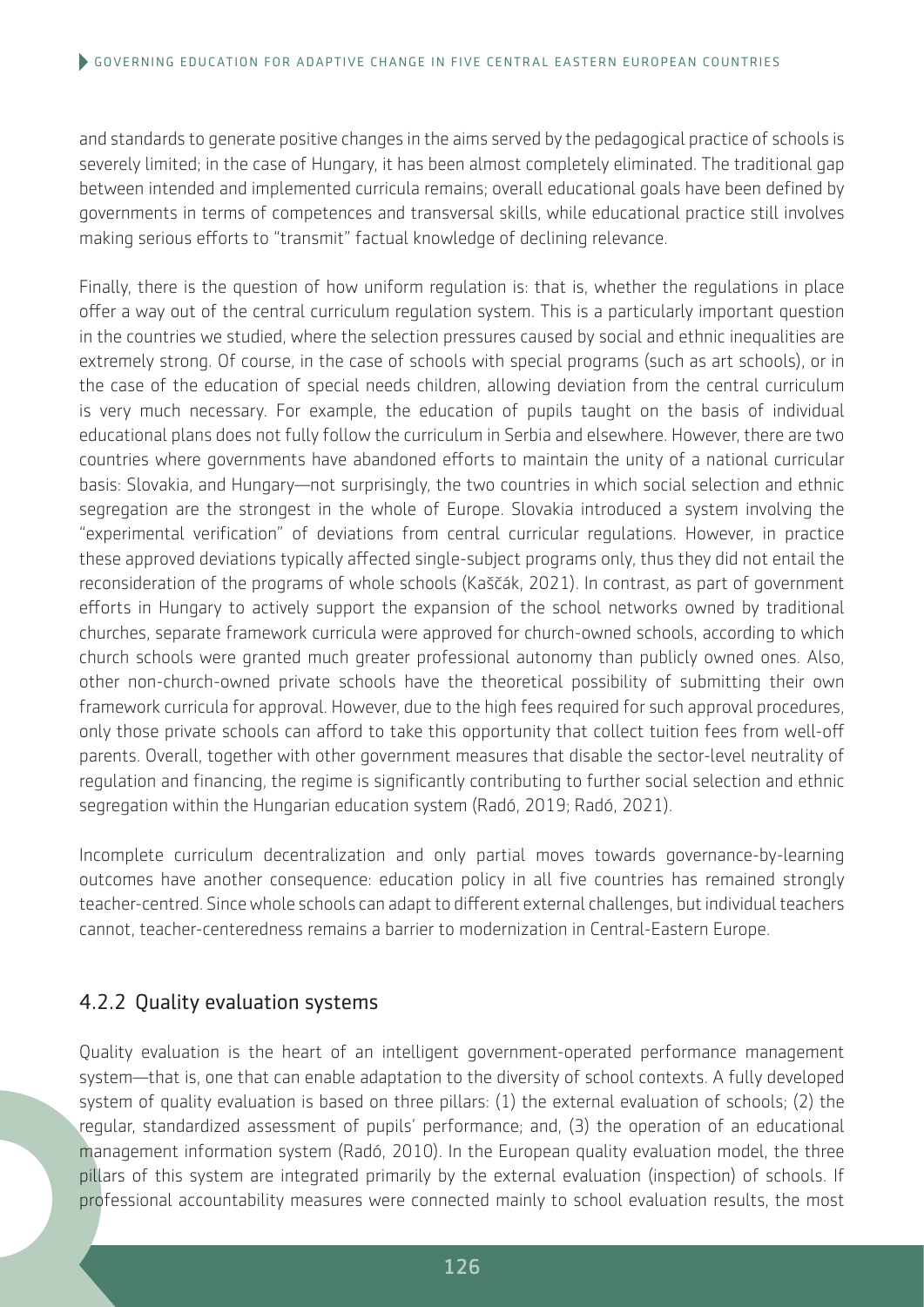important aim of the regular standardized assessment of the performance of pupils by tests, and that of the operation of the education information system, would be informing both self-evaluation in schools and external whole-school evaluation undertaken by inspectorates. Since the turn of the century, the development of increasingly sophisticated and well-connected assessment and information systems that are based on individual pupil-related data and allow for benchmarking at any aggregation level has occurred. Also, these instruments have made possible the introduction of risk-based inspection, through which full-school evaluation is administered only if data indicate that there is likely to be a problem. Although the indicators generated by these data sets can signal the existence of potential quality-related problems, only full self-evaluation and external quality evaluation are able to identify the causes of these problems.

To put it simply, the purpose of quality evaluation is making the successes and failures of schools visible to all interested parties. Within this process, collecting and feeding back information through quality evaluation systems serve two basic aims: supporting organizational learning in schools by informing school-based self-evaluation, and ensuring professional accountability by providing information to policy-makers and decision-makers at various levels of public management, and to the "clients" of schools, primarily to parents. Undertaking these two (support and accountability) functions may sometimes be contradictory. In certain institutional settings, one of them may become dominant, rendering the other rather ineffective. In the most developed education systems, however, there has been a palpable shift away from an emphasis on accountability to an emphasis on support during the last few decades. Nevertheless, there always exists a delicate balance between the two that can be maintained only through the appropriate mix of various instruments (A single quality evaluation instrument serves either support or accountability purposes.)

Despite the sometimes significant developments over the past two decades, no fully developed riskbased quality evaluation systems are in place in any of the five countries that are oriented towards the external evaluation of whole schools, and are supported by an effective student performance assessment and information system. The only country out of the five that successfully transformed its old inspection process is Poland. The regional "Kuratoria" were originally multifunctional organizations that undertook both management and quality evaluation functions. In parallel with the process of decentralization, from 1989 onwards they underwent a series of re-profiling interventions. Their management functions were taken over by municipalities, which, as owners of schools, assumed primary responsibility for the quality of public education services. Until 2009, this network of regional inspectorates operated a rather fragmented quality evaluation system (each inspectorate determined the underlying quality standards separately), which was very much oriented towards maintaining administrative control over compliance with regulations. This system was oriented towards ensuring legal accountability with very little focus on supporting school development. In 2009, however, a new nationally uniform external evaluation system was introduced that—in line with the 2001 EU guidelines—was established on the basis of a combination of school-based self-evaluation and external whole school evaluation (EU Parliament, 2001). Therefore, with a strong emphasis on providing quality evaluation feedback to inform schools, the 2009 inspection reform represented a strong shift away from a focus on accountability, and the separation of legal and professional inspection. At the same time, professional support services were detached from any forms of external inspection. (This systematic separation of distinct functions did not take place in any of the other four countries.) Also,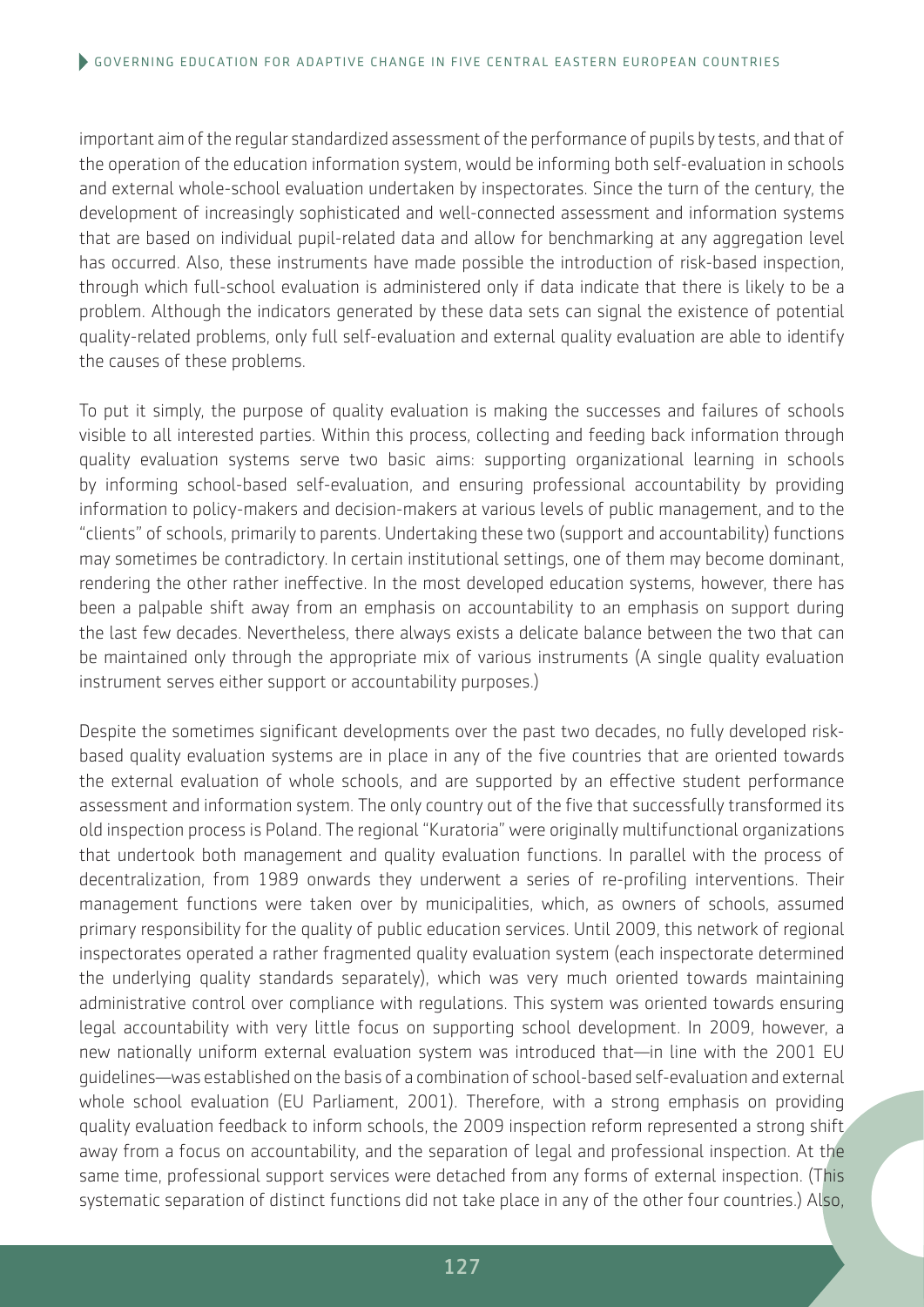the new system has a strong participatory approach that effectively channels in the expectations of school users, leaving space for institutional and parental priorities. The actual underlying standards place emphasis on getting to know learners, which is the first precondition of providing personalized education. Overall, the new system in Poland, which allows for the updating of evaluation standards from time to time, may make quality evaluation a potential instrument of modernization (Mazurkiewicz et al., 2014; Jakubowski, 2021).

The transformation of the Slovakian external quality evaluation system involved a much weaker shift from accountability to support. The recent evaluation system is operated by the State School Inspectorate, which was established in 2000. The Slovakian Inspectorate undertakes the evaluation tasks and operates the procedures typically applied by other inspectorates in most European countries. In spite of this, the work of the inspectorate is described as rather bureaucratic, thus it is seen by schools more as more of a controlling authority than a partner (Kaščák, 2021). In addition to this, since its establishment the number of administrative sanctions it may apply has grown. For example, since 2020 the Inspectorate has had the power to initiate the removal of school principals. A rather specific feature of the Slovakian inspectorate is that it is entitled to develop its own performance assessment tests and to administer them in schools.

The other country that has engaged in a major transformation of its external evaluation system is Serbia. The new inspection mechanism that has operated since 2012 is also a classic whole-school evaluation regime implemented on the basis of unified quality standards that were developed in line with a contemporary understanding of the aspects and criteria associated with the quality of school education, with—due to the specific educational and policy context of the period—a special emphasis on promoting inclusive education. At the same time, due to the very centralized governance context and to the inertia of the rather traditional attitudes of advisors of the regional departments of the ministry of education, the new system works much more as a normative supervisory procedure than a professional support mechanism. There are a few elements in the Serbian system that also contribute to the fact that traditional legal accountability-oriented practices remain dominant in the new evaluation system. First of all, while due to the small number of evaluators ("advisors") external evaluation is undertaken only rarely, the legal auditing of schools is administered on an annual basis. (Since 2018, an annual legal inspection has been mandatory for all schools.) Bearing in mind that within the Serbian education system all professional aspects of the operation of schools are extremely over-regulated, legal control almost completely suppresses external institutional evaluation (Jovanovic, 2021). In addition to this, the external evaluation system, even at the beginning of its application, was supplemented with a score-based form of assessment ("grading") in order to give the impression of "objectivity" and strengthen the accountability-oriented character of inspection. As a consequence, similarly to in Slovakia, in spite of serious efforts to modernize external evaluation in Serbia, the whole system remains very much control- and accountability-oriented, thus provides rather limited support for schools to change.

As far as external school evaluation is concerned, Romania has gone through a rather unique process of institutional transformation. The original system of inspection was undertaken by the County School Inspectorates (CSIs), which are multifunctional agencies subordinated to the Ministry of Education, and—beyond external evaluation tasks—are in charge of certain management- and financing-related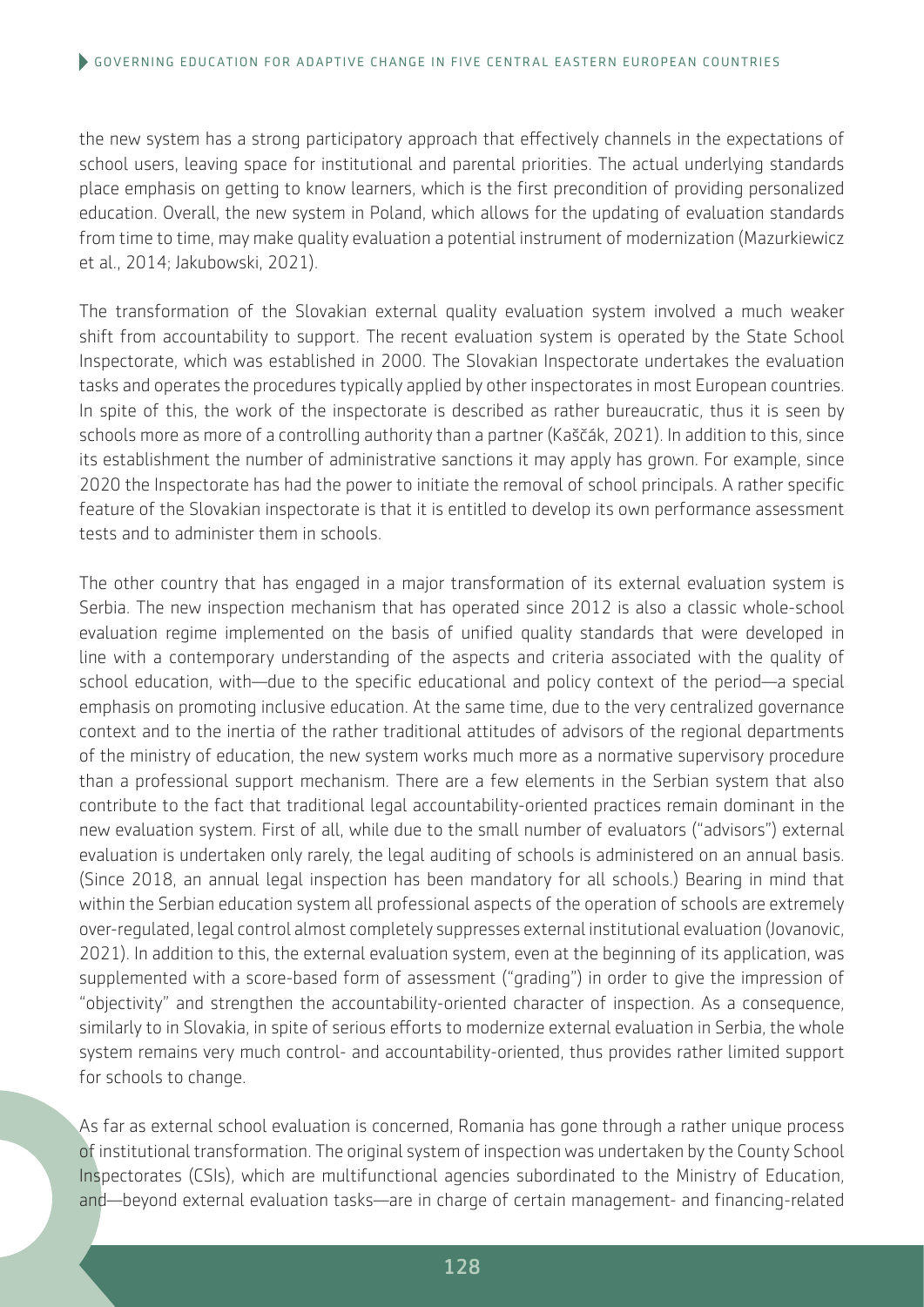tasks, too. Instead of transforming this old, very much legalistic and administrative-control-oriented mechanism into a contemporary form of support-oriented whole school evaluation, in 2005 the Romanian government decided to double up on the system by establishing the Romanian Agency for Quality Assurance in Pre-university Education (ARACIP) to supervise quality assurance in schools. However, unlike the Serbian system, in which the national agency responsible for external evaluation (Institute for Education Quality and Evaluation) works through a network of advisors in the regions, the new Romanian agency carries out external evaluation in schools directly, independent of the County School Inspectorates. The question, therefore, is which of the two parallel systems has a stronger influence on the latitude within which schools are working? It is obviously the old system operated by CSIs, for several reasons. The most important of the latter is the fact that while CSIs administer inspections in each school on an annual basis, ARACIP lacks the staff to do so even on a several-year cycle. The other reason is that, in spite of this dual system, no national quality standards have been determined for any types of inspection in Romania. Schools are evaluated by ARACIP on the basis of their own annual self-evaluation reports that they prepare for their school boards, which contain planned improvement measures, too. However, because of the unusual frequency of self-evaluation, the whole system focuses much more on operational activities than on the medium-term performance of the core educational functions of the schools. As such, this system does not really establish the ground for medium-term school improvement (Kitchen et al., 2017; Ciolan et al., 2021). The common feature of the Serbian and Romanian external evaluation systems is the extremely strong inertia of old institutional routines and cultures, which is undermining institutional change for the sake of modernizing quality evaluation systems.

While during the last two decades the other four countries have made more or less successful efforts to transform their educational quality evaluation systems, in 2011 Hungary—which has not had a state education inspectorate since 1985—opted to establish a very outdated system from scratch, which was gradually set up by 2015. (The full operation of the new system generated large-scale teacher resistance in 2015 and 2016.) The new professional supervision system has clearly been designed with professional accountability purposes in mind. On the basis of a common set of standards, the new system connects the external evaluation of individual teachers with advancement through a career scheme, along with the external supervision of school principals and schools, and the selfevaluation of teachers, school principals, and schools. In line with the highly centralized character of the overall governance system, the underlying standards are extremely detailed; they are organized into eight areas of teacher competences, five areas of school principal competences, and seven areas of institutional operation. The standards also contain a large number of specific requirements and indicators for each area of supervision, leaving no space for considering the special circumstances of individual schools. The methods of external evaluation are document analysis, observation, interviews, and surveys. Disregarding the preliminary screening of a large number of documents, the professional supervision of teachers, principals, and schools is basically a single-day event.

It is important to see that from the perspective of teachers and schools, the only high-stakes element of the Hungarian system is the individual qualification of teachers, because, according to the newly established career scheme, teachers' salaries are strongly differentiated along the five categories of advancement. In spite of the nature of the heavy administrative control of the new system, its weak accountability assurance potential stems from the lack of institutionalization. The government did not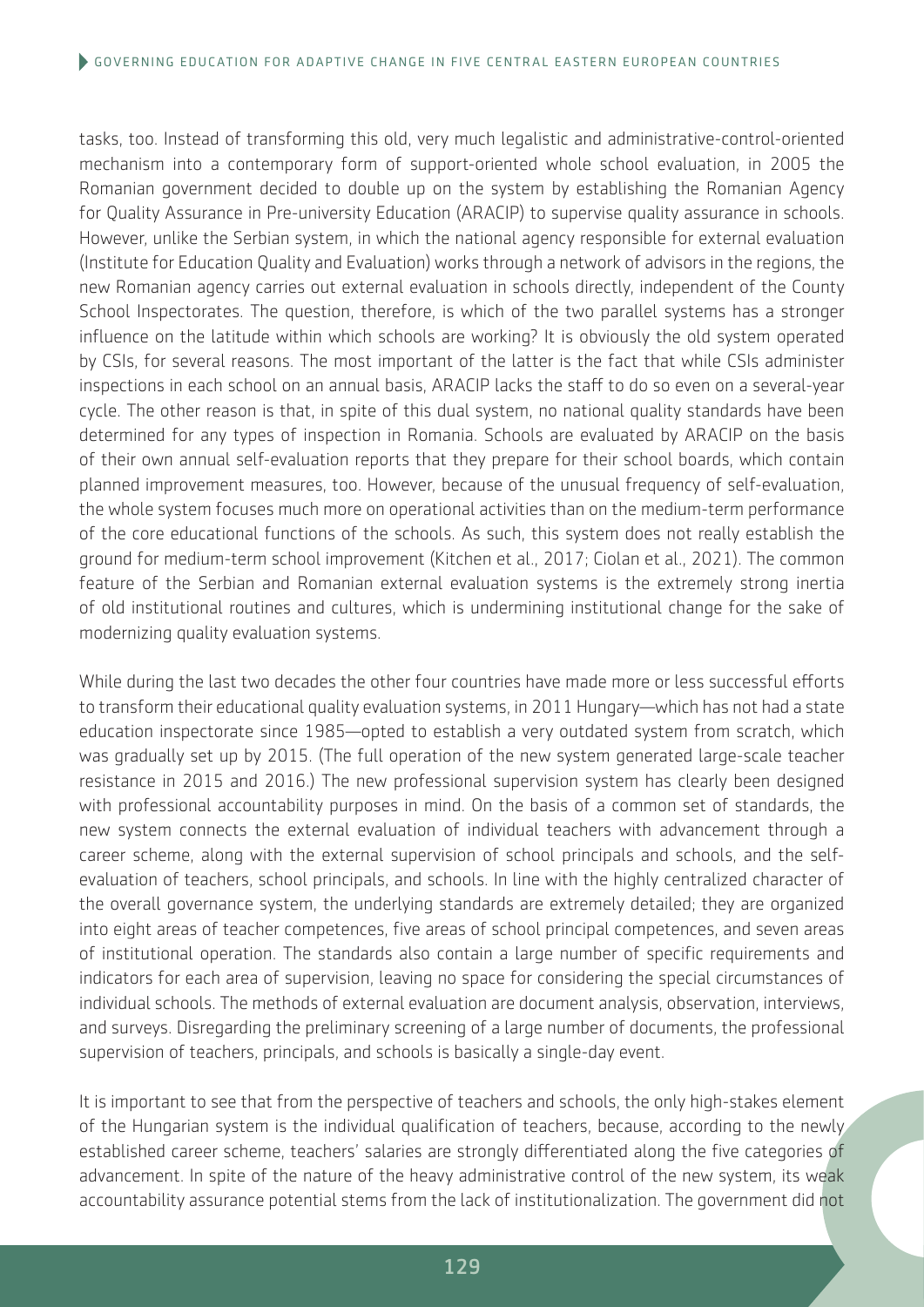establish a professional inspection system with relative professional autonomy that employs qualified evaluators. Instead, those practicing teachers who are promoted to the "master teacher" grade are dispatched by the Educational Authority to be evaluators in other schools. They are compensated by a significantly higher salary and a substantial reduction in their weekly mandatory classes. These practicing teachers are trained for their roles as evaluators through 30 hours of in-service training only. Not surprisingly, due to the solidarity among teachers, the evaluation results of the professional supervision for teachers and schools principals are poorer than 90 percent only in extremely rare cases. Overall, due to the lack of institutionalization that would allow for the professionalization of the external evaluation system, it is not able to meet any of the general aims of educational inspection: it does not ensure professional accountability, does not provide external references for self-evaluation, and does not generate demand for professional development. Therefore, even if the underlying standards for evaluation contain various requirements that are in line with our contemporary understanding of good teaching and schooling, the system is capable only of administrative control and for creating the appearance of inspection; it does not have the potential to effectively convey external professional expectations to actually working schools (Radó, 2021).

In line with the prevailing learning outcomes-based approach, the systematic collection and feedback of information on learner performance through external and standardized assessments is an increasingly valued tool in quality assessment systems. Since the turn of the century, some form of external assessment has been created in all five countries. In Poland and Serbia, this is based exclusively on school-leaving examinations at the end of lower-secondary and upper-secondary education. In Poland, a competence test was introduced in grade 6 for diagnostic purposes, but abolished by the PiS government in 2016. Therefore, in both countries the only available assessment survey data that serve for system analysis are provided by international assessment projects of the OECD and the IEA. In Poland—especially after the reform of the Matura examination in 2005—change was achieved by moving from school-based examinations to standardized test-based examinations that provide much more reliable information on the performance of schools and the education system as a whole. The individual consequences connected to examination results make this a high-stakes assessment instrument in both countries (Jakubowski, 2021; Jovanovic, 2021). However, due to the very different systemic environment in the two countries, the actual function of examinations is very different. In Poland, due to the decentralization of the overall governance regime, and especially because of the pre-existing, more support-oriented external school evaluation system, school-leaving exams are the most important, and practically the only effective professional accountability mechanism. This is made possible by the fact that these exams are based on standardized tests, so their results can be used to monitor the performance not only of pupils but also of schools. In contrast, in Serbia, where strong governance centralization still prevails and the culture of external quality evaluation has remained rather control oriented, school-leaving exams play a different role. The primary function of the schoolleaving exam at the end of grade 8 (introduced in 2014), as well as that of the recently introduced Matura exam, is to reinforce the regulatory power of the underlying separate sets of standards; that is, to support the more effective regulation of the teaching-learning process in the years leading up to the exams. The combination of this still rather centralized curricular regulation and the introduction of outcome regulation (standards) contribute significantly to the sustained presence of heavy overregulation in the Serbian educational governance system.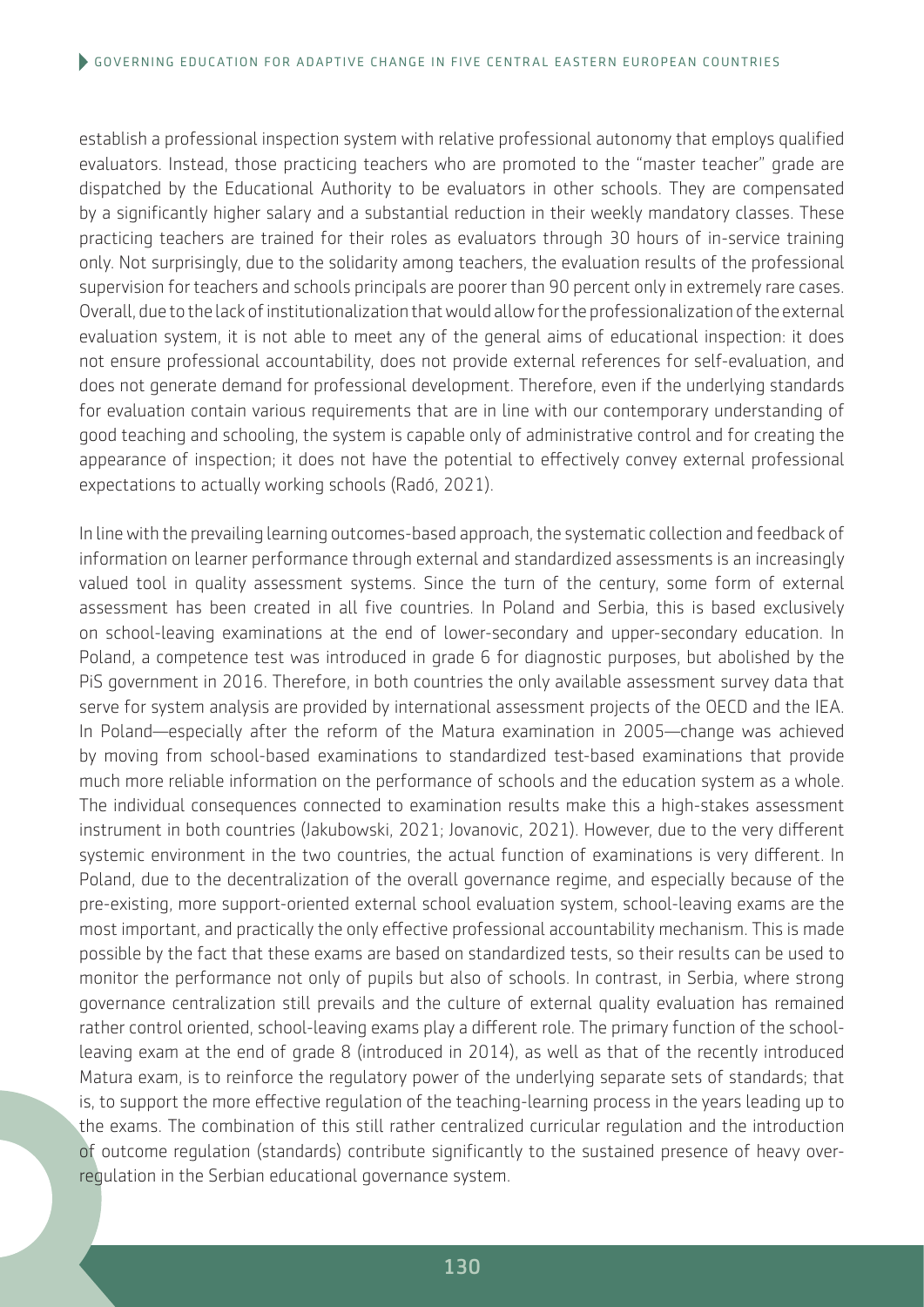In Hungary, the only governance instrument that (surprisingly) survived the all-encompassing reshuffle of the governance system after 2011 was the regular assessment system (National Assessment of Competences—*Országos Kompetenciamérés*), which was established in 2001 to test the reading literacy and mathematical competences of all pupils in grades 6, 8, and 10 on an annual basis. This system was improved in 2008 when the introduction of individual pupil IDs made connecting the performance of individual pupils in different tests possible (thereby allowing for the calculation of added value at all aggregation levels). The original underlying intention was to create an assessment system for purely formative purposes. The first and rather weak attempt to use the test results for accountability purposes was introduced in 2007. Therefore, external standardized test results were used exclusively for formative purposes, and to inform self-evaluation in schools without any intention to improve accountability. This might be the reason why the shift to extreme centralization and administrative control between 2011 and 2015 that resulted in the building of the above-described new system of professional supervision of teachers did not render the inherited assessment mechanism a target-conflicted device. Nevertheless, although schools are still well served with student performance assessment data, due to the abolition of mandatory self-evaluation neither schools nor external supervisory agents use the measurement data. In other words, although a few researchers who obtain access to the assessment data can do some secondary analysis, the regular testing of pupils' performance has no real function in the overall system of governance. As far as examinations are concerned, in Hungary no school-leaving exam is administered at the end of lower-secondary education. The 2005 Matura examination reform partly standardized the latter and oriented it more towards the assessment of key competences. The organization of the exam remained basically the same after 2011, but the government revised the underlying standards multiple times in order to orient it towards the assessment of factual knowledge. Overall, the whole governance system, due to its very strong administrative control-oriented character, creates a paradoxical situation: the combined effect of all the accountability mechanisms is the almost complete lack of professional accountability in the education system (Radó, 2011).

The actual function of the assessment system in Slovakia and Romania is harder to grasp. In Slovakia, the Matura exam was reformed in very similar way as it was in Poland and Hungary a year later. The measurement system was extended in 2009 when the "Monitor 9" assessment system was introduced. This is a standardized test that measures the performance of pupils in mathematics and the language of instruction at the end of lower secondary education. The test is intended to serve three distinct functions: to act as a school-leaving exam, the results of which are included in the certificate of pupils, for creating the basis for selection to upper secondary education, and for assisting in the assessment of the performance of schools (school rankings are created and published on the basis of the results). These three functions combined make the test an extremely high-stakes instrument. In 2015, it was supplemented with an entry test in grade 5 to allow the measurement of added value. What is unique to this system is the fact that administering the grade 5 entry test is mandatory only for those schools that are undergoing external evaluation by the inspectorate (as mentioned earlier, the inspectorate is allowed to develop and administer its own assessment instruments) (Kaščák, 2021). High-stakes inspection and high-stakes testing together create a very strong accountability regime in Slovakia. At the same time, there is rather little emphasis on providing support for the autonomous improvement efforts of schools, rendering this strong accountability regime rather ineffective. With all these differences in mind, it can be observed that the overall situation is rather similar in Romania, where diagnostic testing was introduced in grades 2, 4 and 6 in 2011, followed by high-stakes school leaving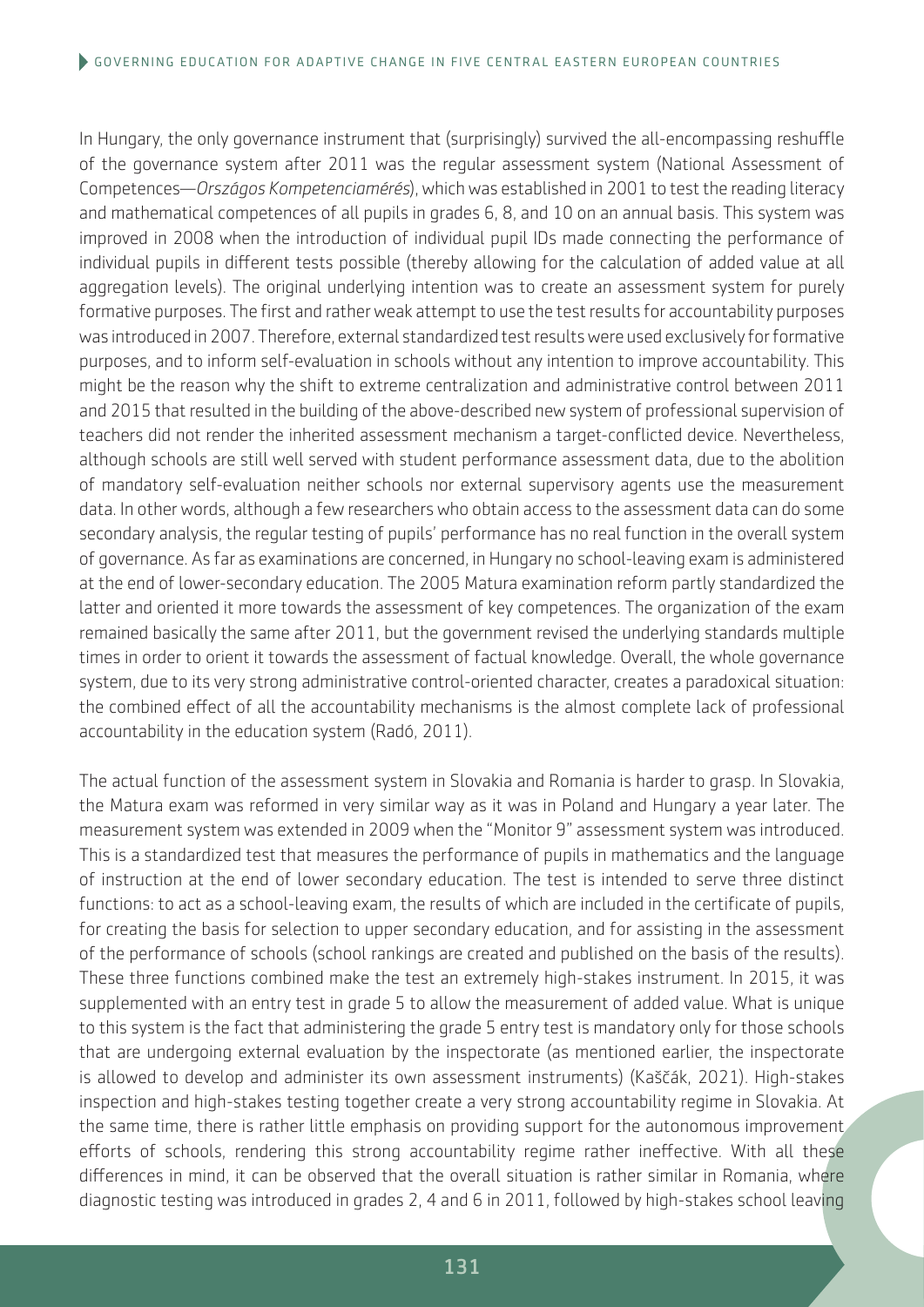exams at the end of lower-secondary and upper-secondary education (Ciolan et al., 2021). Again, the combination of high-stakes exams and a dual—but asymmetrical—external school evaluation system creates a counter-productive accountability system, because the actual governance regime imposes a rather "paper-based" annual reporting duty on schools, instead of inciting, informing, and supporting their medium-term efforts at autonomous improvement.

Overall, a cursory glance at the quality evaluation systems of the five countries suggests that they all fit neatly into the classification of quality-oriented accountability systems common to continental Europe. These systems differ from performance-oriented systems that—due to their very different constitutional and governance frameworks—have become common in the US. The most important difference is that the European systems typically assign developmental consequences to external quality evaluation results, while the accountability systems of the US assign consequences directly to the results of student-performance-related measurement (Hamilton, 2003; Radó, 2007).

| Performance-oriented accountability systems  | Quality-oriented accountability systems                                                      |
|----------------------------------------------|----------------------------------------------------------------------------------------------|
| Setting performance standards                | Determining quality criteria and setting<br>performance standards                            |
| External assessment of the performance       | External quality evaluation and external                                                     |
| of students                                  | assessment informs evaluation                                                                |
| Publicized feedback of assessment results    | Publicized feedback of evaluation results<br>(in certain countries, also assessment results) |
| Setting benchmarks associated with the       | Identifying schools that provide poor quality                                                |
| expected performance improvement             | service                                                                                      |
| Punishing or rewarding consequences attached | Mandatory development of schools with                                                        |
| to performance                               | poor quality (developmental intervention)                                                    |

| Table 2 Algorithms of performance- and quality-oriented accountability systems (Radó, 2007) |  |  |  |
|---------------------------------------------------------------------------------------------|--|--|--|
|                                                                                             |  |  |  |

However, the deeper institutional analysis outlined in this section proves that the real situation is much more complex. Poland, for example, while operating a European-type external evaluation system, basically connects its rather weak professional accountability regime much more to its standardized test-based examination system than to inspection, which has been realigned to fulfil support functions. Three other countries (Romania, Serbia, and Slovakia) have created systems which cannot be fully described as accountability models; they mix the tools of the two types of system in a rather inconsistent and counterproductive way. And finally there is Hungary, which by returning to the governance models of the 1960s and 1970s of the previous century lacks even the ambition to create an effective and contemporary system of professional accountability. From the perspective of the underlying question that inspired this study—whether the performance management systems currently in place in each country are suitable for use by governments as drivers of school adaptation to external expectations—the answer is fairly straightforward. While the Polish system—in spite of lacking certain elements, such as a stronger connection to school improvement—has the potential for this, the governments in the other four countries are rather powerless. Therefore, the direction of change in schools in Hungary, Romania, Serbia, and Slovakia is basically determined by the strong inertia inherent to their traditional style of functioning.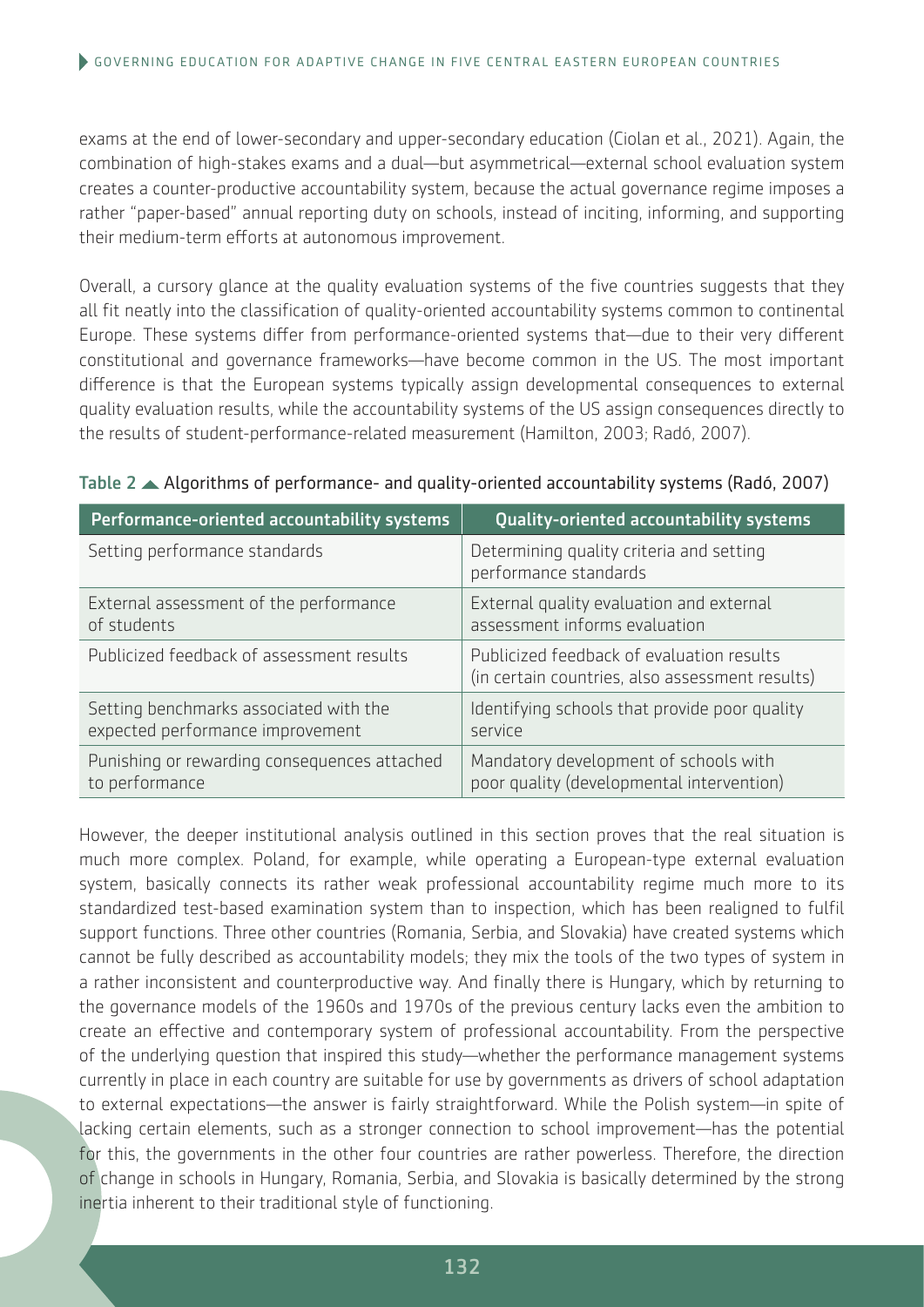## 4.3 Financing and the use of incentives

Because of the generally low level of funding, schools in Central and Eastern European countries have traditionally been very sensitive to financial incentives. Incentives embedded in mainstream fiscal allocation mechanisms can create vested interests in adapting to external expectations and thus have the potential to override the internal orientation and resulting inertia that characterizes schools.

However, not all education funding systems are well suited to using financial incentives to reinforce expectations about external adaptation. This requires an allocation mechanism that meets two conditions: (1) it should be flexible enough to adapt to the very different funding needs that the curricula and development programs of individual schools generate, while (2) it should create the funding stability needed for longer-term planning. Only two-tier, decentralized and normative (formula-based) allocation systems can meet these two conditions at the same time. It can therefore be said that fiscal decentralization is a structural prerequisite of the use of financial incentives to support institutional adjustment. Beyond these considerations, due to the scarcity of state budget resources for education, countries are particularly interested in fiscal decentralization because it increases spending for all locally provided public services, such as education (Busemeyer, 2008).

It is important to keep in mind that financial incentives embedded in short- or medium-term central development projects do not necessarily have the same effect. Even in the case of successful project implementation, such projects all too often do not lead to sustained change in the organizational behaviour of schools, as indicated by the important distinction between project adaptation and institutional adaptation (McLaughlin, M. W., 1981). In addition to this, central government development programs tend to be poorly targeted, and their scale is typically very limited; they reach out to a limited number of schools only, thus they might generate good practices, but do not necessarily have a system-level effect.

Decentralized normative education funding systems operate in only three out of the five countries under investigation: in Poland, Slovakia, and Romania. In Serbia, a 2009 legislative amendment prescribed the move to a decentralized formula-based funding system, but—basically due to its additional costs this has not been implemented by consecutive governments. Therefore, the system is still based on the direct funding of inputs on the basis of the unambiguous division of labor between the central budget and municipalities. Salaries of teaching staff (i.e. the large majority of allocated funds) are directly funded by the central budget and calculated on the basis of a rigid salary scale. Also, central budget funds are allocated to schools for development programs and capital investment. Municipalities are in charge of funding early childhood education, recurring operational costs of schools, supplementary support for the education of special needs children, and the professional development of teachers (Maghnouj, S. et al., 2020). This division of labor creates a great deal of uncertainty in relation to the costs of many different tasks that schools undertake, especially when educational policy priorities define expectations for special programs or supplementary activities. This rigid and not easily manageable financing system does not allow for the use of incentives for school development. The instrument is only available to the government through the EU-funded tender schemes of central development programs that are not targeted enough, and for which funding is not sustainable.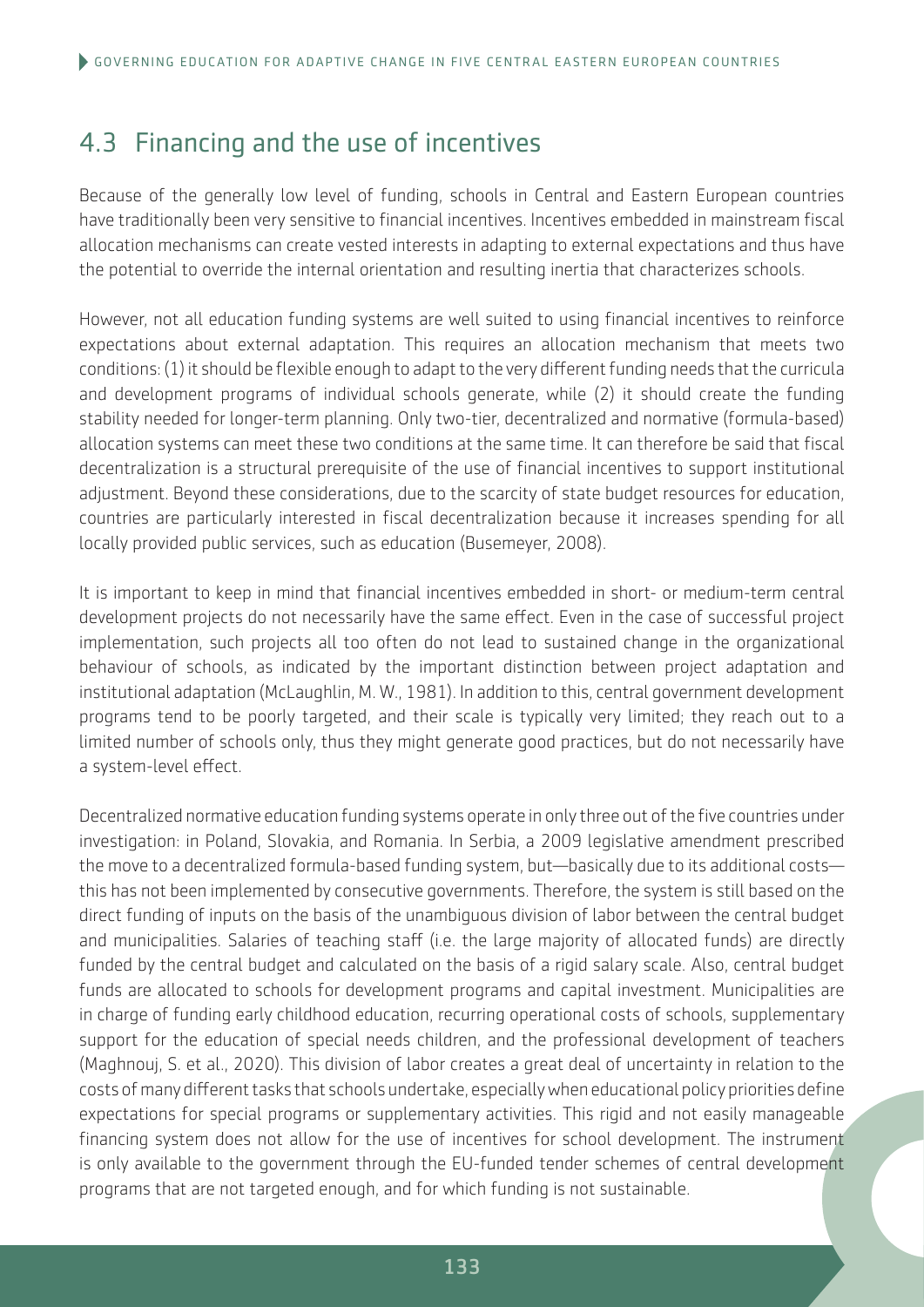The other country operating with an old-fashioned centralized input financing system in education is Hungary. A completely unique feature of the current Hungarian funding system is that it replaced a sophisticated decentralized system in 2013 that had operated for two decades (since 1991) and was characterized by the widespread and often successful use of financial incentives. These incentives were supplementary per-capita grants provided to the owners of the schools for various purposes, and significantly contributed to reducing the dropout rates in primary education in the 1990s and to the integration of the education of special needs children after the turn of the century. Financial incentives were also part of the government toolbox of less successful policy for reversing the segregation of Roma pupils. These supplementary grants were applied for many other purposes, too, such as for covering the costs of teacher participation in in-service training. (The number of types of supplementary grants continuously grew throughout the two decades of normative financing.) As of 1 January 2013, however, schools ceased to have budgets of their own; all minor expenses are covered directly by the school district school-maintaining authorities. In 2015, responsibility for funding recurrent operational costs was taken away from the self-governments, too, and was given to the central school maintenance authorities, thereby completely eliminating any remaining responsibility for schools on the part of municipal self-governments. Teachers' salaries, which comprise the largest element of educational financing, are transferred directly from the state treasury. Payment of salaries is carried out by the authorities to each individual school on the basis of headcount. Due to the vagueness of the underlying rules and the wide discretion this has given to local authorities, the new system is in fact input financing on a 'historical basis' (i.e. on a simple, previous-year-spending basis). Non-government schools, however, are funded in a different way. The recurrent operational costs of schools maintained by churches and the national self-governments of minorities are still funded on a per-capita basis by the state budget. The salaries of teachers working in these schools are financed from the national budget on equal terms with those of teachers in state schools. Although the financing of VET schools is sector neutral, the number of pupils permitted to enrol per school and per vocation is determined by the authorities, giving an advantage to government and church-owned schools.

At the time being, there are six parallel financing systems in place in Hungary, each with a different level of centralization, with different underlying allocation mechanisms, and each using different methods to calculate funding. Some of these are completely decentralized and normative systems that survived the 2011 system reshuffle (e.g. the funding of early childhood education, which is still provided by municipal self-governments). Others are fully direct input financing regimes (e.g. the financing of government schools that are under the school-maintaining authorities). Certain systems, such as the financing of church-owned primary and secondary schools, combine the direct financing of teachers' salaries with the normative (per capita-based) funding of recurring operational costs. The state budget provides funding for the operational costs of all schools except for non-church private schools (Radó, 2021). In the new financing system of Hungary, space for the use of financial incentives for influencing the "behaviour" of teachers, school principals, schools, or any other actors of education has been completely eliminated. The removal of this policy instrument has significantly reduced the ability of the government to encourage school-level adaptation to external expectations of any sort.

While in theory the structural preconditions for applying financial incentives as drivers of school-level adaptation are in place in Poland, Slovakia, and Romania, the actual operation of their educational funding mechanisms does not necessarily allow for this. In this respect, the best case is that of Poland.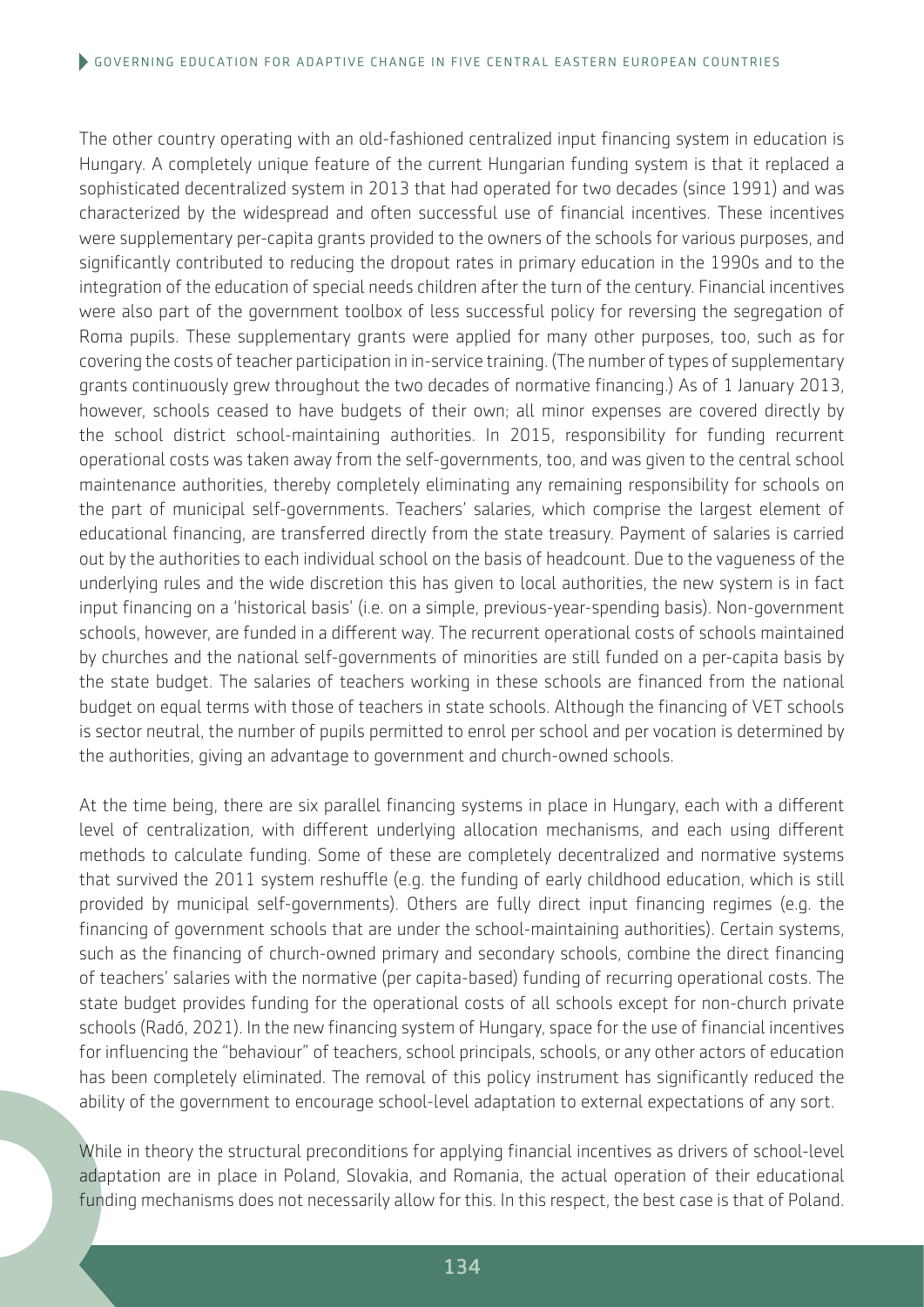This system employs a classic two-tier allocation mechanism with two distinct funding relationships. The first involves formula-based, lump-sum grant funding for municipalities that provide educational services. Grants are calculated on the basis of the number of pupils and teachers, as well as on certain additional other factors such as the needs of particular age groups, for specific courses provided in schools, or to schools located in remote areas. (The funding system is sector-neutral; the owners of non-public schools are funded on equal terms with municipalities.) The second financial relationship is the local funding scheme created by municipalities that has a high degree of autonomy. This allows for considering many different locally relevant criteria and may open up the space for school-level financial planning (OECD, 2015). Considering this background, the Polish financing system involves ample scope for the use of effective financial incentives: the central budget allocation to municipalities—beyond unconditional lump-sum grants—includes earmarked ("conditional") grants for specific purposes. However, these earmarked additional grants are used by the Polish government to fund a rather narrow range of potential priorities, such as supporting municipalities with low income-generating capacity to run rural schools, improving school equipment, or supporting the education of talented children from disadvantaged backgrounds (Hybka–Kaczyńska, 2016). A system similar to the Hungarian practice before 2011, in which a wide range of additional subsidies were granted to local governments, linked to specific objectives and in line with the respective education policy priorities (such as those creating incentives for the integration of Roma and special needs children), was not established in Poland.

In Slovakia, the financing system is much less favourable in terms of applying incentives. The 2002 overall decentralization reform incorporated fiscal decentralization, too. However, in 2012 this was partially revoked by making the central budget responsible for the direct normative funding of salaries, as calculated on the basis of a salary scale. Municipalities retained responsibility for the funding of the recurring operational costs of primary schools. Upper-secondary schools receive their operational budgets from higher territorial units that are funded by the state budget on the basis of a per-capita formula. Therefore, in spite of its normative and partly decentralized character, this multi-channel Slovakian system does not create the appropriate latitude for applying financial incentives according to the modernization priorities of the government. Only a limited part of the operational budget provided for primary schools by municipalities can be used for funding the costs of school development. In this respect, the situation is somewhat similar in Romania, where fiscal decentralization was implemented in 2009. The new central allocation mechanism is basically a per-capita-based normative system that is differentiated by levels and school profiles, and adjusted by a number of correction coefficients. Funds are further allocated to schools by municipalities, but their autonomy to determine the budget of schools is limited by the "technical assistance" of County School Inspectorates that define enrolment quotas for each individual school. Also, the autonomy of schools to manage their budgets is extremely limited. In spite of these constraints, this system would still allow some technical space for using financial incentives through the correction coefficients. However, due to the underfunding of education—similarly to in Slovakia—the necessary budgetary latitude is not available, and almost all funding is deployed on basic educational expenditure.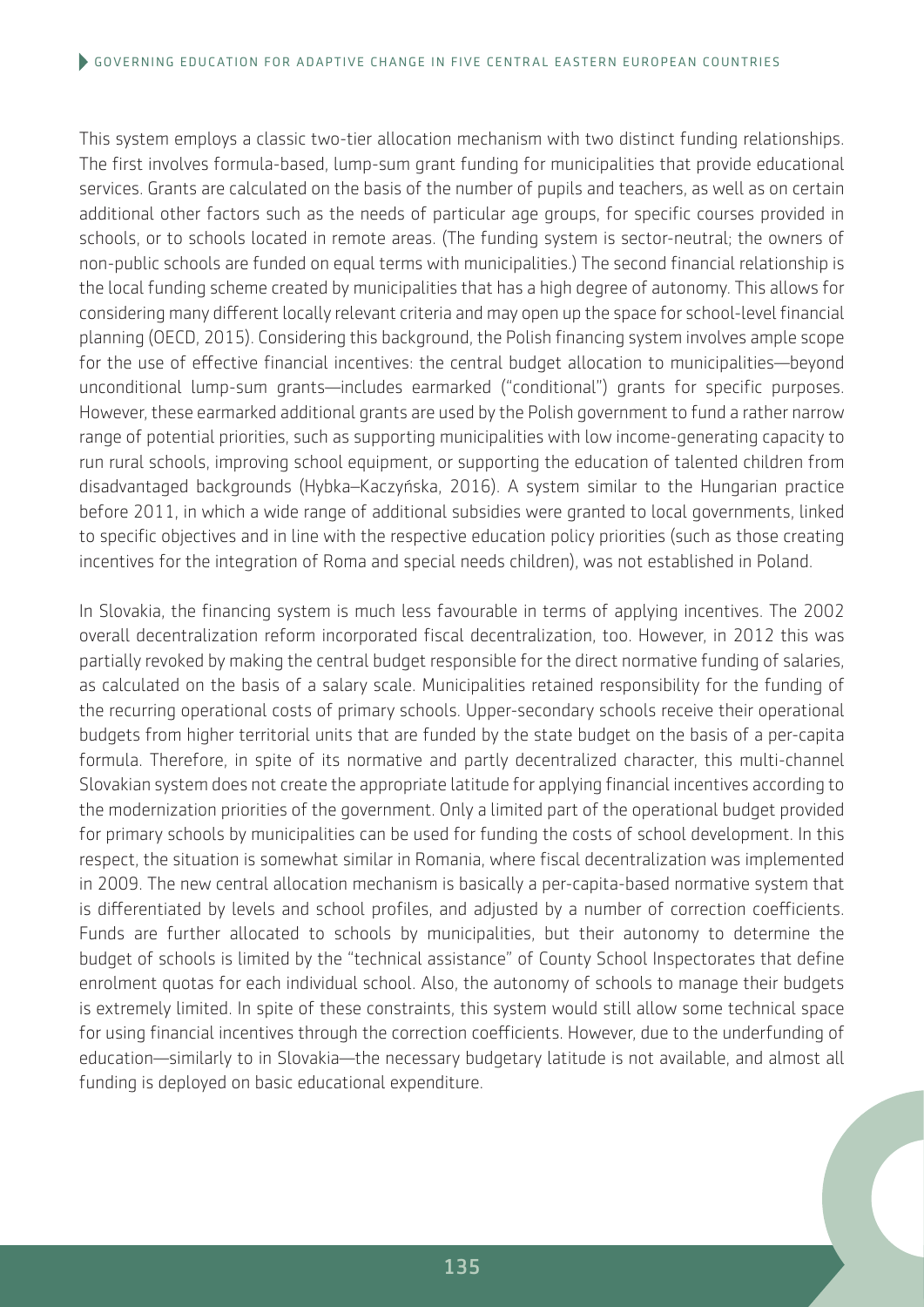## **SECTION 5. A** Conclusions: The Consequences of Governance Failures

As anticipated in the conceptual framework that creates the basis for the analysis in this paper, the degree of the decentralization of governance determines the extent to which a system has the institutional conditions in place to promote adaptation. Therefore, when summarizing the larger picture revealed so far, it is worth returning to the taxonomy offered in the first section of this paper. On the basis of this, Hungary can be classified as a centralized-bureaucratic system, Serbia and Romania fit into the category of centralized-professional governance systems, while Poland clearly and Slovakia with limitations may be classified as countries that operate decentralized professional governance systems. (Just as the first category describes the distant past of European education governance systems, the last category—that is, the category of highly decentralized systems—is a model that indicates the direction of change that has not yet occurred anywhere.)

The table below provides a somewhat simplistic but clear and concise summary of the results of the institutional analysis in the previous chapter. The basic question we asked in our research in connection with educational governance was whether the institutional systems of the five countries are capable of applying "drivers" that can help schools overcome the inertia caused by path dependency and an internal focus to permit them to adapt to ongoing social, technological, environmental, and other changes. Our findings reveal a rather mixed picture overall. On one end of the spectrum is Poland, with an educational governance system that is evolving towards becoming fully capable of applying such drivers, even if this potential has not been fully exploited so far. On the other end is Hungary, where this evolution was progressing well, but in 2010 was disrupted; its governance systems have (been) reverted to the state they were in half a century earlier. In the three countries with systems located somewhere in between the two ends of the scale, there are some governance sub-systems which, with deliberate improvements, could be made suitable for this purpose, while others require major institutional reform. Overall, the institutional systems of Romania, Serbia, and Slovakia do not seem to be able to provide their governments with all the means required to effectively stimulate the process of institutional adaptation in schools.

| Country         | <b>Management</b><br>instruments | <b>Learning outcome</b><br>standards | <b>Quality evaluation</b><br>and accountability | <b>Financial</b><br>incentives |
|-----------------|----------------------------------|--------------------------------------|-------------------------------------------------|--------------------------------|
| <b>Hungary</b>  | non-applicable                   | non-applicable                       | non-applicable                                  | non-applicable                 |
| <b>Poland</b>   | applicable                       | applicable                           | applicable                                      | applicable                     |
| Romania         | non-applicable                   | partly                               | non-applicable                                  | non-applicable                 |
| <b>Serbia</b>   | non-applicable                   | partly                               | partly                                          | non-applicable                 |
| <b>Slovakia</b> | partly                           | applicable                           | partly                                          | non-applicable                 |

|  |  | Table $3$ $\triangle$ Applicability of the selected governance drivers in the five countries |
|--|--|----------------------------------------------------------------------------------------------|
|  |  |                                                                                              |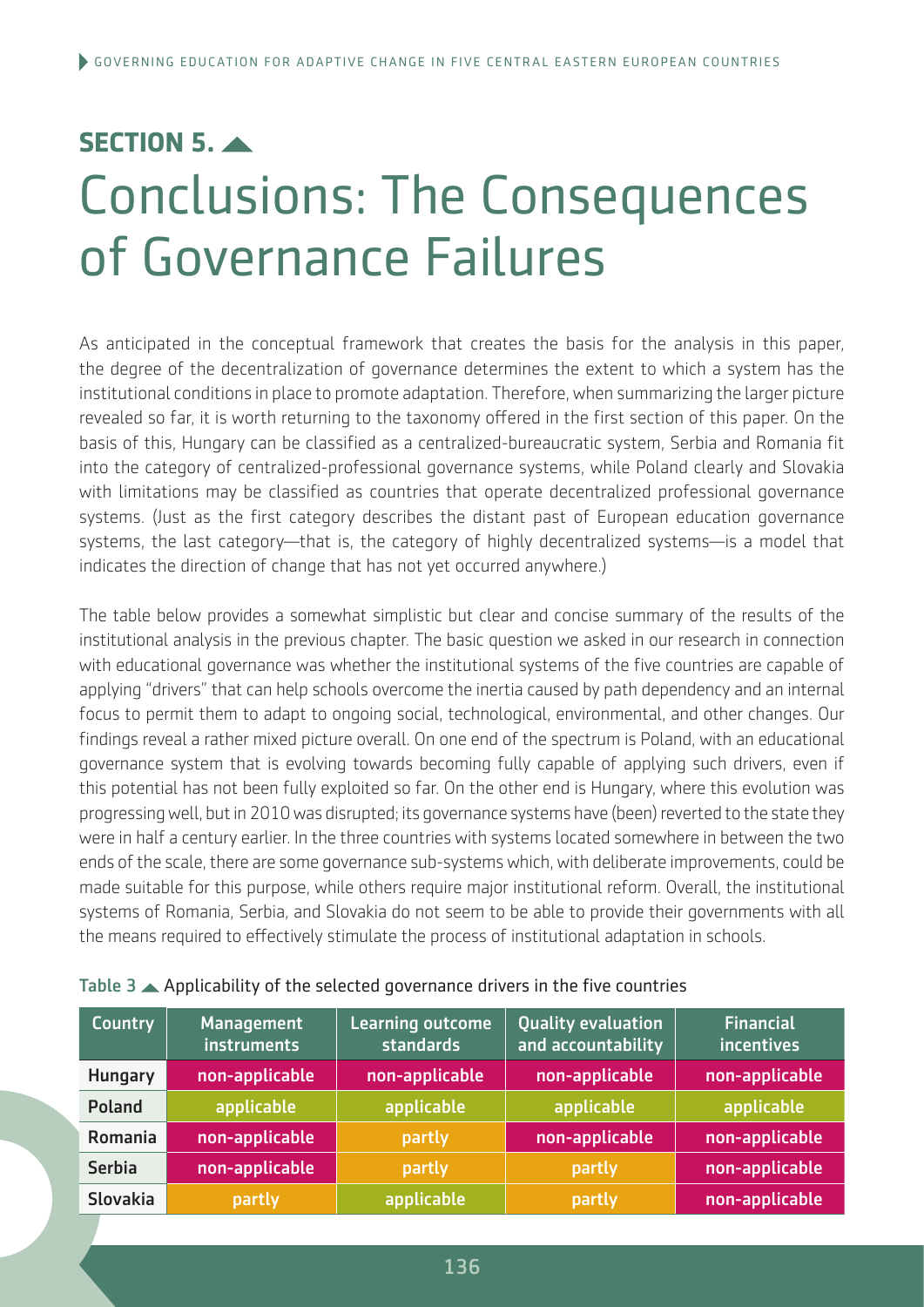With all this in mind, the question is what adaptation pressures are schools under? In the four countries that are less prepared than Poland in terms of institutional conditions, the systemic environments in which schools are operating are certainly applying some kind of adaptation pressure. However, in those countries where governance is fully (Hungary) or to a large extent (Serbia and Romania) centralized, the adaptive institutional strategy is to comply with regulations and formal governmental expectations; this means complying with administrative rules, with regulated teaching content, or with remotely defined, highly standardized quality requirements—but definitely not adapting to perceived modernization challenges. Even if the policy narratives and strategies of governments appear to press for real adaptation, schools that are governed basically by how they routinely operate over a long period of time will undergo only formal "mimetic" processes of adaptation (Caravella, 2011).

All this leads to a specific governance paradox: the more a government centralizes, the less it becomes able to influence change in schools. As is clearly demonstrated by the Hungarian case following 2010, the country's education administration has almost completely disarmed itself through its radical turn towards extreme centralization. In relation to this very special situation, it does not appear to be a problem that the Hungarian government has no ambition to promote the creation of an education system that allows for personalized active learning and the successful development of basic learning competencies and transversal skills. However, it is a problem in Romania, Serbia, and Slovakia, where governments—at least in the light of their approved development strategies—do have such ambitions. Overall, in light of the institutional conditions that are in place, the dominant pattern of governing by learning outcomes is clearly applicable only in Poland, because the latter requires a shift from regulating processes and content by curricula to regulating learning outcomes expectations by standards. Also, it requires an intelligent quality evaluation system that supports school improvement and a professional accountability regime that is well-connected to learning-outcome-related expectations, and that avoids the shortcut between test results and overly strong consequences attached to testing. In the rest of the countries, the realignment of educational practices to serve the development of transversal skills according to prescriptive curricula overloaded with content is unlikely to happen.

Beyond the specific question at the centre of this analysis, the overall picture that emerges so far raises a great deal of concern about the effectiveness of governance in general. The specific problem in Romania, Serbia, and Slovakia stems from the fragmentation and internal imbalance of their systems. First of all, due to the fact that in the practice of these governments the "software" and "hardware" of education are not well connected, most investments into their governance instruments are incremental and constructed within the narrow logic of the respective sub-systems. In addition to this, when governments attempt to implement inclusive education or any other modernization measures, they still rarely consider the institutional conditions of their implementation in a coherent and strategic way. The effect of this fragmentation is the lack of coherence within the systemic environment of schools; the various governance instruments convey sometimes contradictory messages, and expectations towards schools transmitted through curricula, quality evaluation, and financing very often cancel each other out (Radó, 2010). Even in a single sub-system, half-hearted transformation efforts may have targetconflicting side effects that eventually weaken government influence on school-level change. For example, the incomplete transformation of quality evaluation in Romania, Serbia, and Slovakia may strengthen resistance to professional accountability systems of any kind.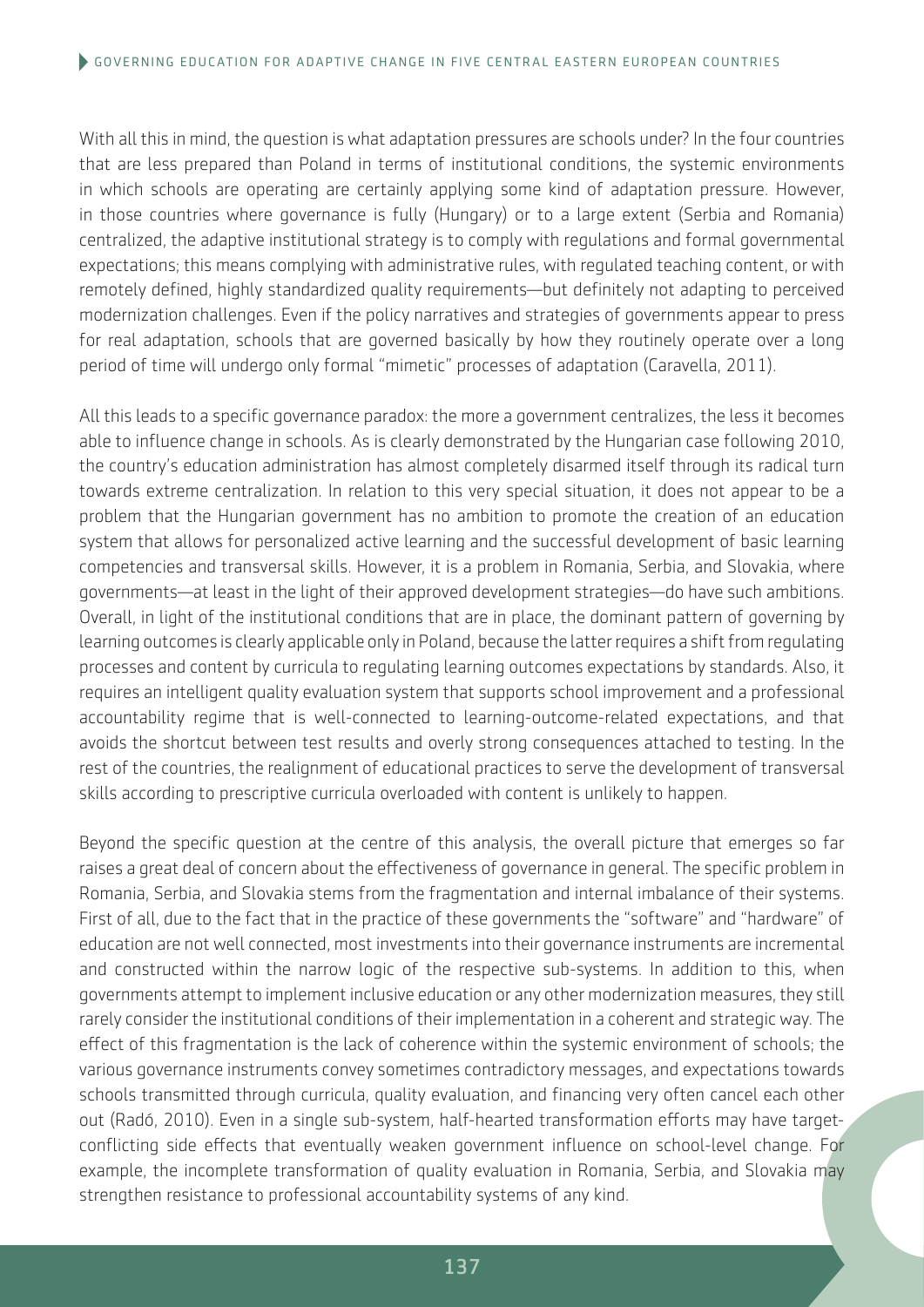Another concern is the widespread political—in certain countries, ideological—pollution of the discourse about genuine educational matters. This may involve distortions that go beyond direct political influence, such as the selection and appointment of school directors on the basis of political party affiliation, which is widespread in Hungary, Serbia, and Romania, and occasionally happens in Slovakia and Poland. (Political spoils systems are not only specific to the national level; they also tend to spread to the localinstitutional level.) For example, in more and more autocratic regimes that are dragging education into a "culture war," resistance to the introduction of mandatory religious education in schools may lead to the questioning of the prominent role of municipal self-governments in managing education. The most extreme example of this, although not followed by other countries, has occurred in Hungary, where the total concentration of power has been accompanied by the complete squeezing out of local self-governments from the management of education. Likewise, a well-known phenomenon in the countries of the region is the launching of major institutional reorganizations for which the only real reason is replacing a group of people that hold management positions and are linked to opposition political parties. This practice obviously further weakens the stability of institutional systems.

In terms of the perspective of the latitude for governments to incite and support school-level adaptation, the implications of the nature of the actual institutional framework of governance for policy-making have to be considered, too. The prevailing pattern of policy-making in Europe is an incremental approach: instead of large-scale systemic reforms, most governments operate using targeted and isolated problem-solving interventions that serve limited objectives (even if the packages of some incremental changes are often communicated as educational reforms). However, since most policy measures are implemented through the various sub-systems of governance, the policy implementation capacity of governments largely depends on the maturity and effectiveness of these institutional settings. In this respect, the main problem of Romania, Serbia, and Slovakia is that their management, financing, and other systems are not developed and stable enough to allow for successful implementation. The majority of the many examples of poorly implemented policies are connected to the contradiction between ambitious goals and rather poor—and in the case of Hungary, almost non-existent—institutional implementation capacity.

This constraint may be observed in relation to many of the actors of policy planning and decisionmaking in all of the countries under investigation. This has resulted in a specific change in the pattern of policy-making in almost all of the Central-Eastern European countries: the shift to policy-substituting development that was already mentioned in relation to the stalling of institutional transformation in Hungary after 2003. After accession to the EU, the relative abundance of EU funds deployed for educational development led to a situation in which the path of least resistance was followed when launching large-scale central development programs, which in many cases have displaced the use of the traditional instruments of policy making. This phenomenon—beyond eliminating the main rationale for further improving the institutional conditions of governance—has had many negative side-effects. The most important one is the phenomenon called the "resource curse"; the impact of oil revenues on the economy and institutions of Russia and Venezuela is very similar to that created by EU funds on the quality of institutions in the new Member States. Easily accessible EU resources have generated rent-seeking behaviour among actors in the bloated education development service sector; they have increased corruption and waste; disconnected the use of development funds from the very diverse improvement needs of different schools; and had a destructive effect on the whole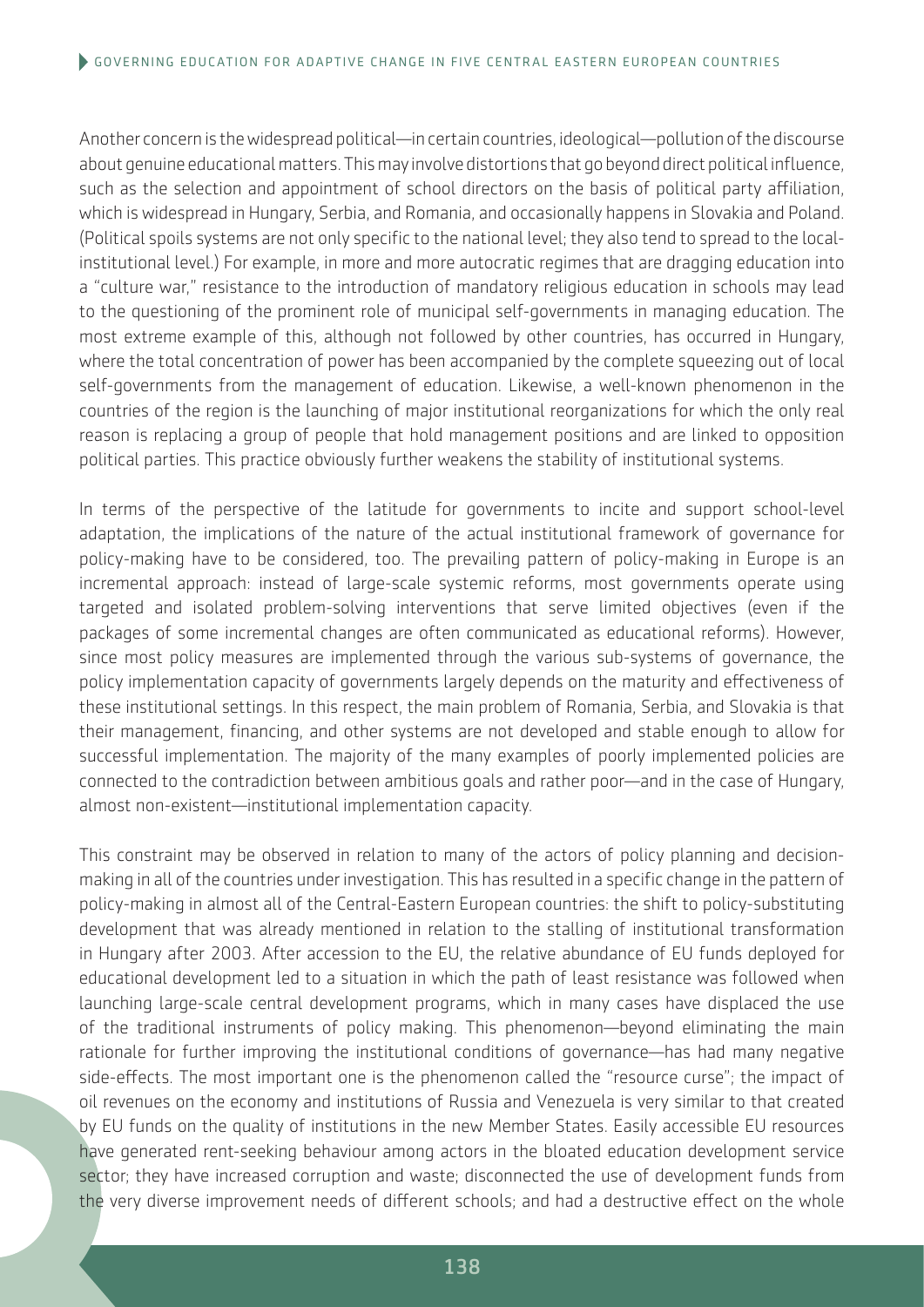institutional system of governance. In the most extreme case, since 2010 EU funds have provided the resources for establishing all the mechanisms by which the Hungarian government has systematically eliminated all of the institutional conditions of effective governance. The pattern of policy-substituting development programs has had an additional side-effect: innovation and change in most countries has been ghettoized into school experiments (e.g. experimental verification in Slovakia), into private schools in Hungary, or into government-initiated development programs in a limited number of pilot schools. In the rather rare cases during the last decade when a government has applied a more systemic approach, such as the inclusive education reform in Serbia, implementation had limited success because of the poor implementation capacity of the government. In most countries, this has created isolated islands of innovation without the conditions necessary for systemic scaling up.

Finally, the governance regimes of the five countries should be assessed in line with their potential to allow experimentation and change that may lead to their gradual transformation into even more open that is, more decentralized—and ultimately more adaptive governance models, such as the Network Governance Model and the Societal Resilience Model (Frankowski at al., 2018; Radó, 2020/a). In this respect, the most important finding of the analysis in these pages is that in the majority of the five countries the structural conditions for future-oriented further improvements are absent. The lack of intelligent decentralized governance sub-systems leads to the maintenance of hierarchical links within the education system that hamper the development of horizontal networks around schools. Therefore, dysfunctional governance is an obstacle to the emergence of schools that are open to their environment and can adapt through intensive horizontal cooperation. This assessment is reinforced by the fact that examples of future-oriented horizontal governance models are extremely rarely applied, even among private schools, because the latter are subject to the same hierarchical governance systems as all other schools. The situation is further aggravated by the fact that the ambiguity caused by the poorly defined roles of different institutional actors (most salient in the educational management systems of Romania and Serbia) results in widespread mistrust and permanent responsibility-shifting. However, without trust among the growing number of actors involved in the governance of school networks, the shift to further decentralization is impossible.

The summary of the final conclusions that can be drawn from the above is that, with probably the only exception of Poland, the conditions for the future-oriented further development of education are not in place in the countries that have been studied; especially not in relation to two aspects. First, the latter are to varying degrees essentially ill-equipped to encourage schools to adapt to the external challenges of the present, which will become increasingly severe in the near future. Second, the structural preconditions (primarily, wider school autonomy and intelligent decentralized governance instruments) for helping create the education governance models of the future are not in place, thus these education systems remain stuck in a highly hierarchical and closed mode of operation.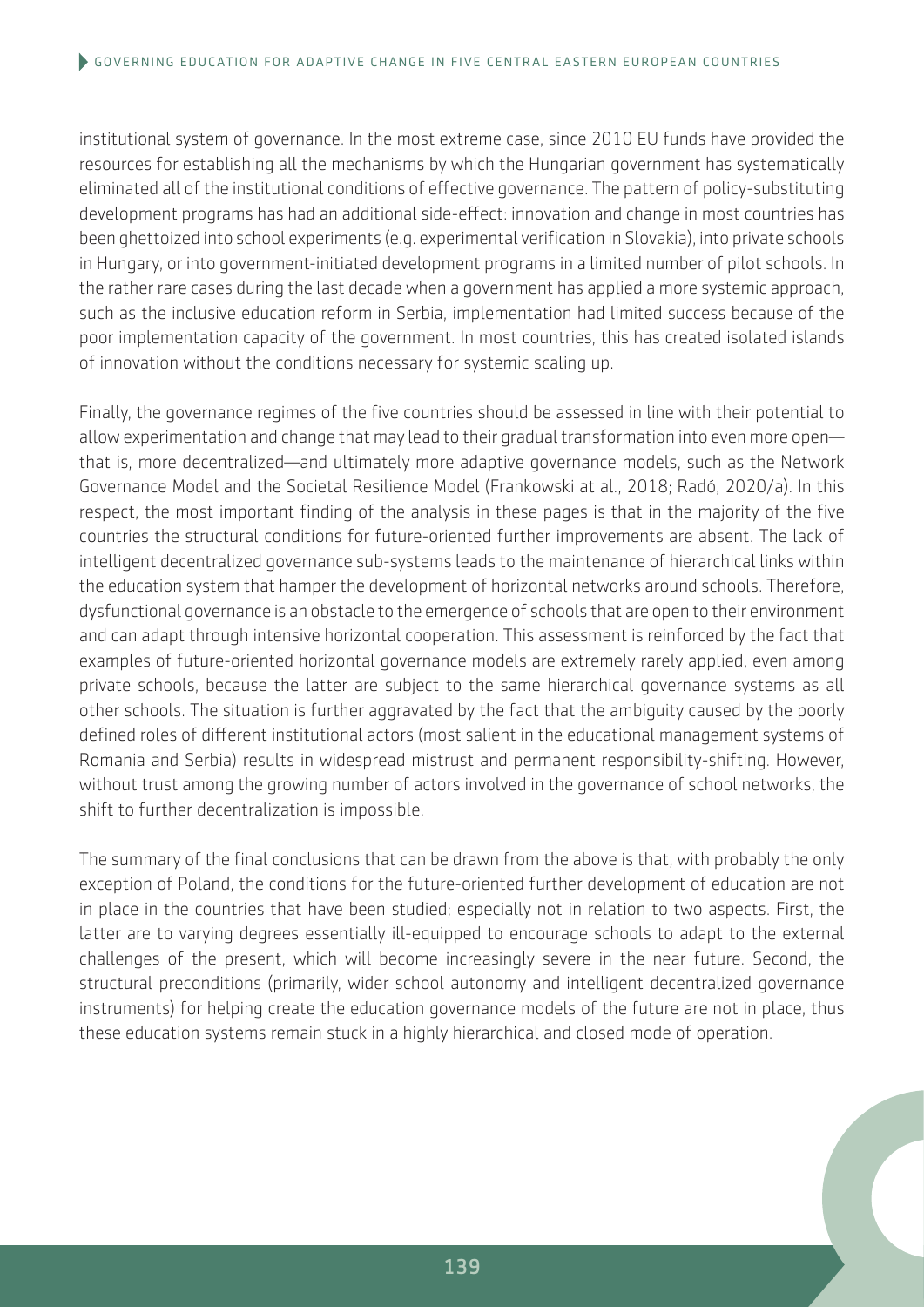# References

- Bakker, K. et al. (2008). Governance Failure: Rethinking the Institutional Dimensions of Urban Water Supply to Poor Households. In: *World Development*. Vol. 36, No. 10, 2008. Elsevier Ltd.
- Begicevic Redep, N. (2021). Comparative overview on the digital preparedness of the education systems in the CEE countries. Working Paper. CEU Center for Policy Studies.
- Burns, T. & Köster, F. (2016). Governing Education in a Complex World. Educational Research and Innovation, 2016. OECD Publishing, Paris.
- Busemeyer, M.R. (2008). The Impact of Fiscal Decentralisation on Education and Other Types of Spending. In: *Swiss Political Science Review*. Vol. 14, Issue 3. Autumn 2008.
- Caravella, K.D. (2011). Mimetic, Coercive and Normative Influences in Institutionalization of Organizational Practices: the Case of Distance Learning in Higher Education. PhD. Dissertation. Florida Atlantic University, Boca Raton 2011.
- EU Parliament (2001). Recommendations of the European Parliament and the Council of February 12, 2001 on European Cooperation in Quality Evaluation in School Education (2001/166/EC).
- Ciolan, L., Stîngu, M., & Iftimescu, S. (2021). *The institutional conditions of adapting to future challenges in the Romanian education system.* Working Paper. CEU Center for Policy Studies.
- Frankowski, A., van der Steen, M., Bressers, D., Schulz, M., Shewbridge, C., Fuster, M., & Rouw, R. (2018). Dilemmas of central governance and distributed autonomy in education. OECD Education Working Papers, No. 189. OECD Publishing.
- Freedom House (2020). Nations in Transit 2020. Dropping the Democratic Façade. Freedom House, 2020.
- Hamilton, L. (2003). Assessment as a Policy Tool. In: *Review of Research in Education*, Vol. 27.
- Horn, D. (2020). Comparative statistical analysis of the indicators related to future challenges to education in the CEE countries. To be published.
- Hybka, M.M. & Kaczyńska, A. (2016). Financing Primary Education in Poland—Challenges and controversies. In: *The Business and Management Review*, 2016. Vol. 8, No. 2.
- Jakubowski, M. (2021). *The institutional conditions of adapting to future challenges in the Polish education system.* Working Paper. CEU Center for Policy Studies.
- Jovanović, P. (2021). *The institutional conditions of adapting to future challenges in the Serbian education system.* Working Paper. CEU Center for Policy Studies.
- Kaščák, O. (2021). *The institutional conditions of adapting to future challenges in the Slovak education system.* Working Paper. CEU Center for Policy Studies.
- Kende, Á. (2020). *The preconditions of institutional change in schools.* Working Paper. CEU Center for Policy Studies.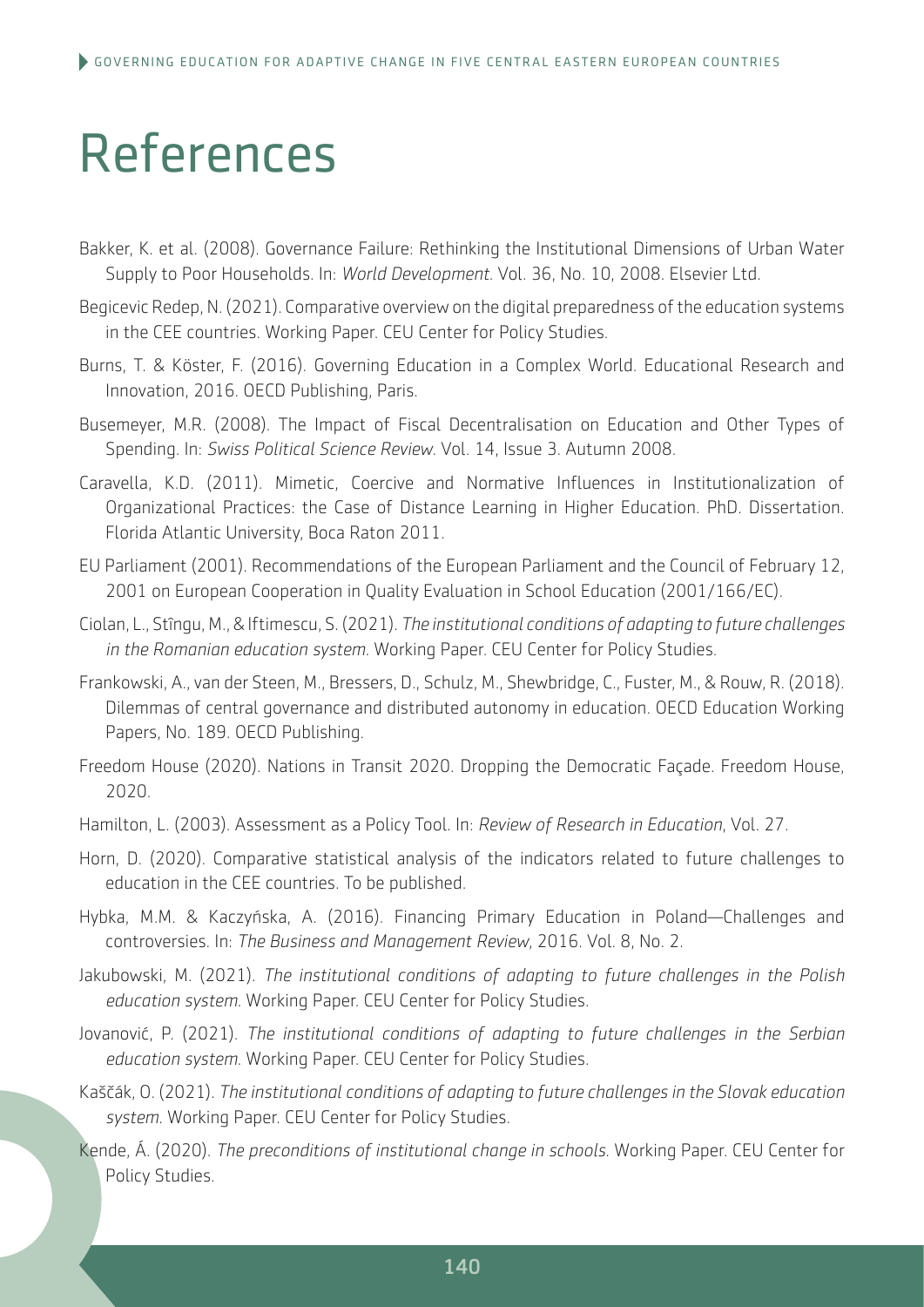- Kende, Á. (2021/a). *Comparative overview of the capacity of the education systems of the CEE countries to provide inclusive education for Roma pupils.* Working Paper. CEU Center for Policy Studies.
- Kende, Á. (2021/b). The Institutional Conditions of School Level Adaptation. Hungary, Poland, Romania, Serbia and Slovakia. In: *Adapting to Future Challenges to Education. Hungary, Poland, Romania, Serbia and Slovakia*. CEU Democracy Institute, 2021.
- Kitchen, H., et al. (2017). Romania 2017, OECD Reviews of Evaluation and Assessment in Education, OECD Publishing, Paris.
- OECD (2015). Education Policy Outlook Poland. OECD, 2015.
- OECD (2012). Education at a Glance 2012: Highlights, OECD Publishing, Paris.
- OECD (2018). Education at a Glance 2018: OECD Indicators, OECD Publishing, Paris.
- Maghnouj, S. et al. (2020). OECD Reviews of Evaluation and Assessment in Education: Serbia, OECD Reviews of Evaluation and Assessment in Education, OECD Publishing, Paris.
- Mazurkiewicz, G., Walczak, B., & Jewdokimow, M. (2014). *Implementation of a New School Supervision System in Poland.* OECD Education Working Papers, No. 111, OECD Publishing, Paris.
- McLaughlin, M.W. (1981). The Rand Change Agent Study ten years later: Macro Perspectives and Micro Realities. CRC . pp. 89–103. Stanford.
- Munkácsy, B. & Scharle, Á. (2021). The Relevance of Future Challenges to Education in Five Central Eastern European Countries. In: *Adapting to Future Challenges to Education. Hungary, Poland, Romania, Serbia and Slovakia*. CEU Democracy Institute, 2021.
- Radó, P. (2007). [A szakmai elszámoltathatóság biztosítása a magyar közoktatásban.](http://epa.oszk.hu/00000/00035/00119/2007-12-ta-Rado-Szakmai.html) [Ensuring professional accountability in the Hungarian education system] In: *Új Pedagógiai Szemle*. 2007. december.
- Radó, P. (2010). *[Governing Decentralized Education Systems. Systemic Change in South Eastern](http://www.cep.edu.rs/public/Rado_Decentralizing_Education_final_WEB.pdf) [Europe.](http://www.cep.edu.rs/public/Rado_Decentralizing_Education_final_WEB.pdf)* Local Government and Public Service Reform Initiative, Open Society Institute Budapest.
- Radó, P. (2012). [A sketch on the governance context of educational policy-making.](https://dl.dropboxusercontent.com/u/60617117/The%20governance%20context%20of%20policy-making.pdf) In: *Uzdanica.* Jun 2012, Vol. IX.
- Radó, P. (2015). Oktatási reformok és fejlesztési igények. [Educational reforms and developmental needs] Taní-TaniOnline. 2015.08.30. [http://www.tani-tani.info/oktatasi\\_reformok\\_es](http://www.tani-tani.info/oktatasi_reformok_es)
- Radó, P., Setényi, J., Petrovic, D., & Stankovic, D. (2016). Formative evaluation of implementation of inclusive practices in the Education System in Serbia (2009–2014). Evaluation Report. UNICEF, 2016.
- Radó, P. (2017). Az iskola jövője. [The future of schools] Budapest, 2017. Noran Libro.
- Radó, P. (2019). [Market reforms in the Hungarian school system: impact of changes in the ownership](https://nesetweb.eu/wp-content/uploads/2019/07/NESET_AHQ2_2019_Market-reforms-in-the-Hungarian-school-system_Impact-of-changes-in-the-ownership-structure-2.pdf) [structure](https://nesetweb.eu/wp-content/uploads/2019/07/NESET_AHQ2_2019_Market-reforms-in-the-Hungarian-school-system_Impact-of-changes-in-the-ownership-structure-2.pdf), NESET Ad hoc report No. 2/2019.
- Radó, P. (2020/a). *The Adaptability of Education Systems to Future Challenges in Context: An Analytical Framework.* CEU Center for Policy Studies. Working Paper Series 2020/1.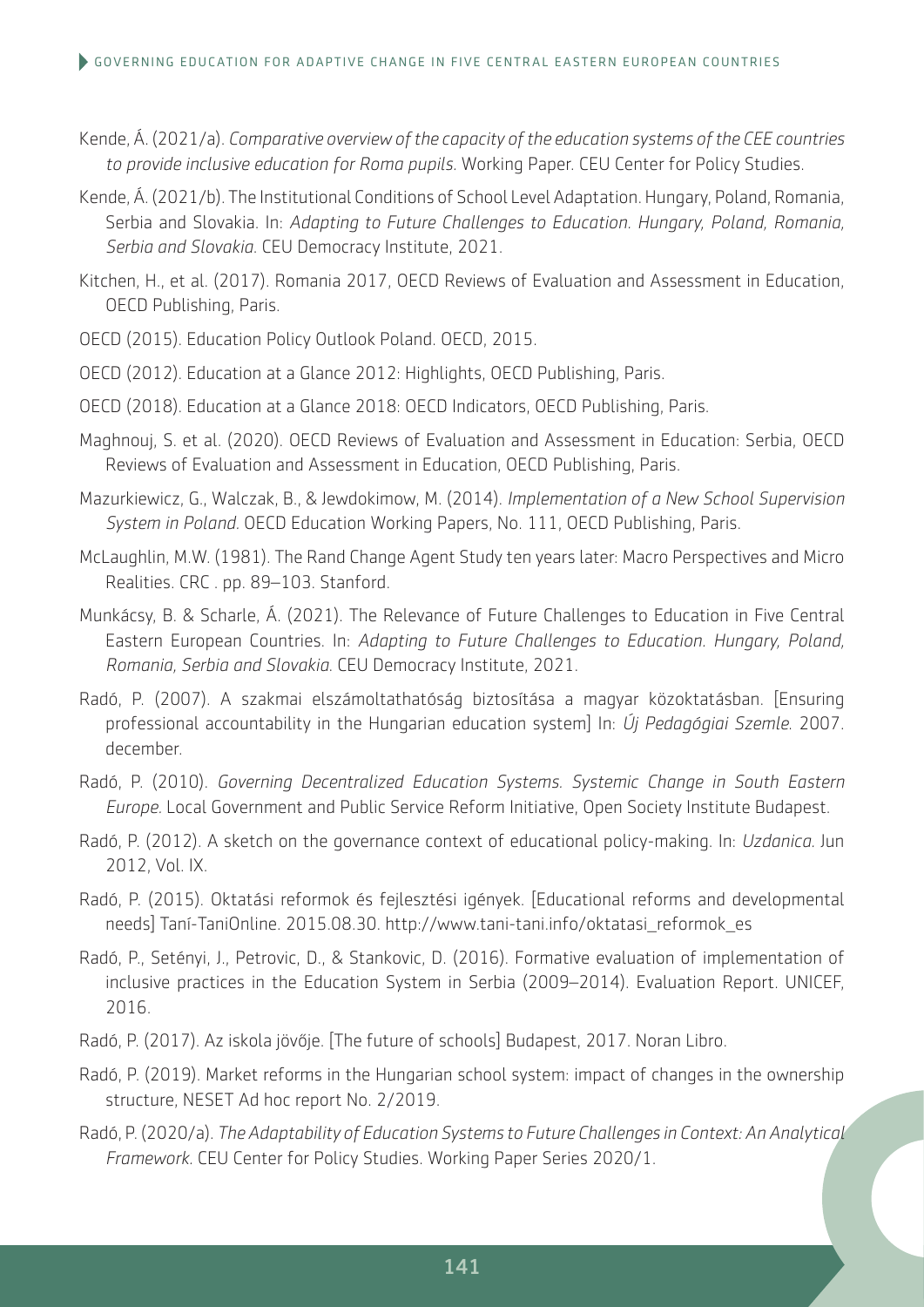- Radó, P. (2020/b). A rendszer-szabályozási eszköztár és a NAT. [The system regulation toolbar and the NCC] Taní-TaniOnline 2020.03.13. [http://www.tani-tani.info/a\\_rendszer-szabalyozasi\\_eszkoztar\\_](http://www.tani-tani.info/a_rendszer-szabalyozasi_eszkoztar_es_a_nat) [es\\_a\\_nat](http://www.tani-tani.info/a_rendszer-szabalyozasi_eszkoztar_es_a_nat)
- Radó, P. (2021). *The institutional conditions of adapting to future challenges in the Hungarian education system.* Working Paper. CEU Center for Policy Studies.
- Rédai, D. (2021). *Comparative overview of the capacity of the education systems of five Central Eastern European countries to adapt to changing gender roles.* Working Paper. CEU Center for Policy Studies.
- Saguin, K.I. (2019). Designing effective governance of education. In: *Policy Design and Practice*. Vol. 2, 2019, Issue 2.
- Schwab, K. (2016). The Fourth Industrial Revolution. World Economic Forum.
- Sikk, A. (2020). Trouble at the Top—BTI 2020 Regional Report East-Central and Southeast Europe, Gütersloh: Bertelsmann Stiftung 2020.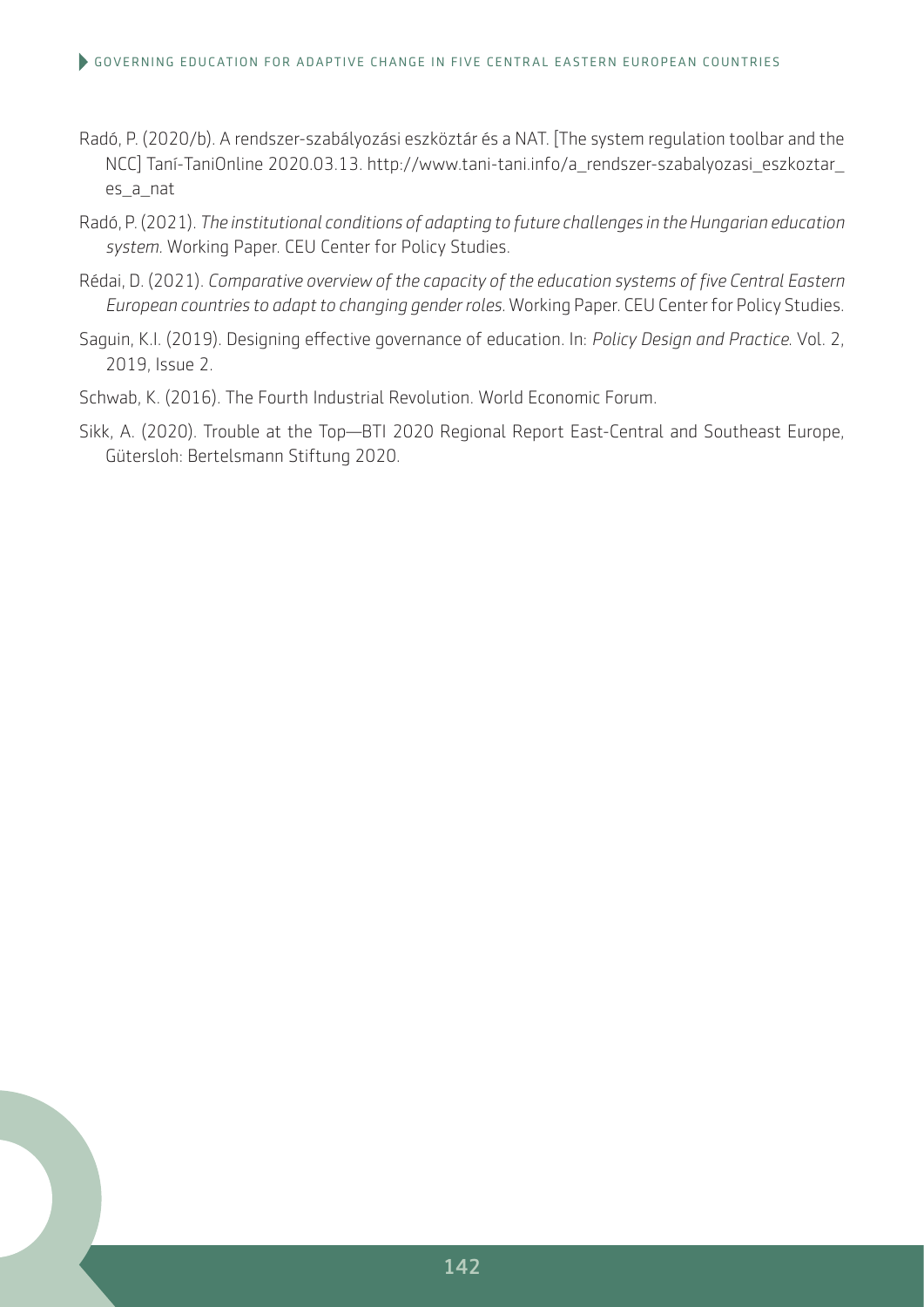# **ANNEX**

Studies developed and published as working papers in the Future challenges to education systems in Central Eastern European context project of CEU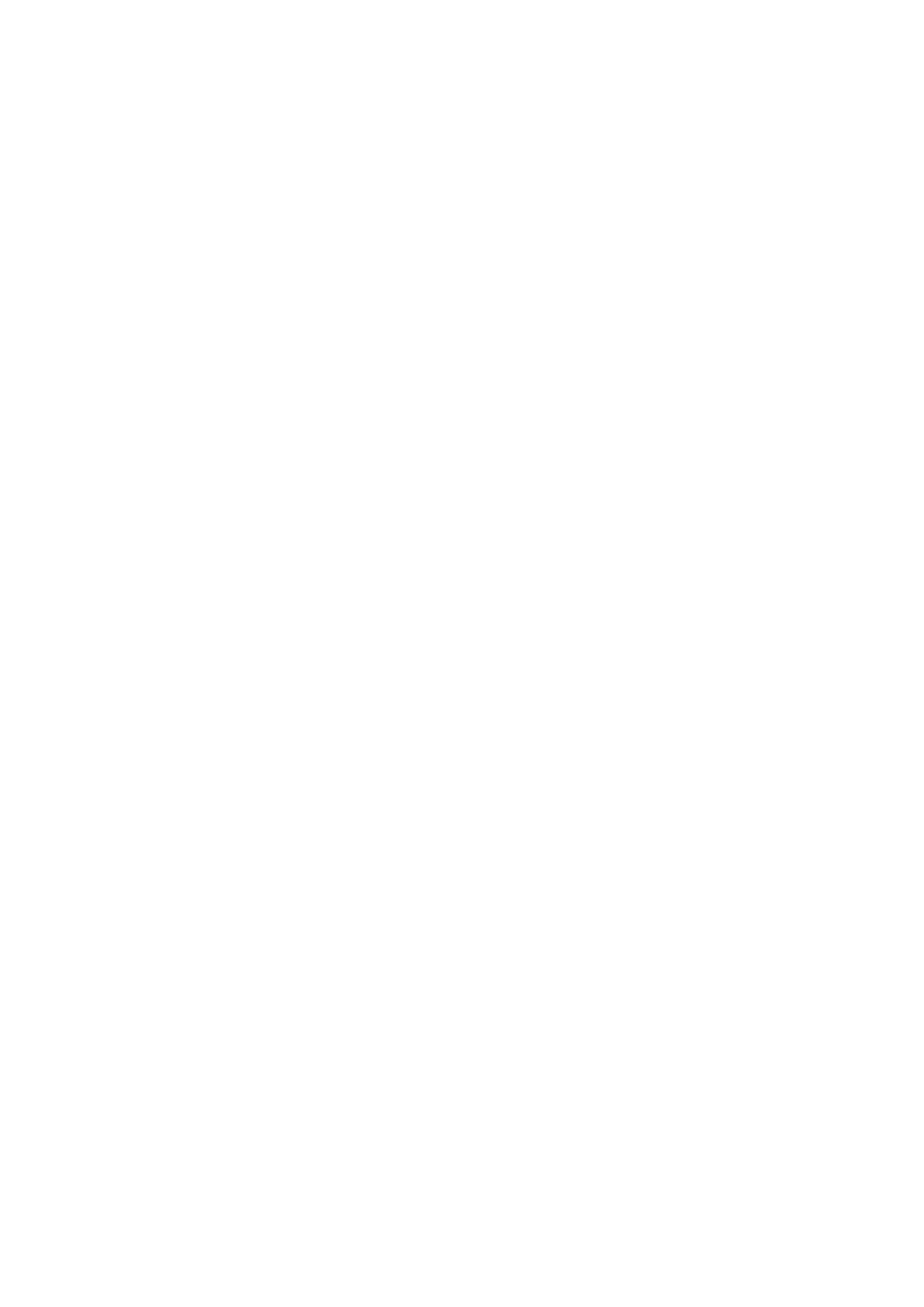# <https://cps.ceu.edu/research/educ>

#### • *Péter Radó*

# The Adaptability of Education Systems to Future Challenges in Context: An Analytical Framework

CEU CPS Working Paper Series 2020/1

[https://cps.ceu.edu/sites/cps.ceu.edu/files/attachment/publication/3209/cps-working-paper](https://cps.ceu.edu/sites/cps.ceu.edu/files/attachment/publication/3209/cps-working-paper-educ-future-challenges-context-2020.pdf)[educ-future-challenges-context-2020.pdf](https://cps.ceu.edu/sites/cps.ceu.edu/files/attachment/publication/3209/cps-working-paper-educ-future-challenges-context-2020.pdf)

#### • *Ágnes Kende*

#### The Preconditions of Institutional Change in Schools

CEU CPS Working Paper Series 2020/3

[https://cps.ceu.edu/sites/cps.ceu.edu/files/attachment/publication/3254/cps-working-paper](https://cps.ceu.edu/sites/cps.ceu.edu/files/attachment/publication/3254/cps-working-paper-educ-schools-institutional-change-preconditions-2020.pdf)[educ-schools-institutional-change-preconditions-2020.pdf](https://cps.ceu.edu/sites/cps.ceu.edu/files/attachment/publication/3254/cps-working-paper-educ-schools-institutional-change-preconditions-2020.pdf)

#### • *Péter Radó*

## Social Selection in Education: the Wider Context of the Segregation of Roma Pupils in Hungary

CEU CPS Working Paper Series 2020/4

[https://cps.ceu.edu/sites/cps.ceu.edu/files/attachment/publication/3258/cps-working-paper](https://cps.ceu.edu/sites/cps.ceu.edu/files/attachment/publication/3258/cps-working-paper-educ-social-selection-education-hungary-2020.pdf)[educ-social-selection-education-hungary-2020.pdf](https://cps.ceu.edu/sites/cps.ceu.edu/files/attachment/publication/3258/cps-working-paper-educ-social-selection-education-hungary-2020.pdf)

#### • *Péter Radó*

#### The Institutional Conditions of Adapting to Future Challenges in the Hungarian Education System

CEU CPS Working Paper Series 2021/1

[https://cps.ceu.edu/sites/cps.ceu.edu/files/attachment/publication/3300/cps-working-paper](https://cps.ceu.edu/sites/cps.ceu.edu/files/attachment/publication/3300/cps-working-paper-educ-institutional-conditions-hungary-2021-corr.pdf)[educ-institutional-conditions-hungary-2021-corr.pdf](https://cps.ceu.edu/sites/cps.ceu.edu/files/attachment/publication/3300/cps-working-paper-educ-institutional-conditions-hungary-2021-corr.pdf)

#### • *Ondrej Kaščák*

#### The Institutional Conditions of Adapting to Future Challenges in the Slovak Education System

CEU CPS Working Paper Series 2021/2

[https://cps.ceu.edu/sites/cps.ceu.edu/files/attachment/publication/3302/cps-working-paper](https://cps.ceu.edu/sites/cps.ceu.edu/files/attachment/publication/3302/cps-working-paper-educ-institutional-conditions-slovakia-2021-corr.pdf)[educ-institutional-conditions-slovakia-2021-corr.pdf](https://cps.ceu.edu/sites/cps.ceu.edu/files/attachment/publication/3302/cps-working-paper-educ-institutional-conditions-slovakia-2021-corr.pdf)

#### • *Ágnes Kende*

Comparative Overview of the Capacity of the Education Systems of the CEE Countries to Provide Inclusive Education for Roma Pupils – Hungary, Poland, Romania, Serbia, and Slovakia

CEU CPS Working Paper Series 2021/3

[https://cps.ceu.edu/sites/cps.ceu.edu/files/attachment/publication/3306/cps-working-paper](https://cps.ceu.edu/sites/cps.ceu.edu/files/attachment/publication/3306/cps-working-paper-educ-comparative-overview-roma-2021-corr.pdf)[educ-comparative-overview-roma-2021-corr.pdf](https://cps.ceu.edu/sites/cps.ceu.edu/files/attachment/publication/3306/cps-working-paper-educ-comparative-overview-roma-2021-corr.pdf)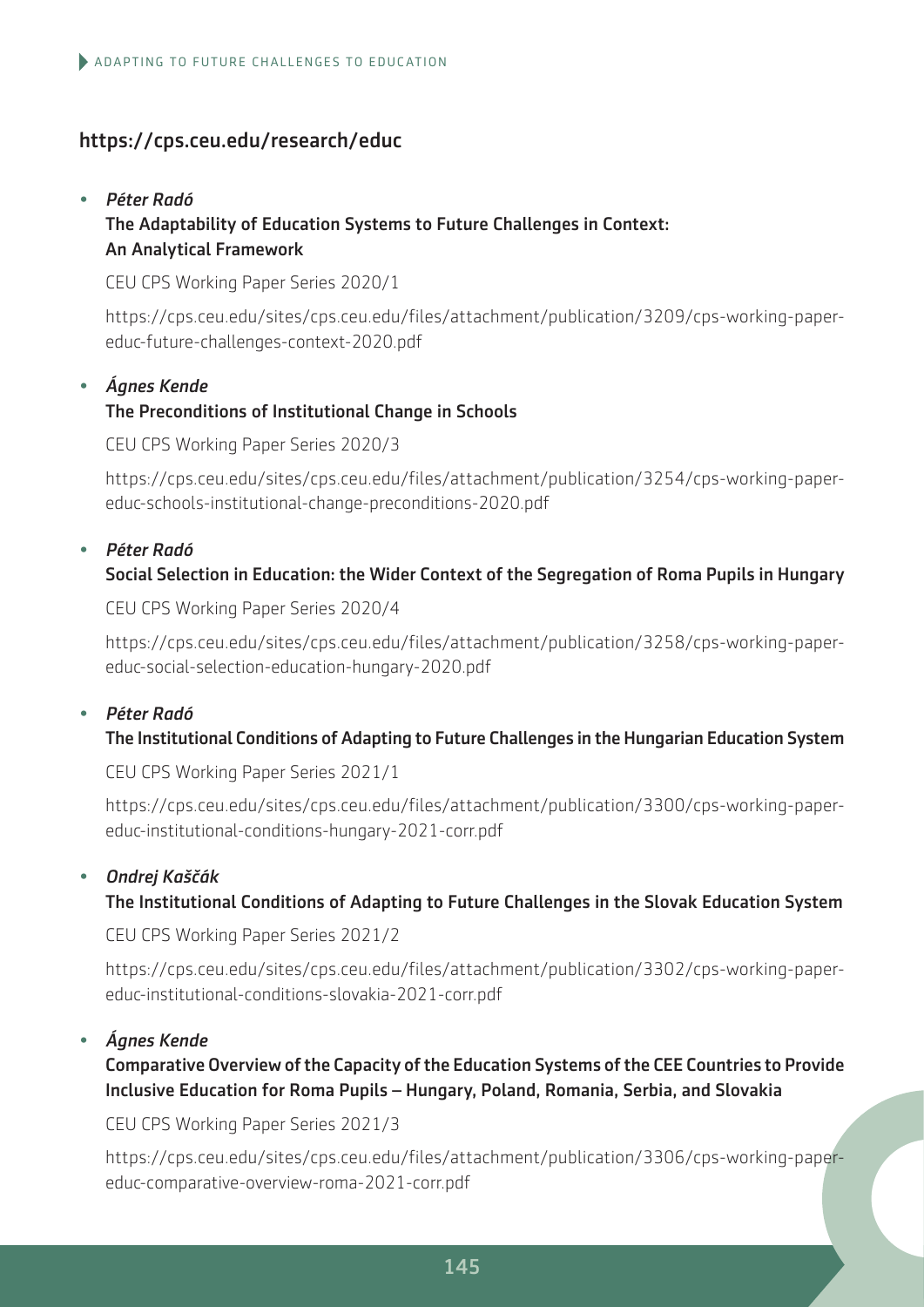## • *Dorottya Rédai*

# Comparative Overview of the Capacity of the Education Systems of Five Central Eastern European Countries to Adapt to Changing Gender Roles

CEU CPS Working Paper Series 2021/4

[https://cps.ceu.edu/sites/cps.ceu.edu/files/attachment/publication/3308/cps-working-paper](https://cps.ceu.edu/sites/cps.ceu.edu/files/attachment/publication/3308/cps-working-paper-educ-comparative-overview-gender-2021-corr.pdf)[educ-comparative-overview-gender-2021-corr.pdf](https://cps.ceu.edu/sites/cps.ceu.edu/files/attachment/publication/3308/cps-working-paper-educ-comparative-overview-gender-2021-corr.pdf)

#### • *Maciej Jakubowski*

## The Institutional Conditions of Adapting to Future Challenges in the Polish Education System

CEU CPS Working Paper Series 2021/5

[https://cps.ceu.edu/sites/cps.ceu.edu/files/attachment/publication/3310/cps-working-paper](https://cps.ceu.edu/sites/cps.ceu.edu/files/attachment/publication/3310/cps-working-paper-educ-institutional-conditions-poland-2021-corr.pdf)[educ-institutional-conditions-poland-2021-corr.pdf](https://cps.ceu.edu/sites/cps.ceu.edu/files/attachment/publication/3310/cps-working-paper-educ-institutional-conditions-poland-2021-corr.pdf)

• *Lucian Ciolan, Simona Iftimescu, & Mihaela Stîngu* The Institutional Conditions of Adapting to Future Challenges in the Romanian Education System

CEU CPS Working Paper Series 2021/6

[https://cps.ceu.edu/sites/cps.ceu.edu/files/attachment/publication/3312/cps-working-paper](https://cps.ceu.edu/sites/cps.ceu.edu/files/attachment/publication/3312/cps-working-paper-educ-institutional-conditions-romania-2021-corr.pdf)[educ-institutional-conditions-romania-2021-corr.pdf](https://cps.ceu.edu/sites/cps.ceu.edu/files/attachment/publication/3312/cps-working-paper-educ-institutional-conditions-romania-2021-corr.pdf)

#### • *Vitomir Jovanović*

#### The Institutional Conditions of Adapting to Future Challenges in the Serbian Education System

CEU CPS Working Paper Series 2021/7

[https://cps.ceu.edu/sites/cps.ceu.edu/files/attachment/publication/3314/cps-working-paper](https://cps.ceu.edu/sites/cps.ceu.edu/files/attachment/publication/3314/cps-working-paper-educ-institutional-conditions-serbia-2021-corr.pdf)[educ-institutional-conditions-serbia-2021-corr.pdf](https://cps.ceu.edu/sites/cps.ceu.edu/files/attachment/publication/3314/cps-working-paper-educ-institutional-conditions-serbia-2021-corr.pdf)

#### • *Nina Begičević Ređep*

#### Comparative Overview of the Digital Preparedness of Education Systems in Selected CEE Countries

CEU CPS Working Paper Series 2021/8

[https://cps.ceu.edu/sites/cps.ceu.edu/files/attachment/publication/3316/cps-working-paper](https://cps.ceu.edu/sites/cps.ceu.edu/files/attachment/publication/3316/cps-working-paper-educ-digital-preparedness-2021.pdf)[educ-digital-preparedness-2021.pdf](https://cps.ceu.edu/sites/cps.ceu.edu/files/attachment/publication/3316/cps-working-paper-educ-digital-preparedness-2021.pdf)